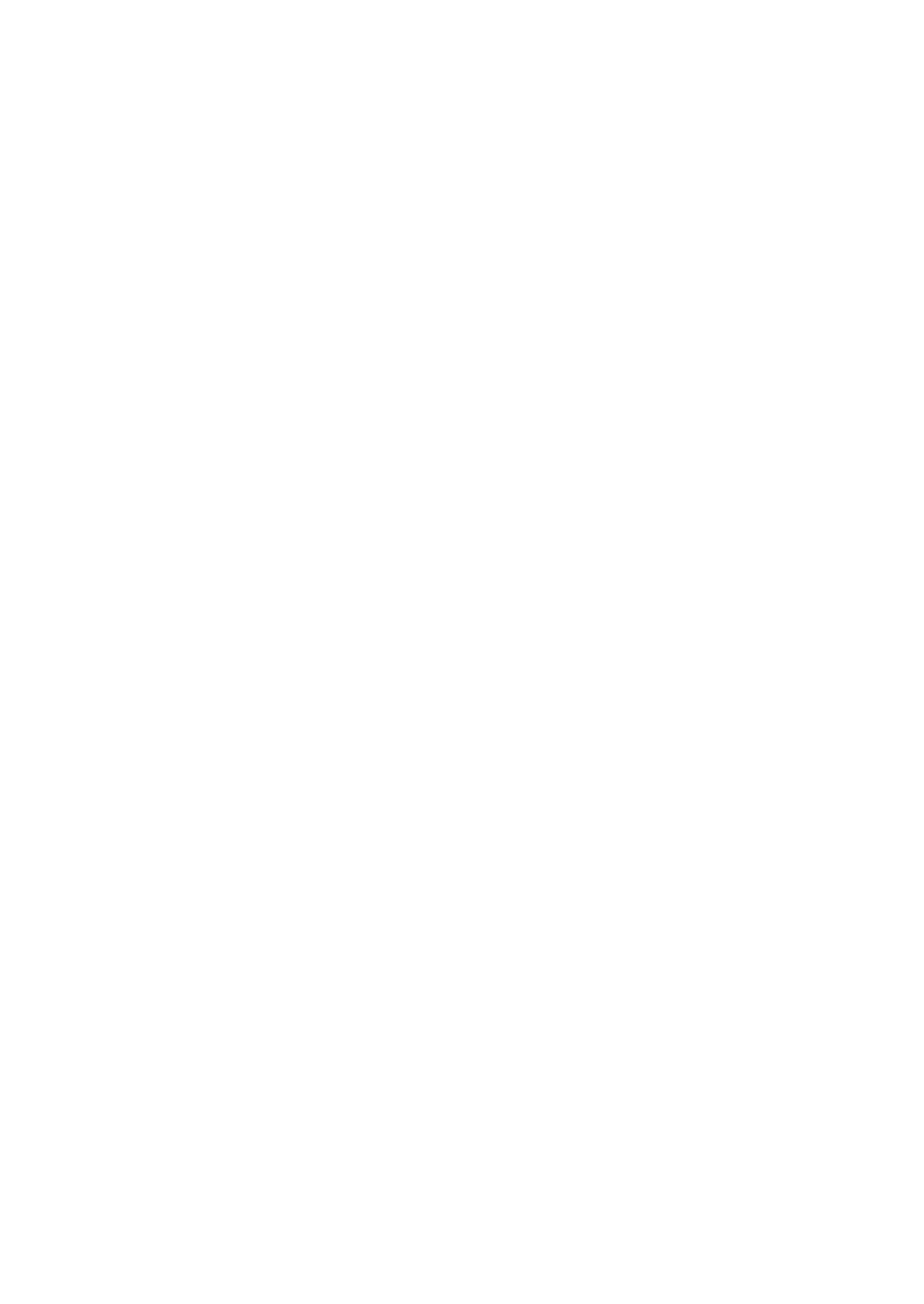

## **CEDEFOP**

## Skills for green jobs: 2018 update

European synthesis report

Cedefop reference series 109

Luxembourg: Publications Office of the European Union, 2019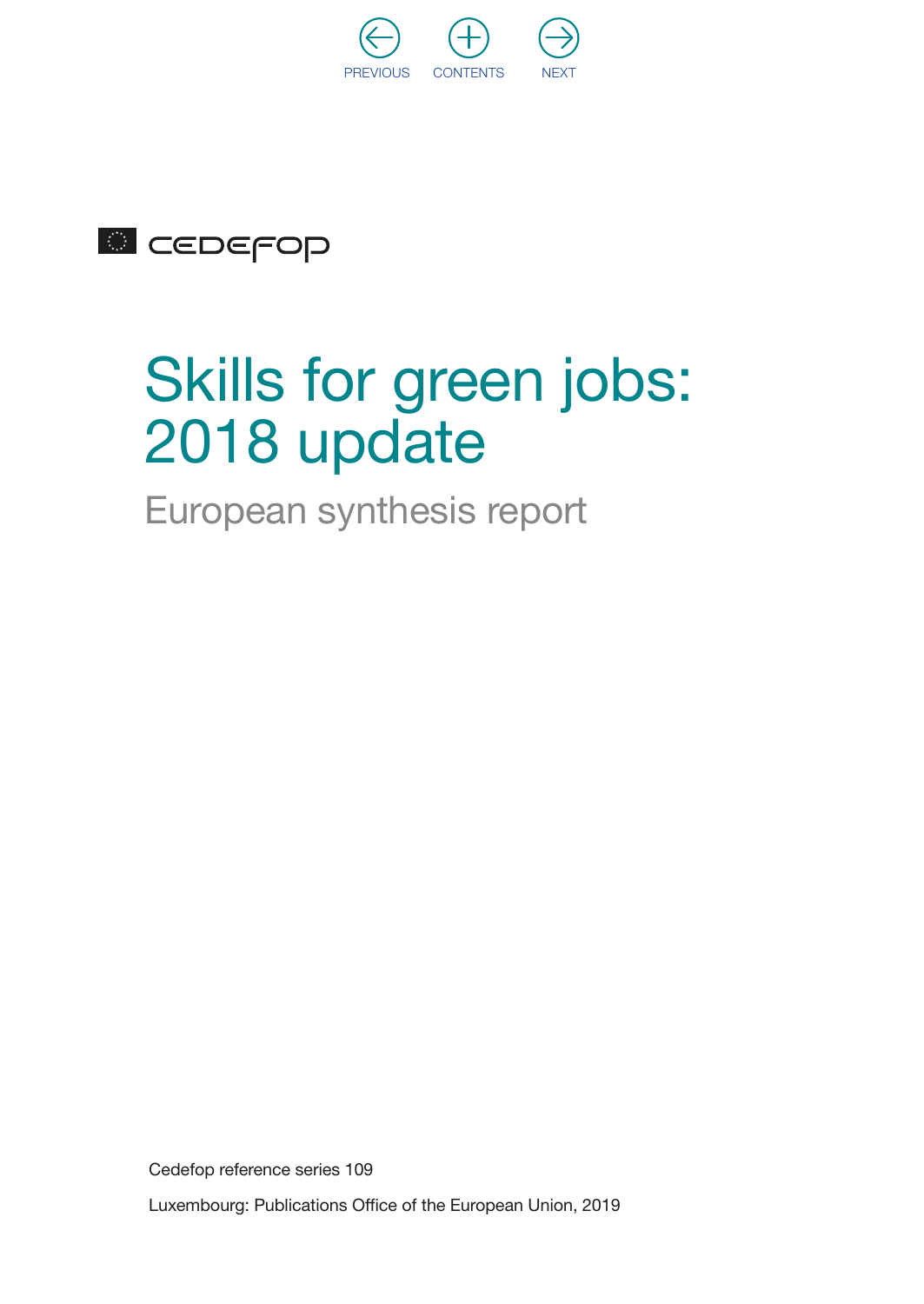

Please cite this publication as: Cedefop (2019). *Skills for green jobs: 2018 update. European synthesis report.* Luxembourg: Publications Office. Cedefop reference series; No 109. [http://data.europa.eu/doi/1](http://data.europa.eu/doi/10.2801/750438)0.2801/750438

A great deal of additional information on the European Union is available on the Internet. It can be accessed through the Europa server (<http://europa.eu>).

Luxembourg: Publications Office of the European Union, 2019

Copyright © European Centre for the Development of Vocational Training (Cedefop), 2019 All rights reserved.

PRINT ISBN: 978-92-896-2713-9 doi:10.2801/036464 ISSN: 1608-7089 TI-RF-18-003-EN-C

#### PDF

ISBN: 978-92-896-2714-6 doi:10.2801/750438 ISSN: 2363-216X TI-RF-18-003-EN-N

*Designed by Missing Element Prague Printed in the European Union*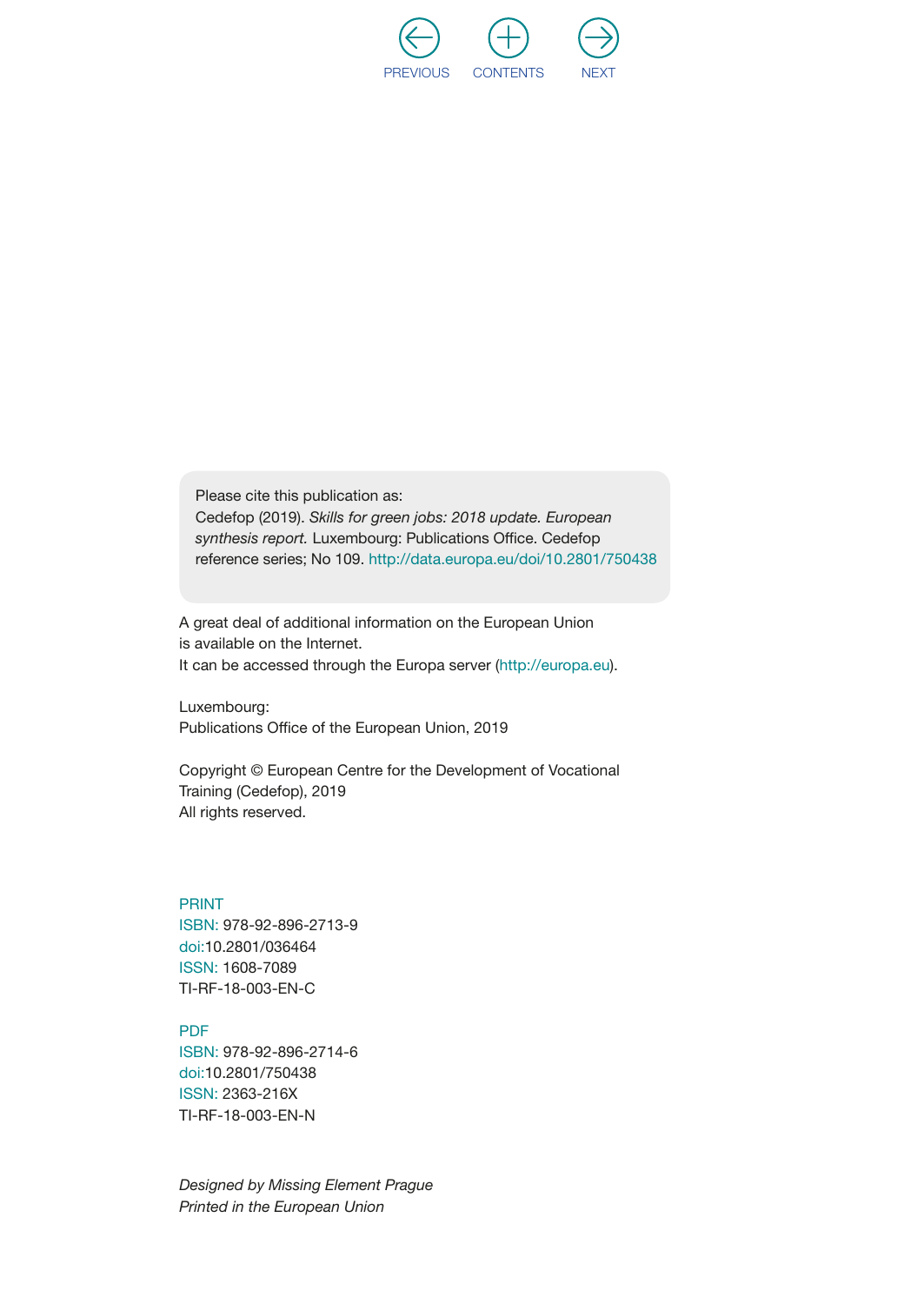

#### The European Centre for the Development

of Vocational Training (Cedefop) is the European Union's reference centre for vocational education and training. We provide information on and analyses of vocational education and training systems, policies, research and practice. Cedefop was established in 1975 by Council Regulation (EEC) No 337/75.

> Europe 123, 570 01 Thessaloniki (Pylea), GREECE PO Box 22427, 551 02 Thessaloniki, GREECE Tel. +30 2310490111, Fax +30 2310490020 Email: [info@cedefop.europa.eu](mailto:info@cedefop.europa.eu) [www.cedefop.europa.eu](http://www.cedefop.europa.eu)

Mara Brugia, *Acting Executive Director* Tatjana Babrauskiene, *Chair of the Management Board*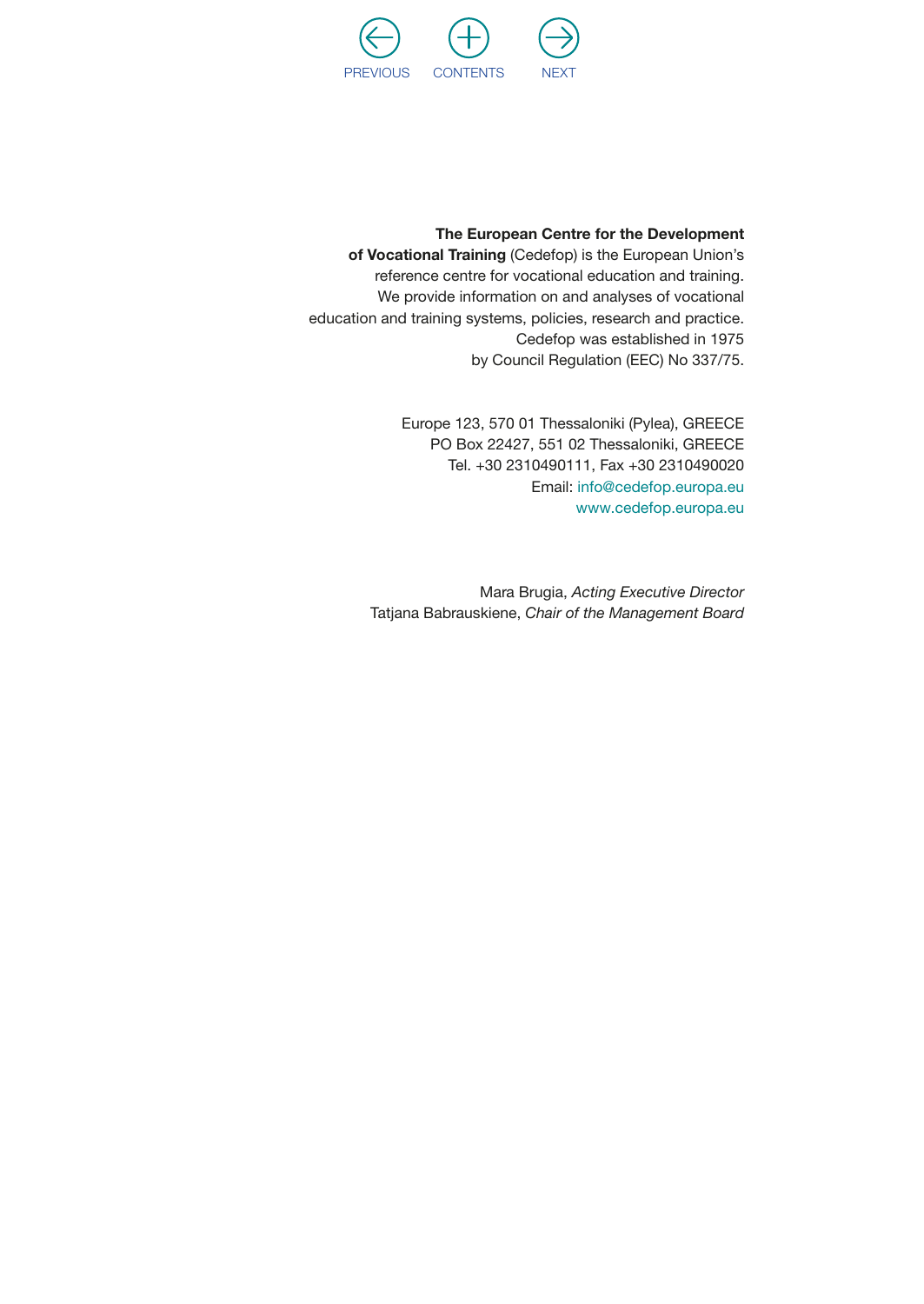

## <span id="page-5-0"></span>Foreword

The year 2018 has raised public awareness of environmental issues and climate change globally, despite some controversy over their causes. Addressing the impact of climate change is high on the EU agenda. Supporting the long-term goals of the Paris Agreement and in preparation for the 2018 United Nations climate change conference (COP 24) to be held in Poland (1), the Council of the European Union adopted conclusions to support action on climate change. In October 2018, EU Member State ministers of environment agreed on new targets for stricter CO2 emission standards (2).

The shift to a low-carbon economy implies structural changes across sectors and occupations as new 'green' occupations arise or grow in demand. However, 'greening' of existing ones is what is mostly required. This translates into new skill sets that necessitate curriculum updates or even new qualifications across education and training levels. These new 'green skills' can range from very technical and job-specific skills to 'softer' ones, such as responsible use of resources, which can be relevant across occupations, levels of hierarchy and sectors. While the 'greening' (3) of the economy creates skill needs, particularly in specific sectors such as energy and resource efficiency, construction or manufacturing, moving towards a circular economy creates 'green' skill needs across the board.

Acknowledging the importance of research into developments on skills, employment and VET provision relevant to the 'green' economy, Cedefop continues its work on [skills for the green economy](http://www.cedefop.europa.eu/en/events-and-projects/projects/skills-green-economy). As the transition to a 'greener' economy requires the right 'green' skills, Cedefop and the

<sup>(</sup> 1) [https://ec.europa.eu/clima/events/katowice-climate-change-conference-cop-24\\_en](https://ec.europa.eu/clima/events/katowice-climate-change-conference-cop-24_en) [accessed 24.10.2018].

<sup>(</sup>²) <https://www.consilium.europa.eu/en/meetings/env/2018/10/09/> [accessed 24.10.2018].

<sup>(</sup> 3) The European Commission views 'greening of the economy' as actions and policies that are relevant to 'better management of resources, economic instruments that are good for the environment, support for innovation, better policies for water and waste, and efforts to boost sustainable consumption and production'. [http://ec.europa.eu/environment/basics/green](http://ec.europa.eu/environment/basics/green-economy/index_en.htm)[economy/index\\_en.htm](http://ec.europa.eu/environment/basics/green-economy/index_en.htm) [accessed 24.10.2018].

The ILO defines 'green jobs' as 'decent jobs that contribute to preserve or restore the environment, be they in traditional sectors such as manufacturing and construction, or in new, emerging green sectors such as renewable energy and energy efficiency'. [https://www.ilo.org/](https://www.ilo.org/global/topics/green-jobs/news/WCMS_220248/lang--en/index.htm) [global/topics/green-jobs/news/WCMS\\_220248/lang--en/index.htm](https://www.ilo.org/global/topics/green-jobs/news/WCMS_220248/lang--en/index.htm) [accessed 24.10.2018].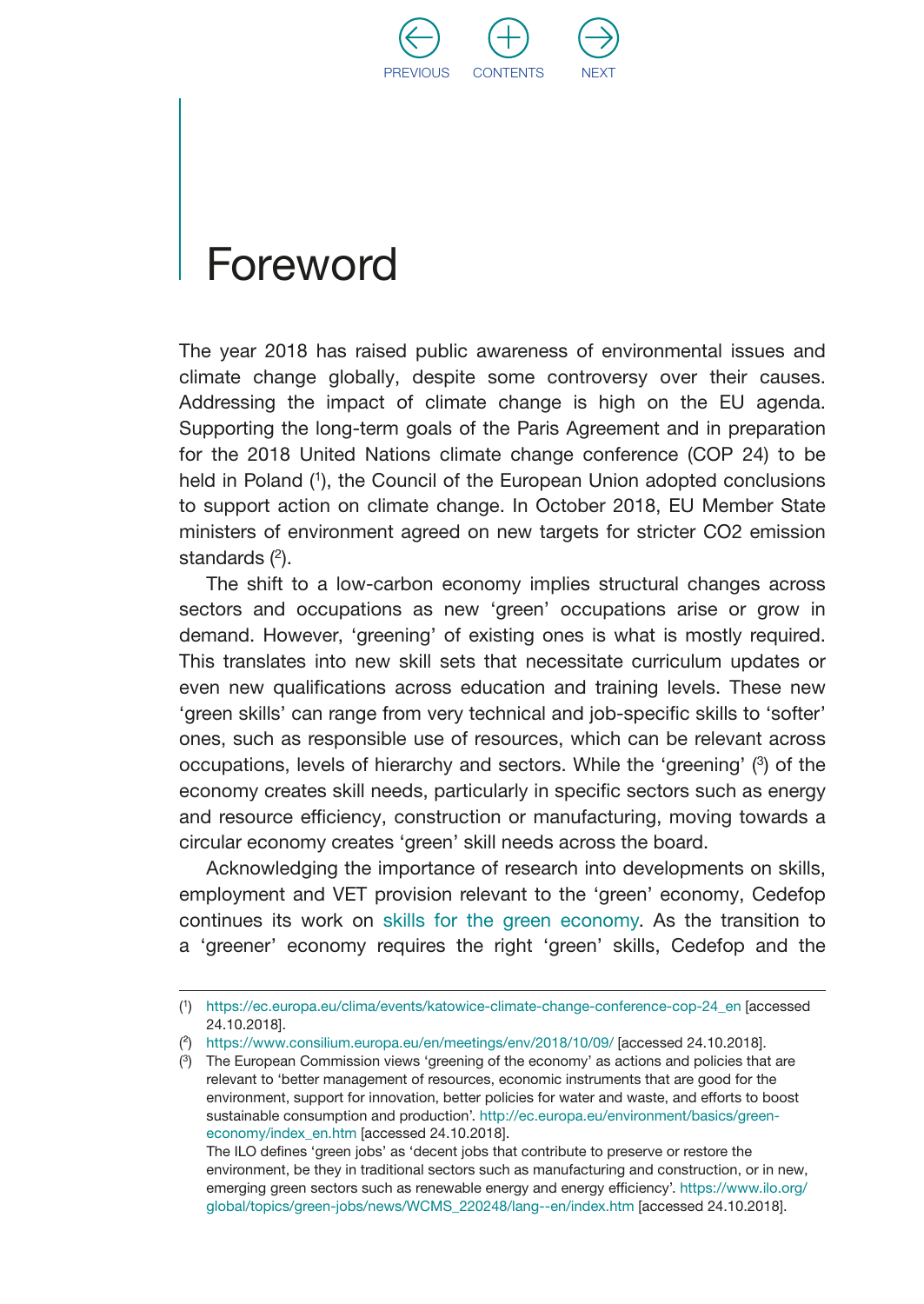

 $Foreword \, 5$ 

International Labour Organization (ILO) collaborated in 2010 and published the report *Skills for green jobs: a global view*  (ILO; Cedefop, 2011). The research demonstrated how national policies for 'greening' economies were complemented by skill needs identification and efficient skills response strategies. To understand progress made since then, this fruitful collaboration was repeated. Cedefop's updated reports on the state of play in Denmark, Germany, Estonia, Spain, France and the UK informed ILO's report *World employment social outlook 2018: greening with jobs* (ILO, 2018) and this European synthesis report.

While the financial crisis had occurred before the previous report was published, its impact was not fully evident at that time. This publication offers interesting insights in its effects on policies and other initiatives relevant to 'green' skills and jobs. As the developments since 2010 reveal, countries use different approaches to defining and measuring 'green occupations'. However, strategies, policies and regulations that focus explicitly on green skills and employment are rare.

This report also presents policies and initiatives that have proved successful in addressing challenges such as assessment and anticipation of green skill needs; curriculum design or update; and training provision at local and regional levels, as well as the role of stakeholders, including social partners and the private sector. Although these practices respond to particular country specificities and needs, we believe they can be inspiring for other Member States in their effort to benefit from the potential of 'greening' their economy and overcoming the consequent challenges.

Mara Brugia

*Acting Executive Director*

Alena Zukersteinova

*Acting Head of department for skills and labour market*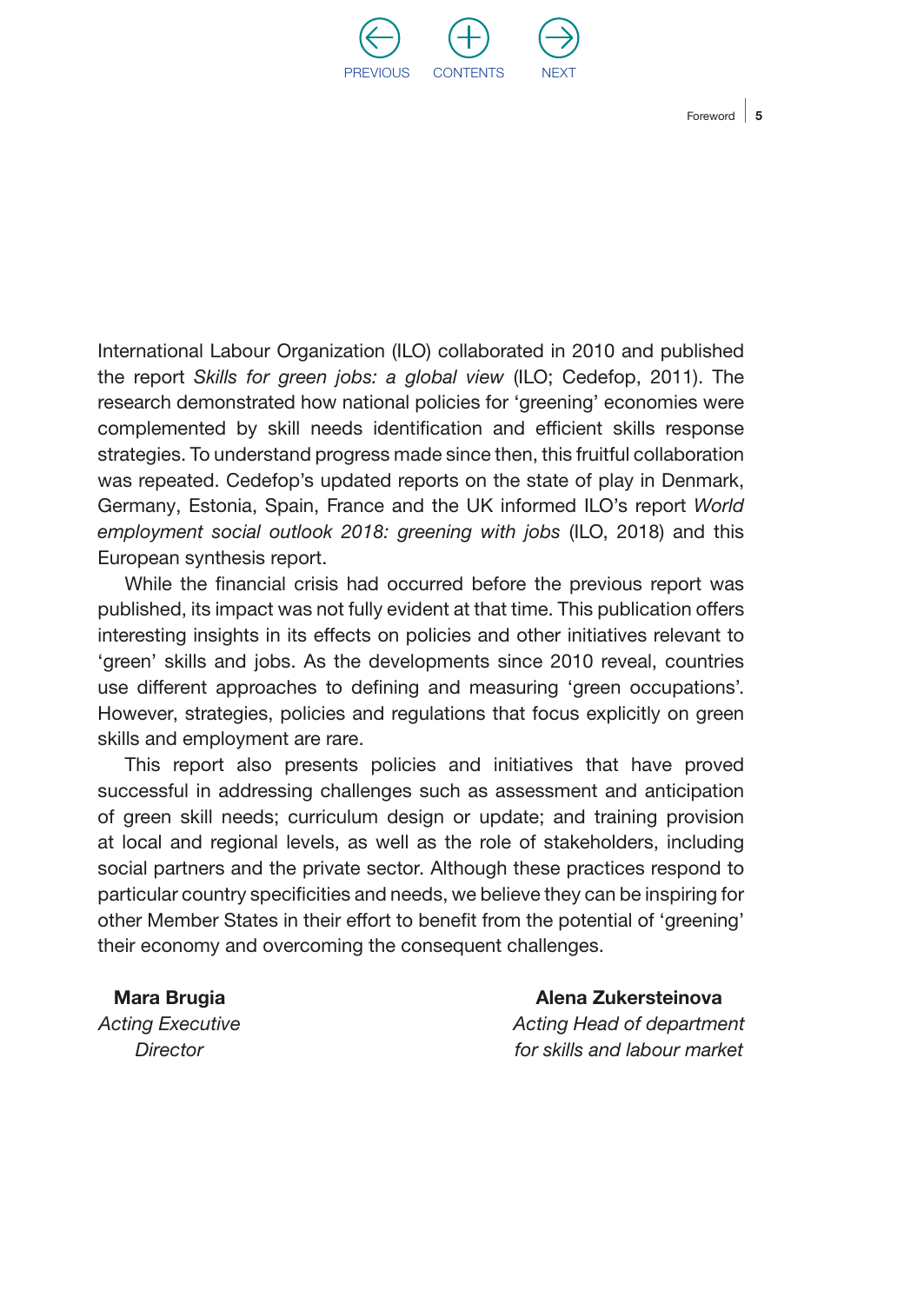

#### Acknowledgements

This publication was produced by Cedefop, Department for skills and labour market, under the supervision of Alena Zukersteinova.

Stelina Chatzichristou, Cedefop expert, was responsible for the publication and research conducted from April 2017 to October 2017.

Cedefop would like to acknowledge the research team of the consortium led by Fondazione Giacomo Brodolini who conducted preliminary analysis and drafted their findings under project team leader Andrew McCoshan.

The publication was peer-reviewed by Ioannis Katsikis, Cedefop expert.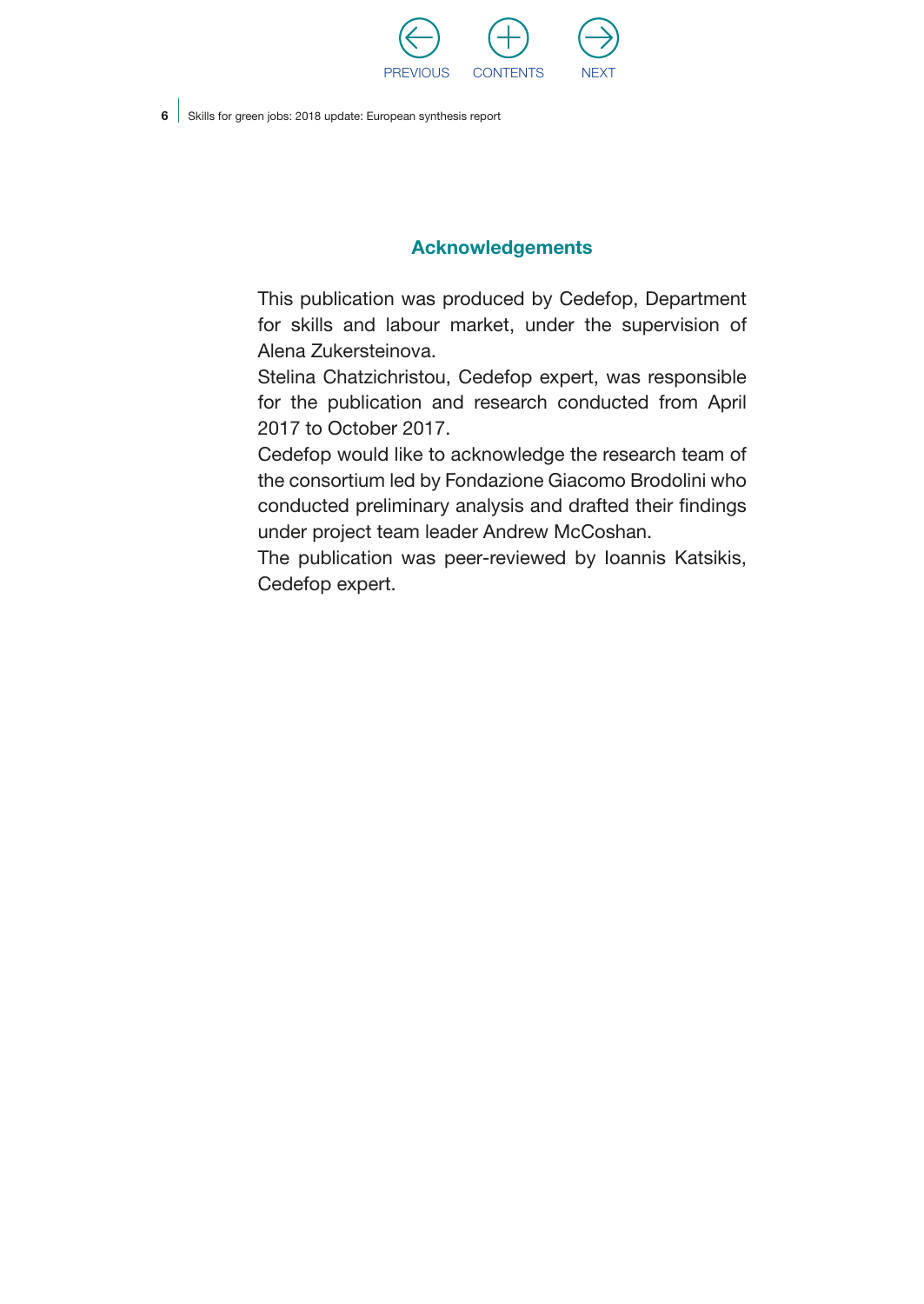

# **Contents**

|                                     | Foreword                                                             | 4  |  |  |
|-------------------------------------|----------------------------------------------------------------------|----|--|--|
| 9<br>Executive summary              |                                                                      |    |  |  |
|                                     | 1. Introduction                                                      | 16 |  |  |
|                                     | 2. Major changes in the economy and employment since 2010            | 18 |  |  |
|                                     | 2.1. Economic and labour market trends since 2010                    | 18 |  |  |
|                                     | 2.2. The shift to a green economy: changes in jobs and employment    | 18 |  |  |
|                                     | 2.2.1. Definitions, categorisations and data collected               | 18 |  |  |
|                                     | 2.2.2. Trends in green economy and green employment                  | 21 |  |  |
|                                     | 3. Skills development regulations and policies                       | 25 |  |  |
|                                     | 3.1. Regulations, policies and strategies in support of green skills |    |  |  |
|                                     | and employment                                                       | 25 |  |  |
|                                     | 3.2. Institutional set-up for green skills                           | 29 |  |  |
|                                     | 4. Skills development measures and programmes for the green economy  | 32 |  |  |
|                                     | 4.1. Skills anticipation mechanisms                                  | 32 |  |  |
|                                     | 4.1.1. Key features of skills anticipation in relation to green      |    |  |  |
|                                     | jobs and skills                                                      | 32 |  |  |
|                                     | 4.1.2. Social partner involvement in skills anticipation             | 36 |  |  |
| 4.2. VET provision for green skills |                                                                      | 37 |  |  |
|                                     | 4.2.1. Features of VET for green skills                              | 37 |  |  |
|                                     | 4.2.2. Institutional set-up for the supply of green skills           | 40 |  |  |
|                                     | 4.2.3. Active labour market programmes and retraining                |    |  |  |
|                                     | measures                                                             | 41 |  |  |
|                                     | 4.2.4. The role of the private sector in green skills training       | 43 |  |  |
|                                     | 4.2.5. Higher education provision for green skills                   | 45 |  |  |
|                                     | 5. Conclusions<br>47                                                 |    |  |  |
|                                     | Abbreviations/Acronyms<br>50                                         |    |  |  |
|                                     | References<br>51                                                     |    |  |  |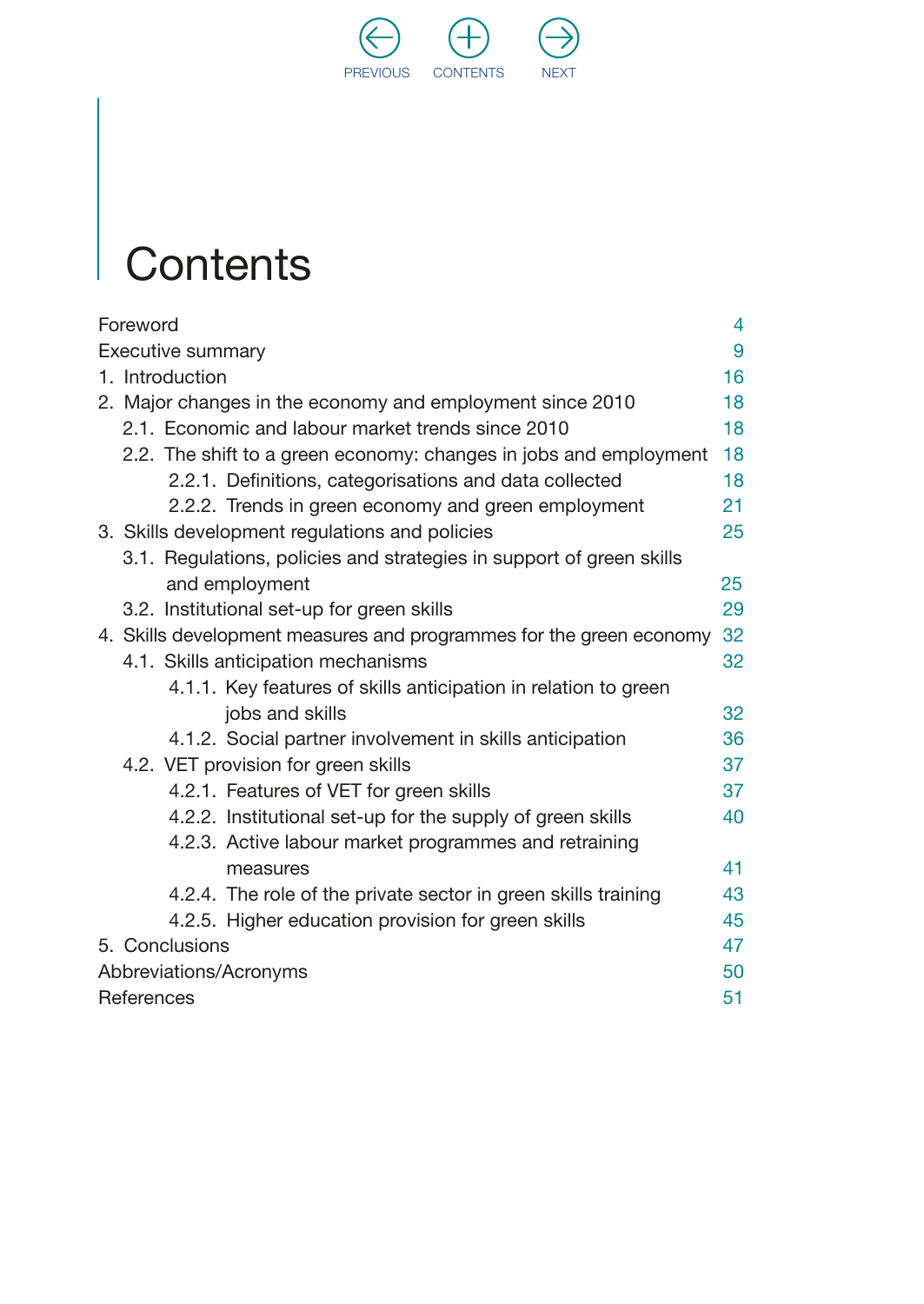

### List of tables, figures and boxes

#### Boxes

|               | 1. How 'green' terms (skills, jobs, economy) are perceived                                          |    |  |  |
|---------------|-----------------------------------------------------------------------------------------------------|----|--|--|
|               | and categorised in the six countries                                                                | 19 |  |  |
|               | 2. Coherence between environmental and economic policy in France                                    | 27 |  |  |
|               | 3. The French National Observatory for Jobs and Occupations                                         |    |  |  |
|               | of the Green Economy (Onemev)                                                                       | 32 |  |  |
|               | 4. An example of regional cooperation on green skills in France                                     | 35 |  |  |
|               | 5. Examples of local and regional training provision for green skills                               | 39 |  |  |
|               | 6. The Emplea verde (green employment) programme in Spain                                           | 43 |  |  |
| <b>Tables</b> |                                                                                                     |    |  |  |
|               | di i Dan el celebrario e freguesia canona estaba estre establecente establecente este a legal estre |    |  |  |

#### [1. Breakdown of employment in green activities: country examples](#page-25-0) 24 [2. Examples of green occupations in 2017 in Spain](#page-37-0) 36

3. [Green activities in traditional sectors: an example from Spain](#page-39-0) 38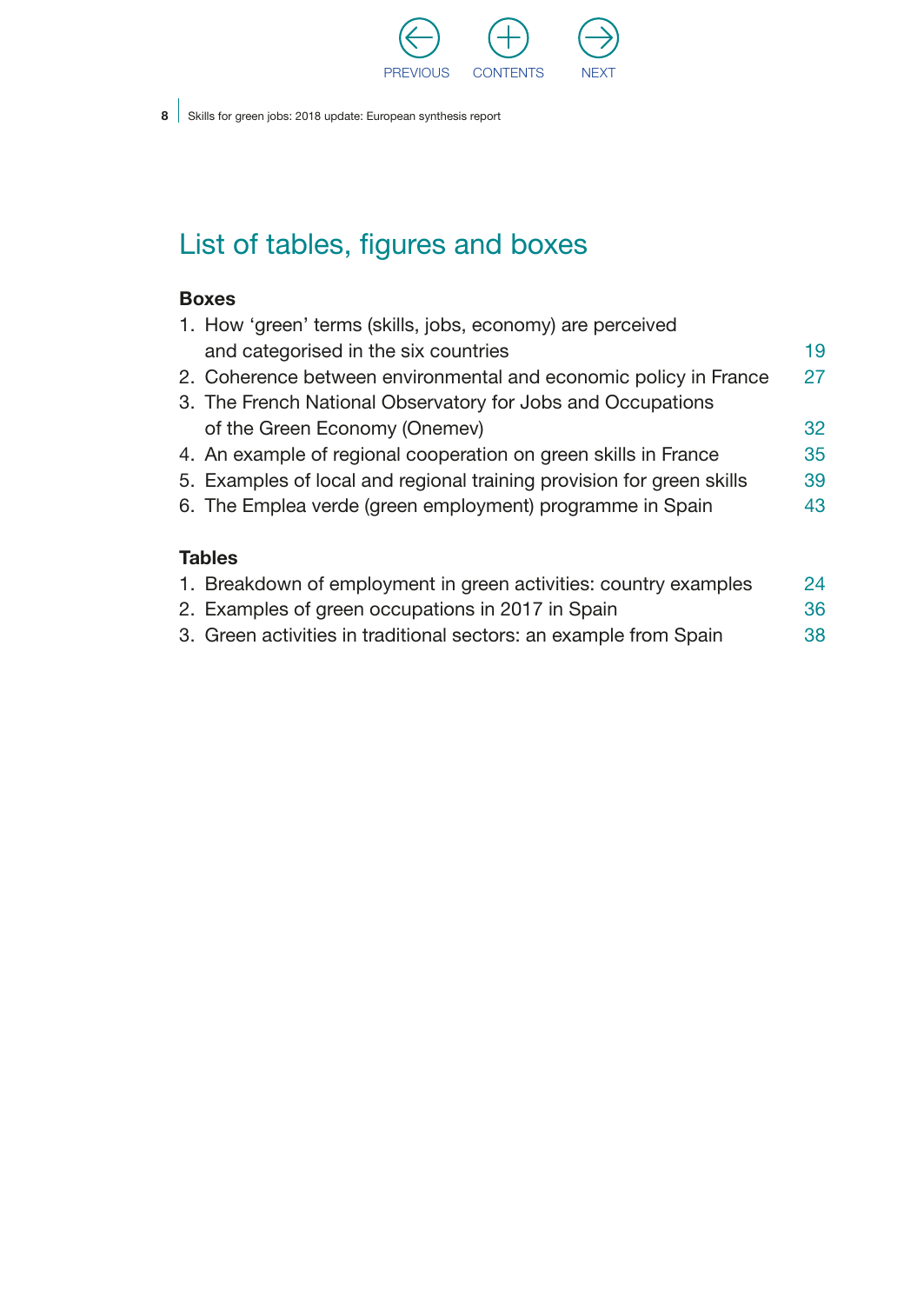

## <span id="page-10-0"></span>Executive summary

Cedefop and the International Labour Organization (ILO) worked together in 2010 on the *Skills for green jobs* report, based on country studies. Cedefop reported on six EU countries: Denmark, Germany, Estonia, Spain, France and the UK; a European synthesis report based on these countries was also developed. The report explored the policy context, the role of stakeholders and vocational education and training (VET), while identifying good practices on meeting the challenges posed by new 'green jobs' and the 'greening' of existing occupations (4). This collaboration was repeated in 2017, to follow up on national developments in 'green jobs and skills' since 2010.

This report provides a synthesis of information analysed in the six country reports of 2018 (<sup>5</sup>). It examines major changes in green jobs and employment since 2010, and analyses the regulations and policies supporting green skills and employment, including the surrounding institutional set-up and the role played by social partners. It also analyses green skills development policies, including green skill anticipation mechanisms, relevant provision in VET and higher education (HE), active labour market policies (ALMPs) and retraining measures, and the role of the private sector.

The first key finding is that, across the six countries, there is no common approach to, and thus no definition of, green skills and jobs. Even within countries, it has often been hard for the concept to be pinned down, and sometimes definitions continue to evolve.

How 'green' terms (skills, jobs, economy) are perceived and categorised in the six countries is detailed below.

<sup>(</sup> 4) More on the outputs of the 2009-10 project is available in the following publications and background studies:

Cedefop synthesis report which includes summaries of the key findings in the six EU Member States: Cedefop (2010). *Skills for green jobs: European synthesis report.* Luxembourg: Publications Office. [http://www.cedefop.europa.eu/en/publications-and-resources/](http://www.cedefop.europa.eu/en/publications-and-resources/publications/3057) [publications/3057](http://www.cedefop.europa.eu/en/publications-and-resources/publications/3057)

ILO; Cedefop (2011). *Skills for green jobs: a global view: synthesis report based on 21 country studies.* Geneva: ILO. [https://www.ilo.org/global/publications/books/WCMS\\_159585/lang--en/](https://www.ilo.org/global/publications/books/WCMS_159585/lang--en/index.htm) [index.htm](https://www.ilo.org/global/publications/books/WCMS_159585/lang--en/index.htm)

The initial background country studies: [http://ilo.org/skills/inst/WCMS\\_144268/lang--en/index.htm](http://ilo.org/skills/inst/WCMS_144268/lang--en/index.htm)

<sup>(</sup> 5) When referring to the UK in this report, all four devolved administrations (England, Scotland, Northern Ireland and Wales) are covered, unless otherwise stated.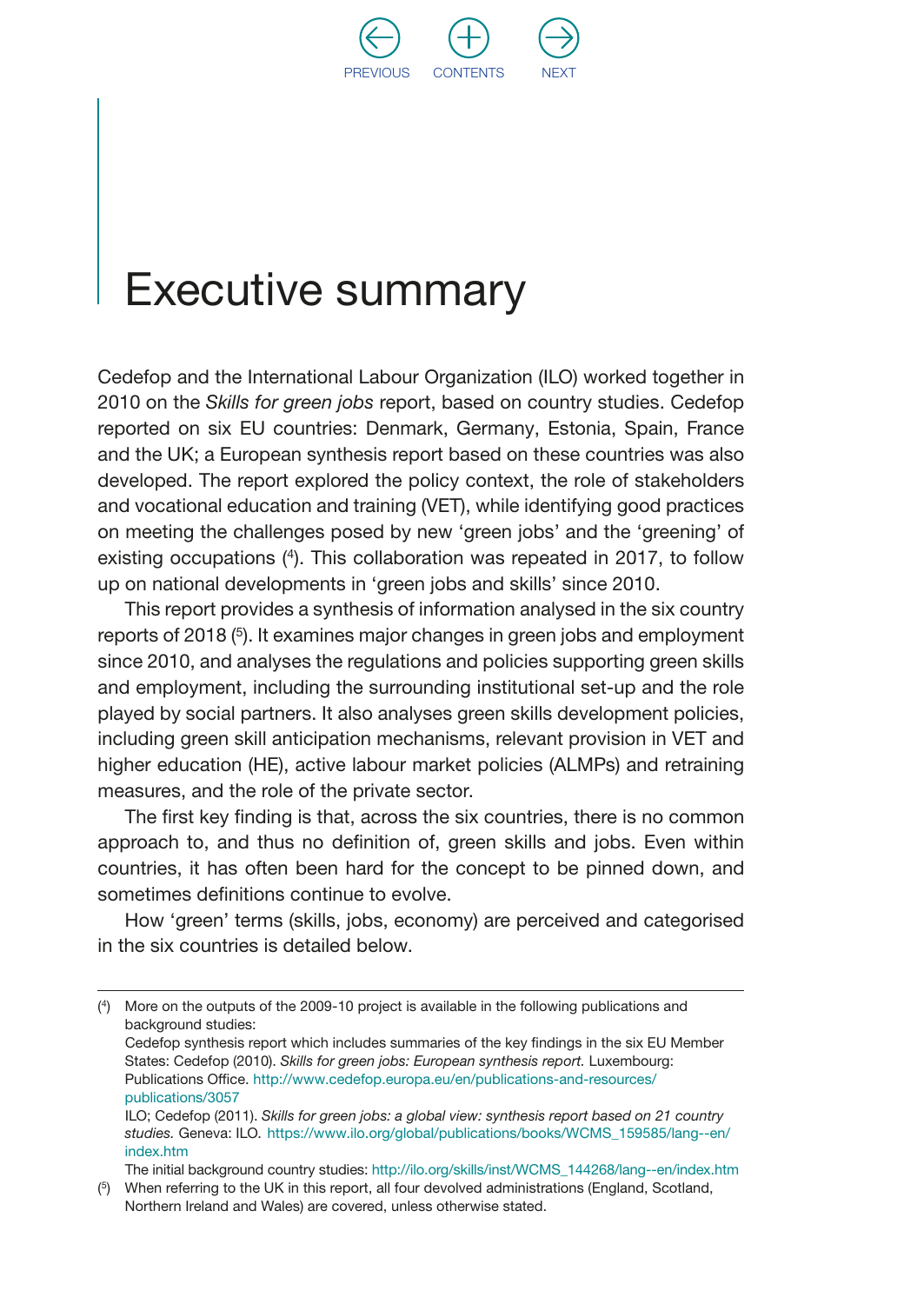

#### **Denmark**

The green economy is defined as covering goods and services produced in order either to protect the environment or save resources. Green employment is that involved in the production of these goods and services. Major activities in the green economy include renewable resources, saving of energy and heat, handling of waste water, and handling of other waste.

#### Germany

A total of 31 occupational types (*Berufsgattungen*) on the five-digit level of the classification of occupations (*Klassifikation der Berufe* 2010) have been identified as 'environmental occupations' by the German Federal Agency for Labour (*Bundesagentur für Arbeit*). These occupations have been identified as directly contributing to environmental protection, resource conservation, sustainable use of nature, recycling or similar purposes; they exclude jobs – like marketing, trade, or IT – which are not substantially concerned with environmental regulation. They are pooled into six subgroups: conservation of nature and landscape (four occupational groups); environmental technology and renewable energy use (nine); water supply and waste water management (three); waste management (four); biology, geology, and meteorology (three); and environmental administration and consulting (eight).

#### **Estonia**

There is no unified approach among stakeholders to what classifies a green job and whether it is possible to define green skills as a separate competence. Green skills and jobs are seen as heterogeneously spread between economic sectors.

#### Spain

Green skills and green jobs are seen as spread across sectors and occupations. Many 'new green occupations' are regarded as being similar to traditional nongreen occupations; similarly, the greening of traditional occupations in non-green sectors is seen as requiring only additional 'green'-relevant aspects in terms of skills development.

#### **France**

The French National Observatory for Jobs and Occupations of the Green Economy (Onemev) has developed two approaches to monitoring employment: an activity-based approach, which highlights changes in 'eco-activities'; and a second approach based on jobs and occupations, making it possible to estimate the number of jobs in the so-called 'green' and 'greening' professions. Onemev recognises nine green occupations and about 70 greening occupations.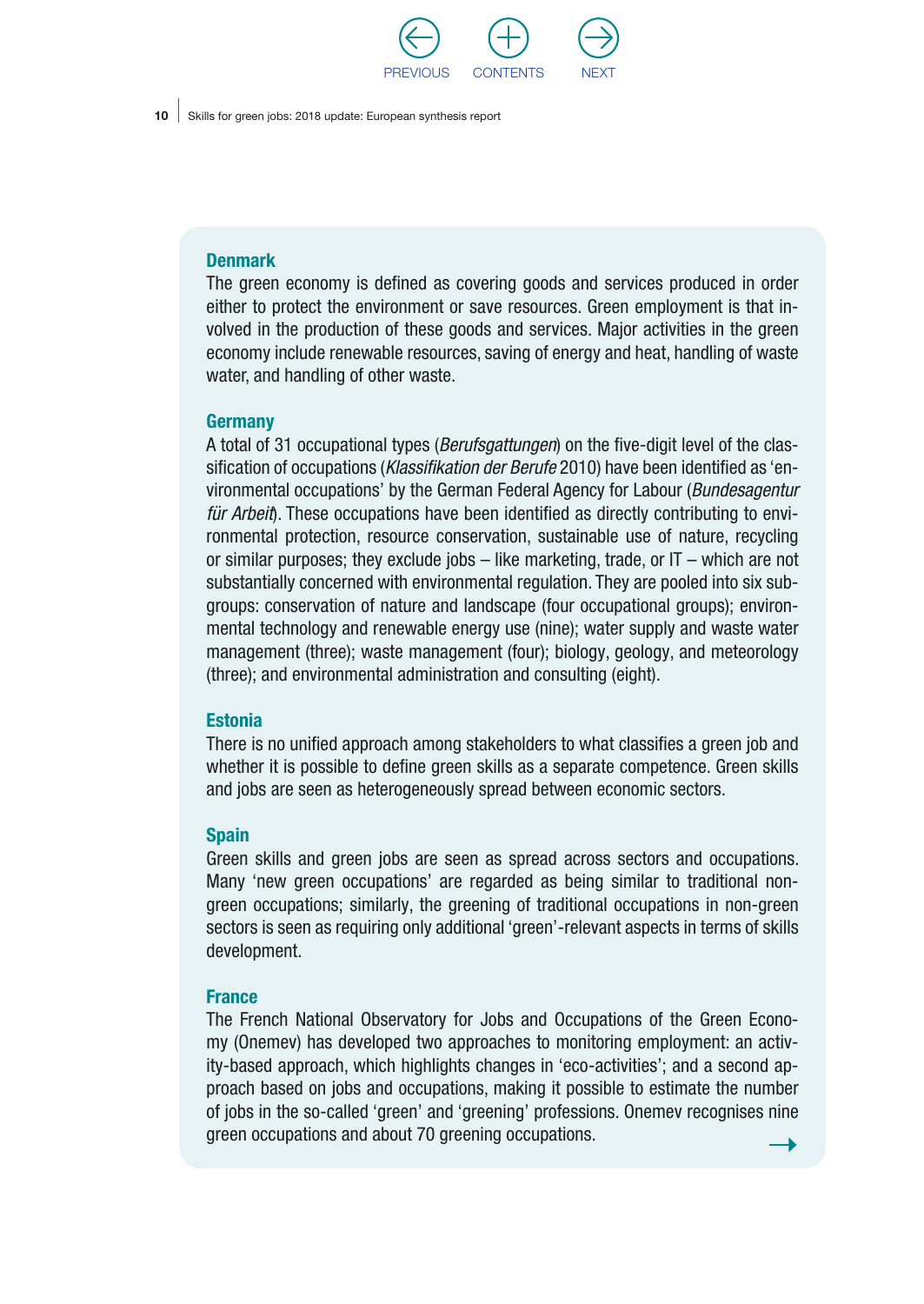

#### UK

In Scotland, the document *Green skills and jobs in Scotland* adopts a framework for anticipating green skills that is based on the US O\*NET classification of green occupations. Three sets of green occupations are recognised based on the level of new and enhanced skills required: new and emerging green occupations; green enhanced skills occupations; and green increased demand occupations.

In England, 'green skills' were defined and listed in the government report *Skills for a green economy* in 2011. A four-way classification was used: resource efficiency, the low-carbon industry, climate resilience, and skills to manage natural assets. The list reflects a different approach to that taken by a 2009 government report, which identified nine groups of skills and 45 subgroups, giving a more detailed breakdown of green skills. This particular development illustrates how fluid the definition of green skills can be.

*Source:* Cedefop (2018a to f). *Skills for green jobs* country reports for Denmark, Germany, Estonia, Spain, France and the UK. Summaries are available in Annexes 1 to 6.

These different understandings can make it difficult to compare patterns and trends between countries and to make general observations. Nonetheless, since 2010 trends in green employment have tended to parallel the general economic trends in each country, while also being influenced by governments' green-related policies. Carbon reduction targets and associated incentives and subsidies have been especially influential on green jobs and skills, although other green policies, such as legislation to protect the environment, have also been important.

Regulations, policies and strategies with an explicit focus on green skills and employment are rare. Instead, consideration of green jobs and skills is framed by a range of broader green strategies, plans and legislative acts of parliament, such as policies to protect the environment, encourage biodiversity, improve energy efficiency, and reduce reliance on fossil fuels. Plans and strategies with a specific focus on green jobs and skills tend to be produced ad hoc, notably by organisations in sectors strongly affected by the greening of employment.

There tends to be a weak connection between organisations involved in national policy-making on environmental topics and those involved in labour markets and skills policy, including skills anticipation. This parallels a generally weak connection between environmental and skills policies. There are also gaps in policies and regulations in relation to gender issues and to monitoring and evaluation of policies or activities relevant to green skills.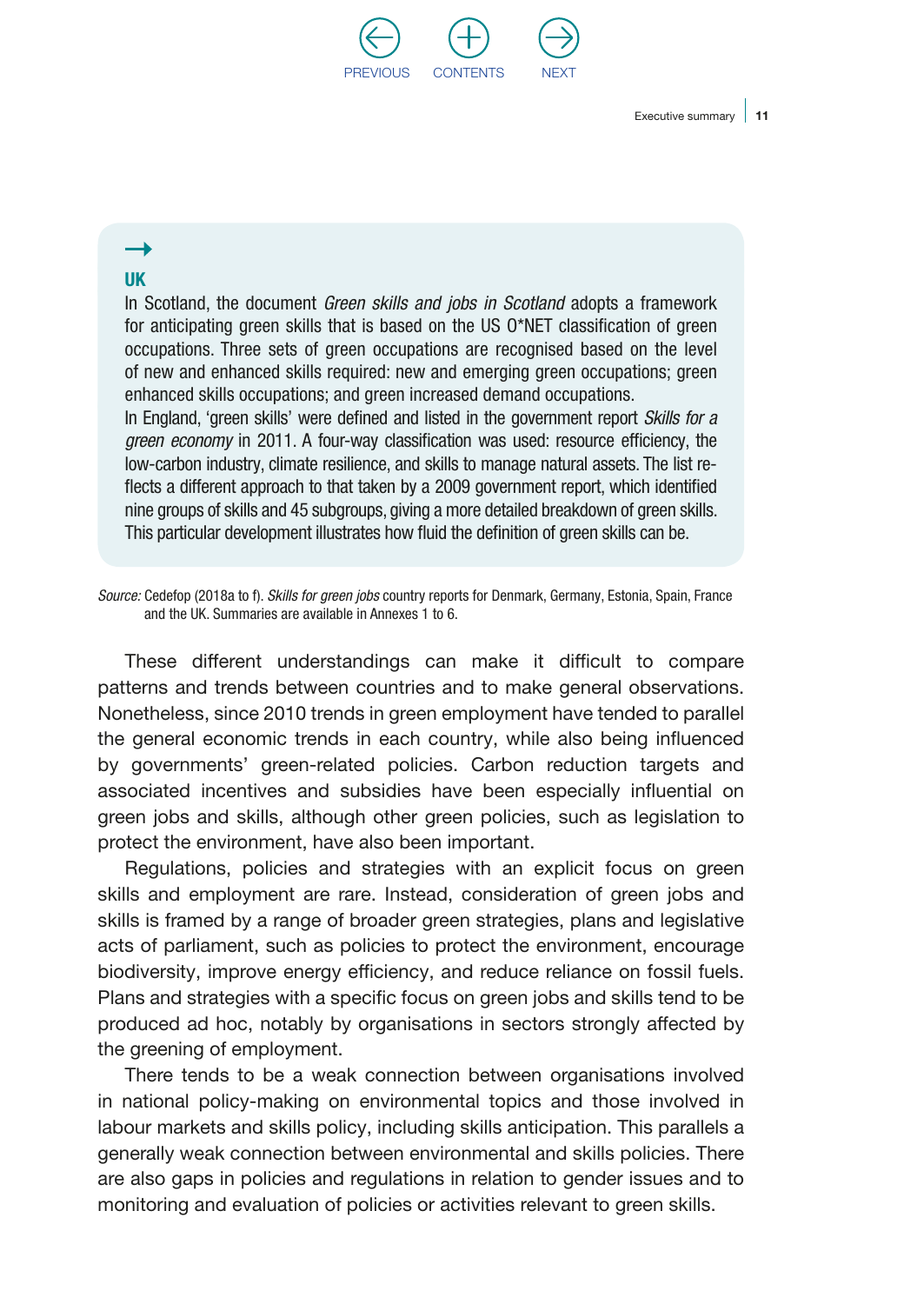

Social partners are generally involved in policy design, with the scale and nature of involvement being shaped by the overall approach to social partner engagement in individual countries. Consultative bodies and platforms are a common way of involving social partners in the development of policies and regulations. Often these cover broader topics than just green skills; such as in Germany, where a national platform *Education for sustainable development*  (*Nationale Plattform 'Bildung für nachhaltige Entwicklung*') has been established within the framework of the UNESCO World Action programme *Education for sustainable development*. This involves stakeholders from politics, business and civil society.

Monitoring and anticipation of green jobs and skills tends not to take place through permanent mechanisms dedicated to the green economy, green jobs or green skills; instead, green skills anticipation tends to be part of overall skills anticipation mechanisms. A notable exception is France's National Observatory for Jobs and Occupations of the Green Economy.

The French National Observatory for Jobs and Occupations of the Green Economy *(Observatoire national des emplois et métiers de l'économie verte, Onemev)* Onemev was created in 2010 by the Ministry of Environment with the aim of analysing employment shifts in the green economy and producing relevant methodologies and statistics. It brings together a broad range of institutions including relevant national ministries and agencies, key public employment service organisations, the main VET association, the national statistical institute, research bodies, and regional employment and training observatories. Since 2015, Onemev has comprised two groups: Observation, methods and quantifications, which deals with quantitative data and statistics; and 'Analysis capitalisation and sharing, which focuses on green employment, skills and training issues. It has devised the approaches now used to assess the development of 'eco-activities' and green jobs and occupations.

*Source:* Cedefop (2018a). *Skills for green jobs in France: an update.*

Sector-based anticipation mechanisms are common to all countries, and can play an important role in relation to green skills. Regional cooperation is also common. France has regional observatories for employment and training which publish studies on green jobs and skill needs, contributing to building regional strategies.

Across the six countries social partners are involved in skill anticipation but in different ways and to varying extents: their involvement ranges from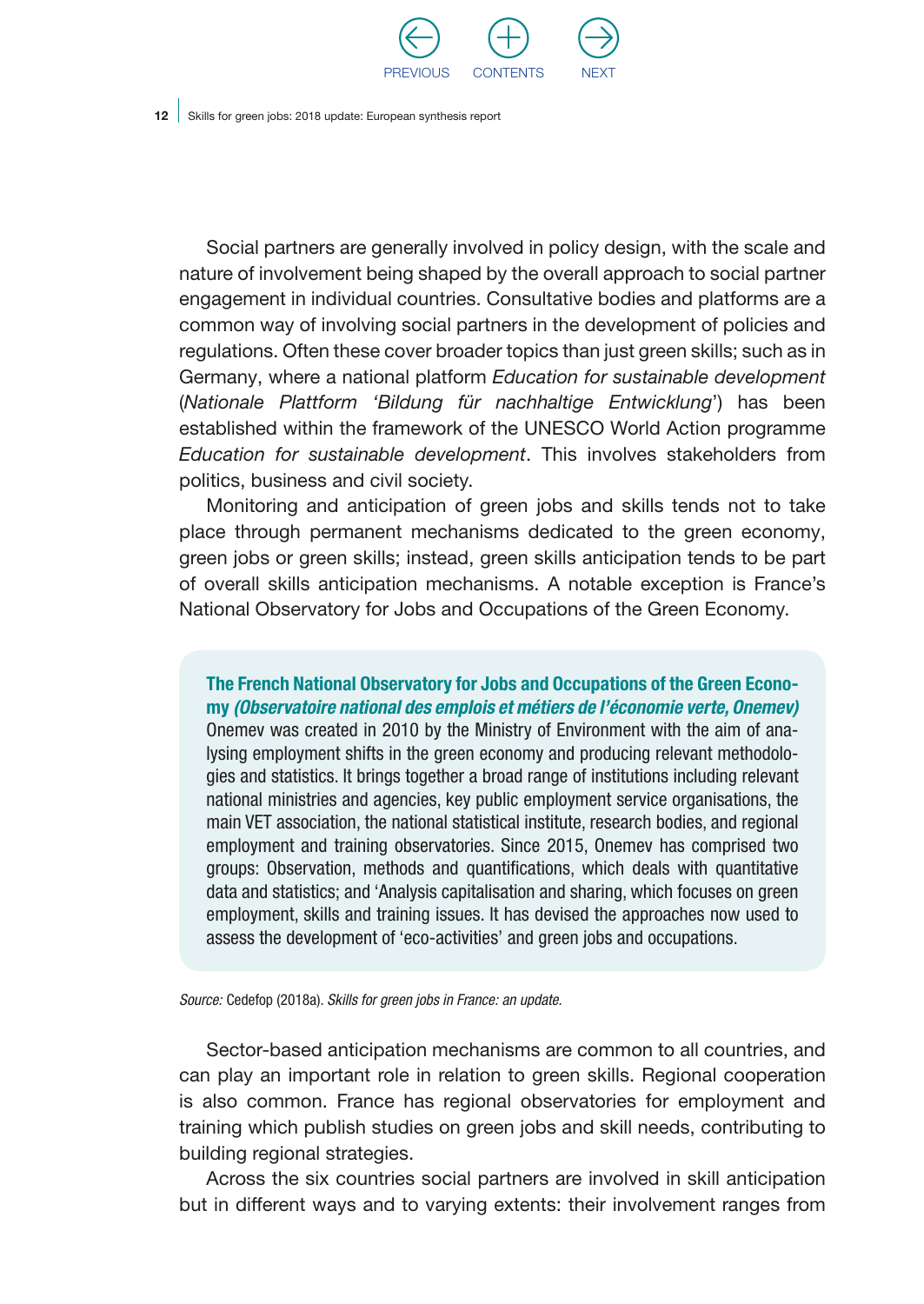

being involved in consultation exercises to assessing the demand for green skills and the implication for skills supply. In Estonia, the relatively new skills anticipation system, OSKA, strongly features stakeholders: representatives of employers and trades unions sit on both the OSKA Coordination Council and its sector skills councils. Although green skills are not explicitly addressed in OSKA, it could be inferred that such a degree of stakeholder involvement can aid identification of current needs and anticipated developments in the relevant skills and occupations.

Rather than special procedures dedicated to green skills and jobs there have been updates to general processes that review VET programmes and qualifications in light of changing skill demands in the labour market. There have also been adaptations at local and regional levels, where authorities and even individual training providers have scope to tailor provision to local and regional needs.

#### Examples of local and regional training provision for green skills

In 1997, the small island of Samsø became Denmark's renewable energy island after it won a competition organised by the Danish Ministry of the Environment. The island is now self-sufficient and meets its energy needs from sustainable sources like wind, sun and biomass. It has an Energy Academy, which runs exhibitions and workshops, attracting more than 5 000 politicians, journalists and students from around the world every year.

Denmark's local Vocational Education Centre South (EUC Syd) aims to provide green skills in all its 75 study programmes and has also organised a special adult education centre for construction workers that focuses on new energy-saving techniques. The centre combines traditional classroom training with learning in its test facility where participants can use real energy-saving tools and materials.

In the UK, Liverpool City Region Local Enterprise Partnership has a development strategy focused on skills for the low-carbon economy. As part of this, the partnership has sought to coordinate skills training in higher education colleges with the demands of local companies manufacturing products used by offshore wind. It has also played a central role in filling a skill gap reported by the company Scottish Power, which faced an imminent shortage of labour, caused by an ageing workforce and lack of new apprentices. To tackle this, the partnership created a strategy to help upskill the existing workforce and train new engineers.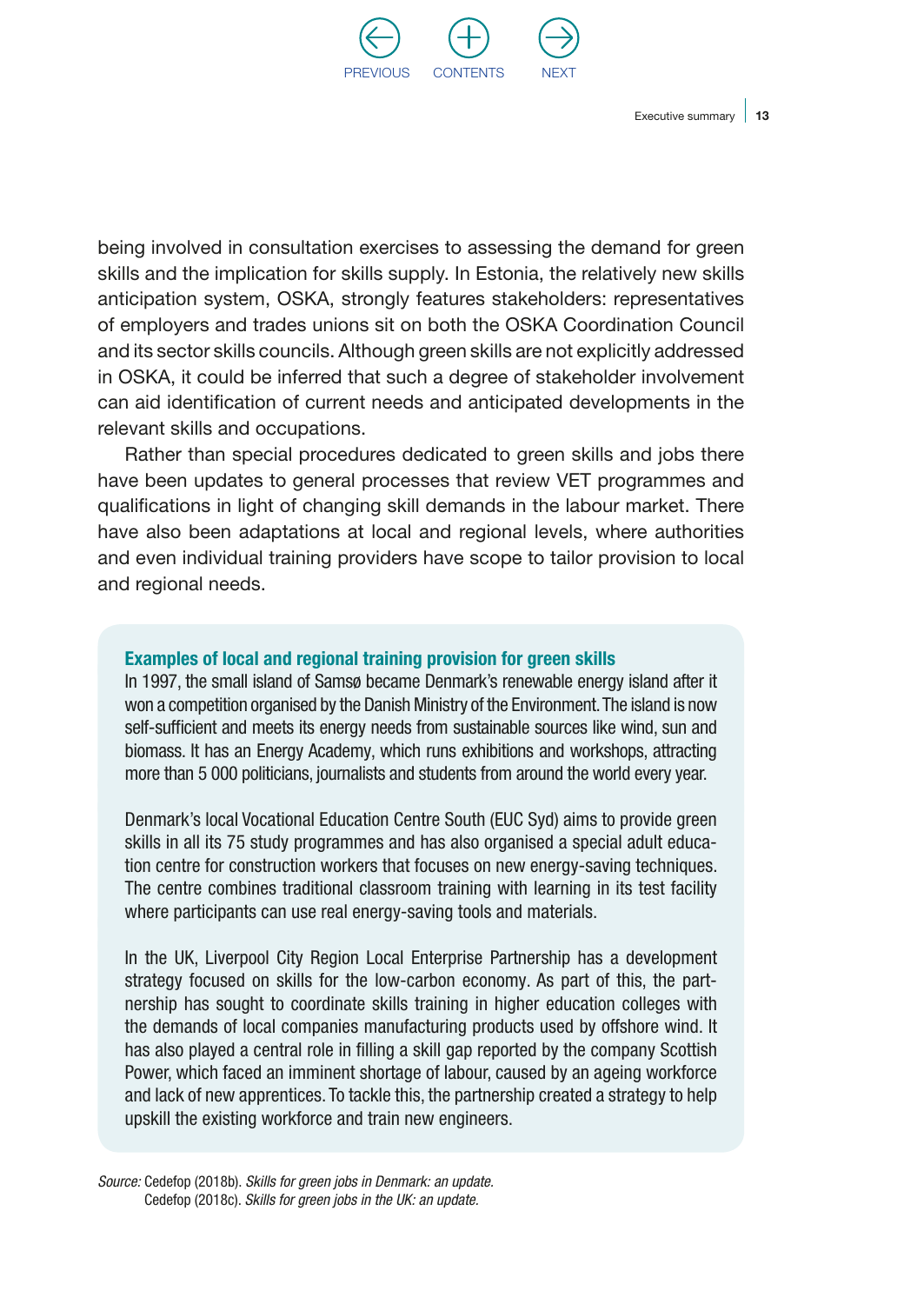

Training programmes for the skills development of the unemployed or of people in work generally do not have a specific focus on green skills. This also applies to active labour market programmes (ALMPs). There are examples of the opposite, such as in France where the public employment service (*Pôle Emploi*) monitors green developments and, at the territorial level, *Pôle Emploi's* agencies help direct clients into green job opportunities. Sector organisations and charitable/not-for-profit organisations are sometimes active in developing green skills, such as in the UK, where the Groundwork charity provides skills training to unemployed people leading to recognised qualifications in green jobs.

The role of the private sector in designing and implementing VET provision related to green skills tends to reflect general institutional set-ups. Subsidies and incentives targeted at private companies for green skills development are rare, yet there are interesting examples of sector bodies and individual companies (normally large corporations) forming partnerships for the development of such skills. In Spain, for example, the company Acciona operates the Acciona University programme which, in 2015, provided nearly 35 000 training hours to employees in green and environmental subjects in cooperation with the University of Alcalá (Madrid). Activities such as these can have a catalytic effect where they involve companies in the vanguard of green production processes and green products, and where they set ambitious standards in green skills for employees that can provide inspiration for other companies.

Courses related to green skills continue to be offered by universities. In Denmark, for example, university provision includes three-year bachelor programmes in environmental technology and energy technology and planning, and two-year master programmes in water and environment, and environmental and natural resource economics. However, data on the extent of provision are scarce, making it difficult to have an overview of developments.

Owing to their high degree of autonomy, universities tend not to be directly affected by governments' 'green' policies. National governments may have encouraged universities to provide green skills programmes in the context of wider policies on the green economy but no evidence was found in the six countries of governments launching specific higher education policies for this purpose. Universities sometimes engage with businesses to set up specific forms of provision, as in France where universities are involved in 'campuses of professions and qualifications'.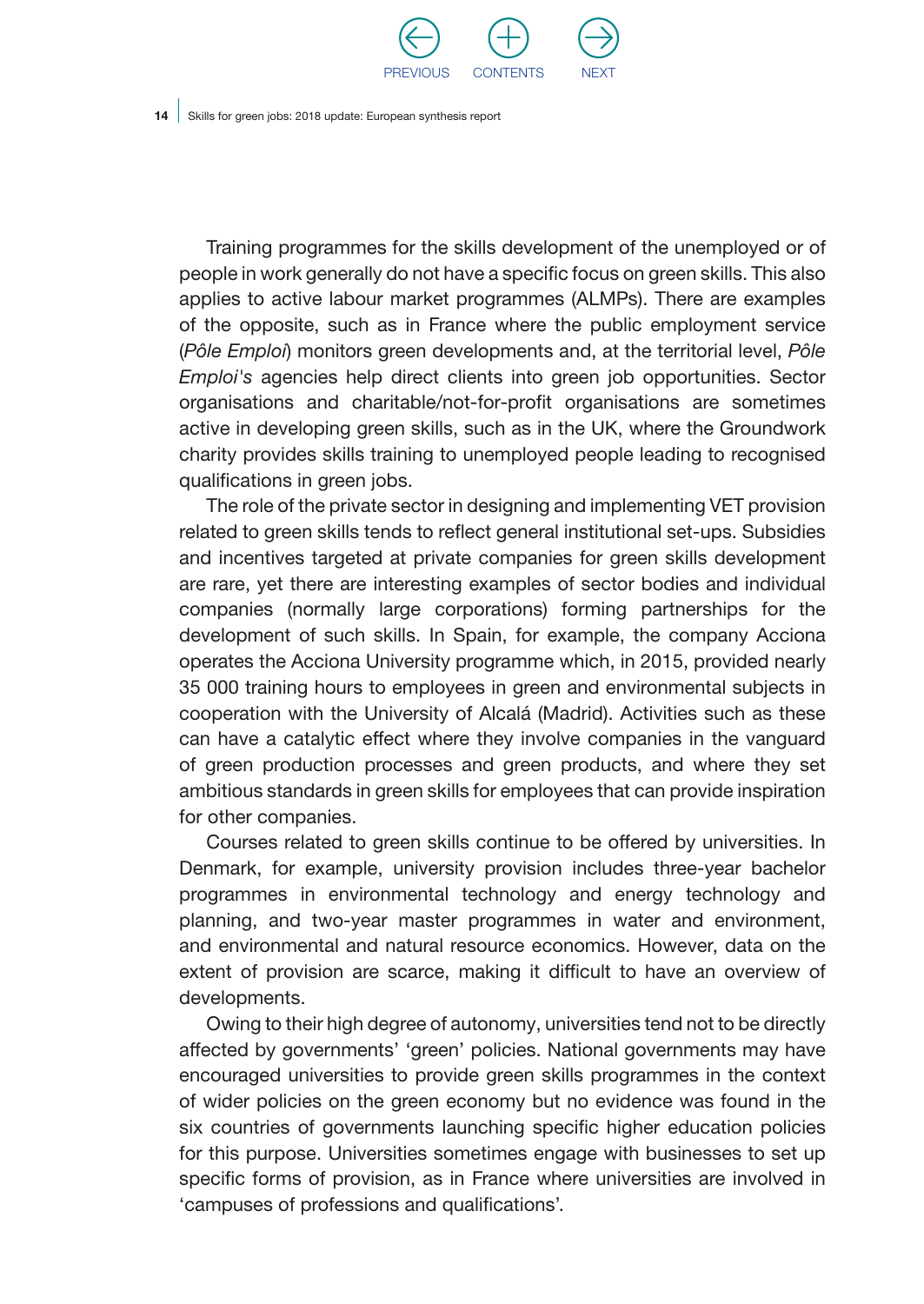

Private sector involvement in green skills takes different forms in different countries, reflecting the general situation. Subsidies and incentives targeted specifically at green skills development are few; many have been withdrawn in austerity measures introduced by governments in the wake of the financial crisis. Between the poles represented by Germany (the involvement of the private sector in skills training is in many ways intrinsic to VET) and the UK (market actors have the lead in shaping the 'skills systems), the other countries use a variety of structures and processes to ensure the systematic involvement of the private sector in training provision. Sector bodies and individual companies, normally large corporations, also often enter into partnership arrangements for green skills development. Such companies can have a positive impact by acting as frontrunners in green production processes and green products, and setting ambitious standards in green skills for their employees, which can act as an inspiration for other companies to follow. Collaboration between companies can also be used to meet training needs; this can be especially helpful for SMEs lacking the time and resources to provide training on their own.

A number of conclusions can be drawn from the findings:

- (a) since 2010, different countries have experienced different patterns in the development of green skills and jobs and have defined green jobs and green skills in various ways. This poses a particular challenge for skills anticipation if a reliable picture is to be built up across Europe regarding the supply of, and demand for, green skills. With that aim in mind, there appears to be an opportunity for countries to share their knowledge and understanding about how to define and estimate green skills; and subsequently about designing and implementing effective policy and training initiatives to foster green jobs and address respective skill needs;
- (b) green skills and green jobs tend to be dealt with as a part of different policies and strategies covering environmental as well as employment and skills issues. Good coordination among these policy fields and relevant policies is necessary to ensure a comprehensive national approach to green skills and jobs;
- (c) green skills are typically covered by general skills anticipation mechanisms, one-off studies and sector-based and regional/local approaches; consequently, green skills tend to be dealt with ad hoc;
- (d) continuing monitoring and evaluation of policies and/or activities relevant to green skills are rare. Little or no consideration has so far been given to gender balance in occupations affected by the greening of the economy, even where requisite data are available.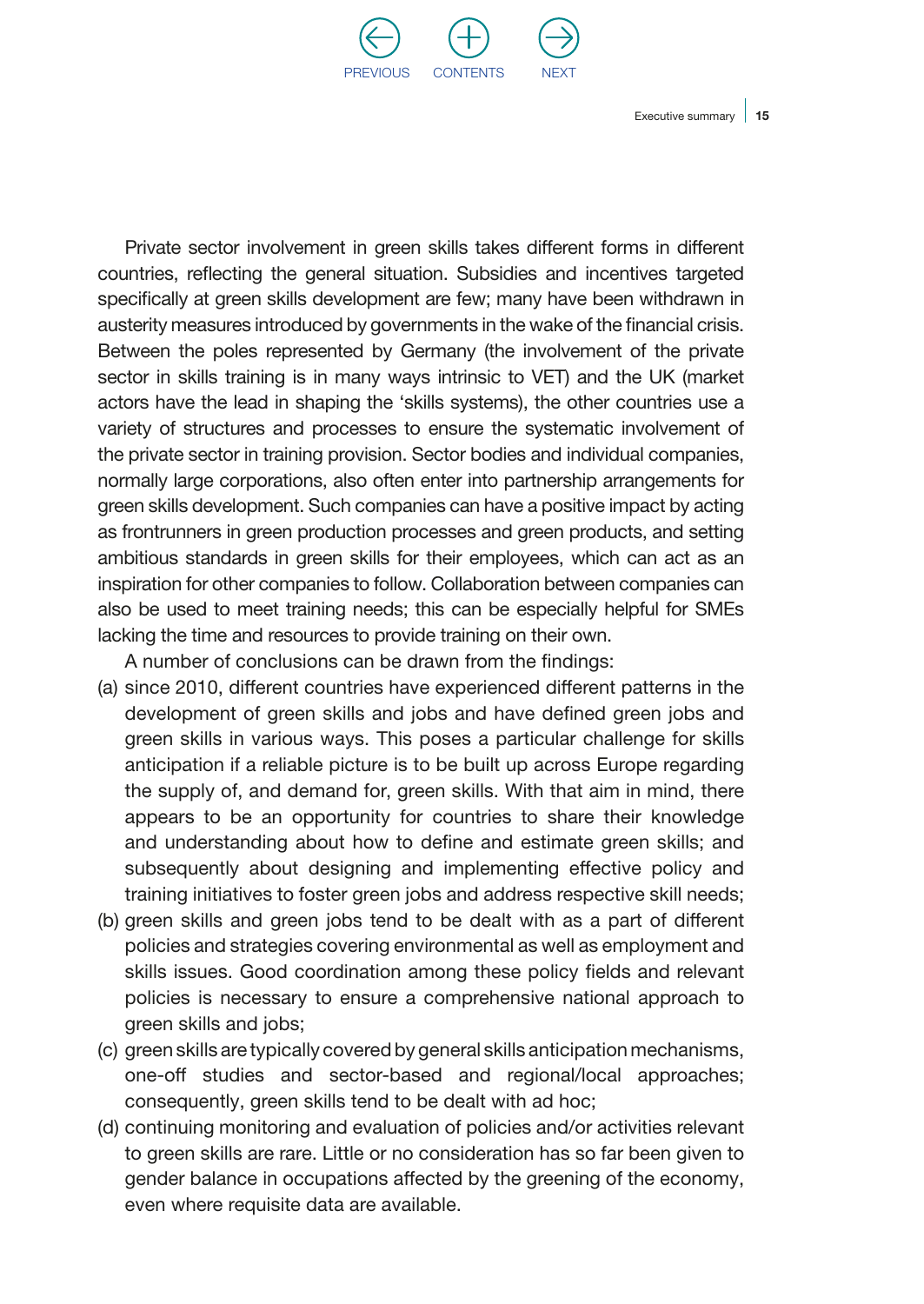

## <span id="page-17-0"></span>CHAPTER 1. Introduction

This report provides a synthesis of the information gathered and analysed in six country reports as part of the International Labour Organization (ILO)/ Cedefop project *Skills for green jobs: an update* ( 6) (7).

In 2011, Cedefop and the ILO joined forces to produce the report *Skills for green jobs: a global view*. The report was based on 21 country studies which analysed the policy context and highlighted sectors where extensive restructuring was anticipated as a result of the growth of the green economy. The reports also discussed where training and active labour market policies were most needed to avoid long-term displacement; as well as analysing information and collecting case studies on successful policy responses to meet the challenges posed by new 'green jobs' and the 'greening' of existing occupations (8). In 2017, the ILO and Cedefop revisited their collaboration to map relevant developments in countries since 2010. Cedefop again oversaw the updates of the same six country reports: Denmark, Germany, Estonia, Spain, France and the UK  $(9)$  (<sup>10</sup>). The aim of this synthesis is not to summarise these country reports but to identify common patterns and differences across the countries to provide more general insights into the nature of the policies and practices surrounding green skills since 2010.

<sup>(</sup> 6) Green jobs are jobs that reduce the environmental impact of enterprises and economic sectors, ultimately to levels that are sustainable. The ILO defines 'green jobs' as work in agriculture, industry, services and administration that contributes to preserving or restoring the quality of the environment while also meeting requirements of decent work: adequate wages, safe conditions, workers' rights, social dialogue and social protection (UNEP et al., 2008).

<sup>(</sup> 7) The term 'skills' is used throughout this document as an overarching term which refers to the knowledge, competence and experience needed to perform a specific task or job. Skills development in this context comprises all forms of human resources development: lifelong learning including initial and continuing vocational education and training, and life-wide learning including formal and informal/non-formal learning.

<sup>(</sup> 8) More on the outputs of the 2009-10 project can be found in Cedefop's 2010 synthesis report which includes summaries of the key findings in the six EU Member States (Cedefop, 2010), in the global skills for green jobs report (ILO; Cedefop, 2011), and in the initial background studies: http://ilo.org/skills/inst/WCMS\_144268/lang--en/index.htm

<sup>(</sup> 9) When referring to the UK in this report, all four devolved administrations (England, Scotland, Northern Ireland and Wales) are covered, unless otherwise stated.

<sup>(</sup> 10) The six country reports updated in 2018 can be accessed at: [http://www.cedefop.europa.eu/en/](http://www.cedefop.europa.eu/en/events-and-projects/projects/skills-green-economy) [events-and-projects/projects/skills-green-economy](http://www.cedefop.europa.eu/en/events-and-projects/projects/skills-green-economy) Summaries are available in Annexes 1 to 6 of this publication.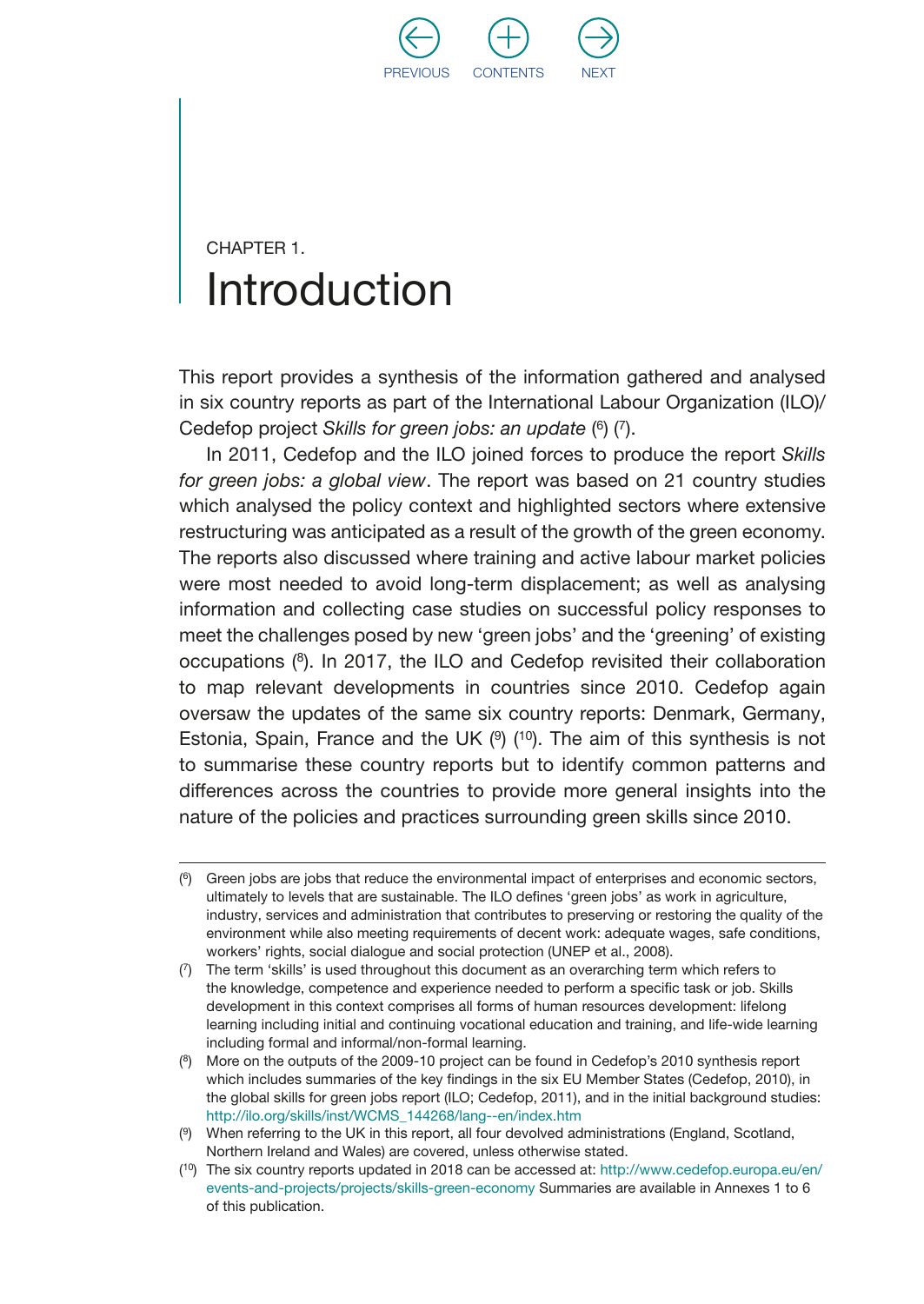

Introduction | 17 Chapter 1.

The country reports were produced by country experts, according to templates developed by the ILO and Cedefop. Reports were focused on the country/national level, with reference being made to examples of regional activities where these were significant or provided good practices. A combination of desk research and interviews/focus groups was used. Primary collection of statistical data was not a focus.

This synthesis report is structured as follows: Chapter 2 examines the major changes in the economy and employment since 2010 in the six EU countries, with an examination of how green jobs and employment have changed. Chapter 3 analyses the regulations and policies that have been supporting green skills and employment, looking both at policies related to the environment and relevant skills development strategies. The institutional set-up surrounding these policies, and the role played by social partners, is also examined. Chapter 4 focuses on skills development regulations and policies related to green skills, starting with consideration of skill anticipation mechanisms, before moving on to examine VET and higher education provision, ALMPs and retraining measures, and the role of the private sector and associated institutional arrangements. Chapter 5 draws conclusions and recommendations based on general patterns observed across the countries included in the analysis.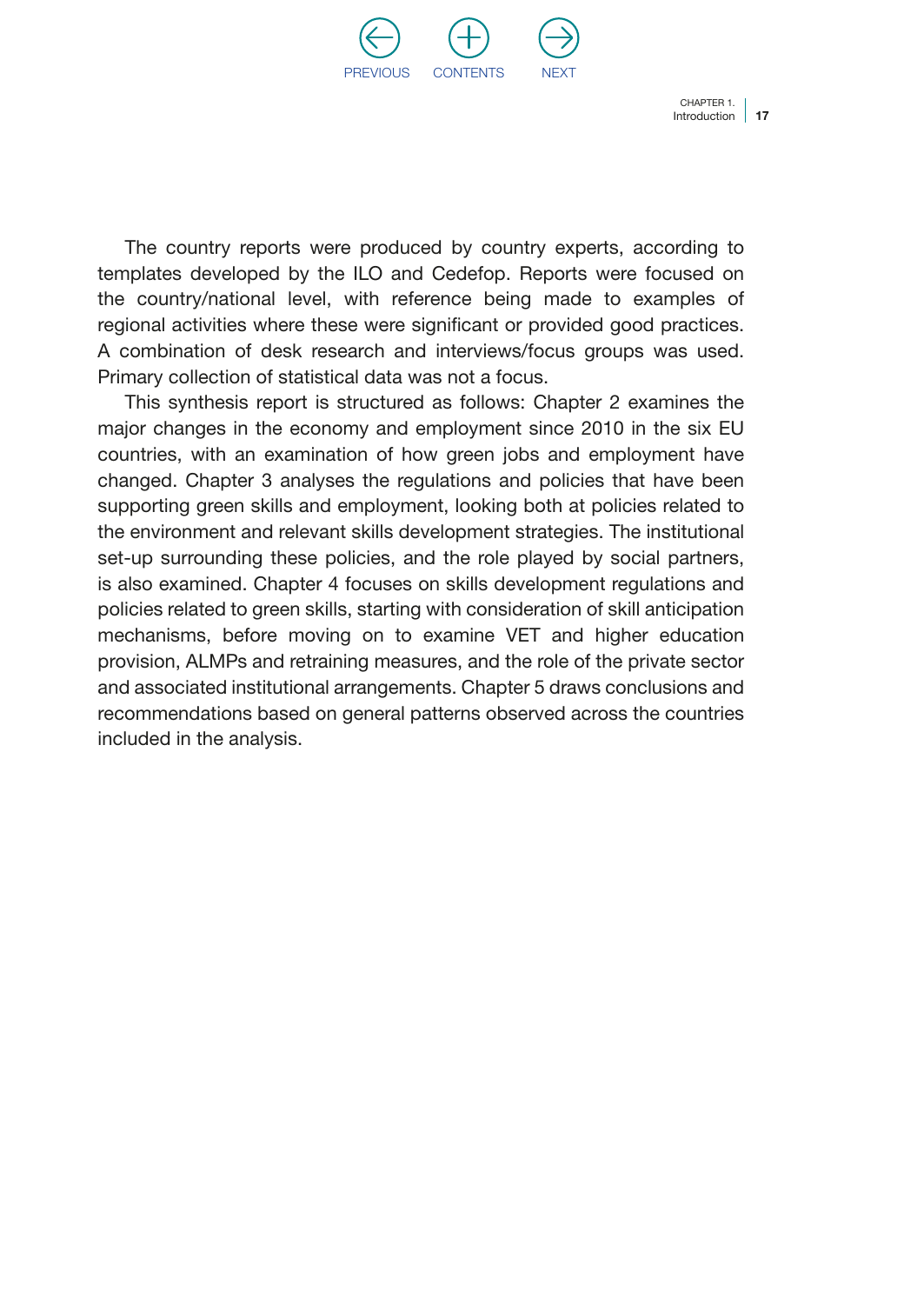

<span id="page-19-0"></span>CHAPTER 2.

## Major changes in the economy and employment since 2010

#### 2.1. Economic and labour market trends since 2010

In 2010, the six countries under analysis in this report (henceforth 'the countries') were still feeling the effects of the 2008 financial crisis, though the severity of the effects and the patterns of recovery have been variable. For several EU countries 2010 was the bottom of the economic cycle, but in all cases the journey back has been protracted. Denmark and Germany began their recovery in 2010; but it was not until 2014 that GDP in Denmark reached pre-crisis levels with more rapid growth since. In Estonia, GDP reached bottom in 2009 and unemployment peaked in 2010 with a quick but volatile recovery thereafter. In the UK unemployment peaked in 2011 at 8.4%, falling to 4.4% in 2017, with GDP having been relatively stable for the past few years. The worst affected country has been Spain, whose recovery was delayed until 2014: there was a severe rise in unemployment from 8.2% in 2007 to a peak of 26% in 2013, falling to 19.6% in 2016.

#### 2.2. The shift to a green economy: changes in jobs and employment

#### 2.2.1. Definitions, categorisations and data collected

In light of these overall economic and labour market trends, what developments took place in the green economy between 2010 and 2016? Answering this question can be challenging, primarily because there seems to be no common approach to, or definition of, what green skills and jobs are (as shown in Box 1). There are different approaches to data classification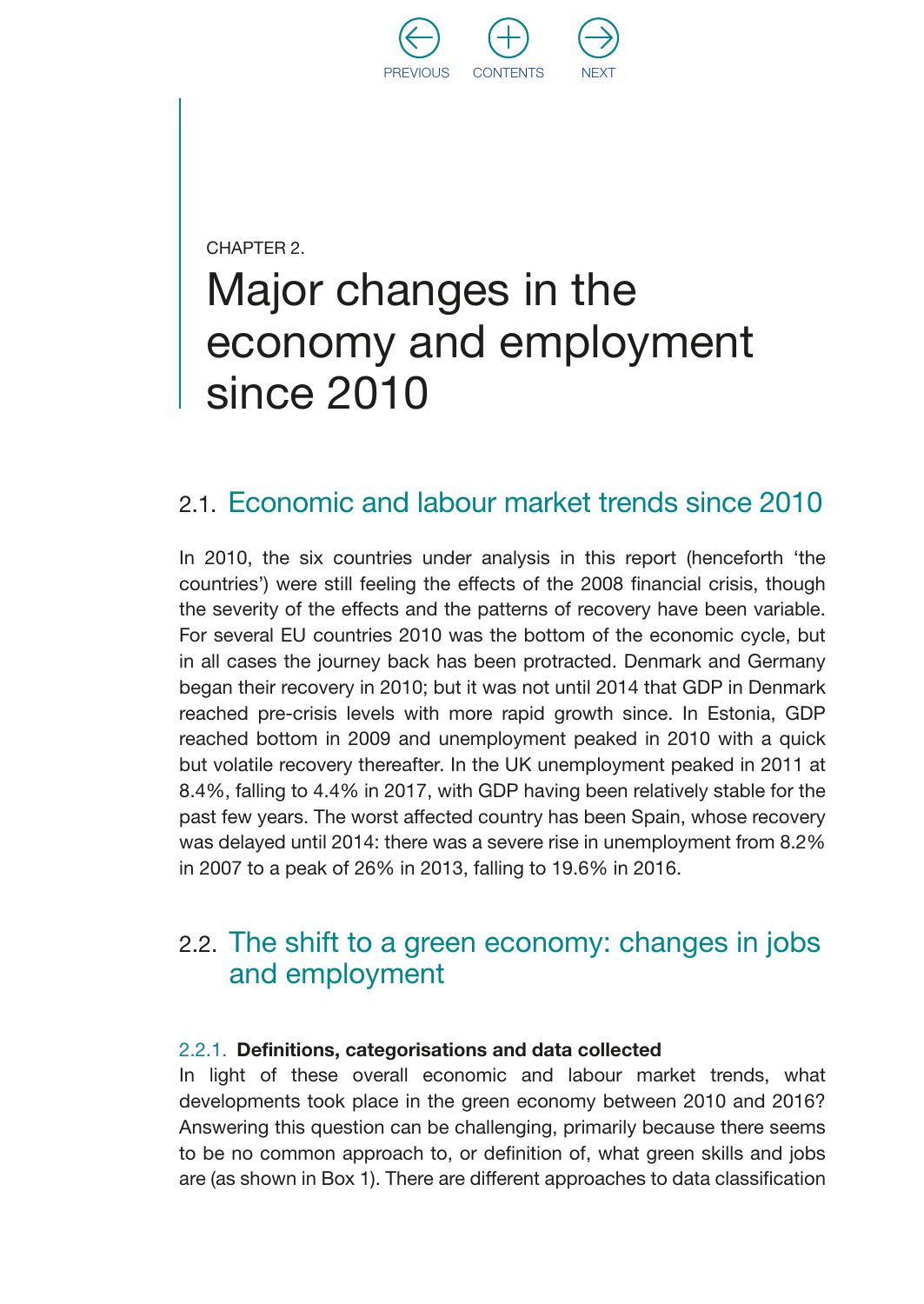

Major changes in the economy and employment since 2010 | 19

CHAPTER 2.

<span id="page-20-0"></span>and collection (where these take place) making it challenging to compare patterns and trends between countries and to make general observations.

#### Box 1. How 'green' terms (skills, jobs, economy) are perceived and categorised in the six countries

#### **Denmark**

The green economy is defined as covering goods and services produced either to protect the environment or to save resources; green employment is the employment involved in the production of these goods and services. Major activities in the green economy include renewable resources, saving of energy and heat, handling of waste water, and handling of other waste.

#### Germany

A total of 31 occupational types (*Berufsgattungen*) on the five-digit level of the classification of occupations (*Klassifikation der Berufe* 2010) have been identified as environmental occupations by the German Federal Agency for Labour (*Bundesagentur für Arbeit*). These occupations have been identified as directly contributing to environmental protection, resource conservation, sustainable use of nature, recycling or similar purposes; they exclude jobs  $-$  like marketing, trade, or  $IT -$  which are not substantially concerned with environmental regulation. They are pooled into six subgroups: conservation of nature and landscape (four occupational groups); environmental technology and renewable energy use (nine); water supply and waste water management (three); waste management (four); biology, geology, and meteorology (three); and environmental administration and consulting (eight).

#### **Spain**

Green skills and green jobs are seen as spread across sectors and occupations. Many 'new green occupations' are regarded as being very similar to traditional nongreen occupations and, similarly, the greening of traditional occupations in nongreen sectors is seen as requiring only additional 'green'-relevant aspects in terms of skills development

#### Estonia

There is no unified approach among stakeholders to what classifies a green job and whether it is possible to define green skills as a separate competence. Green skills and jobs are seen as heterogeneously spread between economic sectors.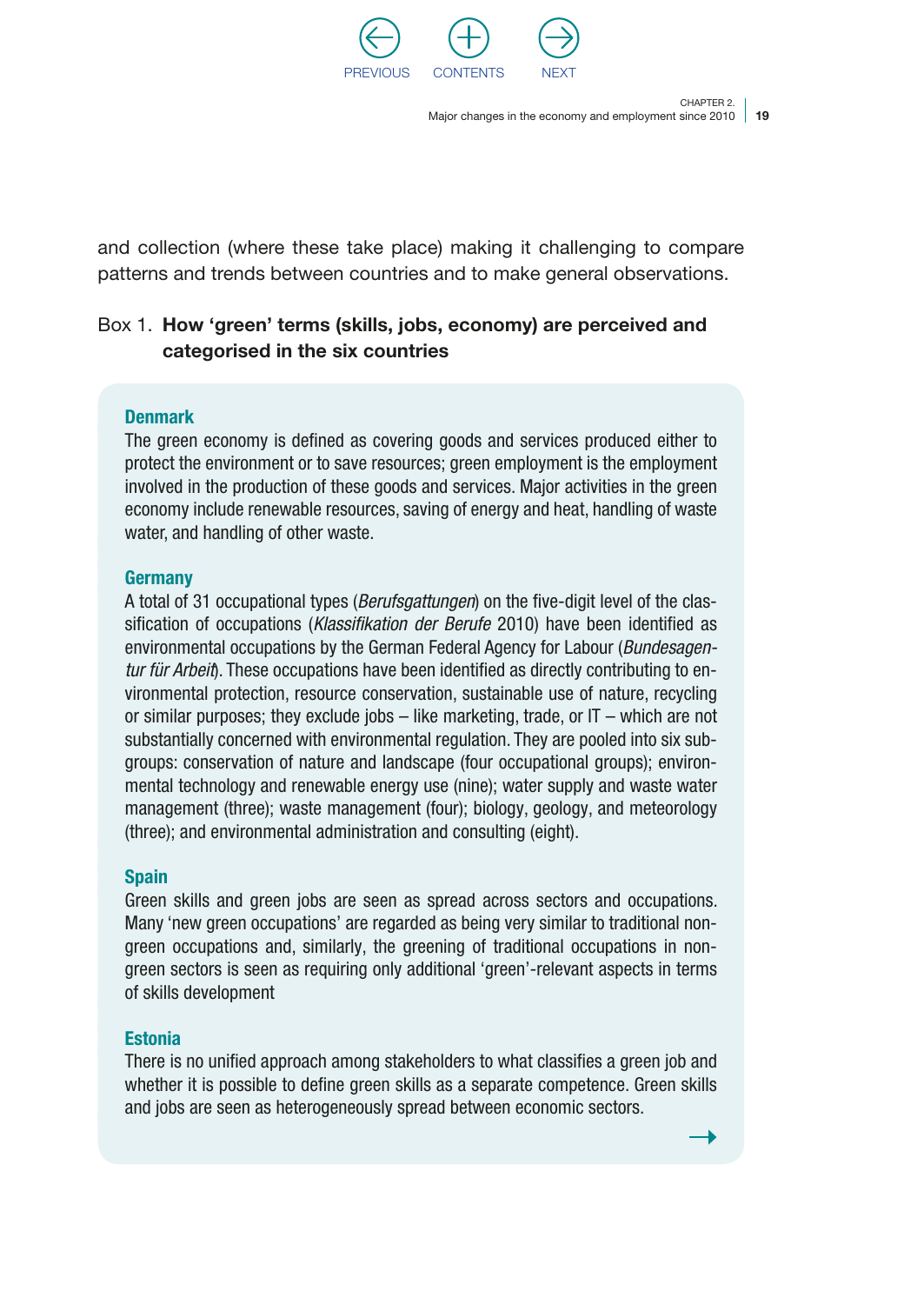

#### $\rightarrow$

#### **France**

The French National Observatory for Jobs and Occupations of the Green Economy (*Observatoire national des emplois et des métiers de l'économie verte*, Onemev) has developed two approaches to monitoring employment: an activity-based approach, which highlights changes in 'eco-activities'; and a second approach based on jobs and occupations, making it possible to estimate the number of jobs in the so-called 'green' and 'greening' professions. Onemev recognises nine green occupations and about 70 greening occupations.

#### UK

In Scotland, the document *Green skills and jobs in Scotland* adopts a framework for anticipating green skills that is based on the US O\*NET classification of green occupations. Three sets of green occupations are recognised based on the level of new and enhanced skills required: new and emerging green occupations; green enhanced skills occupations; green increased demand occupations.

In England, 'green skills' were defined and listed in the government report *Skills for a green economy* in 2011. A four-way classification was used: resource efficiency, the low-carbon industry, climate resilience, and skills to manage natural assets. The list reflects a different approach to that taken by a 2009 report published under the previous government which identified nine groups of skills and 45 subgroups, giving a more detailed breakdown of green skills. This particular development illustrates how fluid the definition of green skills can be.

*Source:* Cedefop (2018a to f). *Skills for green jobs* country reports for Denmark, Germany, Estonia, Spain, France and the UK.

Even within countries, it can sometimes be hard to pin down 'green' terms as a concept. For example, in the UK until recently the green economy was considered to be about reducing carbon emissions, with a lack of priority given to the economic development opportunities associated with a low-carbon economy. Since 2011, policy has been broader, focusing on new environmental technologies, new ways of working, and green consumption. There is also variation between countries in the way in which green skills as a concept is located in wider thinking. In both Denmark and Germany, the link to education for sustainable development is highlighted in relevant policy documents and initiatives, while this is not always the case in the rest of the countries.

The methods for categorising and measuring the size of the green economy and for counting green jobs also vary among countries; often they are still subject to debate or have only recently been introduced. However, efforts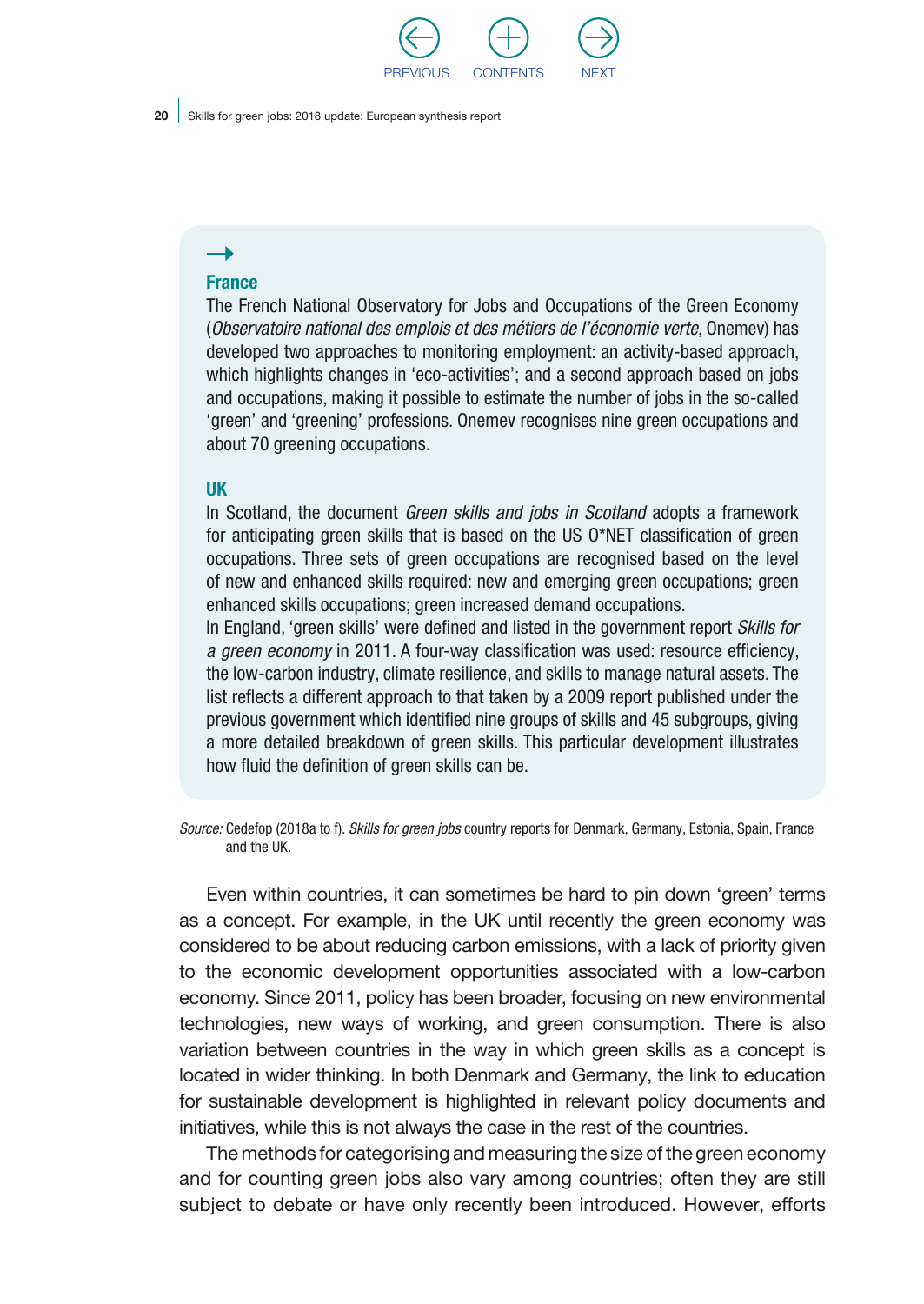

Major changes in the economy and employment since 2010 | 21

CHAPTER 2.

<span id="page-22-0"></span>are observed regarding the collection of relevant data on developments in the 'green economy'. Broadly the various approaches encompass:

- (a) identifying green occupations and extracting data from existing employment databases, to provide, for example, national overviews of the numbers of jobs in different types of green occupation (as in Germany);
- (b) combining quantitative and qualitative information on green skills in particular sectors (such as construction, energy, transport, waste management, manufacturing, and agriculture) using existing data sets and the views of stakeholders and experts, often under the leadership of sector bodies;
- (c) defining and examining the 'environmental goods and services' sector: for example, in 2017 Statistics Denmark published the first Danish 'green national accounts', which aimed at providing a comprehensive and systematic overview of the green economy in the country. In the UK, the government recently commissioned research to understand the size and performance of those services, products and technologies which contribute to the UK transition to a greener economy; it identified the environmental goods and service sector, which includes the production of goods and services for environmental protection purposes, as well as activities to conserve and maintain natural resources. It also identified a narrower 'low-carbon' sector that includes products and technologies which deliver low-carbon outputs or energy efficiencies.

Across these different types of data, specific consideration may be given to skills issues in industrial and business activities directly related to climate change and energy efficiency. These areas have tended to be a focus of government policy. In the UK, perhaps the most in-depth skills anticipation exercise undertaken in relation to green skills has been RenewableUK's report *Working for a Green Britain and Northern Ireland*, published in 2013 (RenewableUK, 2013). This provided an assessment of the total number of people employed in the renewables sector, both directly and indirectly through the wider supply chain.

#### 2.2.2. Trends in green economy and green employment

Despite these variations in definitions and methods, it appears that the green economy and green employment have ebbed and flowed according to two main factors: the general economic cycle; and trends in government policy and the availability or otherwise of government incentives and subsidies.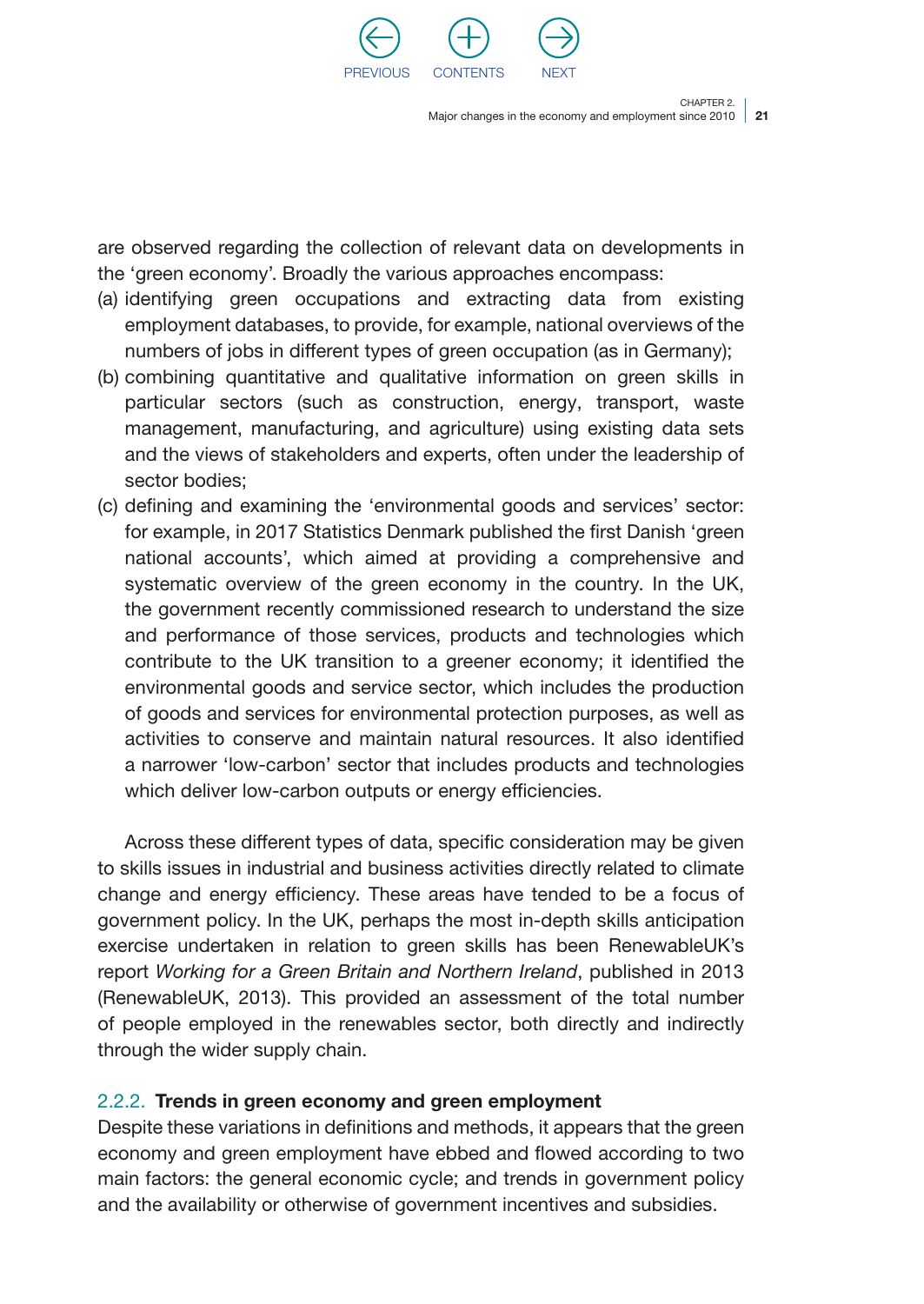

Since 2010 the green economy has tended to parallel the general economic pattern. In Denmark, green employment and production grew between 2012 and 2015, with production growing from 170 billion Danish kroner to 192 billion and employment from 60 000 to 67 000. Measured as a share of total employment, the green economy amounted to 2.4% in 2015, a proportion that has been constant in recent years. In Germany, green jobs as a share of total employment rose from 4.8% in 2010 to 5.2% in 2012; however, since 2012 environmental occupations directly contributing to environmental protection and management has shown little growth. In the UK, the output of the environmental goods and services sector grew 18.7% from 2010 to 2014, when it accounted for 1.6% of GDP and 337 500 full-time equivalent jobs. Using narrower definitions, the low-carbon sector also grew between 2010 and 2014, accounting for 1.6% of UK employment at the end of that period (269 800 directly employed and 190 800 indirectly employed). An analysis of green activities by the National Observatory for Jobs and Occupations of the Green Economy (Onemev) in France has identified two periods: a first phase (2004-11) when the green economy was 'set in motion' and the second (2011-14) when growth rates stabilised, with employment peaking in 2012. On the basis of these calculations, so-called 'eco-activities' accounted for 1.7% of total employment in 2015.

Pursuit of carbon reduction targets has not been the only aspect of government policy affecting green jobs and skills; other factors, such as legislation to protect the environment, have also been important. Nonetheless, these targets have been the dominant driver in most countries (Section 3.1), as related incentives and subsidies have had important effects on green jobs. Since 2010, the pursuit of austerity measures following the economic crisis led many governments to cut back the availability of incentives and subsidies, with negative effects on green jobs. In Spain the support system that had provided incentives for investors in renewable energies since 1994 was brought to an end in 2012; direct employment in the sector fell from 56 000 in 2012 to 47 000 in 2015, and indirect employment from 60 000 to 29 000. The effects of the economic downturn were greater, as in 2008 the number of people directly employed in the renewable energy sector had been 83 000. In France, the tax advantages of photovoltaics were abolished in 2011, leading to job losses. Grants to households to improve the energy efficiency of their buildings have varied from year to year, which may have disincentivised some consumers. In the UK, 2015 saw the withdrawal of a range of subsidies including those for onshore wind, biomass conversions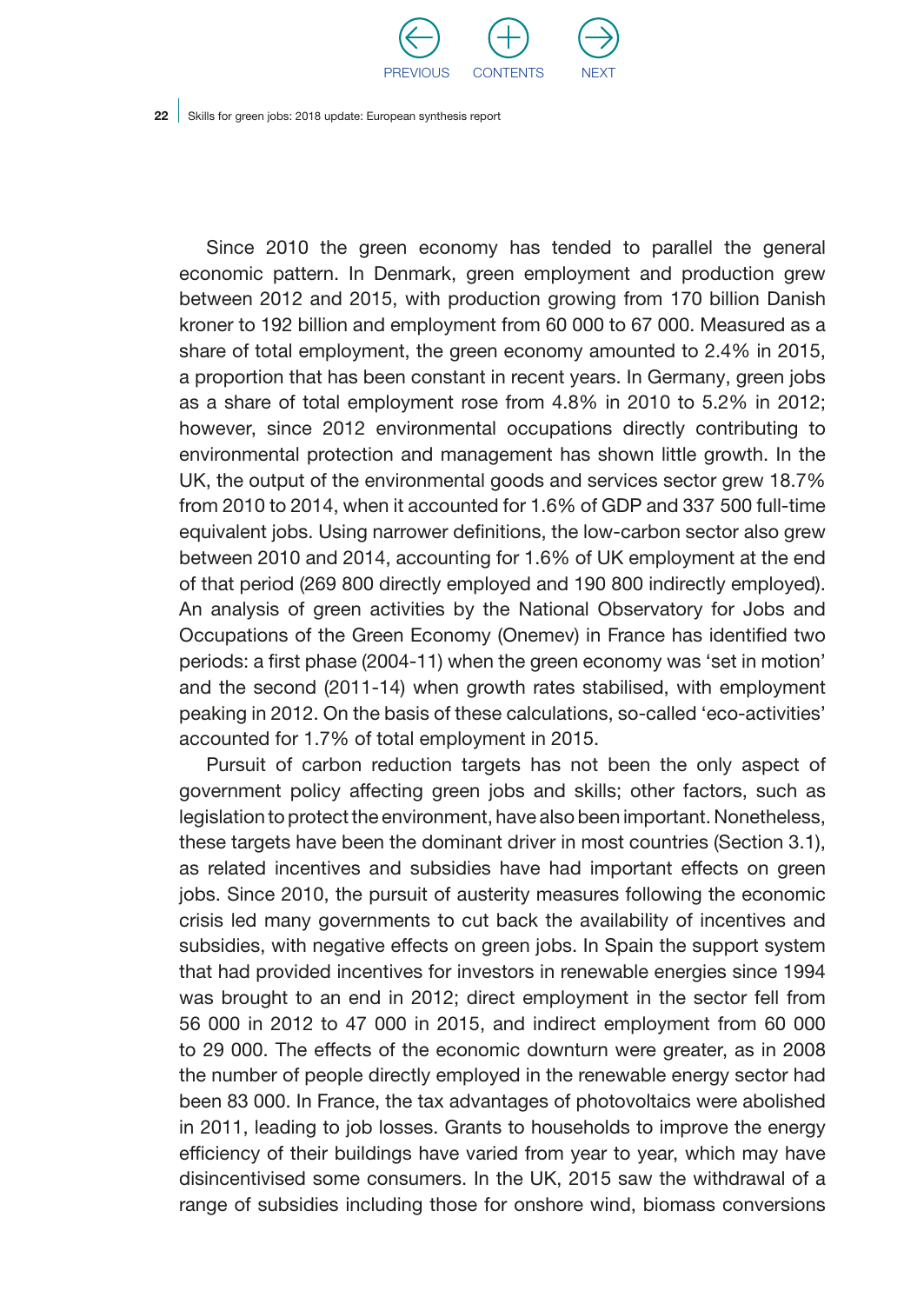

Major changes in the economy and employment since 2010 | 23

CHAPTER 2.

and plans to make all new homes carbon neutral, although the full effects of these changes are yet to register. Notwithstanding these examples, the picture across the six countries is not uniformly one of cuts to subsidies and incentives. For example, in Denmark a 'housing-job' scheme was introduced in 2011 as part of an economic stimulus package and since 2015 it has become focused only on green measures.

The structure of green employment is categorised differently in different countries. Table 1 provides examples of the breakdown of green production and jobs. Where data are available, they suggest that waste management and renewable resources have typically evolved to comprise significant proportions of green economic activity and employment. In France, of the 440 950 people employed in eco-activities, the top activities are waste (88 250), wastewater (71 950), soil and wastewater rehabilitation (68 500) and renewable energies (54 800); these comprise 64% of all eco-activity jobs. In the UK, the production of renewable energy activities doubled from 2010 to 2014, resulting in employment growth.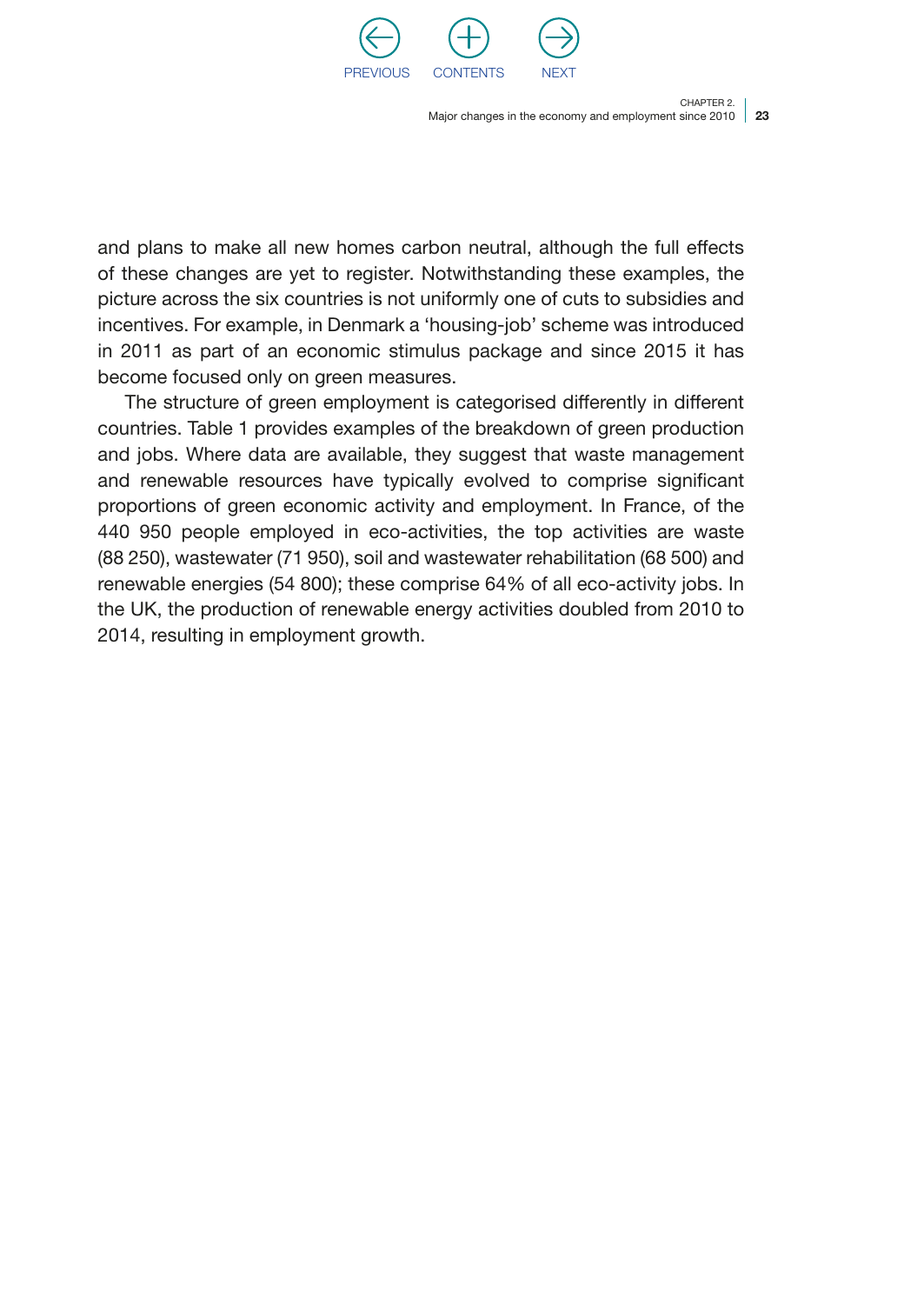

#### <span id="page-25-0"></span>Table 1. Breakdown of employment in green activities: country examples

| Denmark, 2015 - main areas (does not sum to 100%) | % of total green production (11)                |  |
|---------------------------------------------------|-------------------------------------------------|--|
| Renewable resources                               | 49                                              |  |
| Saving of energy and heat                         | 14                                              |  |
| Waste water handling                              | 10                                              |  |
| Other waste handling                              | 10                                              |  |
| Germany, 2016                                     | % of environmental occupations (12)             |  |
| Water supply and waste management                 | 27.5                                            |  |
| Environmental technology and energy use           | 22.2                                            |  |
| Renewable energies                                | 17.9                                            |  |
| Environmental administration and consulting       | 13.6                                            |  |
| Conservation of nature and landscape              | 12.1                                            |  |
| Biology, geology and meteorology                  | 6.7                                             |  |
| <b>France, 2015</b>                               | % of jobs in 'eco-activities' ( <sup>13</sup> ) |  |
| <b>Environmental protection</b>                   | 58.7                                            |  |
| Resource management                               | 24.0                                            |  |
| Cross-cutting activities, e.g. R&D, engineering   | 17.3                                            |  |

NB: relevant data were not available for all six countries.

*Source:* Cedefop (2018a, b and e). *Skills for green jobs* country reports for Denmark, Germany and France.

( 11) For Denmark (*Danmarks Statistik*) 'green production' accounts for areas in which the major activities in the green economy occur.

<sup>(</sup> 12) For Germany (*Bundesagentur für Arbeit*; BA) 'environmental occupations' are those which contribute to environmental protection, resource conservation, the sustainable use of nature, recycling or similar purposes. However, this excludes jobs – such as marketing, trade, or IT – which are not substantially concerned with environmental regulation.

<sup>(</sup> 13) For France (Onemev) 'eco-activities' refer to those which are involved in the production of goods or services for the purpose of protecting the environment, or the sustainable management of resources.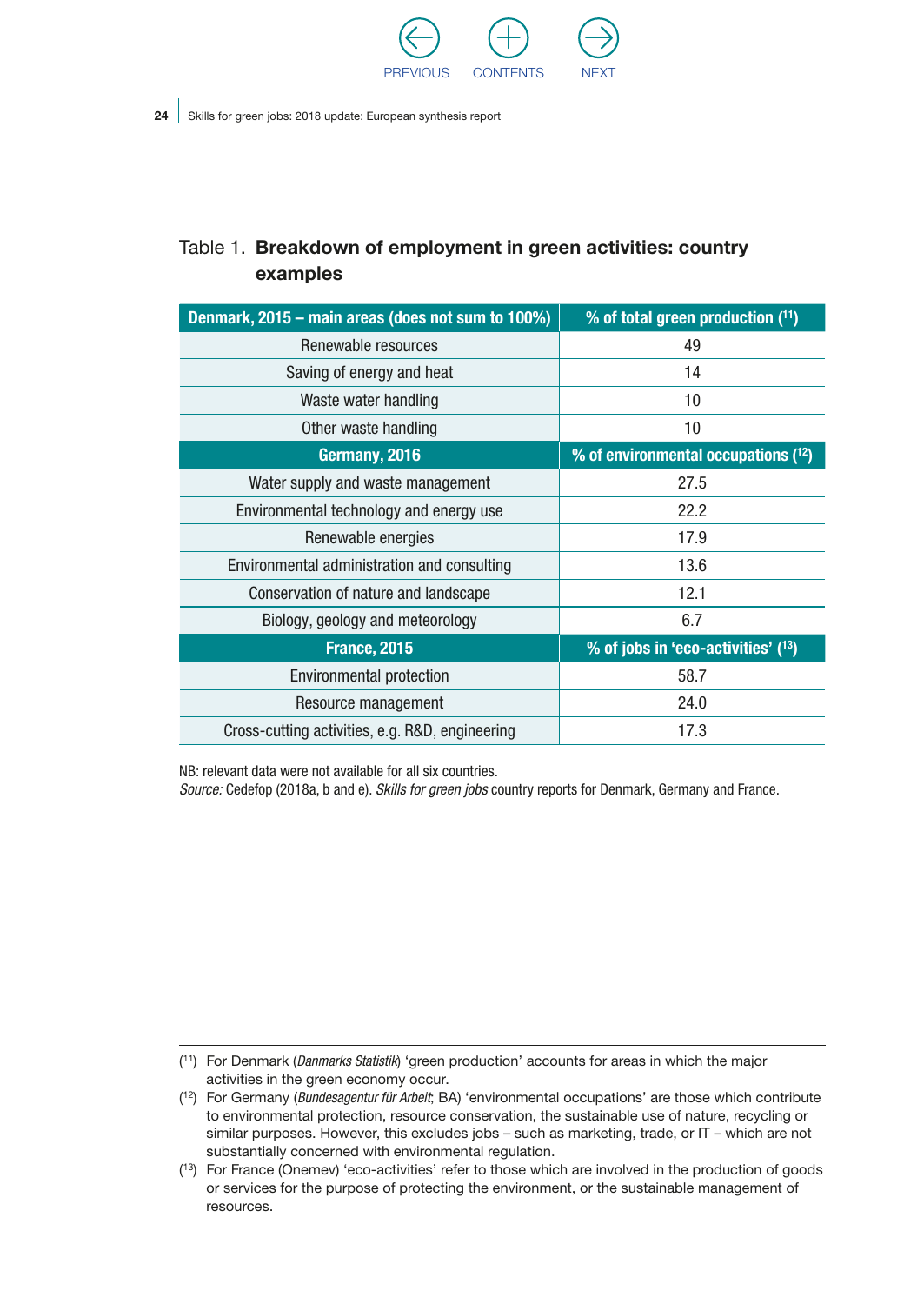

## <span id="page-26-0"></span>CHAPTER 3. Skills development regulations and policies

#### 3.1. Regulations, policies and strategies in support of green skills and employment

Regulations, policies and strategies explicitly focused on green skills and employment are a rarity in the six countries. Instead, all have a set of strategies, plans and legislative acts of parliament related to environmental matters, and sustainable development. Such documents frame discussions about green jobs and skills, although this tends not to be an intentionally developed framework. The precise mix of these plans and policies varies from country to country. Ad hoc plans and strategies specifically on green jobs and skills are a feature of the landscape, especially those devised by sector bodies most affected. An example is the RenewableUK report that provided employment figures for the wind and marine energy industries plus future forecasts (RenewableUK, 2013).

Among the six countries green skills are found to be considered through different types of policies, which may not give explicit consideration to green skills. In Spain, key green policy measures are put forward by the Ministry of Agriculture, Fisheries, Food and the Environment (*Ministerio de Agricultura, Pesca, Alimentación y Medio ambiente*). Under the Ministry of Environment, the Spanish Office of Climate Change (OECC) is responsible for defining and coordinating policies related to climate change, which are then collated in the Spanish National Climate Change Adaptation Plan (PNACC). Green programmes and policies are mostly developed at national level by the Ministry of Environment: the Plan to promote the environment (*Plan de Impulso al Medio Ambiente*, PIMA), which offers economic incentives to reduce the environmental impact of economic activities and promotes the use of alternative energy sources; and CLIMA (Environment) projects, which provide subsidies to reduce greenhouse gas emissions in sectors which are not part of the European regime of emissions trading. In Denmark, the Energy agreement covering the period 2012 to 2020 has been the cornerstone of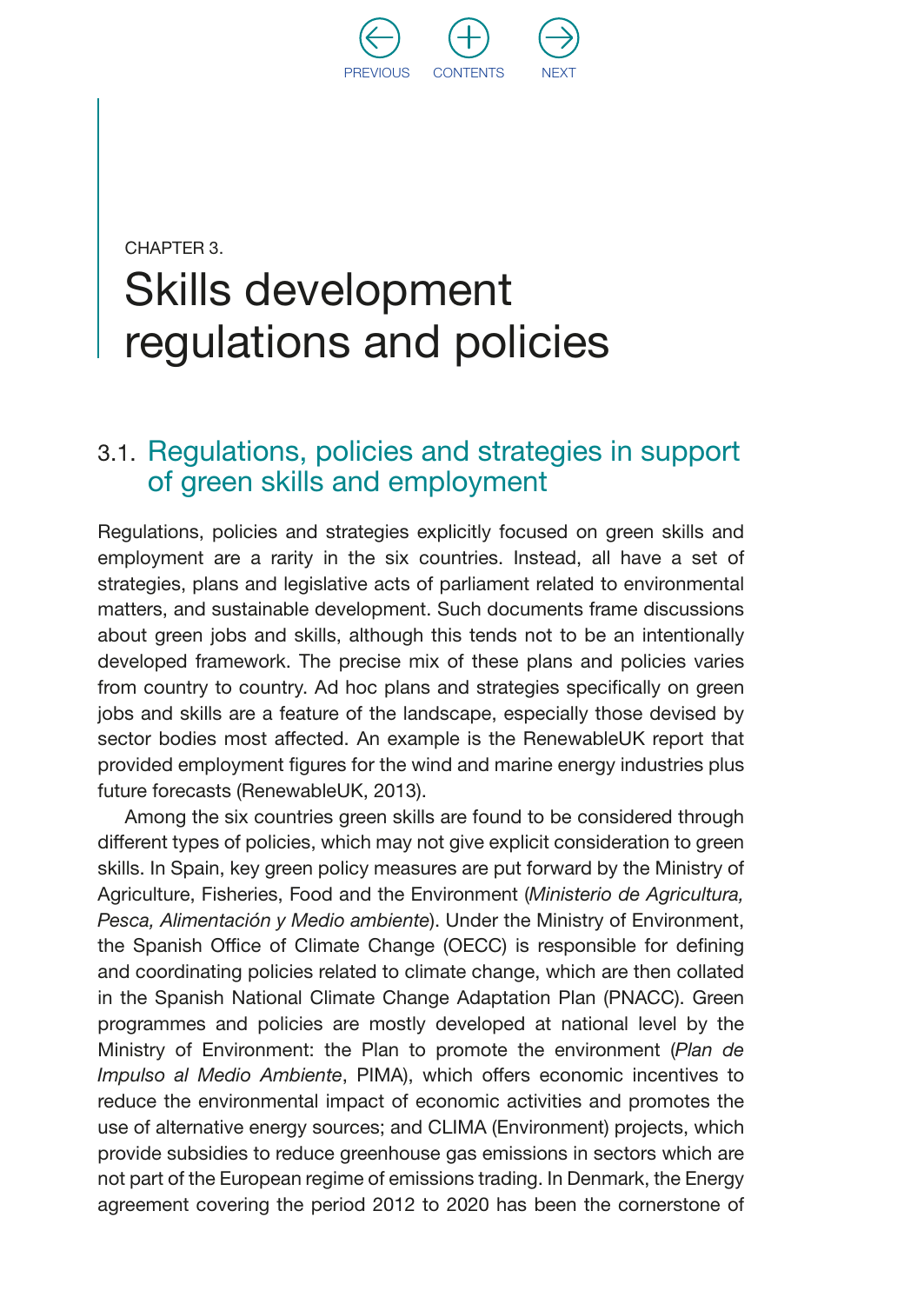

policy directed at moderating climate change in supporting the transition to a greener economy. Its main initiatives are building renovation and reduced energy consumption, large-scale expansion of wind-power, substitution of coal by biomass, and greater emphasis on energy efficiency and electricity in transportation.

The mix of policies typically includes policies to protect the environment, encourage biodiversity, improve energy efficiency, and reduce reliance on fossil fuels. However, it is the countries' plans for reaching carbon reduction targets that have had the greatest influence on green skills. In Germany, since 2010, the main focus of green policies has been climate protection, with the protection of nature and waste management being of secondary importance; decarbonisation was given added stimulus by the Fukushima accident in 2011. There has been a sharp increase in the country in the percentage of electricity based on renewables thanks to the introduction of new instruments, such as auction schemes for specific renewable energy technologies. Most political activity related to ensuring a supply of green skills has been focused on skill requirements in the context of the *Energiewende*  policy (which promotes increased energy efficiency and the shift to renewables). The UK 2020 targets for renewables and carbon reductions by 2050 have driven government policies; the 2013 Energy Act, which is aimed at carbon reduction, has been a key driver of the green economy.

Along with the variation in how green skills policies are framed, there is variation in how green skills are dealt with. Policy documents may include explicit consideration of green skills but not always, so there is variation in the strength of the relationship between environmental policies and those for green skills. Germany has had a national sustainability strategy since 2002: this is updated every two years and strengthens the incentives to include green and 'sustainability oriented' skills in education and training. However, there is no coherent strategy aimed at the needs of a greening economy; instead, political activities have been undertaken to address the question of the sufficient supply of required green skills at different VET and university education qualification levels.

There are examples of national policy documents focused on the green economy and green skills. In 2011 the UK government published the policy paper *Enabling the transition to a green economy*, accompanied by a supplementary report *Skills for the green economy: a report on the evidence*. The paper explained the government's plans to strengthen the green economy with a strong emphasis on the role of business and made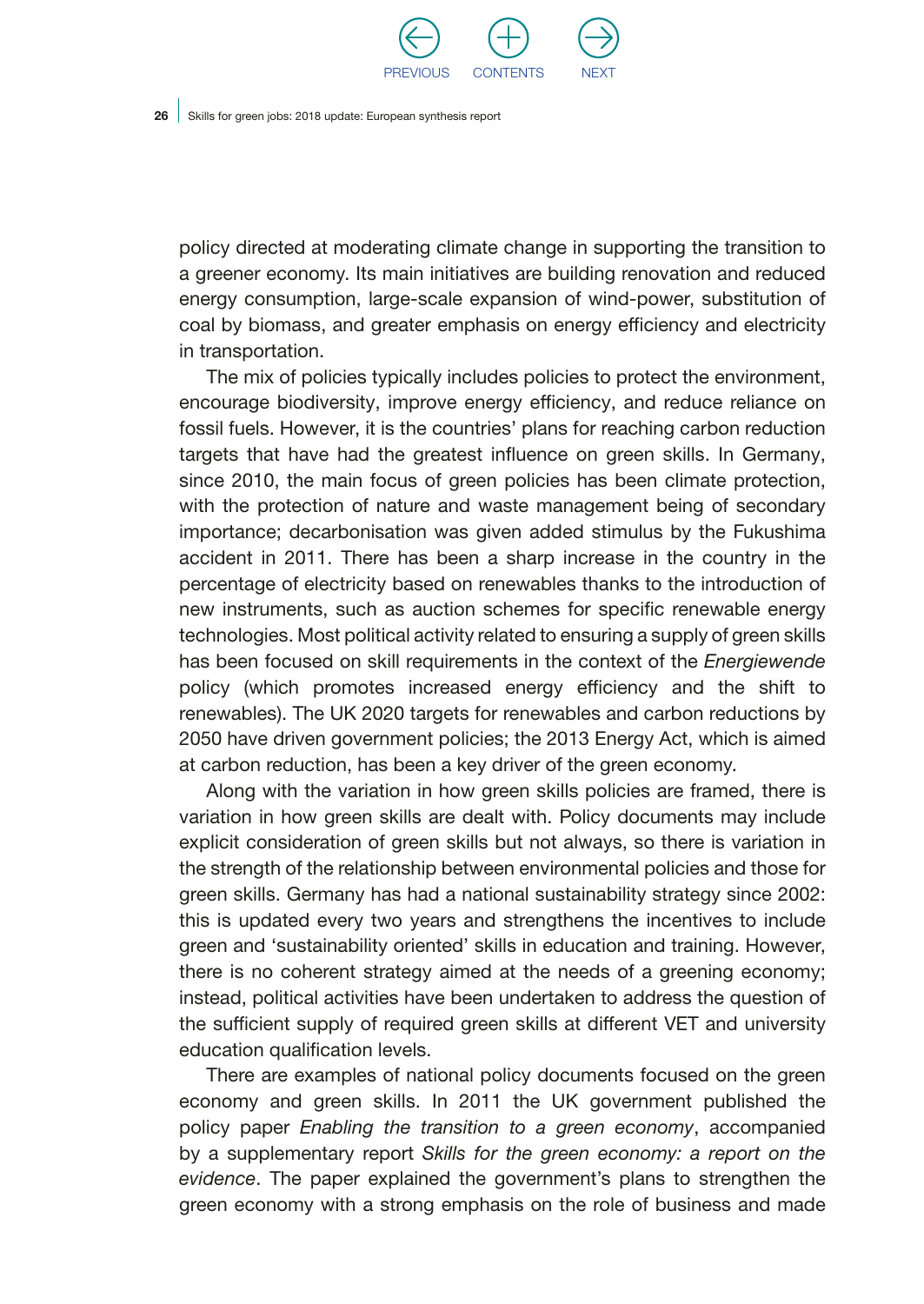

<span id="page-28-0"></span>a commitment to 'ensure the skills system responds to the demand for skills created by shift to green economy' (HM Government, 2011). It also encouraged businesses to 'articulate skills demand through involvement in Local Economic Partnerships, and Sector Skills Councils'. A new 'skills for a green economy' grouping of sector skills councils was set up to help businesses understand changing skill requirements; Unionlearn (14) was charged with raising awareness of the green economy among the workforce; and steps were taken to improve the quality of information, advice and guidance on careers in a green economy available through the new National Careers Service.

A strong degree of coherence among environmental, economic and employment policy has been achieved in France. Although the different policies are not 'linked' through a common regulation or standards for identification and development of green skills, they provide a clear framework and incentives, as shown in Box 2.

#### Box 2. Coherence between environmental and economic policy in France

Starting from its work for the Paris 2015 United Nations climate change conference (COP 21), the French government has undertaken a series of measures to achieve its objectives:

A national low-carbon strategy (SNBC) has been launched, which anticipates increases in the number of jobs by 100 000 to 350 000 between 2015 and 2035 and which requires territorial initiatives to anticipate jobs and skills.

In 2015 the Energy Transition for Green Growth Act (*Loi sur la tansition énergétique pour la croissance verte*) was adopted with the objective of achieving France's energy reduction targets. It includes measures for building renovation, with the aim of improving energy efficiency, for the development of clean transport, particularly electric cars, and for the development of renewable energies and the fight against fuel poverty. The employment effect of this legislation alone has been estimated at 300 000 jobs by 2030, mostly in the energy efficiency sector and a smaller part in renewable energies.

<sup>(</sup> 14) Unionlearn is the learning and skills development organisation of the UK's trades union umbrella body, the Trades Union Congress:<https://www.unionlearn.org.uk/>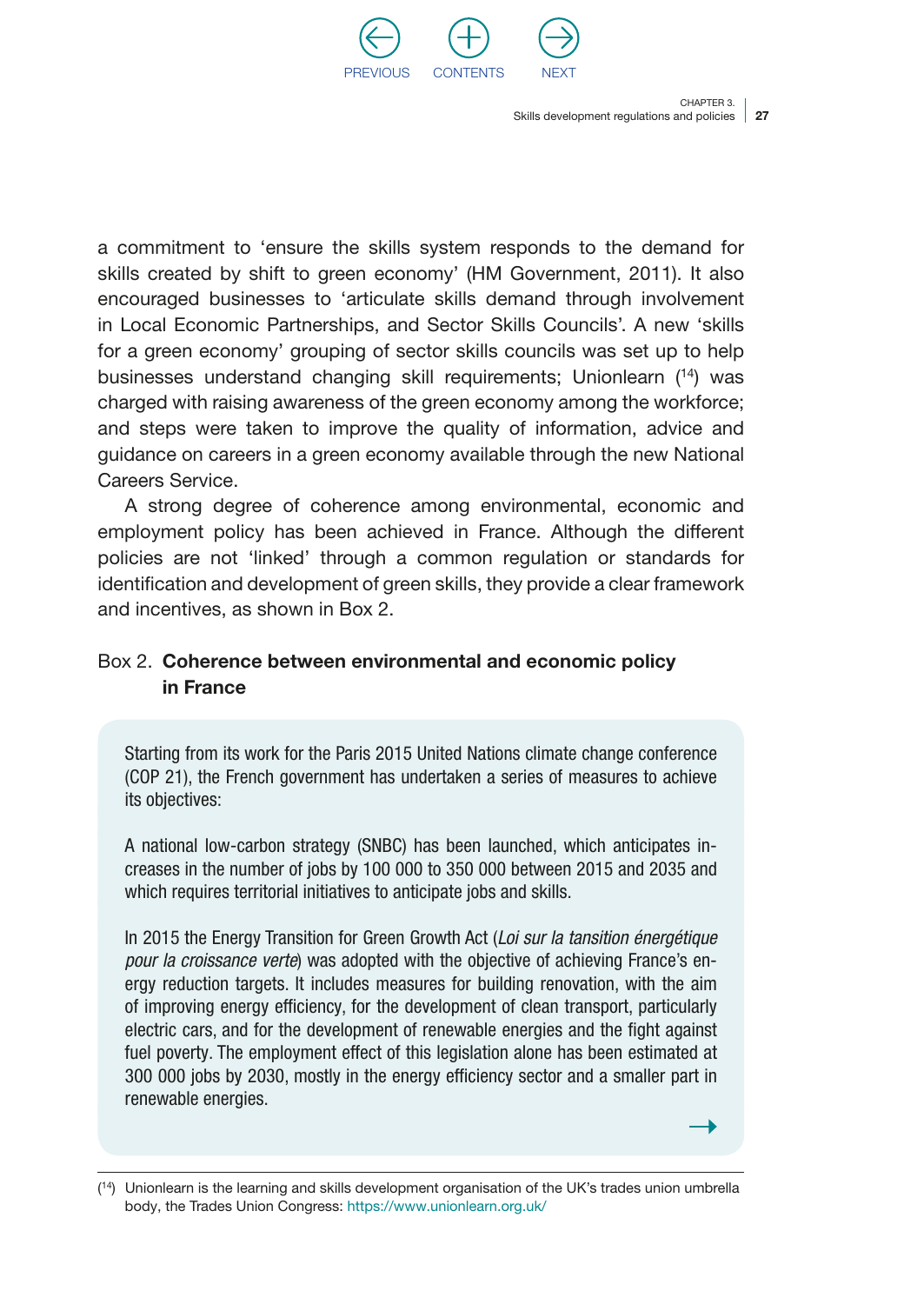

The Reconquest of the Biodiversity of Nature and Landscapes Act (*Loi pour la reconquête de la biodiversité de la nature et des paysages*) was adopted in 2016. It aims to support new sectors, particularly in the circular economy (sometimes called 'blue jobs'). Following this, a French agency for biodiversity was created *(Agence française pour la biodiversité)*. This law also includes a EUR 50 billion future investment programme (PIA) for 2010-20, which includes support to SMEs developing innovative projects that preserve biodiversity, a support plan for education, research, and innovation in industry, transport and energy, and investment in vocational training.

*Source:* Cedefop (2018a). *Skills for green jobs in France: an update.*

Environmental and skill policies seem rather weakly linked; this can be related to the fact that environmental policies and policies on labour markets and skills are dealt with by different ministries and other bodies (see Section 3.2 on the institutional set-up). In Denmark, yearly progress reports to Parliament on the Energy agreement are prepared by the ministry responsible for energy and climate, and omit analysis of green skills or green jobs. While green jobs and green skills policies exist, they are mostly prepared separately from the overall strategy.

In the countries examined, national policies and strategies typically provide a framework for action at sectoral and/or regional/local levels. The extent to which they stimulate action can vary according to the degree to which they deal with green skills explicitly or have an indirect effect on them. Estonia has three national 'horizontal' development plans and strategies that should be taken into account in planning at lower levels: Sustainable Estonia 21, Estonia 2020 and the National security concept of Estonia. However, the extent to which they are taken into account at lower governance levels is variable. While most measures affecting green jobs and green skills have been implemented under this framework of environmental policies – at sector/ area level – they are rarely, if at all, linked to labour and skills policies; there is no separate national strategy document addressing the green economy and skills. In France, the State supports the transition to a green economy through a range of regulations and incentives focused explicitly on the structuring of green sectors and encouragement of research and development and innovation. Several sectors are relatively well supported, such as water, sanitation, recycling and recovery of waste, or marine energies.

Two main gaps are generally observed in relevant policies and regulations. First, consideration of gender issues seldom features. Although they might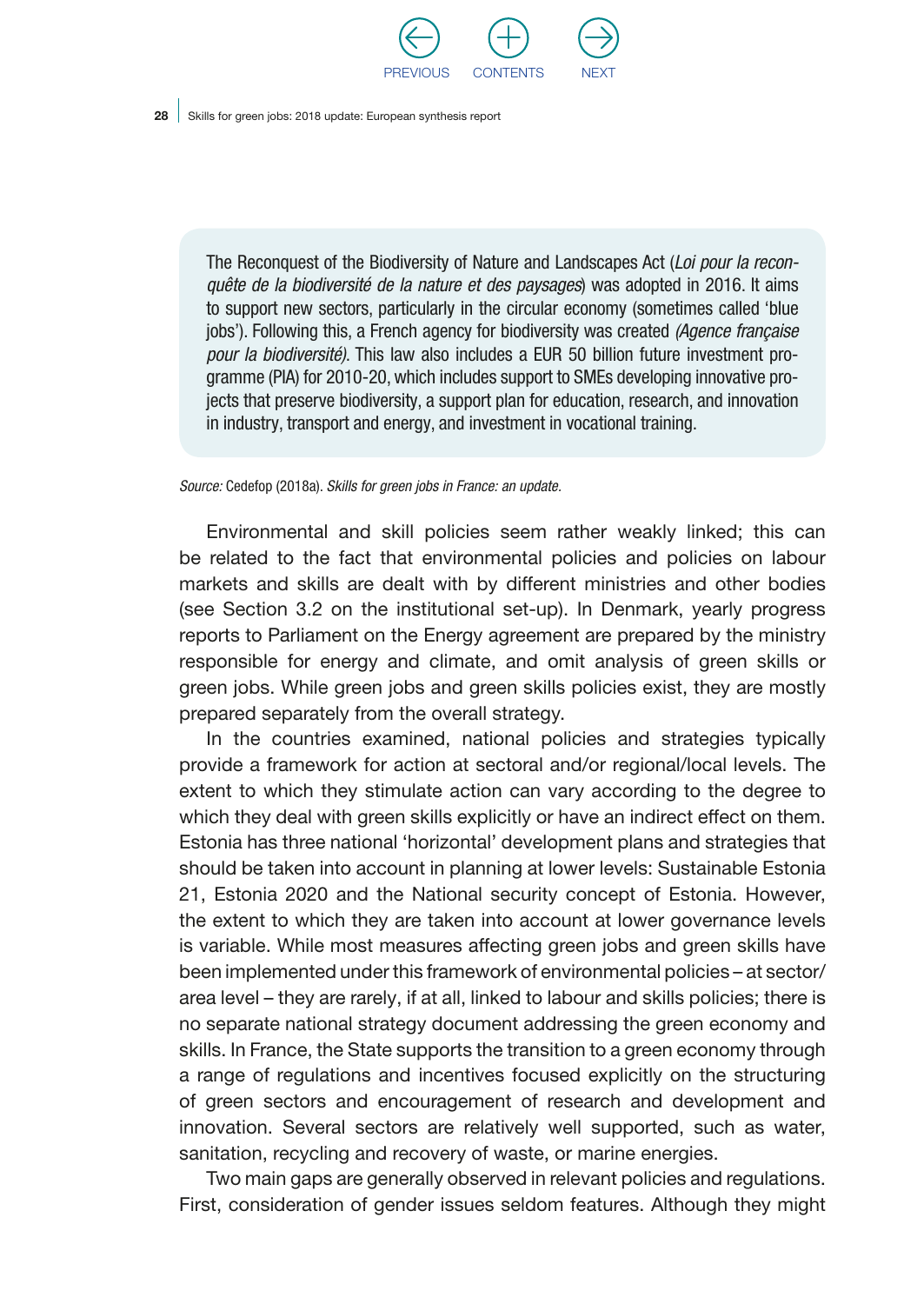

<span id="page-30-0"></span>appear in breakdowns of data on the green employment or green skills, there is typically little discussion and no policy conclusions are drawn. An exception to this is Estonia where, in 2013, as part of the preparation of the strategy for the bio-economy 2030, the Estonian Gender Equality and Equal Treatment Commissioner advised on taking gender issues into account and developing equal opportunities for men and women, since women are underrepresented in typically 'green' sectors. The importance of equal opportunities for women in technical and vocational education and training and retraining opportunities was emphasised. Despite this, systematic practical actions in Estonia are still lacking.

The second missing aspect is evidence as to the effectiveness of policies and regulations that have been implemented. Related to this is absence of monitoring and evaluation frameworks and associated reports that could provide proof of their impact on the green economy, green jobs and skills.

#### 3.2. Institutional set-up for green skills

A common feature of the institutional set-up around green skills is the weak connection between, on the one hand, organisations involved in national policy-making on environmental topics and, on the other, organisations involved in labour markets and skills policy, including skills anticipation. For example, some experts in Denmark support the view that there is a lack of coordination between the Ministry of Education, Ministry of Employment and Ministry of Energy, Utilities and Climate. In Germany, there is no body for inter-ministerial coordination. In some cases, such as France and Estonia, skills anticipation organisations are seen as bodies that will achieve stronger coordination. 'Green skills' tend to be dealt with as part of existing decisionmaking structures and processes, rather than through permanent, dedicated organisations. As a result, it can be argued, they tend to 'fall between the cracks' of existing institutions.

Although rare, there are examples of coordination, though tending to be for specific, time-limited purposes. In the UK, the *Enabling the transition to a green economy* policy paper was a joint publication by the Department for Business, Innovation and Skills, the Department of Energy and Climate Change, and the Department for Environment, Food and Rural Affairs. In France, coordination has been on an altogether more comprehensive scale, achieved through, first the *Grenelle de l'environnement* – environment round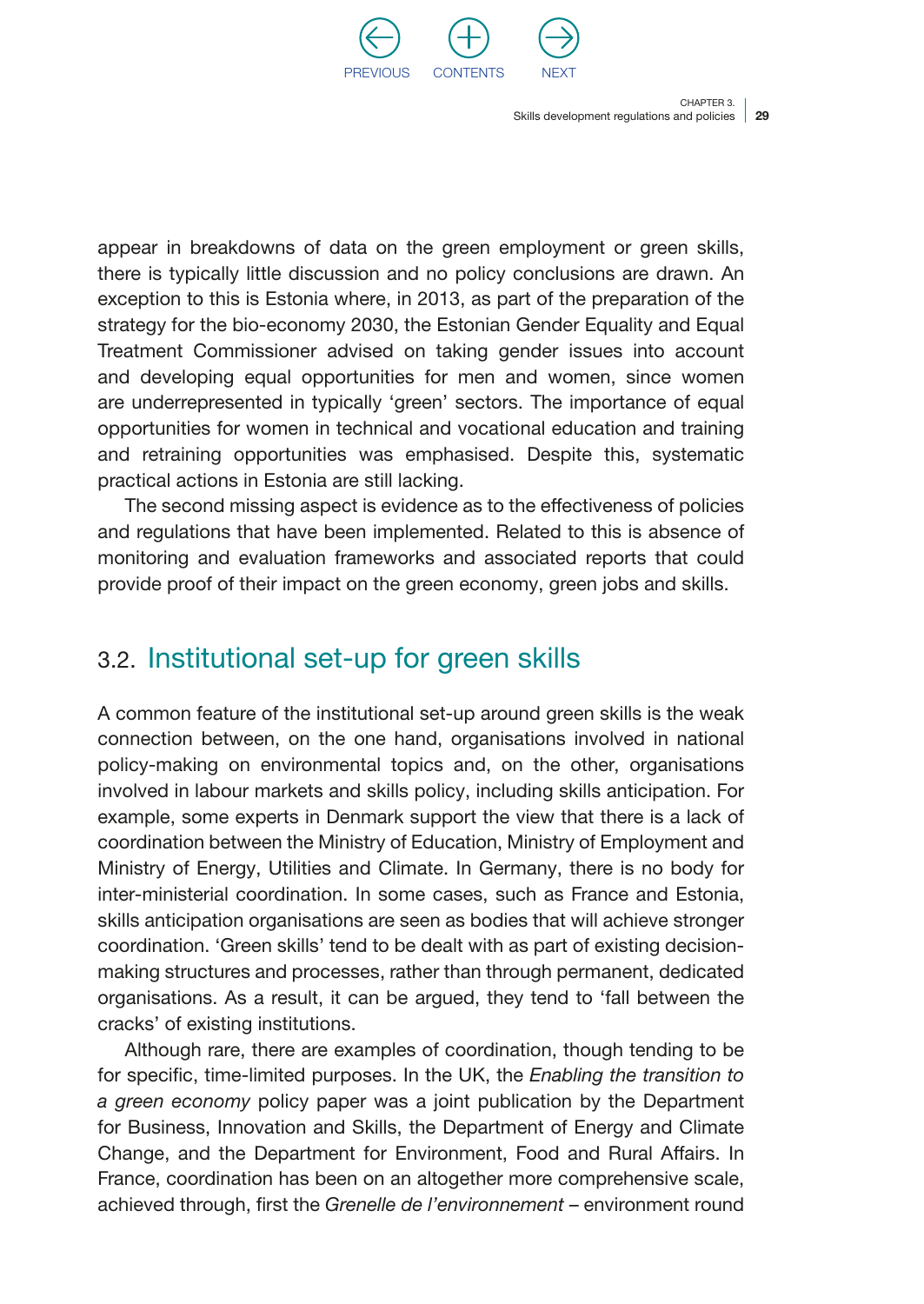

table launched in 2007 – and then the Paris 2015 climate change conference (21st United Nations Conference of the Parties, referred to as COP 21). The round table involved a multi-level governance process with five partners – the government, local authorities, trade unions, business and voluntary sectors – in a process called 'governance of the five'. It largely provided the basis for the second national strategy for sustainable development covering 2009-12, as well as the follow-up plan, launched in 2010, to mobilise territories and sectors (*Plan de mobilisation des territoires et des filières*); this was established with the aim of enriching green growth by supporting the development of new activities and adapting skills. As of 2012, the new government anchored its strategy in the preparation of the COP 21. This new strategy introduced the principle of a national climate conference to be held annually, to reignite the multi-level governance process introduced by the *Grenelle de l'environnement* and to revive the enthusiasm of the round table, which had begun to run out of steam.

There are also platforms on broader topics relevant to green skills, such as sustainable development. Estonia has a Commission for Sustainable Development (*Säästva Arengu Komisjon*) and an inter-ministerial working group for sustainable development, both of which have advisory functions. The Commission for Sustainable Development comprises 19 nongovernmental organisations such as the Estonian Trade Union Confederation and the Estonian Chambers of Commerce and Industry. The inter-ministerial working group for sustainable development comprises representatives of ministries concerned with the implementation of Sustainable Estonia 21  $(15)$ , as well as representatives of Statistics Estonia. The task of the working group is to coordinate and monitor the implementation of Sustainable Estonia 21 and to organise information and best practices exchange in sustainable development. In Germany, a national platform *Education for sustainable development (Nationale Plattform 'Bildung für nachhaltige Entwicklung*') has been established within the framework of the UNESCO World Action programme *Education for sustainable development*. It assembles decisionmakers from politics, business and civil society, recently adopting a national action plan.

<sup>(</sup> 15) The Ministry of the Environment, the Ministry of Economic Affairs and Communications, the Ministry of Agriculture, the Ministry of Social Affairs, the Ministry of Education and Research, the Ministry of Culture, the Ministry of Finance, the Ministry of the Interior, the Ministry of Justice.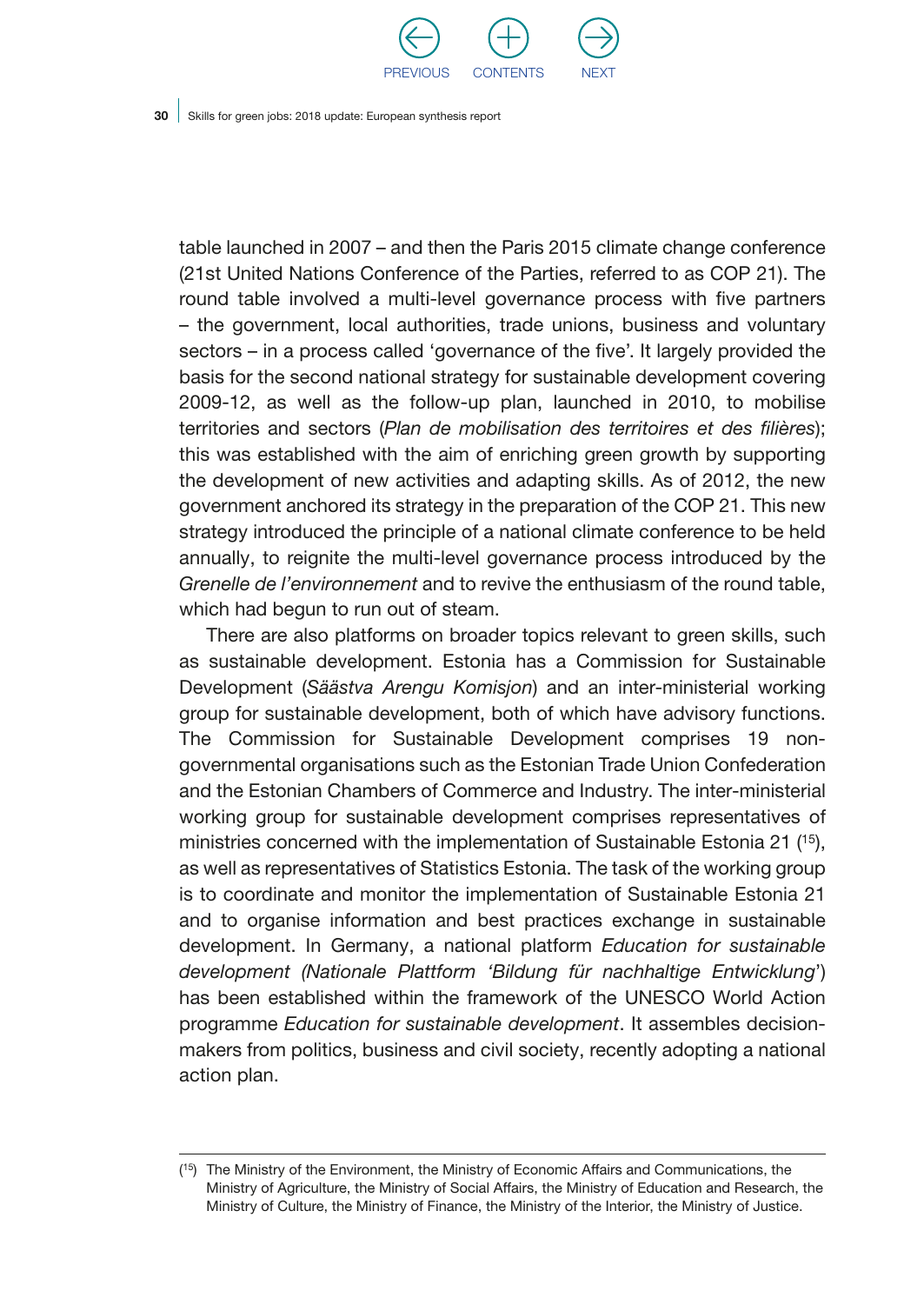

Sectoral bodies and regional and local authorities are commonly provided with frameworks by national authorities in respect of the green economy. In France, following the mobilisation plan for green jobs launched in 2010 (*Plan national de mobilisation pour les métiers de la croissance verte*), 11 sectoral committees were launched in the economic sectors with the greatest potential for creating 'green' jobs: agriculture and forest industries; automobile industry; biodiversity and ecosystem services; construction; electromechanics, electric construction and networks; fuel and 'green' chemistry; renewable energies; sea trades; transportation; tourism; water, sanitation, waste and air. Part of their mission has been to research green occupations and skill needs in the French economy. Today, anticipation of new skills for this transition has largely been integrated into the prospective work of many sectors.

Social partner involvement is shaped by the overall approach to social partner engagement in individual countries but, in general, they are widely involved. In some countries, social partners are woven into the fabric of decision-making on training and skills. Denmark has several bipartite and tripartite councils and committees in VET, while vocational colleges have boards in which social partners are in the majority. When green skills issues arise in this context, social partner involvement is automatic. At the other end of the spectrum, the UK does not have a tradition of institutionalised social dialogue: while employers, social partners, workers and trades unions may contribute to skills strategies through national consultations, there is no official coordination of this process. In 2017 the closure of the UK Commission for Employment and Skills (UKCES), which was a publicly funded, industry-led organisation providing advice on skills and employment issues, further weakened the role of social partners. Social partners are also found to be active in skill anticipation mechanisms that are in place in each of the six countries. More information about this is available in Section 4.1.2.

A feature of the institutional set-up for green skills more specifically is consultative bodies and platforms. These involve social partners as a matter of course in a consultative role in the development of policies and regulations, as in France's regional observatories for employment and training. Social partners are also involved in implementation. In the UK, the government has stressed the role of employer-led sector skills councils in responding to the need for green skills; measures to support green skills in the 2010 national skills strategy included a new 'skills for a green economy' group of sector skills councils. More specific organisations have also been set up, such as the trade-union-based Greener Jobs Alliance.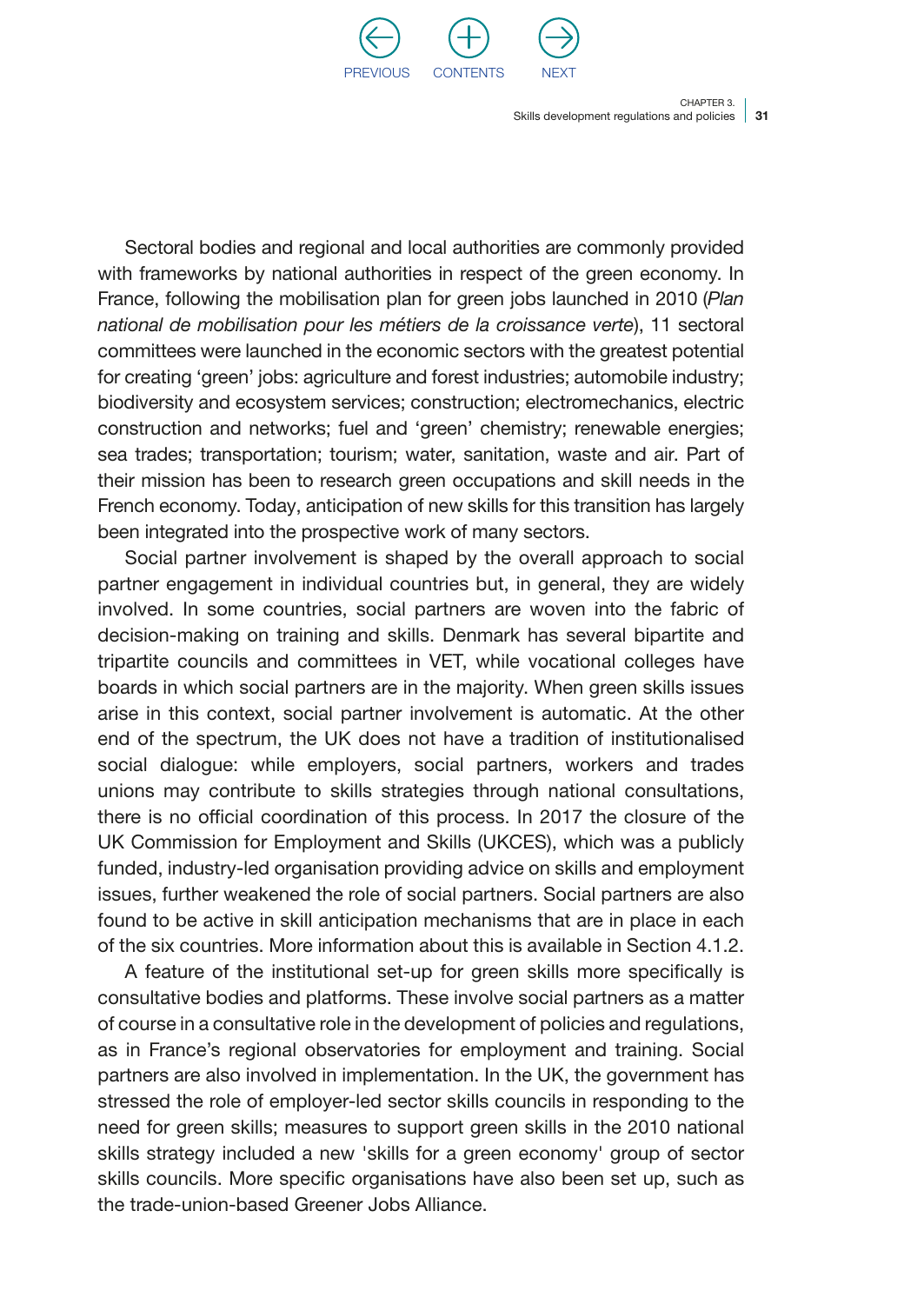

<span id="page-33-0"></span>CHAPTER 4.

## Skills development measures and programmes for the green economy

#### 4.1. Skills anticipation mechanisms

#### 4.1.1. Key features of skills anticipation in relation to green jobs and skills

Permanent mechanisms dedicated to the green economy, green jobs or green skills are currently rare among the countries in the synthesis. France, which has a dedicated observatory, is a notable exception (Box 3). More commonly, green skills anticipation is part of overall skills anticipation mechanisms, with some countries, such as Estonia, only recently introducing a comprehensive approach (16).

#### Box 3. The French National Observatory for Jobs and Occupations of the Green Economy (Onemev)

Onemev was created in 2010 by the Ministry of Environment with the aim of analysing employment shifts in the green economy. Onemev produces statistics and methodologies to improve understanding of occupations within the green economy. Since 2015, Onemev has comprised two groups: 'Observation, methods and quantifications', which deals with quantitative data and statistics; and 'analysis capitalisation and sharing', which focuses on green employment, skills and training issues. It brings together a broad range of institutions including:

 $(16)$  More information on approaches to skills anticipation in EU countries is available on the Cedefop Skills Panorama website:<http://skillspanorama.cedefop.europa.eu/en>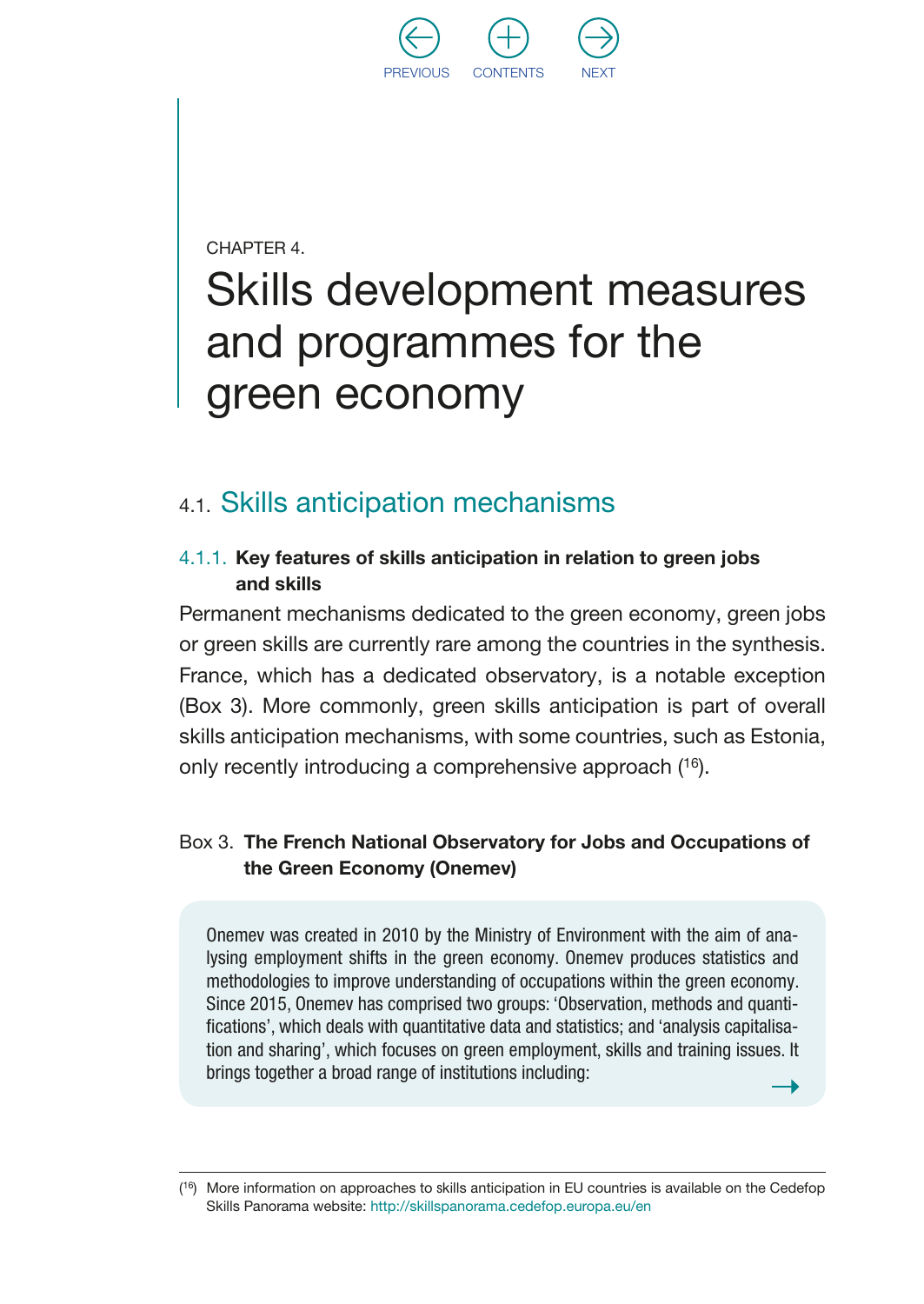

33 Skills development measures and programmes for the green economy

Chapter 4.

#### • the National Institute of Statistics and Economic Studies (INSEE):

- the Evaluation and Statistics Department of the General Commissariat for Sustainable Development (CGDD);
- the Ministries of Ecology;
- the Directorate of research, studies and statistics (DARES) of the Ministry of Employment;
- the Treasury Directorate (DGT):
- the Centre for Studies and Research on Employment and Skills (Céreq);
- France *Stratégie*, a think tank supervised by the Prime Minister's Office;
- the Agency for Environment and Energy Management (ADEME);
- the *Alliance Villes Emploi*;
- *Pôle Emploi* (the public employment agency);
- the French Association for Vocational Training (Afpa);
- the National Centre for the Territorial Civil Service (CNFPT); and
- regional employment and training observatories (OREF).

*Source:* Cedefop (2018a). *Skills for green jobs in France: an update.*

The incorporation of green skills into general anticipation systems is achieved in various ways. In Spain, skills forecasting is part of the work of parallel processes, led by different authorities covering employment and education:

- (a) the Observatory of Occupations (*Observatorio de las ocupaciones*) which is overseen by the central public employment service and analyses around 200 selected rapidly growing occupations each year. Skill gaps relevant to these occupations are analysed by groups in the regional network of the observatory. Several green occupations have been studied. *Fundae*, the State Foundation for Training for Employment (*Fundación estatal para la formación para el empleo*), is responsible for lifelong learning for employed workers; it also leads a scheme for forecasting and planning skill demands and the organisation of the skills response through studies and research;
- (b) on the education side, the National Qualifications Institute (INCUAL) monitors the evolution of professions (mainly through the Observatory of Professions, a department within INCUAL) and defines training responses to the skill gaps identified. INCUAL, although under the remit of the Ministry of Education, is also the technical body of the General Council of Vocational Training, which gathers together representatives from central and regional governments, as well as from social partners, but is governed by the Ministry of Employment and Social Security.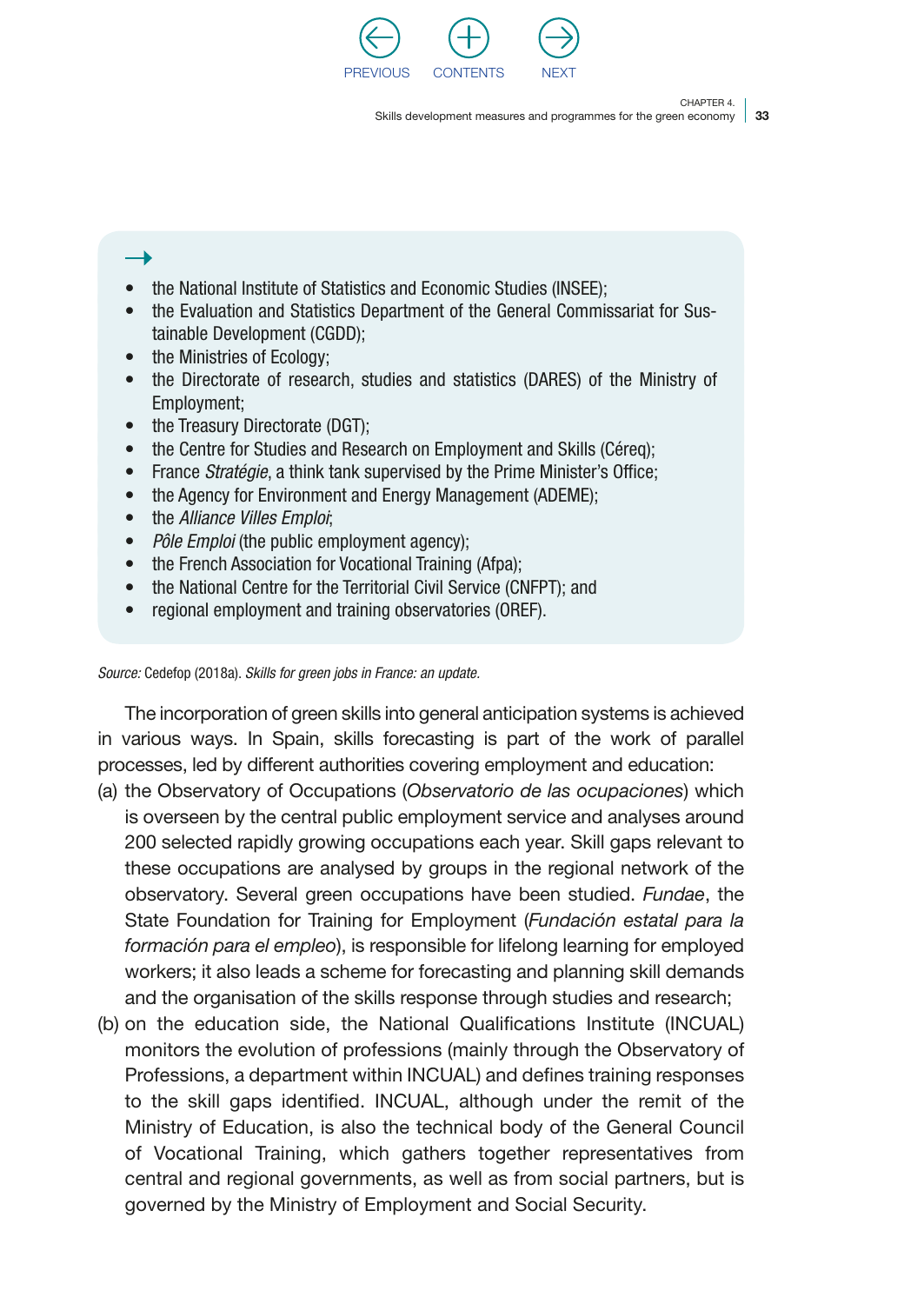

There is a strong and well-established relationship between these elements for producing skills intelligence. Coordination was strengthened under a new law in 2015 that regulates VET for employment in the labour market. These institutions have recently started to use common methodologies to develop training needs identification and forecasting.

Estonia provides a good example of a country where a comprehensive skill anticipation system has recently been introduced. In recent years, Estonia has invested in reforming its skills anticipation process, including the newly launched System of labour market monitoring and future skills forecasting (*Oskuste Arendamise koordinatsioonisüsteem*, OSKA). OSKA produces data to supplement Ministry of Economic Affairs and Communications forecasts; it also enables the adjustment of sectoral forecasts based partly on sectoral panels of experts. While the green economy, green skills and green jobs are not explicitly part of the OSKA system, sectoral experts and other stakeholders can make recommendations on relevant changes arising from the green economy. These changes include efficient use of resources, green transport, the circular economy and the corresponding revisions required in technical and vocational training.

Despite these examples from Spain and Estonia, it is not always the case that data and intelligence on green skills will be regularly produced. Even in Germany, with its long-established anticipation mechanisms, and despite the green economy and green skills having some prominence in political and scientific debates, green skills are not part of regularly produced data and intelligence for skills identification and anticipation. Instead, green skills tend to be covered in specialised studies.

A common feature of all systems, highly pertinent to green skills and jobs, is the use of sector-based anticipation mechanisms. Besides OSKA in Estonia, France has also focused on sectors. In the UK, most skills anticipation exercises are carried out by sectoral bodies, such as the sector skills councils (SSCs). SSCs undertake sector skills assessments which are important sources of labour market intelligence. Originally, SSCs produced bi-annual assessments as a condition of their continued grant-based funding. These were widely shared by the UK Commission for Employment and Skills and supplemented by skills assessments of 'emerging sectors', many of which contributed to understanding of the green economy. However, since 2010, more competitive, project-based funding of SSCs has led to their producing assessments more ad hoc, provided that an employer or an employer association is willing to fund the work. Perhaps the most in-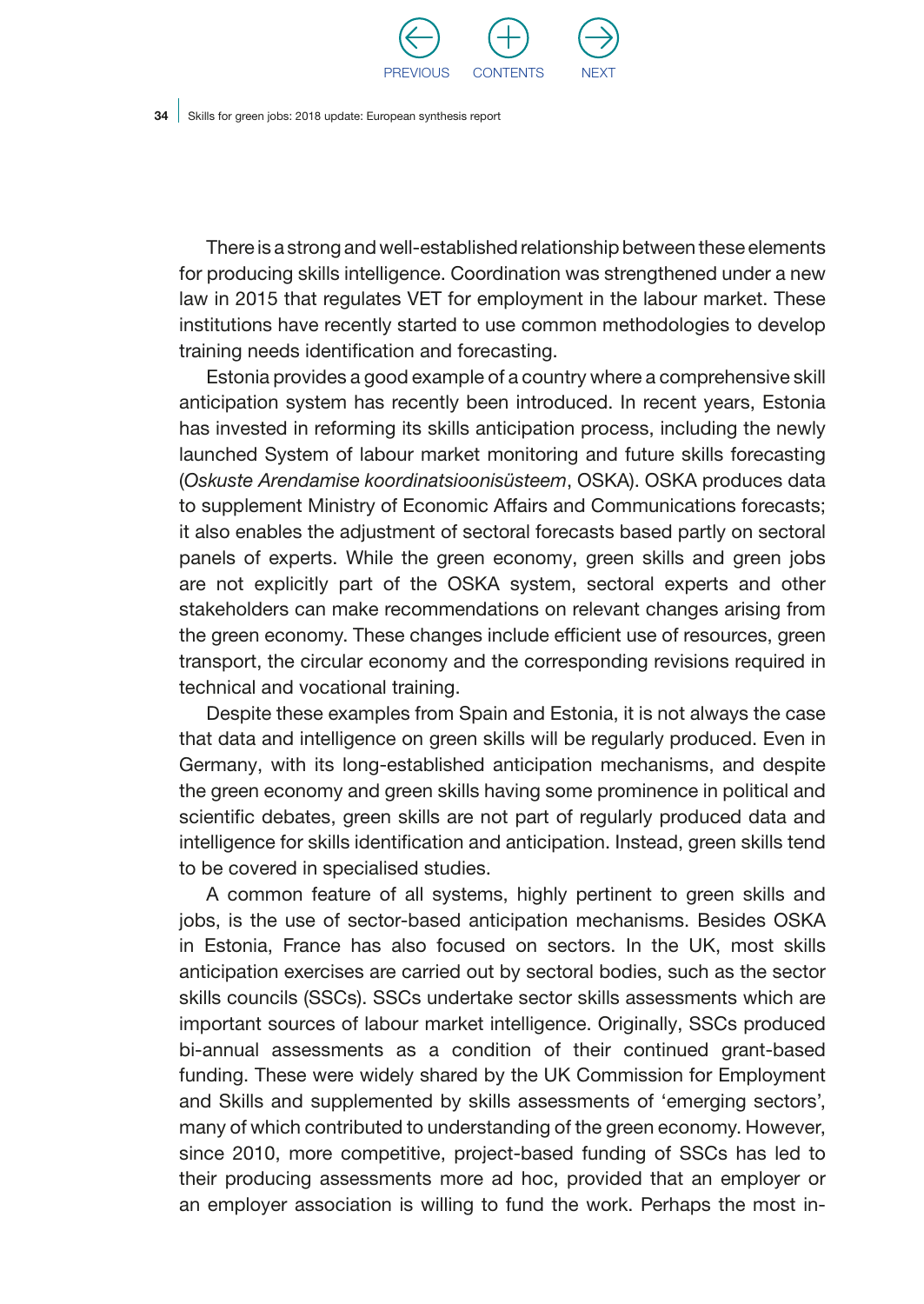

35 Skills development measures and programmes for the green economy

CHAPTER 4

depth skills anticipation exercise undertaken in the UK on green skills has been the RenewableUK report (2013), which provided an assessment of the total number of people employed in the renewables sector (both directly and indirectly through the wider supply chain).

Regional cooperation is also a common feature of skills anticipation in green skills. In France, the regions operate the regional observatories for employment and training (OREFs) which regularly publish studies on green jobs and skill needs; these contribute to building regional strategies. The regions are also able to work with the professional branches, the social partners and local authorities to build a training offer adapted to economic needs.

### Box 4. An example of regional cooperation on green skills in France

The ECECLI project (*Evolution des compétences emploi climat Ile-de-France*, 2012- 14, part-funded by the EU) focused on the ecological and energy transition in the Great Paris area. Working together, regional representatives of the Ministries of Employment and Ecology, the regional authorities, and the Seine Normandie Water Agency identified the evolution of skills in 35 professions. These included emerging professions (such as ecologists specialised in the restoration of natural environments; eco-mediators for sorting waste and energy efficiency) and professions subject to transformations (such as bus drivers who will have to master eco-driving as well as computerised vehicles, and site managers in construction who will have to organise the sorting of materials).

*Source:* Cedefop (2018a). *Skills for green job in France: an update.*

In Spain, the National Observatory of Occupations has a regional network. Skill gaps relevant to occupations selected for analysis each year are analysed by regional groups of experts. Table 2 demonstrates some of the green occupations and the respective skill gaps identified for the 2017 annual report of the observatory.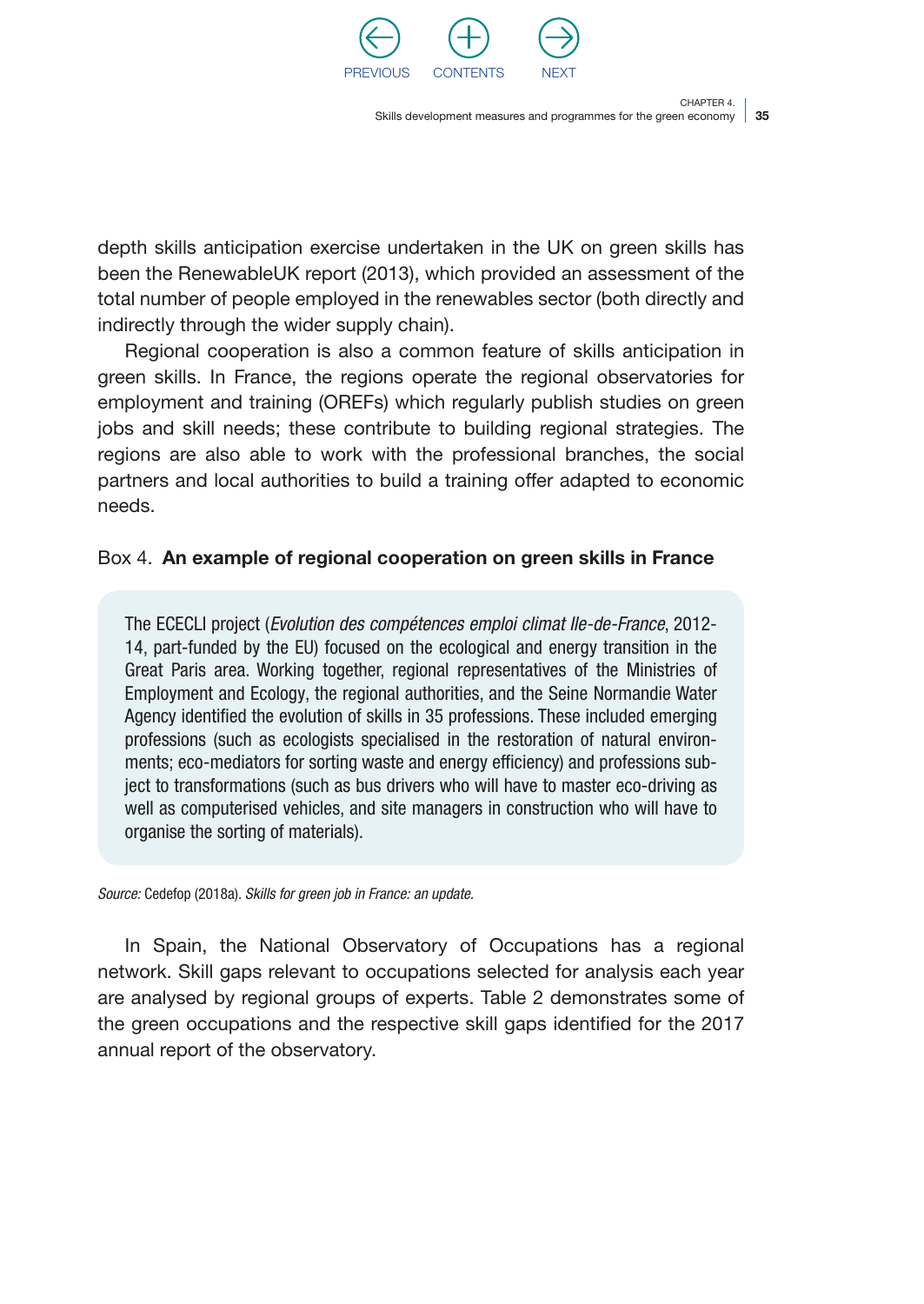

### Table 2. Examples of green occupations in 2017 in Spain (\*)

| <b>Green occupation</b>                              | <b>Skill gaps identified</b>                                                                                                                                                           |
|------------------------------------------------------|----------------------------------------------------------------------------------------------------------------------------------------------------------------------------------------|
| Forest and environment agents                        | Prevention of forest fires; topography; use of compass; driving<br>of vehicles.                                                                                                        |
| Prevention of labour and<br>environment risks agents | Law, new chemical substances, nanotechnology.                                                                                                                                          |
| Waste classification workers                         | Differentiation of types of waste and treatment for each type of<br>waste. In the future training on new regulations, new materials<br>and new waste management systems may be needed. |
| <b>Fnvironmental and forest</b><br>technicians.      | Cost and process analysis of forest exploitation, forest<br>certification (PEFC and FSC), forestry-related legislation,<br>management and planning methodologies.                      |
| Electricity technicians                              | Renewable energy; energy efficiency; electric and hybrid<br>vehicles; LED lighting.                                                                                                    |

(\*) National observatory of occupations, 2017 annual report.

*Source:* Cedefop (2018d). *Skills for green jobs in Spain: an update.* This report also contains a full list of the respective occupations.

Across most countries the regional level appears to be more important in the provision of training for green skills than in skills anticipation per se. However, regional training provision will often include an element of intelligence gathering to ensure that provision addresses regional needs.

#### 4.1.2. Social partner involvement in skills anticipation

Social partners tend to be involved in skill anticipation processes in all six countries examined, but in different ways and to varying degrees. At the very least, they are engaged in consultation but they can also be involved more directly in assessing the demand for green skills and what this might mean for skills supply. In Estonia, new skills anticipation approaches are seen as a means of increasing the involvement of stakeholders and creating a systematic process by which they can provide input into skills anticipation and give recommendations to upgrade competence standards. Representatives of employers and trades unions sit on both the OSKA Coordination Council and its sector skills councils.

Where general social dialogue mechanisms are well-developed, business organisations and trades unions are likely to be involved. In Spain, *Fundae*, which leads one of the processes for forecasting and planning skill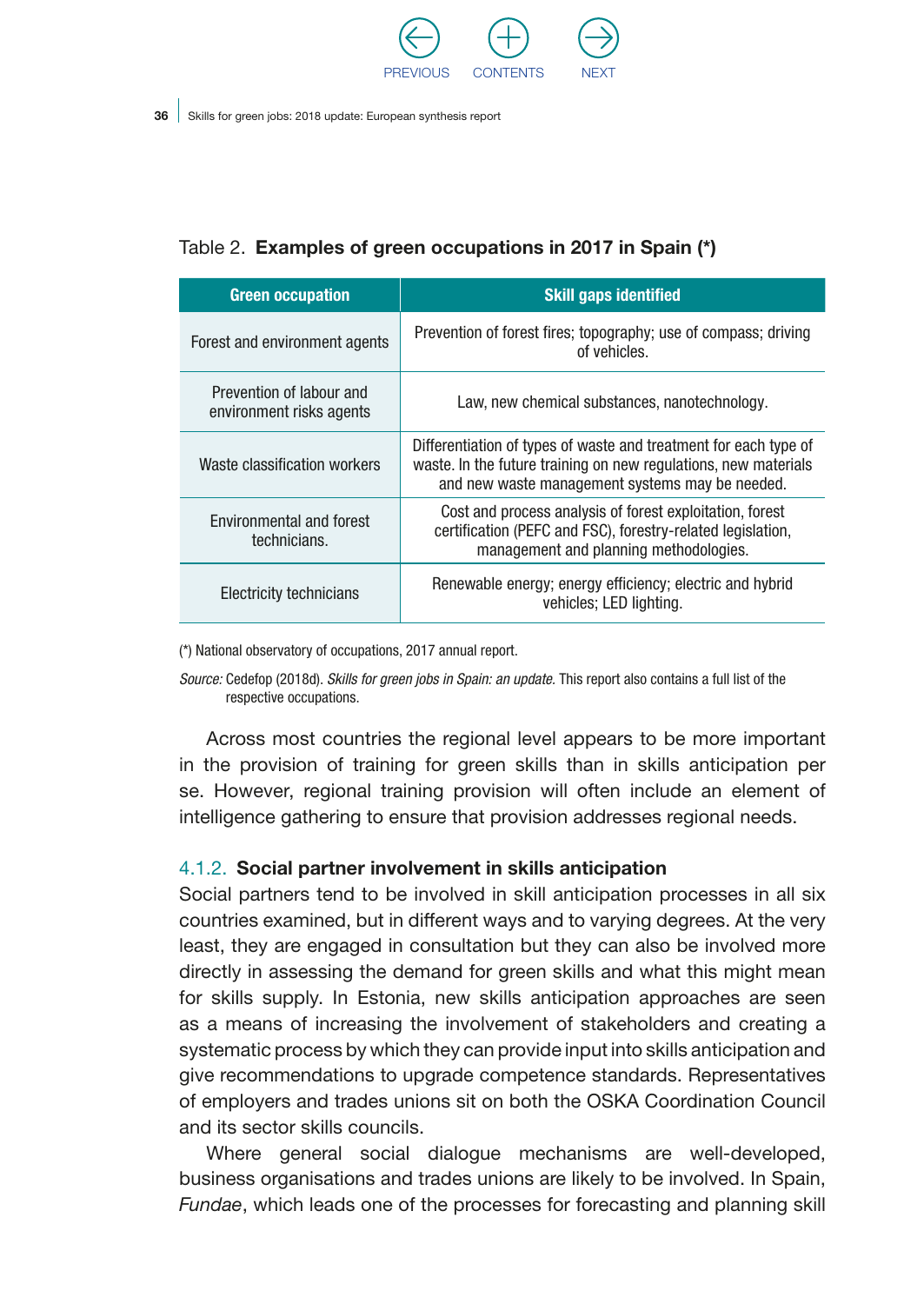

37 Skills development measures and programmes for the green economy

CHAPTER 4

demand and supply, includes 87 sectoral joint committees (*Comisiones Paritarias Sectoriales*) in the process. Social partners play a key role in these committees, which are a traditional institution of social dialogue. Elsewhere, the emphasis in green skills anticipation on sectoral analysis can mean that the business community can take the lead. In the UK, governments have increasingly emphasised the demand-led nature of the skill system, placing responsibility for assessing the demand for skills on sector skills councils, which are business-led.

## 4.2. VET provision for green skills

### 4.2.1. Features of VET for green skills

In all six countries, qualifications and training programmes have been updated since 2010 in response to the growth of green employment. These updates, however, were usually not led by established government process or organised by legislation or strategy. Instead, there are common processes to identify skills demanded by the labour market that are applied to VET qualifications and programmes; either these processes are applied to new green occupations or they take into account new skill demands from green employment in respect of existing occupations.

The view across all countries is that there are few green occupations per se; the impact of the greening of the economy and employment mainly takes the form of new green skills within existing occupations. As a result, training is mainly a question of adding green components to existing qualifications or programmes. For example, experts in Spain argue that green occupations can be performed by workers of similar occupations if suitable complementary training is provided to them. Table 3 shows examples of green activities in traditional sectors in Spain. Three categories of occupations have been identified in France: new green occupations; occupations that require adaptation of skills by adding modules or redesigning the training path; and occupations where awareness-raising is needed, such as helping drivers understand how they can adjust their driving techniques to make their jobs more eco-friendly.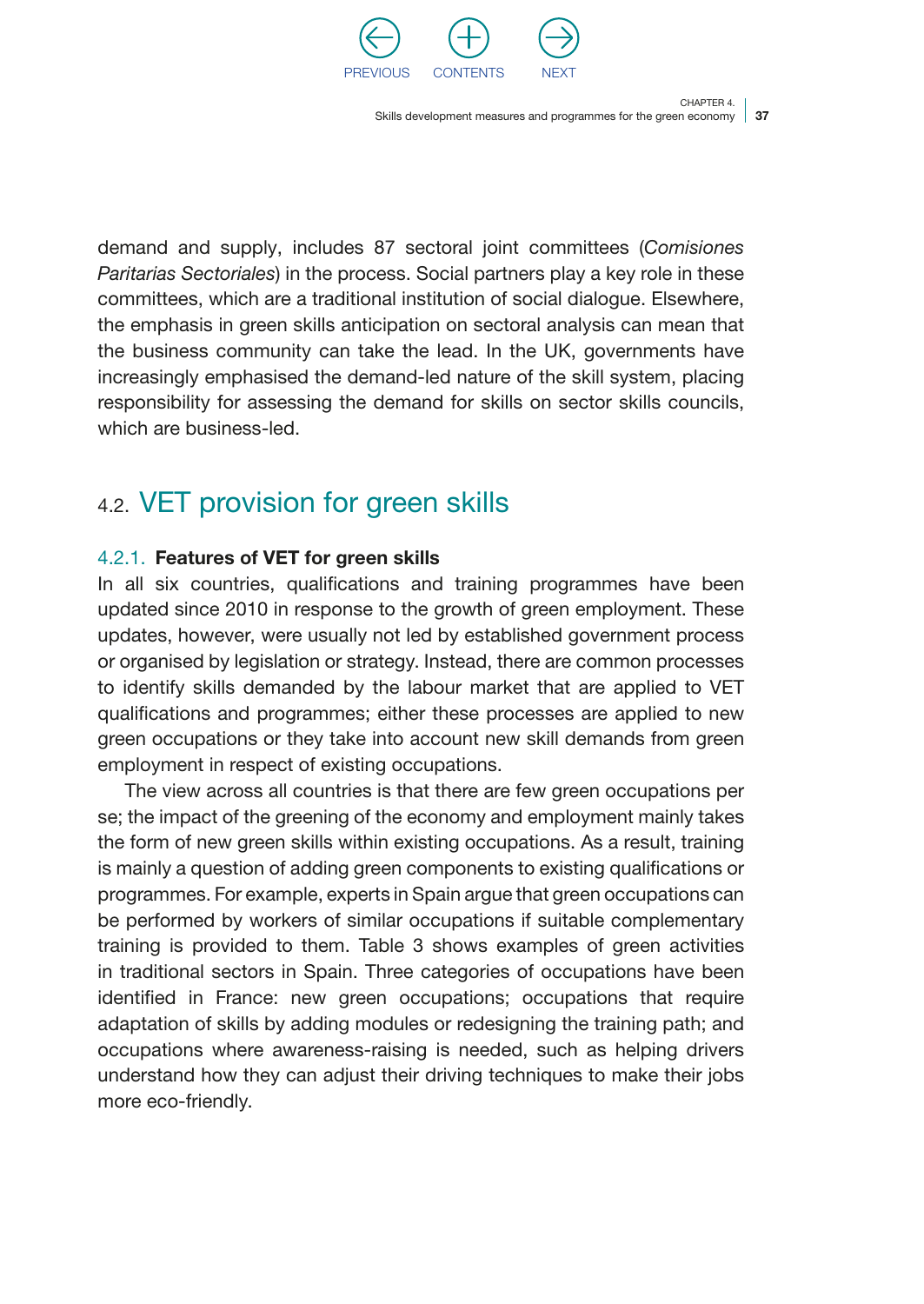

| <b>Traditional sector</b>              | <b>Green activity</b>                     |  |
|----------------------------------------|-------------------------------------------|--|
| Auxiliary automotive industry          | Components for wind turbines              |  |
| Electronic components and electricians | Components for wind turbines              |  |
| Civil public works                     | Construction of thermoelectric generators |  |
| Chemical and electronic industries     | <b>Photovoltaics</b>                      |  |
| Agriculture                            | <b>Biomass activities</b>                 |  |
| Shipyards                              | Offshore wind farms                       |  |
| Plumbers                               | Solar thermal energy                      |  |

Table 3. Green activities in traditional sectors: an example from Spain

*Source:* Cedefop (2018d). *Skills for green jobs in Spain: an update.*

Different countries have different patterns in their 'greening' of VET qualifications and programmes. In Spain, during 2007-10 all VET diplomas incorporated 'green' content to some degree, following a trend of including transversal content relevant to greening and environmental awareness. Since 2010, there has been considerable activity to create new VET diplomas and update existing ones with a focus on skills required for 'green jobs', affecting 17 of the 21 relevant diplomas. Estonia has also been updating training since 2010. Sectors with close links to the green economy and green skills experienced in 2017 many active changes and updates in occupational qualifications standards in architecture, geomatics, construction and real estate sectors, and several updates in the transport sector. Changes were also made in log house builder qualification standards and various engineering-related occupations. In 2016 there were many updates in the automation engineering, energy, mining and chemical industry sectors; several initial qualifications standards were confirmed in engineering and manufacturing, as well.

In contrast, several studies in Germany have confirmed that new vocational training trades or university programmes are not needed for a green transformation of the economy; and earlier requests for newly created specific IVET regulations, such as for the installation of solar panels, no longer apply. Instead, emphasis is placed on adjusting existing qualifications and programmes. Similarly in Denmark, there is no detailed analysis of what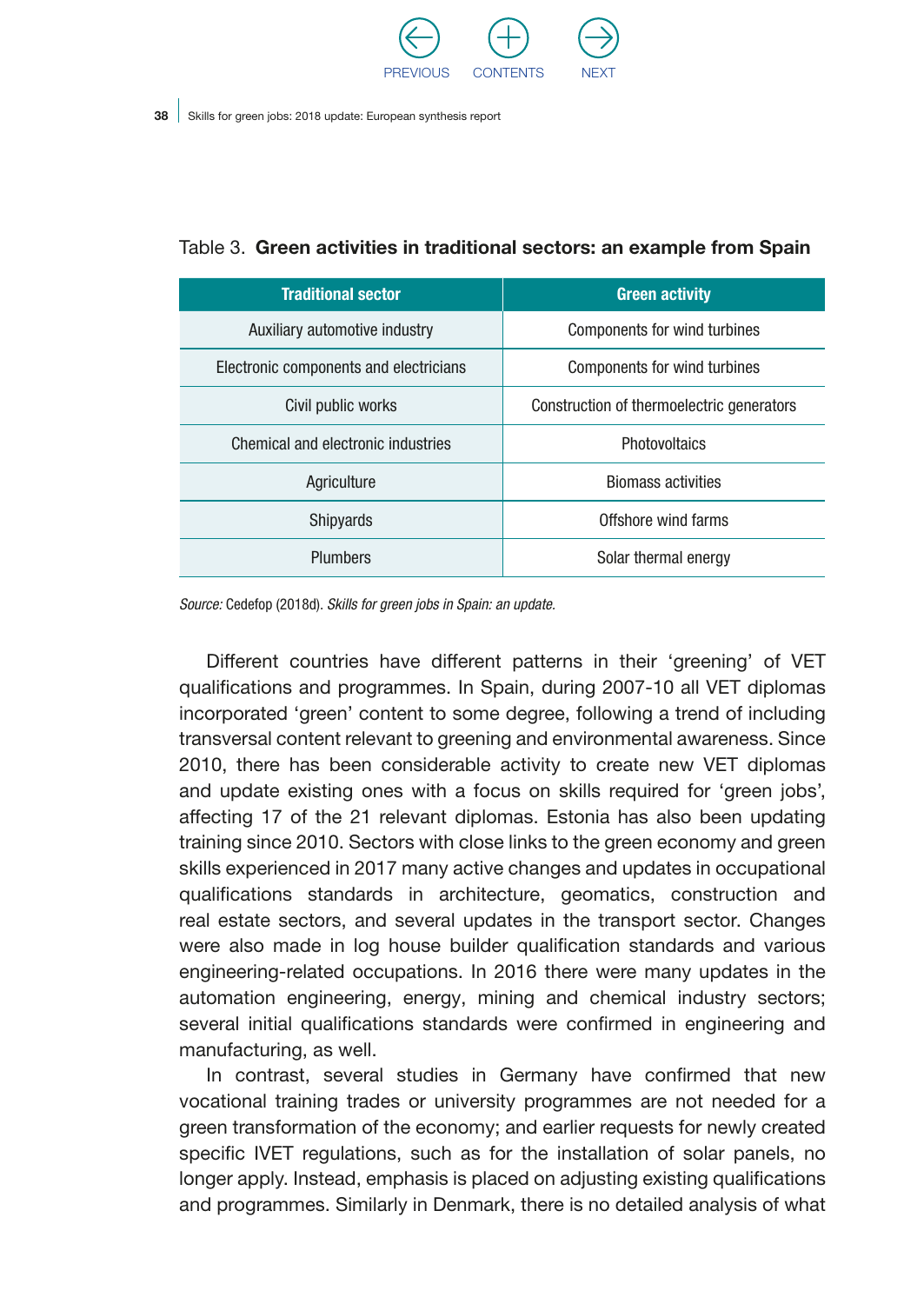

39 Skills development measures and programmes for the green economy

CHAPTER 4

changes in the numbers of green jobs might mean for skills supply and this is attributed to factors such as the flexibility of the training system, which makes it easy to incorporate new requirements (integrating energy saving in buildings into construction programmes) and the fact that Denmark was an early mover in respect of green technologies and took early steps to adjust its training programmes.

The sectoral, local and regional dimensions are often quite important in respect of training provision. Local and regional authorities frequently have scope to make provision tailored to local and regional needs, often in the form of projects funded from national or EU resources. Individual training providers may, according to national arrangements, have some autonomy with respect to the curricula they provide to adjust to local needs. Some examples are provided in Box 5.

### Box 5. Examples of local and regional training provision for green skills

In 1997, the small island of *Samsø* became Denmark's renewable energy island after it won a competition organised by the Danish Ministry of the Environment. The island is now self-sufficient and meets its energy needs from sustainable sources like wind, sun and biomass. It has an Energy Academy, which runs exhibitions and workshops, which every year attract more than 5 000 politicians, journalists and students from around the world.

Denmark's local Vocational Education Centre South (EUC Syd) aims to provide green skills in all its 75 study programmes and has also organised a special adult education centre for construction workers that focuses on new energy saving techniques. The centre combines traditional classroom training with learning in its test facility where participants can use real energy-saving tools and materials.

In the UK, Liverpool City Region Local Enterprise Partnership has a development strategy focused on skills for the low-carbon economy. As part of this, the Partnership has sought to coordinate skills training in higher education colleges with the skill needs of local companies manufacturing products used in the production of energy from offshore wind. It has also played a central role in filling a skill gap reported by Scottish Power. The company faced an imminent shortage of labour, caused by an ageing workforce and lack of new apprentices: to tackle this, the Partnership created a strategy to help upskill the existing workforce and train new engineers.

*Source:* Cedefop (2018b). *Skills for green jobs in Denmark: an update.* Cedefop (2018c). *Skills for green jobs in the UK: an update.*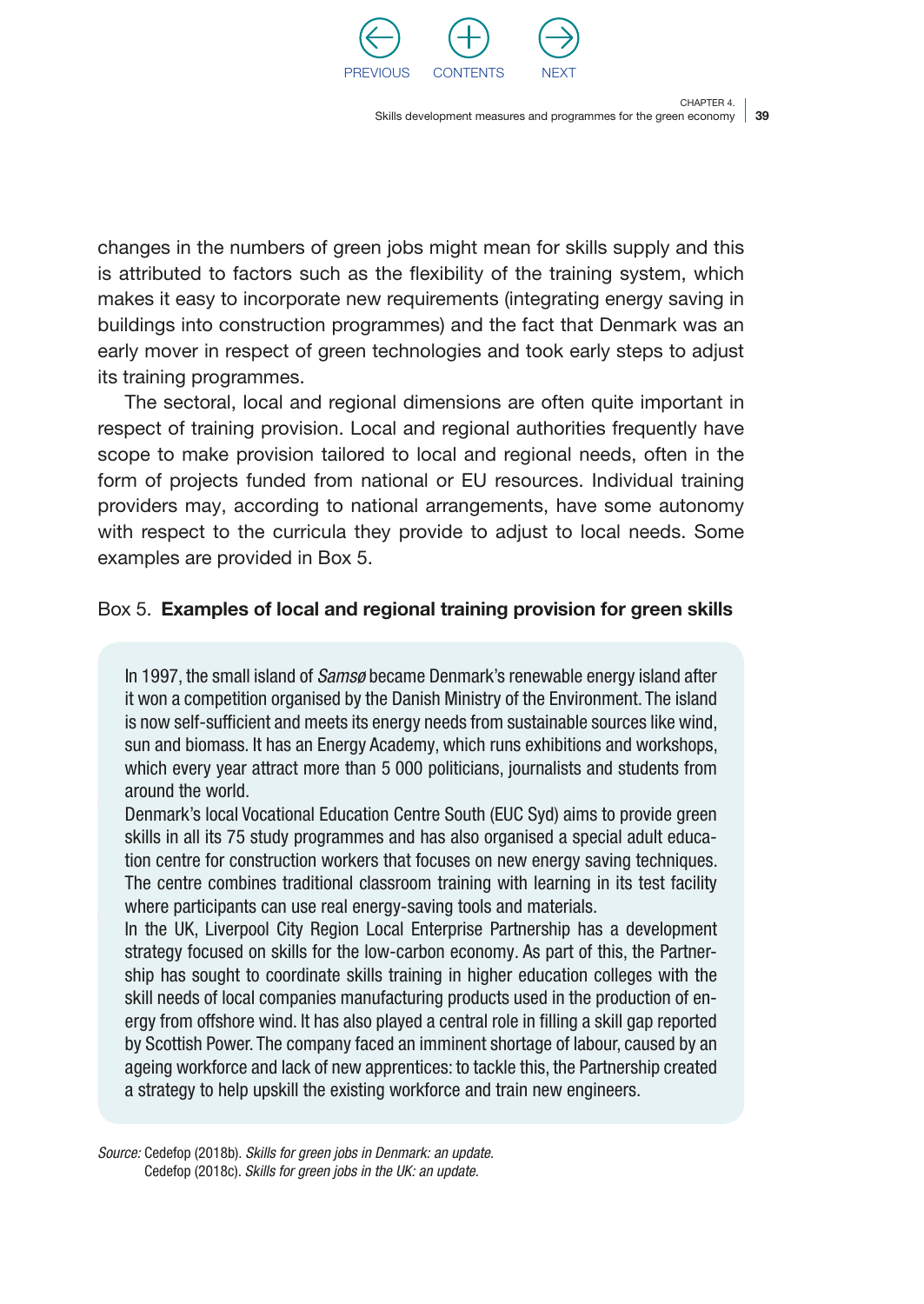

### 4.2.2. Institutional set-up for the supply of green skills

As with institutional arrangements pertinent to 'green skills' regulations and policies, there is also variation in the set-up regarding the supply of green skills. The institutional set-up includes bodies involved in education and training and, specifically, the design and provision of qualifications and programmes. Local and regional levels can be an important component of the overall institutional set-up in a country. Developing new programmes for new occupations related to green employment or (more commonly) making adjustments to existing programmes/occupations takes place within existing institutional arrangements: there are no specific arrangements for green skills. Specific activities, such as the production of skills anticipation intelligence through sector reports, ultimately feed into these existing arrangements.

The role of social partners in these arrangements varies according to the general situation for social partner engagement in the country concerned. Social partners tend to be less involved in higher education than in VET. In Germany, emphasis is placed on consensus, considered highly influential in the development of training programmes. Trades unions and industry associations participate in the advice boards of many programmes and projects, enabling compromise to be reached. In Denmark, there are 50 trade committees with representatives of employers and trades unions that determine the outcomes, assessment methods, durations and standards for each VET programme. In France, 14 professional advisory committees, managed by the Ministry of Education, play a key role in designing new programmes and adapting existing ones to labour market needs, reviewing programmes and proposing the creation of new ones roughly every five years. Each of the committees includes social partners. In contrast to approaches that balance the inputs from social partners, UK government policy has given business a pre-eminent position in skills policy, although trades unions also play a role.

Where trades unions are part of social dialogue processes they can play the type of role they play in Denmark: here the issue of the green economy provides a starting point for discussing the promotion of green jobs for both job creation and greening of the economy. They can also be involved in practical measures. For instance, the trade union *3f*, which organises mainly unskilled workers, has a special website focused on green jobs  $(17)$ . Even where social dialogue mechanisms are not so well-established or prominent,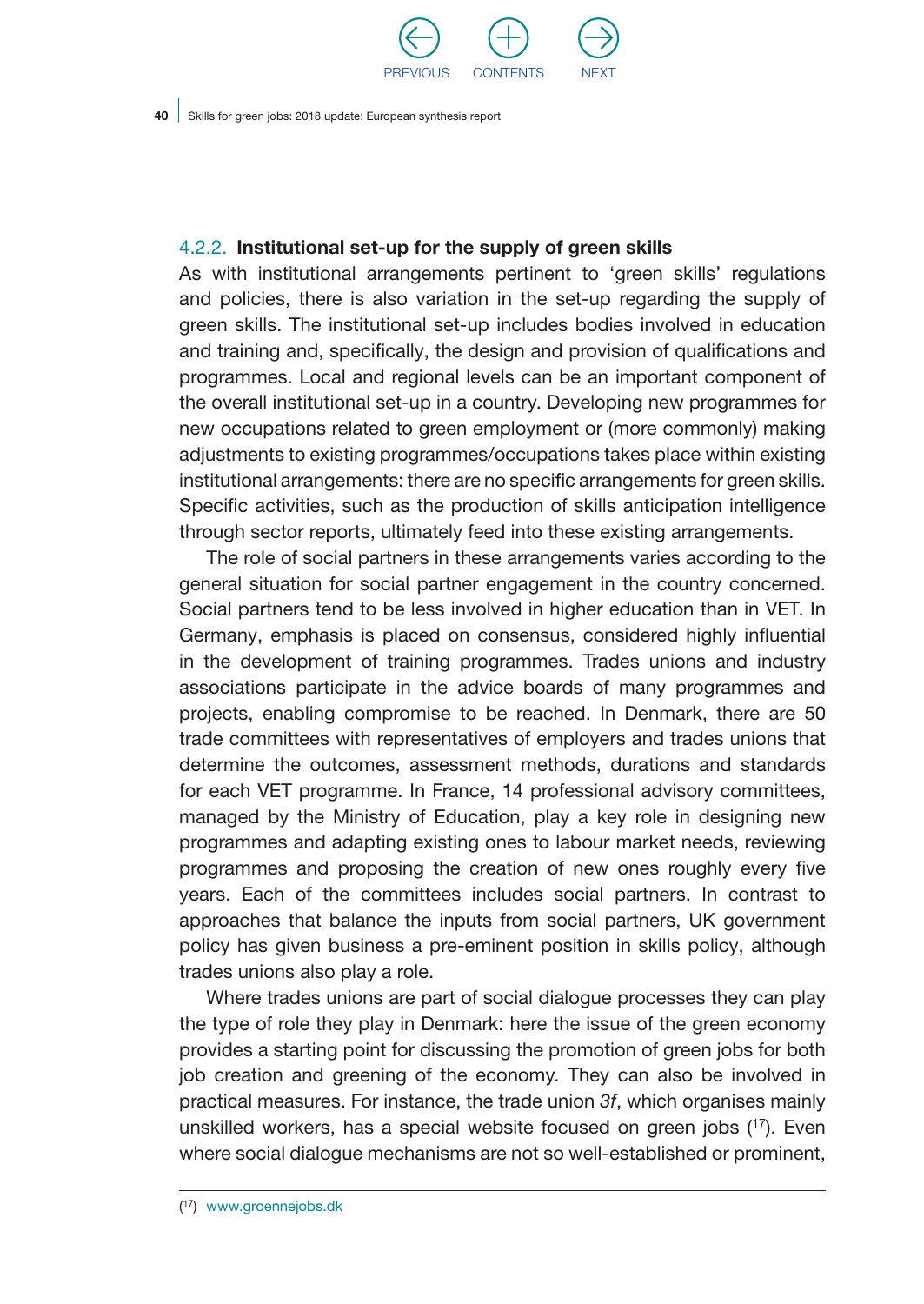

41 Skills development measures and programmes for the green economy

CHAPTER 4

trades unions can make significant inputs. In the UK, Unionlearn (run by the national union umbrella body the Trades Union Congress) has developed a range of activities on the green economy, supporting development of trade union policy, operational responses to the green economy and setting up green skills partnerships. It has engaged many different stakeholders using dissemination activities, awareness-raising events, partnerships and policy advocacy. The Greener Jobs Alliance has been formed by The University and College Union (UCU). This focuses attention on building trade union activities in localities and regions and influencing the curriculum of schools, further (post-16) and higher education. The alliance has also published a *Green skills manifesto* (2013) calling for a national 'green skills strategy' and improved coordination of relevant activities within central government and among sector bodies.

### 4.2.3. Active labour market programmes and retraining measures

Active labour market programmes (ALMPs) are usually not specifically focused on developing skills for green employment. An important consequence of this is that, outside specific initiatives, participation by various groups of employees in retraining and other ALMP measures focusing on green skills or green occupations is not measured.

Public employment services tend to take the lead in the implementation of ALMPs and, across the six countries, there is a wide range of measures addressed to various target groups. Programmes focused specifically on green jobs generally need to be developed within existing general ALMP provision, and examples are scarce. Such an example is the German Power Saving – Check programme launched by the Federal Ministry of the Environment, Nature Conservation, Building and Nuclear Safety; this trains the long-term unemployed to instruct low-income households on powersaving opportunities, using funds available from various ALMP instruments. The programme provides support for supervisors and coaches, training, and administration. Since 2009, some 210 000 households have been visited, with another 125 000 being targeted up to 2019. In 2016, more than 900 previously unemployed people participated in the programme; in the same year almost 40% of previous participants had been integrated into the labour market.

The French public employment service, *Pôle Emploi*, differs in that it monitors and reports on developments regarding green occupations and skills. At territorial level, *Pôle Emploi*'s agencies play a role in identifying promising sectors and occupations, by recycling or sustainable building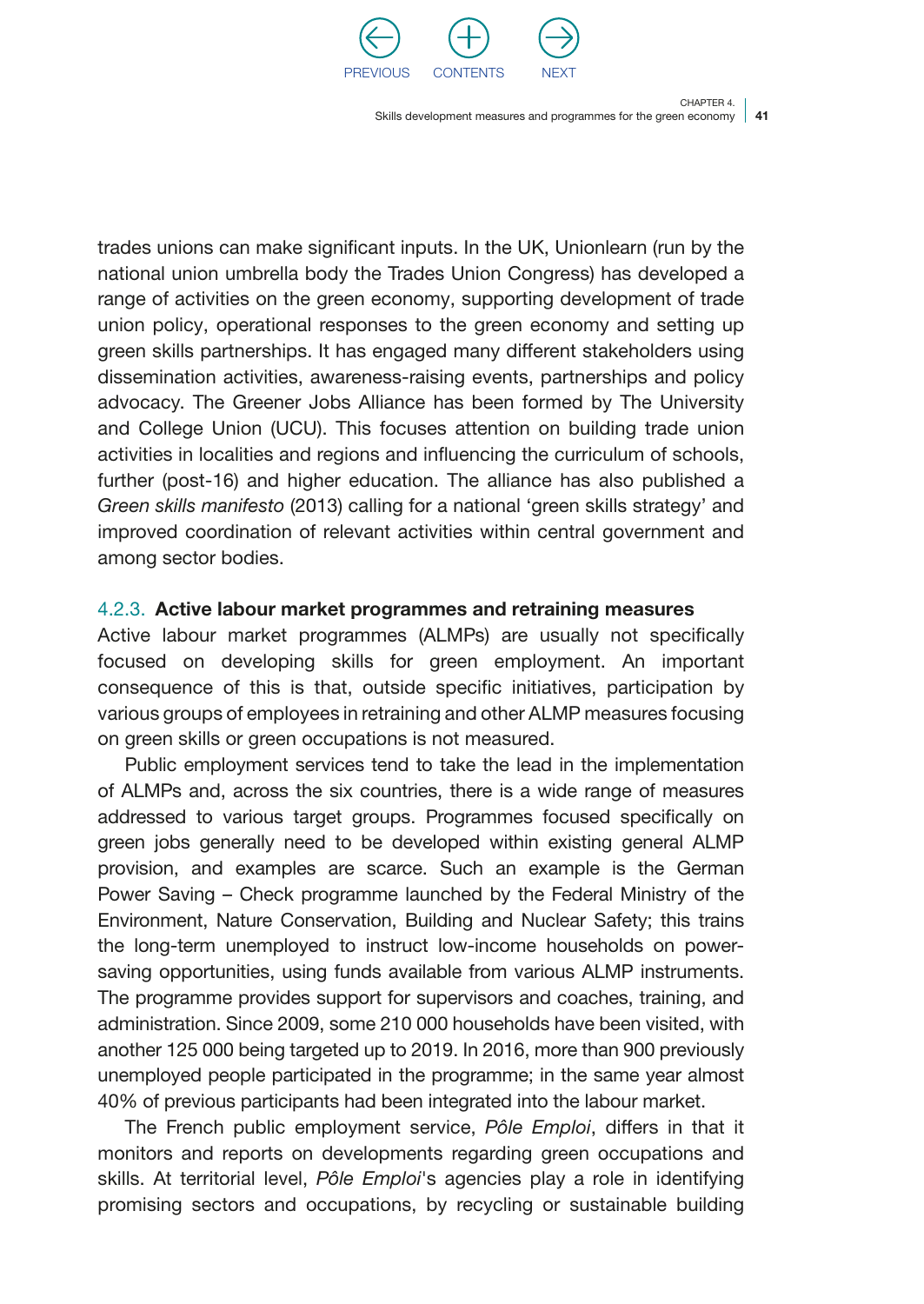

jobs, and matching them with jobseekers. It has developed workshops to provide potential employees with the most up-to-date information possible; where immediate routing into employment is not possible, *Pôle Emploi* routes people into individual training or small internships in companies. In the Hauts-de-France region, 400 new jobs will be needed in the wind power sector by 2020, so the regional authorities and the *Pôle Emploi* direct job seekers towards specialised training in wind turbine maintenance.

Interventions targeted at green skills can also be implemented by governmental administrations outside the employment arena, although examples of this are rare. In Spain, several small initiatives are under the Spanish Office of Climate Change (*Oficina Española de Cambio Climático*, OECC, embedded in the Ministry of Environment): the development of training materials for VET programmes of forest agents; the coordination of research projects on the greening of sectors and subsequent dissemination of results; and providing expert support and guidance to training programmes organised by other bodies.

Aside from the government, sector organisations and charitable/notfor-profit organisations can also play a role in developing green skills. In the UK, the sector skills council for the energy and utilities sector works with a range of organisations to make the sector more visible to talented people and remove barriers to entry. For example, through the Career Transition Partnership they work to provide entry routes into the sector for people leaving the armed services. Also in the UK, the Groundwork charity, which helps local communities to carry out environmental projects (such as improving green spaces), provides skills training to unemployed people leading to recognised qualifications in green jobs. Their work is typically project-based and funded by special programmes, such as the European Commission's LIFE+ programme.

There are few examples of funds that support people already in work to retrain or update their skills specifically so that they can access green jobs or green existing skills. One example is the Spanish Green employment (*Emplea verde*) programme (Box 6).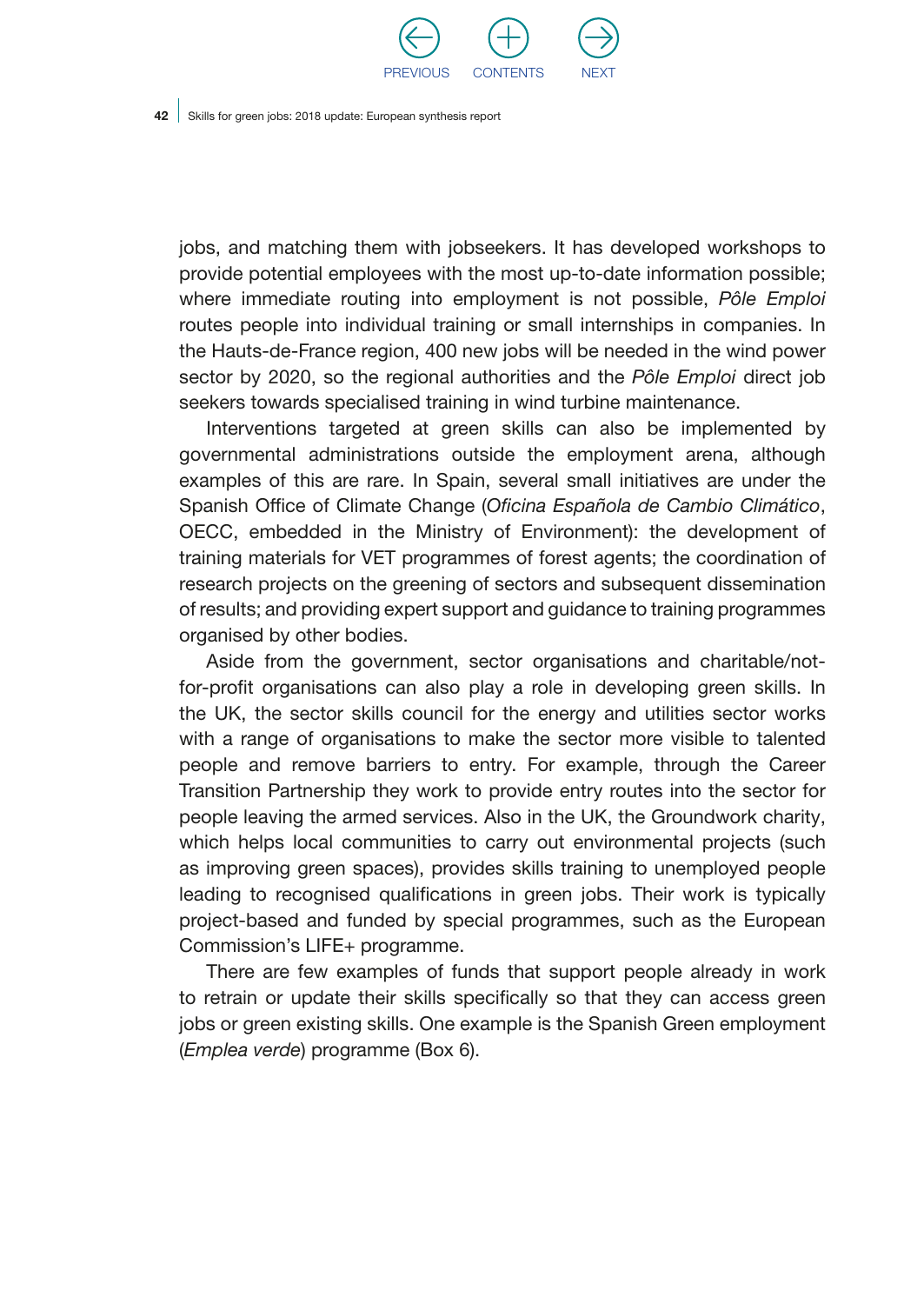

43 Skills development measures and programmes for the green economy

CHAPTER 4

### Box 6. The Emplea verde (green employment) programme in Spain

This programme aims to promote employment and competitiveness through environmental transformation and greening by, *inter alia*, improving workers' skills. Led by the Biodiversity Foundation, 1 900 courses in green skills were provided from 2007 to 2015, reaching around 60 000 employed workers in 24 000 organisations. Women, workers in rural and environmentally protected areas, older workers, people with low educational attainment, workers in declining sectors and people aged under 30 were among the groups prioritised.

*Source:* Cedefop (2018d). *Skills for green jobs in Spain: an update.*

### 4.2.4. The role of the private sector in green skills training

The private sector and social dialogue are prominent across the process of designing and implementing VET provision. Private sector involvement in respect of green skills takes different forms in different countries, reflecting the general situation. This may include subsidies and incentives but those targeted specifically at green skills development are few and far between.

In Germany, the involvement of the private sector in skills training features strongly in VET, owing to the VET dual system. At the other end of the spectrum, the UK has increasingly since 2010 placed the emphasis on market forces in shaping the 'skills systems', coupled with attempts to encourage the private sector to take the lead role.

Between the poles represented by Germany and the UK, other countries use a variety of structures and processes to ensure the systematic involvement of the private sector in training provision. In Spain, company and social partner representatives are part of the working groups which define the changes and the skills needed in the Observatory of Professions of the National Qualifications Institute (INCUAL); they also make up part of the technical body of the General Council of Vocational Training, which is the main advisory body for the government for its VET related decisions. The private sector and social partners may communicate directly with the Ministry of Education to suggest the approval of new VET diplomas or the modification of existing ones. In France, the private sector is involved in training through several means: by companies directly financing training actions for their employees; by companies paying a 'training' contribution corresponding to a proportion of the payroll which is managed by State-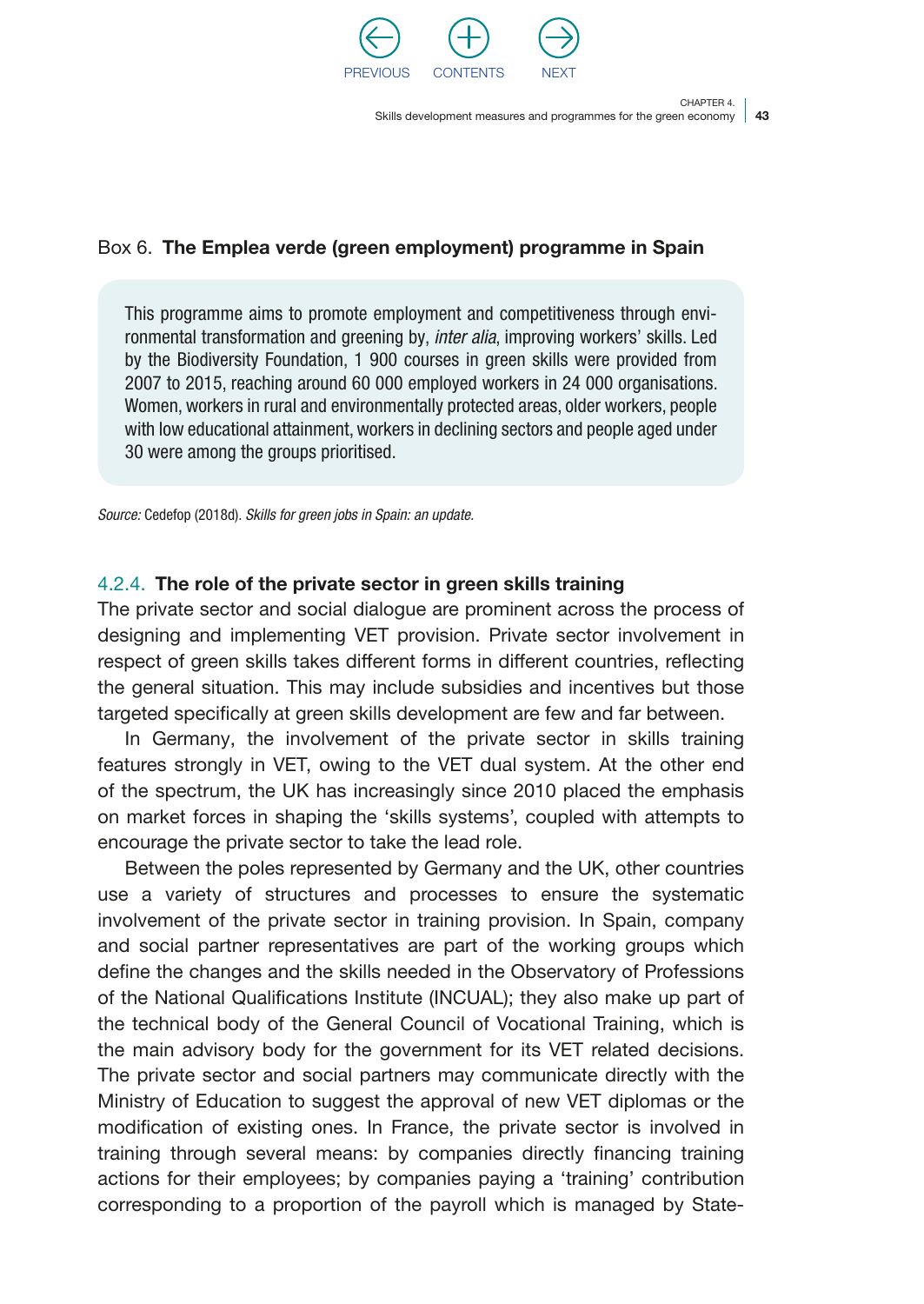

approved organisations (OPCAs); and by obliging companies with more than 300 employees to anticipate internal jobs and skills. It can be inferred that any training relevant to green skills and green jobs is being requested, confirmed and supported through these channels.

Subsidies and incentives targeting the private sector to stimulate the development of green skills are not a prominent feature of the landscape. Even where they existed, austerity measures introduced by governments in the wake of the financial crisis often led to their withdrawal after 2010. There are also instances where government funding was made available but was not deemed successful. For example, under the UK's Green deal, households were able to use loans to pay for retrofitting technology to make their homes more energy efficient. Public bodies in the construction industry could develop apprenticeship courses in retrofitting, targeted at people who would work on site, supervisors and project managers. Unfortunately, take-up of Green deal loans was much lower than expected and there was low demand for the newly trained workers; this led to the termination of the scheme in 2015.

There are other forms of private sector involvement outside the main established institutional arrangements. Sector bodies and individual companies, normally large corporations, often enter into partnership arrangements to develop green skills. Such companies can have a positive impact by acting as frontrunners in green production processes and green products and setting ambitious standards in green skills for their employees, which can act as an inspiration for other companies.

At sector level, the German chemical industry runs a sustainability initiative, Chemie, initiated jointly by the sectoral industry association VCI (Verband der Chemischen Industrie e.V.), the trade union IG BCE (Industriegewerkschaft Bergbau, Chemie, Energie) and the respective employer association BAVC (Bundesarbeitgeberverband Chemie). The initiative reflects the fact that in the industry there is a close relationship between green skills, workplace safety and improving resource efficiency.

One example from Spain at individual company level, is the environmental training programme operated by Acciona called Acciona University. In 2015, the programme provided 34 618 training hours to employees in green and environmental subjects arranged not only in short courses and one-day activities but also courses of longer duration, organised in cooperation with the University of Alcalá (Madrid). In the UK, the Skills Academy for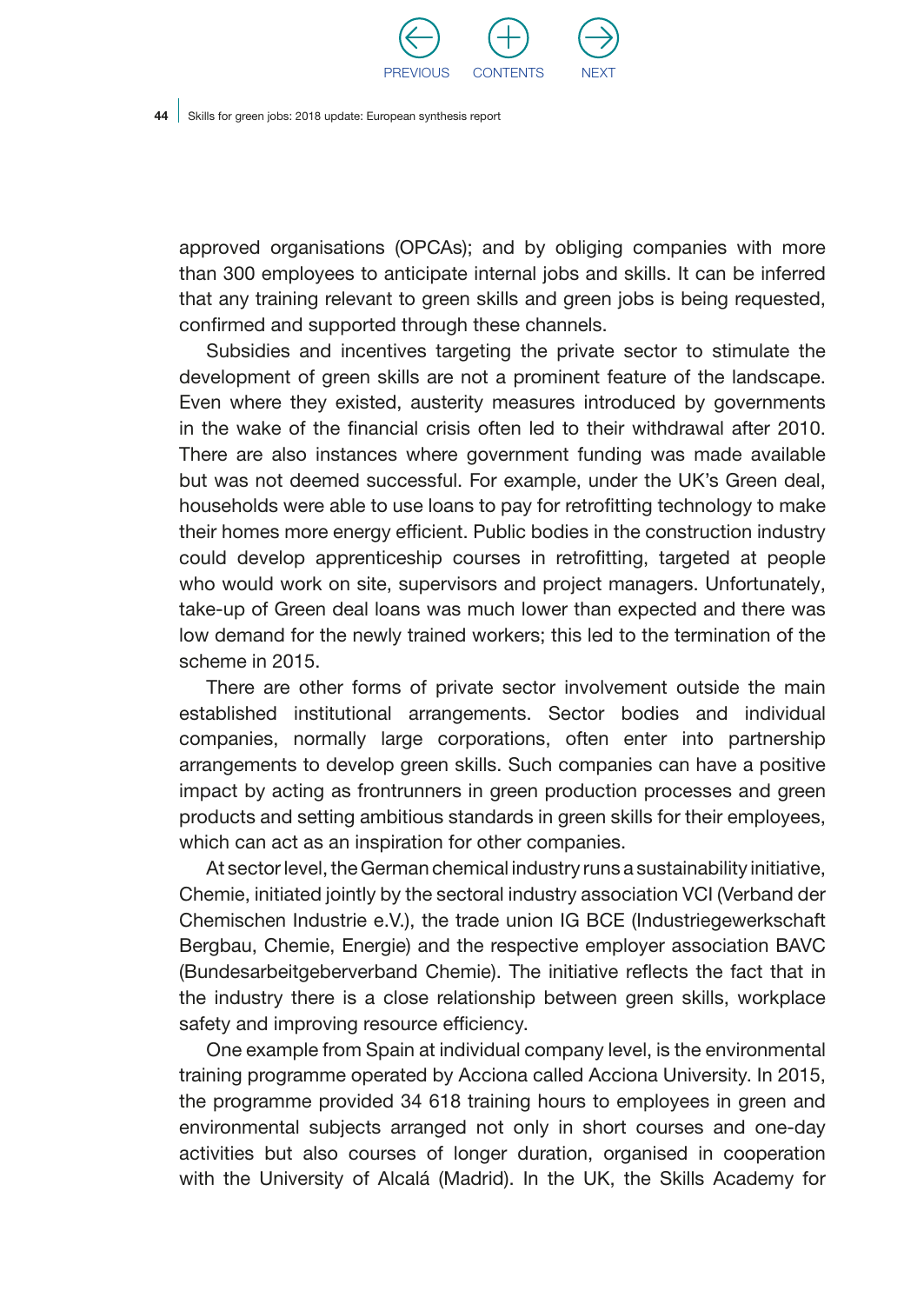

45 Skills development measures and programmes for the green economy

CHAPTER 4

Sustainable Manufacturing and Innovation (SASMI) is based at Nissan's plant in the North East of England.

Collaboration between companies can also be used to meet training needs; this can be especially helpful for SMEs which may lack the time and resources to provide training on their own. Some inter-company vocational training centres (*Überbetriebliche Bildungszentren*) in Germany focus on environmental issues; some have developed into multifunctional education centres, being increasingly active in advanced training and continuing education, including master craftsman programmes. They play an important role in promoting green skills (and related technologies), especially in the absence of other support measures that might offer green skills training to SMEs. New advanced content for green skills programmes is often developed in such centres and brought to a large number of firms, especially SMEs.

### 4.2.5. Higher education provision for green skills

Universities are involved in the provision of green skills courses but exercising their autonomy in assessing the demand for programmes and making decisions about their content. By way of illustration, universities in the UK have complete autonomy in respect of the ability to award degrees. In Denmark, individual institutions have some discretion in determining curricula and student intake: the Ministry of Higher Education and Science sometimes sets quotas for the number of students, and institutions must obtain accreditation for their programmes from the Independent Accreditation Council. In France, universities have some autonomy to launch new diplomas, but they have to be authorised by the Ministry of Higher Education.

Whatever the degree of autonomy, no evidence was found across the six countries of national governments launching policies to ensure the provision of green skills programmes at higher levels; however, they may have encouraged universities to do so in the context of wider policies on the green economy. For example, the Estonian environmental strategy 2030, *inter alia*, declares that environmental education should be an integral part of all higher education curricula. The extent of green skills provision in any country, however, depends largely on the aggregate of decisions by individual institutions, or even individual departments or faculties within those institutions.

Data on the extent of green programmes in higher education are scarce. As it is not often collected centrally, it is difficult to provide an overview of the types of programme that have come into existence since 2010.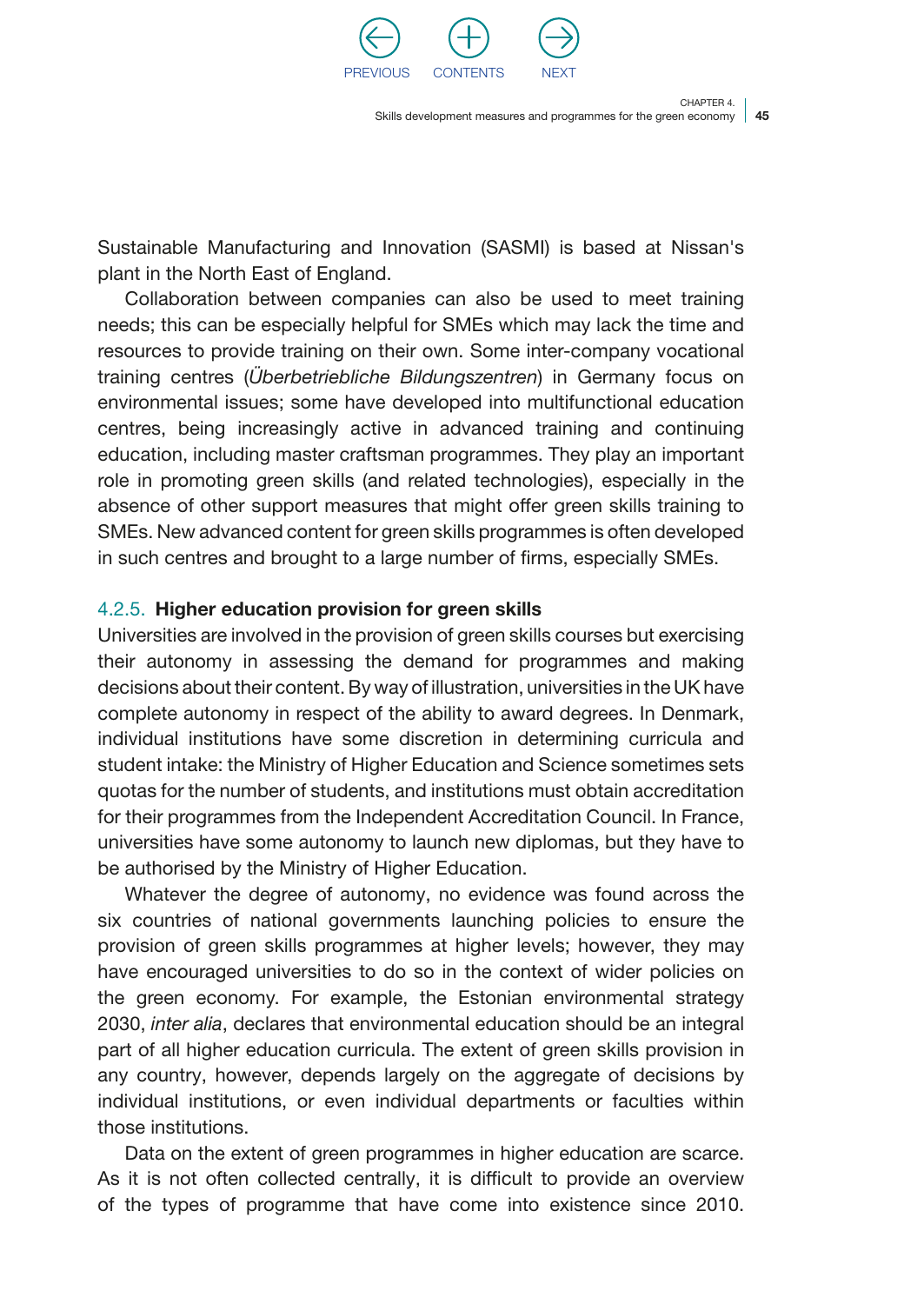

Danish university provision includes three-year bachelor programmes in environmental technology, and energy technology and planning, along with two-year master programmes in water and environment, and environmental and natural resource economics. In France, the vocational licences (level II, *Licence professionnelle*) launched by universities on the basis of identified skill needs include new licences such as *Eco-design*.

Data collected in France shed light on the types of programme recently developed. Between 2008 and 2011, 100 vocational bachelor degrees (*Licence professionnelle*) (18) were created, one third of which were in energy (mainly sustainable construction and renewable energies) and one quarter in pollution prevention. There were also more than 120 new master programmes, especially in nature protection and the prevention and reduction of pollution.

Universities sometimes engage with individual or groups of businesses to set-up specific forms of provision. These may be stimulated by government action, though frequently they come as a result of close links between universities and their local business communities. For example, in 2017 the Estonian Ministry of the Environment organised specific training for experienced engineers and specialists in energy and resource management under a government measure for increasing the resource efficiency of enterprises: in cooperation with Tallinn University of Technology and ÅF-Consulting, training was offered to enable specialists to analyse resource use in an industrial enterprise. In France, universities are involved in 'campuses of professions and qualifications', 10 of which concern eco-industries. One campus in Normandy specialises in energy efficiency in a range of sectors including photovoltaics and bioenergy; another in the industrial Lorraine region is helping to develop new fibres and materials based on bio-source polymers and offers training in production, industrial maintenance and electro-technics. Other examples of university-business collaboration are provided in Section 4.2.4.

<sup>(</sup> 18) In France, a vocational bachelor degree (*Licence professionnelle*) is a national qualification issued by a university (Centre Inffo, 2016).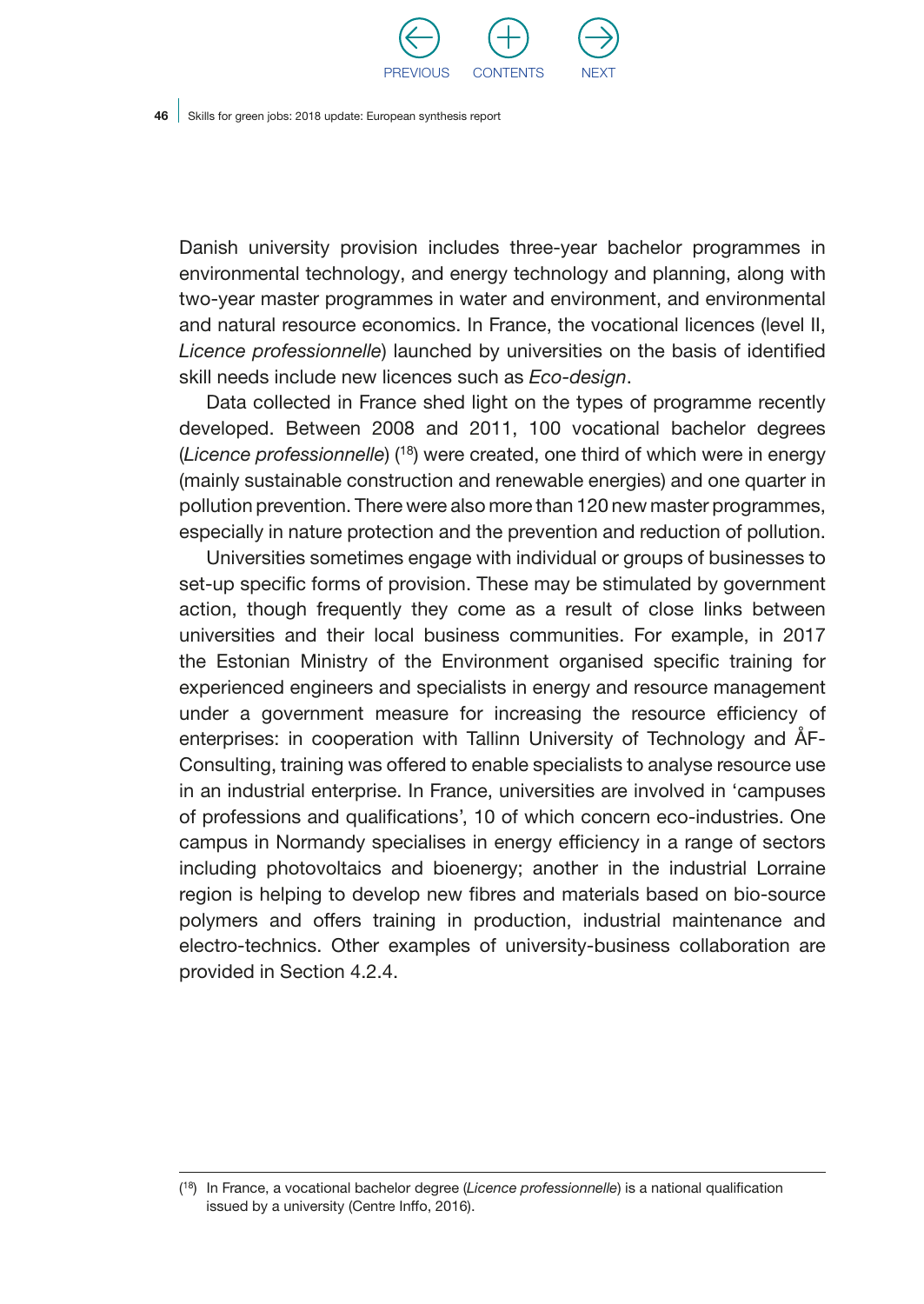

## CHAPTER 5. **Conclusions**

The scope of this report was to identify patterns and commonalities among six EU countries in fields pertinent to 'green' skills and jobs.

The report is based solely on the six reports and does not draw inspiration from or aim at comparative analysis of findings from other relevant exercises at national or EU level.

The six reports claim diverse economic structure, institutional set-up and policy priorities that all affect 'green' skills and jobs developments. Neither the findings presented in this report, nor the respective conclusions, are indicative of EU trends or representative of any other country but those examined. This limitation is acknowledged and reflected across the report.

The conclusions set out in this section should be used with caution in relation to countries beyond the six selected. It is hoped that they can be inspiring for other settings, both in relation to good practices and to challenges that the countries have faced since 2010.

### Countries vary in their approach to defining green jobs and green skills

Across the six countries there are different interpretations of the concept of green jobs and green skills: such lack of agreement is especially important for quantitative data analysis at an aggregate national level. Across the countries, methodologies are still under development or national estimates of the size and shape of green employment have only recently been produced for the first time. At the same time, existing categorisations of sectors and occupations in established data sets make it difficult to identify jobs that are specifically green. Work on reaching satisfactory definitions of green jobs and skills and extracting relevant data is in process. This poses a particular challenge for skills anticipation if a reliable picture is to be established across Europe regarding the supply of, and demand for, green skills. With that aim in mind, there is an opportunity for countries to share their knowledge and understanding about how to define and estimate green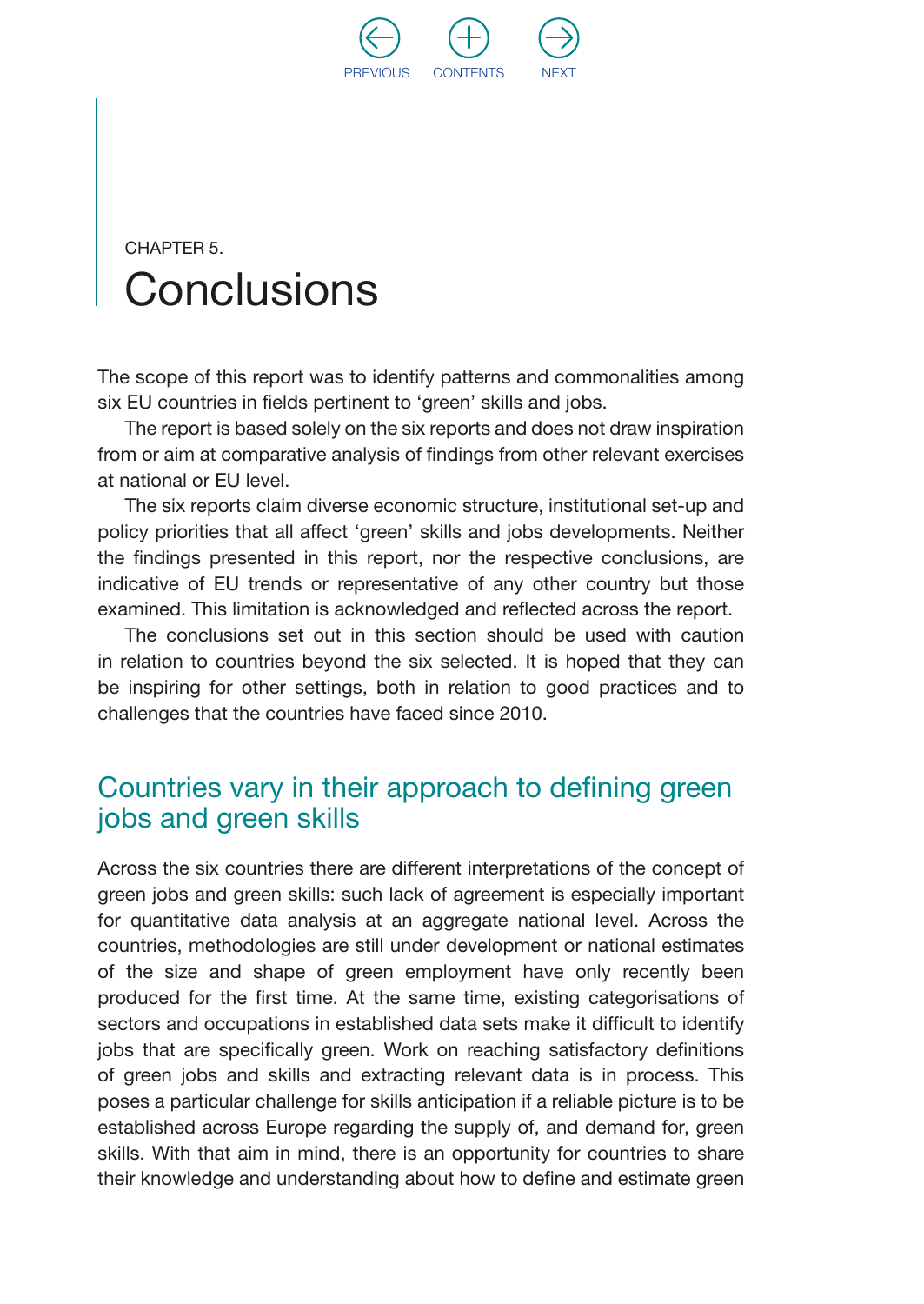

skills; and subsequently about designing and implementing effective policy and training initiatives to foster green jobs and respective skill needs.

## Growth in green employment and in policy has been not been straightforward

In all six countries under analysis, the growth of green employment since 2010 and the policy responses associated with it have not necessarily been linear; they are affected by several factors both external and internal to relevant policy fields. The financial crisis and subsequent economic recession changed the general employment context. Governments' fiscal policies after the financial crisis often caused cuts in subsidies and incentives. In terms of factors more internal to green skills policy, countries such as Denmark took many of the largest policy steps before 2010. In subsequent years, green skills have been, in some senses, more 'taken for granted'; they are already woven into the fabric of skills policy and reviews of VET programmes and qualifications. Some observers in the UK think the impact of the green economy and green skills may have been overemphasised in the years up to 2010; since then, expectations of impact have not been fulfilled. There have also been some experiences of policy failure, leading to the withdrawal of policy instruments, such as the UK Green deal.

## Policies on green skills and green jobs would benefit from greater coherence

It is clear from all six countries covered that the topic of green skills and green jobs tends to be dealt with inside a framework of a range of different policies and strategies covering environmental as well as employment and skills issues. This is rarely an intentional framework; it tends to be formed de facto from policy decisions made in different policy fields. Green skills tend to be dealt with as part of existing policy-making processes. It is also unusual to find policy instruments such as subsidies or incentives specifically targeted at green skills. This is not necessarily a problem per se but there is often a lack of coordination between relevant sections of government in respect of green skills. In some cases a national overview is yet to be determined. There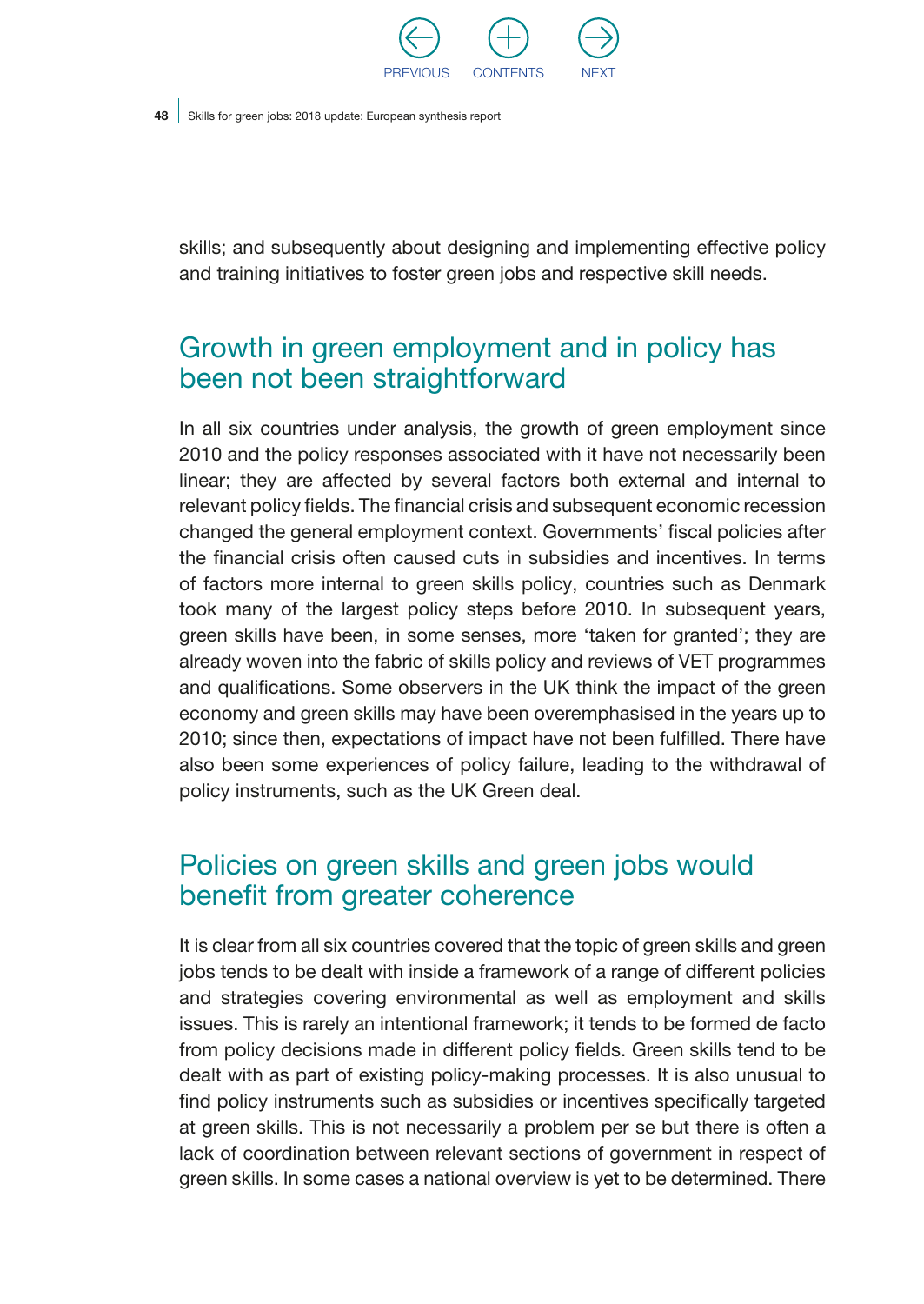

Conclusions | 49 CHAPTER 5

is often scope, therefore, to improve coherence and coordination within policy-making processes around green skills.

## Anticipation of green skills tends to be ad hoc rather than regular and systematic

Green skills anticipation is typically covered as part of general forecasting and through one-off studies that might provide an overview of the demand and the corresponding consequences for training provision. Sector-based and regional/local approaches are also common and offer the possibility of being able to utilise the qualitative insights of stakeholders and experts. However, in all these cases there is a tendency for green skills to be dealt with ad hoc. Sometimes they are seen as one of several 'horizontal issues', like digitalisation or innovation. In such circumstances, it may be beneficial to weigh up the costs and benefits of putting in place permanent mechanisms, such as observatories, to ensure continuous monitoring of the demand for and supply of green skills.

## More monitoring and evaluation is needed to assess policy effectiveness and gender balance

Research for the six country reports found no continuous monitoring and evaluation of policies and/or activities relevant to green skills. More generally, it has not been possible to judge the effectiveness of the response to green skills in terms of VET provision or the extent to which they have been part of, for example, active labour market policies or higher education provision. Perhaps in some countries this is because it is considered sufficient for green skills to feature in established procedures for reviewing qualifications and programmes which have long served their purpose well.

There has been little or no consideration of the gender balance in occupations affected by the greening of the economy, even where requisite data are available. Given the importance of bolstering female employee presence across the labour market, and STEM occupations in particular, collection of relevant data and use in evaluation activities could prove beneficial.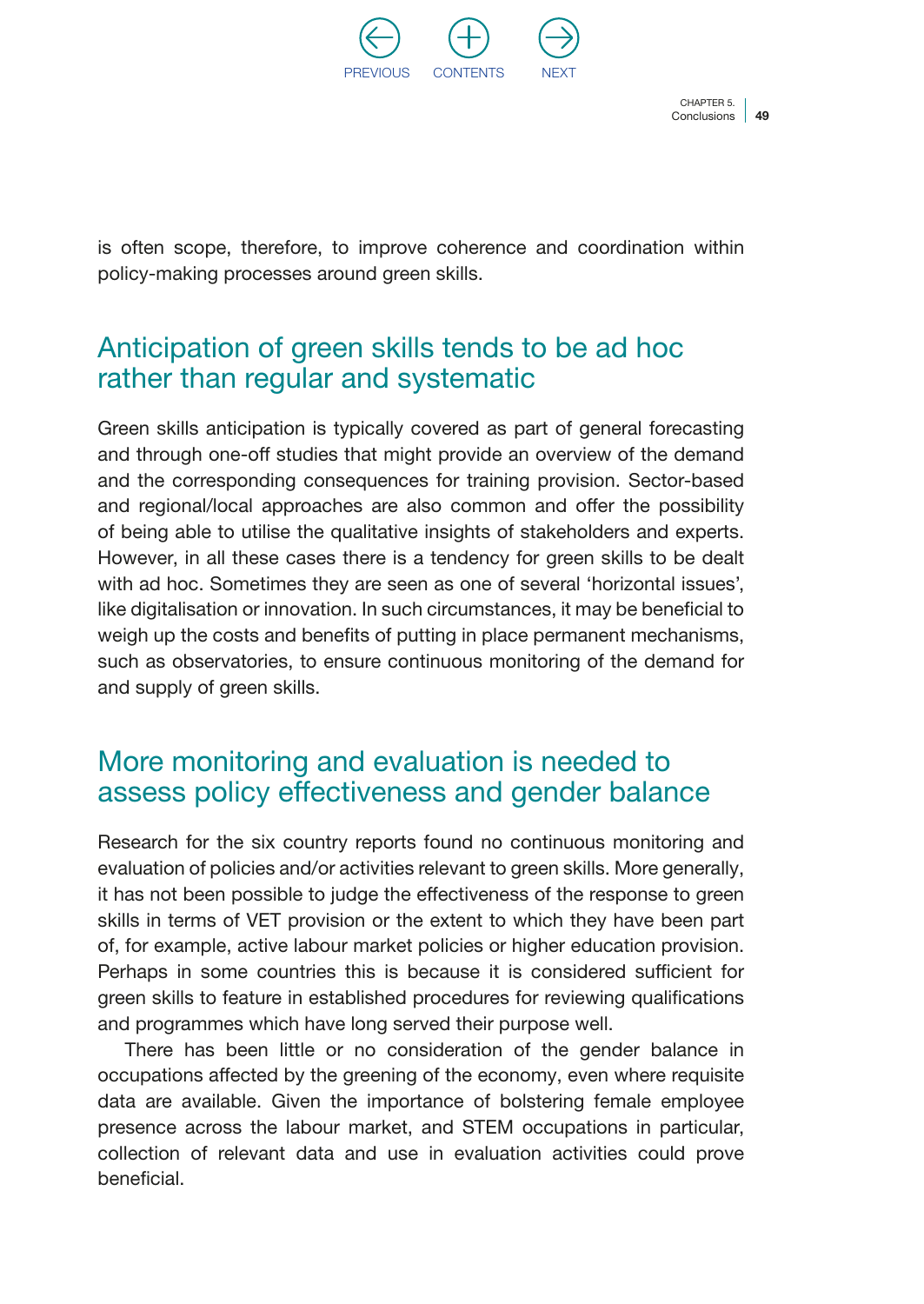

# Abbreviations/Acronyms

| <b>ALMPs</b>    | active labour market policies                                                                                                                   |
|-----------------|-------------------------------------------------------------------------------------------------------------------------------------------------|
| <b>Cedefop</b>  | European Centre for the Development of Vocational Training                                                                                      |
| <b>GDP</b>      | gross domestic product                                                                                                                          |
| IL <sub>0</sub> | International Labour Organization                                                                                                               |
| <b>Onemey</b>   | Observatoire national des emplois et métiers de l'économie verte (French National<br>Observatory for Jobs and Occupations of the Green Economy) |
| <b>OSKA</b>     | Oskuste Arendamise koordinatsioonisüsteem (system of labour market monitoring<br>and future skills forecasting)                                 |
| <b>PIMA</b>     | Plan de Impulso al Medio Ambiente (plan to promote the environment)                                                                             |
| <b>SSCs</b>     | sector skills councils                                                                                                                          |
| <b>UKCES</b>    | UK Commission for Employment and Skills                                                                                                         |
| <b>VET</b>      | vocational education and training                                                                                                               |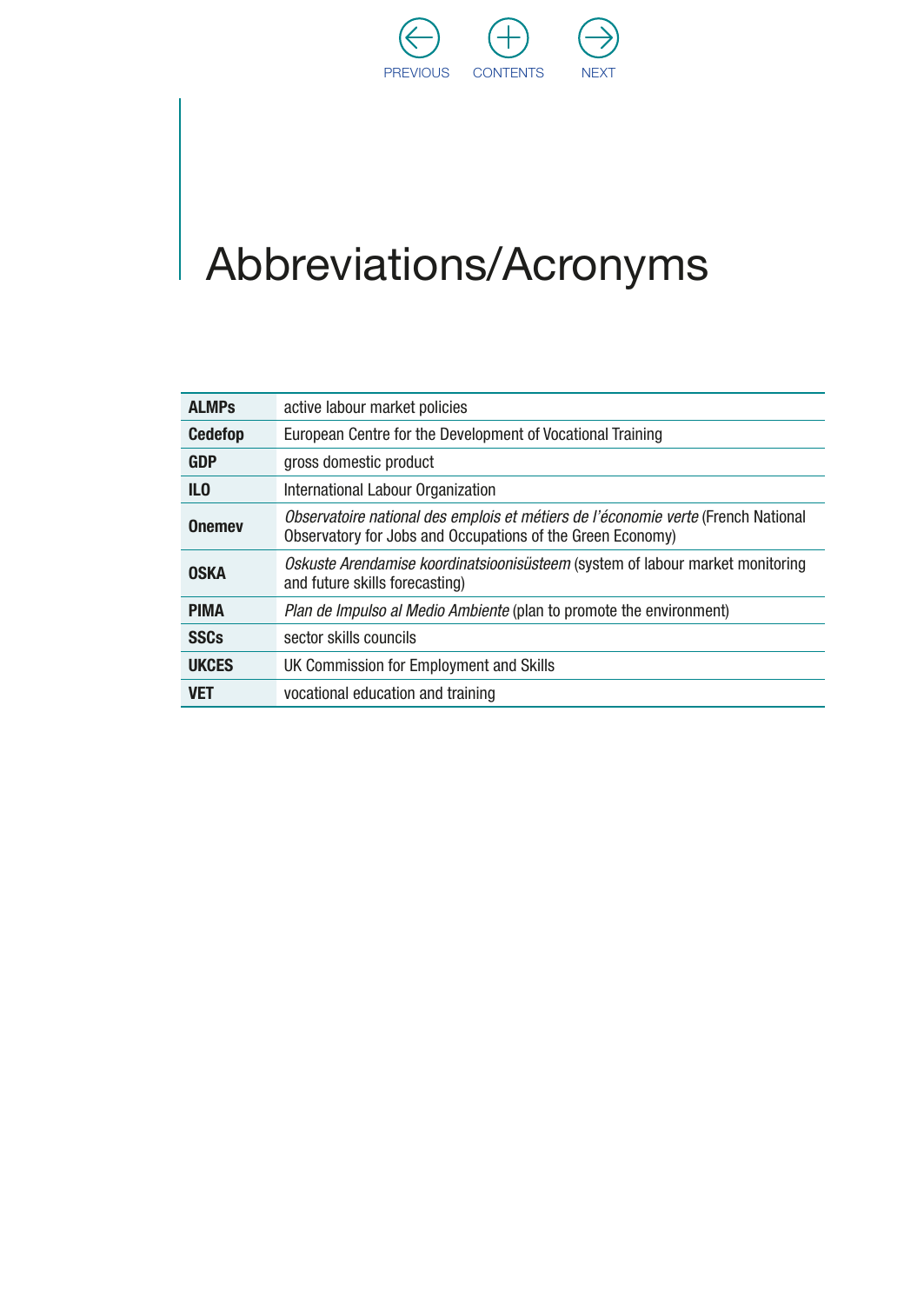

## **References**

[URLs accessed 20.7.2018]

- Cedefop (2018a). *Skills for green jobs in France: an update* [unrevised copy]. <http://www.cedefop.europa.eu/en/uploads/dfu/countryreportfrance>
- Cedefop (2018b). *Skills for green jobs in Denmark: an update* [unrevised copy]. <http://www.cedefop.europa.eu/en/uploads/dfu/countryreportdenmark>
- Cedefop (2018c). *Skills for green jobs in the UK: an update* [unrevised copy]. <http://www.cedefop.europa.eu/en/uploads/dfu/countryreportuk>
- Cedefop (2018d). *Skills for green jobs in Spain: an update* [unrevised copy]. <http://www.cedefop.europa.eu/en/uploads/dfu/countryreportspain>
- Cedefop (2018e). *Skills for green jobs in Germany: an update* [unrevised copy]. <http://www.cedefop.europa.eu/en/uploads/dfu/countryreportgermany-1>
- Cedefop (2018f). *Skills for green jobs in Estonia: an update* [unrevised copy]. <http://www.cedefop.europa.eu/en/uploads/dfu/countryreportestonia>
- Centre Inffo (2016). *Vocational education and training in Europe France*. Cedefop ReferNet VET in Europe reports; 2016. [http://libserver.cedefop.](http://libserver.cedefop.europa.eu/vetelib/2016/2016_CR_FR.pdf) europa.eu/vetelib/2016/2016 CR\_FR.pdf
- HM Government (2011). *Enabling the transition to a green economy: government and business working together*. London: UK Government. [https://www.gov.uk/government/uploads/system/uploads/attachment\\_](https://www.gov.uk/government/uploads/system/uploads/attachment_data/file/183417/Enabling_the_transition_to_a_Green_Economy__Main_D.pdf) data/file/183417/Enabling the transition to a Green Economy [Main\\_D.pdf](https://www.gov.uk/government/uploads/system/uploads/attachment_data/file/183417/Enabling_the_transition_to_a_Green_Economy__Main_D.pdf)
- ILO (2018). *World employment social outlook 2018: greening with jobs*. Geneva: ILO. [https://www.ilo.org/weso-greening/documents/WESO\\_](https://www.ilo.org/weso-greening/documents/WESO_Greening_EN_web2.pdf) [Greening\\_EN\\_web2.pdf](https://www.ilo.org/weso-greening/documents/WESO_Greening_EN_web2.pdf)
- ILO; Cedefop (2011). *Skills for green jobs: a global view: synthesis report based on 21 country studies.* Geneva: ILO. [https://www.ilo.org/global/](https://www.ilo.org/global/publications/books/WCMS_159585/lang--en/index.htm) [publications/books/WCMS\\_159585/lang--en/index.htm](https://www.ilo.org/global/publications/books/WCMS_159585/lang--en/index.htm)
- RenewableUK (2013). *Working for a green Britain and Northern Ireland, 2013-30.* [https://www.renewableuk.com/news/news.asp?id=293536&hhSearch](https://www.renewableuk.com/news/news.asp?id=293536&hhSearchTerms=%22Working+for+a+Green+Britain+and+Northern+Ireland%2c%22) [Terms=%22Working+for+a+Green+Britain+and+Northern+Ireland](https://www.renewableuk.com/news/news.asp?id=293536&hhSearchTerms=%22Working+for+a+Green+Britain+and+Northern+Ireland%2c%22) [%2c%22](https://www.renewableuk.com/news/news.asp?id=293536&hhSearchTerms=%22Working+for+a+Green+Britain+and+Northern+Ireland%2c%22)
- UNEP et al. (2008). *Green jobs: towards decent work in a sustainable, lowcarbon world.* Geneva: UNEP. [http://adapt.it/adapt-indice-a-z/wp](http://adapt.it/adapt-indice-a-z/wp-content/uploads/2013/08/unep_2008.pdf)[content/uploads/2013/08/unep\\_2008.pdf](http://adapt.it/adapt-indice-a-z/wp-content/uploads/2013/08/unep_2008.pdf)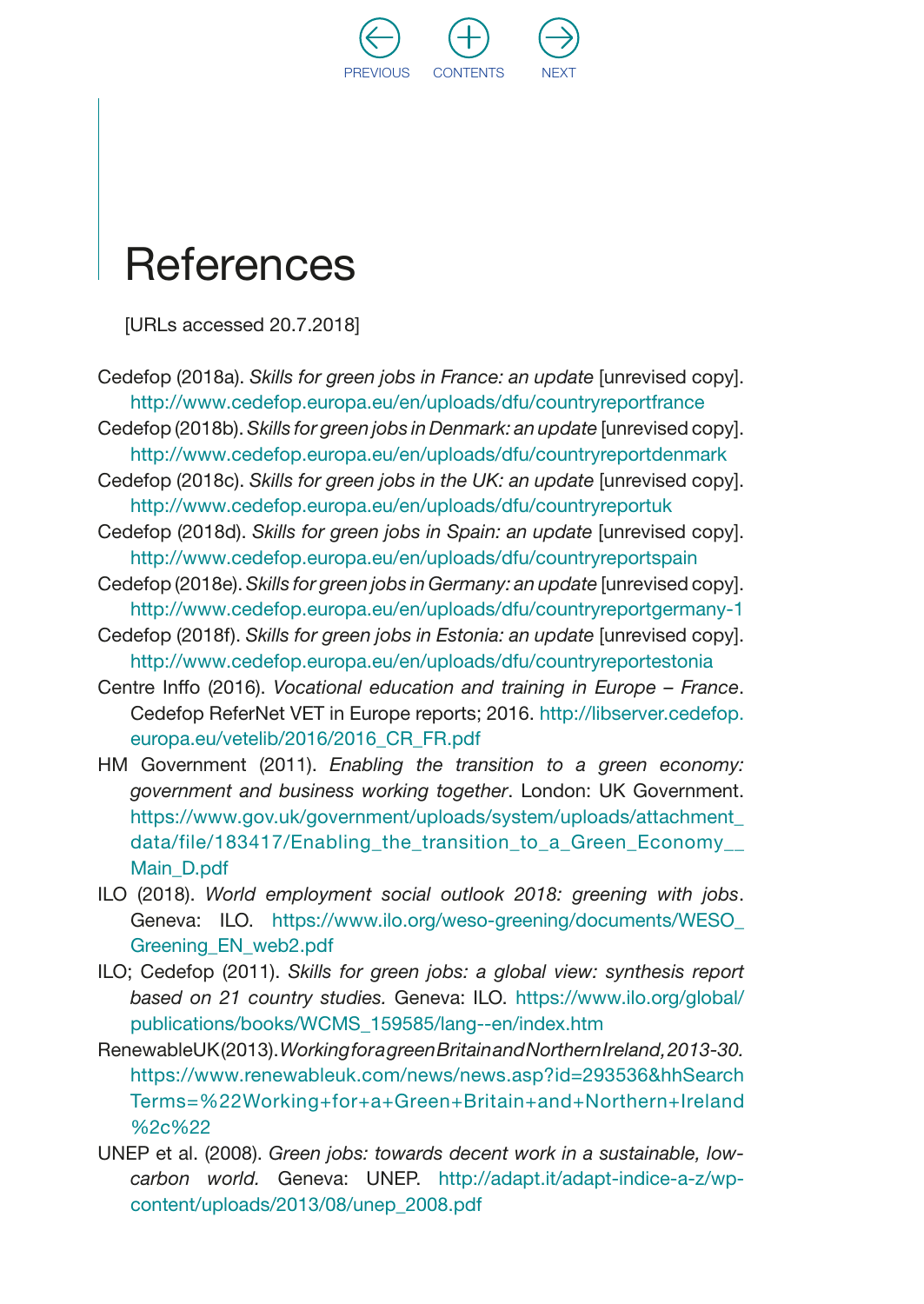

## **Websites**

- Cedefop Skills for the green economy [http://www.cedefop.europa.eu/en/](http://www.cedefop.europa.eu/en/events-and-projects/projects/skills-green-economy) [events-and-projects/projects/skills-green-economy](http://www.cedefop.europa.eu/en/events-and-projects/projects/skills-green-economy)
- Cedefop Skills Panorama <https://skillspanorama.cedefop.europa.eu/en>
- European Commission Green economy [http://ec.europa.eu/environment/](http://ec.europa.eu/environment/basics/green-economy/index_en.htm) [basics/green-economy/index\\_en.htm](http://ec.europa.eu/environment/basics/green-economy/index_en.htm)
- ILO Skills for green jobs [http://ilo.org/skills/projects/WCMS\\_115959/lang-](http://ilo.org/skills/projects/WCMS_115959/lang--en/index.htm) [-en/index.htm](http://ilo.org/skills/projects/WCMS_115959/lang--en/index.htm)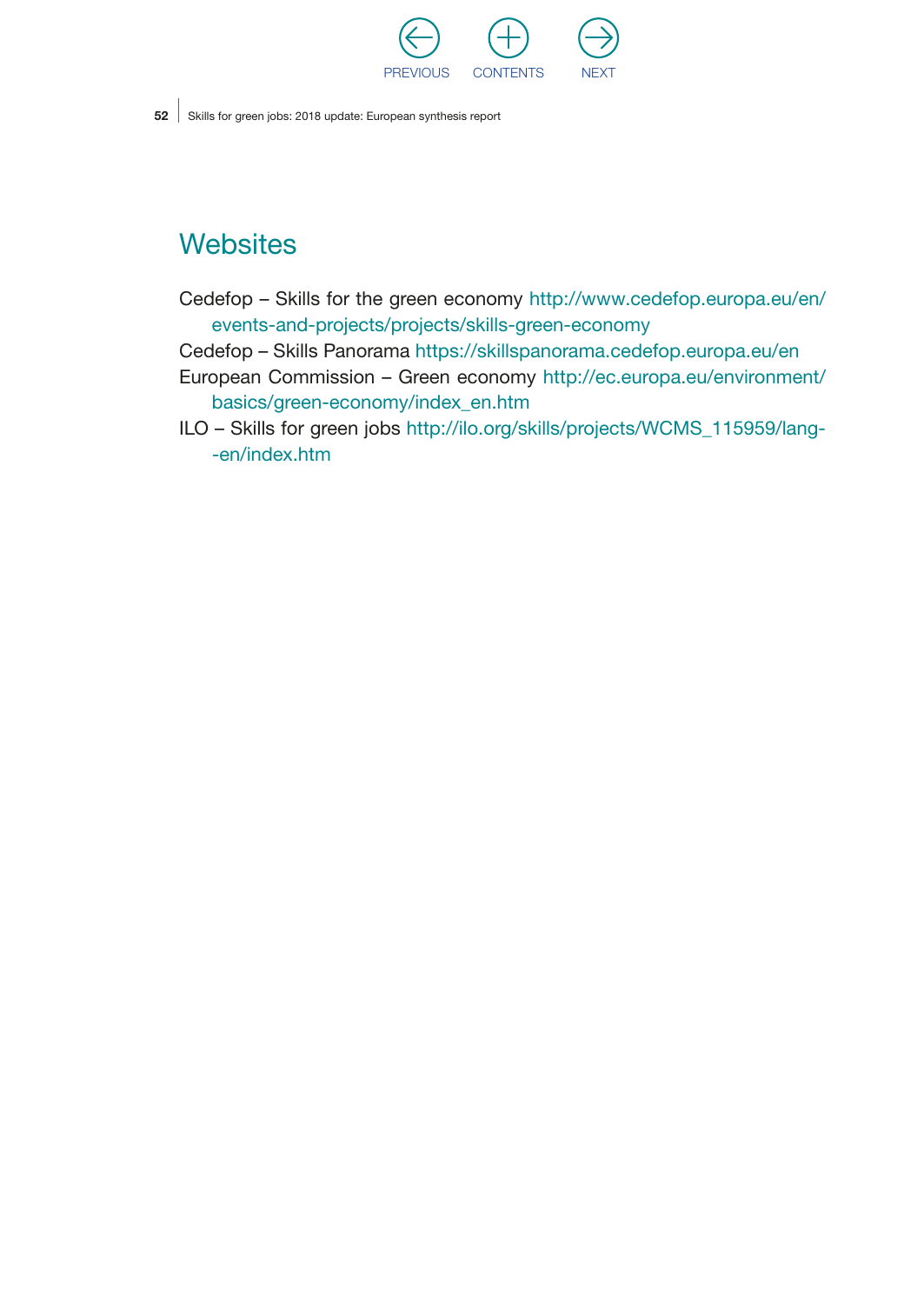

## ANNEX 1. Skills for green jobs: Denmark

### A1.1. Major changes in the economy and employment since 2010

Both the economy and employment in Denmark suffered from the great recession in 2008-09, with GDP falling by approximately 7% from 2007 to mid-2009. From 2010 however, the economy gradually recovered with GDP finally meeting the pre-crisis level in 2014. Private employment also began to increase in 2014 across all sectors. This included manufacturing, which had previously experienced declining employment before the crisis.

The green economy in Denmark is defined as covering goods and services that are produced to protect the environment, or save resources. Green employment includes jobs in the production of these goods and services. In 2015, the green economy amounted to 2.4% of total Danish employment; this has been relatively constant over recent years. In terms of sectors, key contributors to green production are renewable resources (49%), the saving of energy and heat (14%) and waste handling, including waste water (20%).

Post-crisis fiscal policy did not focus on the green economy or green employment, with the exception of the 2011 housing-job scheme. The scheme gave private households a tax deduction for expenses that covered energy-saving renovations. In 2015 the scheme became more focused and made only green renovations deductible. The overall employment effects were small however, with between 1 000 to 1 500 jobs being created.

### A1.2. Skills development regulations and policies

Denmark currently moderates its transition towards a green economy through an ambitious energy agreement (2012-20); one target of this is for Danish energy supply to be completely covered by renewable energy by 2050. Yearly reports are submitted to the Parliament on the overall status of the energy agreement but green skills and employment are not included in these reports. One explanation is that the monitoring and evaluation reports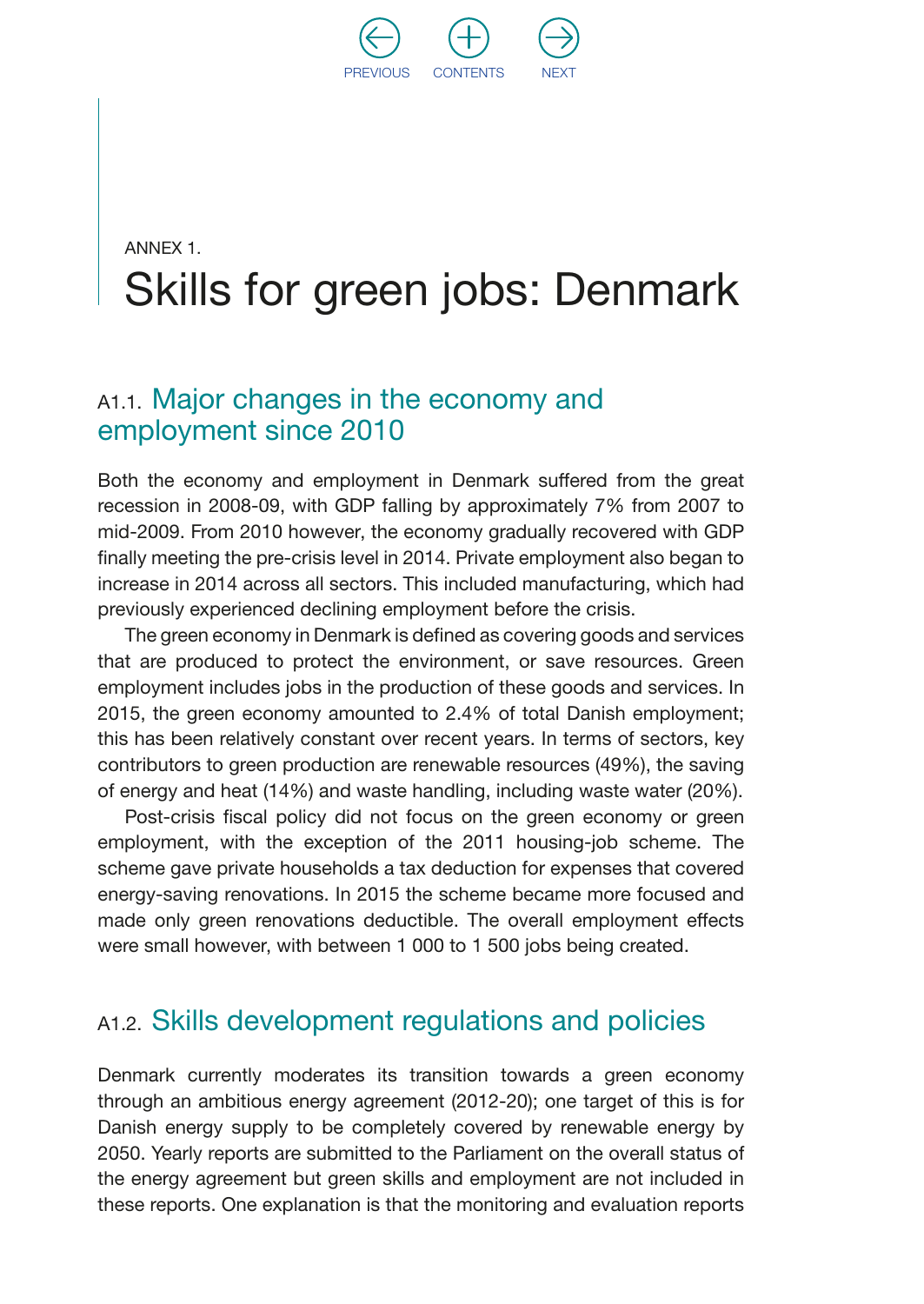

are drafted by the ministry responsible for energy and climate, without any input from the ministries responsible for employment or education.

Gender also tends to be absent from policies concerning green skills.

To ensure the relevance of VET in Denmark, an advisory council for initial vocational training (REU) is appointed by the Minister for Education and provides guidance on the structure of programmes, framework for content and assessment, and accreditation of vocational colleges. The Council works with around 50 trade committees with representatives from trades unions and employer's organisations. The Ministry of Education has the capacity to establish ad hoc committees to investigate emerging occupations and, if appropriate, develop new standards. A separate Council for Adult and Further education (VEU) provides guidance on adult labour market training (AMU) and other forms of adult education. There is no such comprehensive system or council for higher education and it is the individual responsibility of the universities and university colleges to determine the intake of students and the curricula.

No particular forum for social dialogue has been established in Denmark to focus on green growth and employment. However, there are examples of initiatives discussing green growth from both trade unions and business organisations. For example, the *Fagligt Fælles Forbund* (3f) trade union, which mainly works with unskilled workers, maintains a green jobs dedicated website (<sup>19</sup>). Many business organisations have integrated the issue of green skills into their overall strategy to gain workers with technical competences; however this is not always explicitly stated.

There are local and regional initiatives. Danish Gate-21 is an example of regional cooperation towards creating green change and growth in the Greater Copenhagen area. Project Zero, which covers the municipality of Sønderborg in Southern Jutland, directly aims to provide new graduates and adults with green skills. This particular project not only involves the municipality, but also trades unions, business organisations, individual private enterprises, and education institutions in its implementation.

The local Vocational Education Centre South (EUC Syd) integrates green skills in all 75 of its study programmes, irrespective of topic and cohort. Specific focus is on energy saving in this initiative, but also education around waste. EUC Syd similarly includes green skills in its adult education centre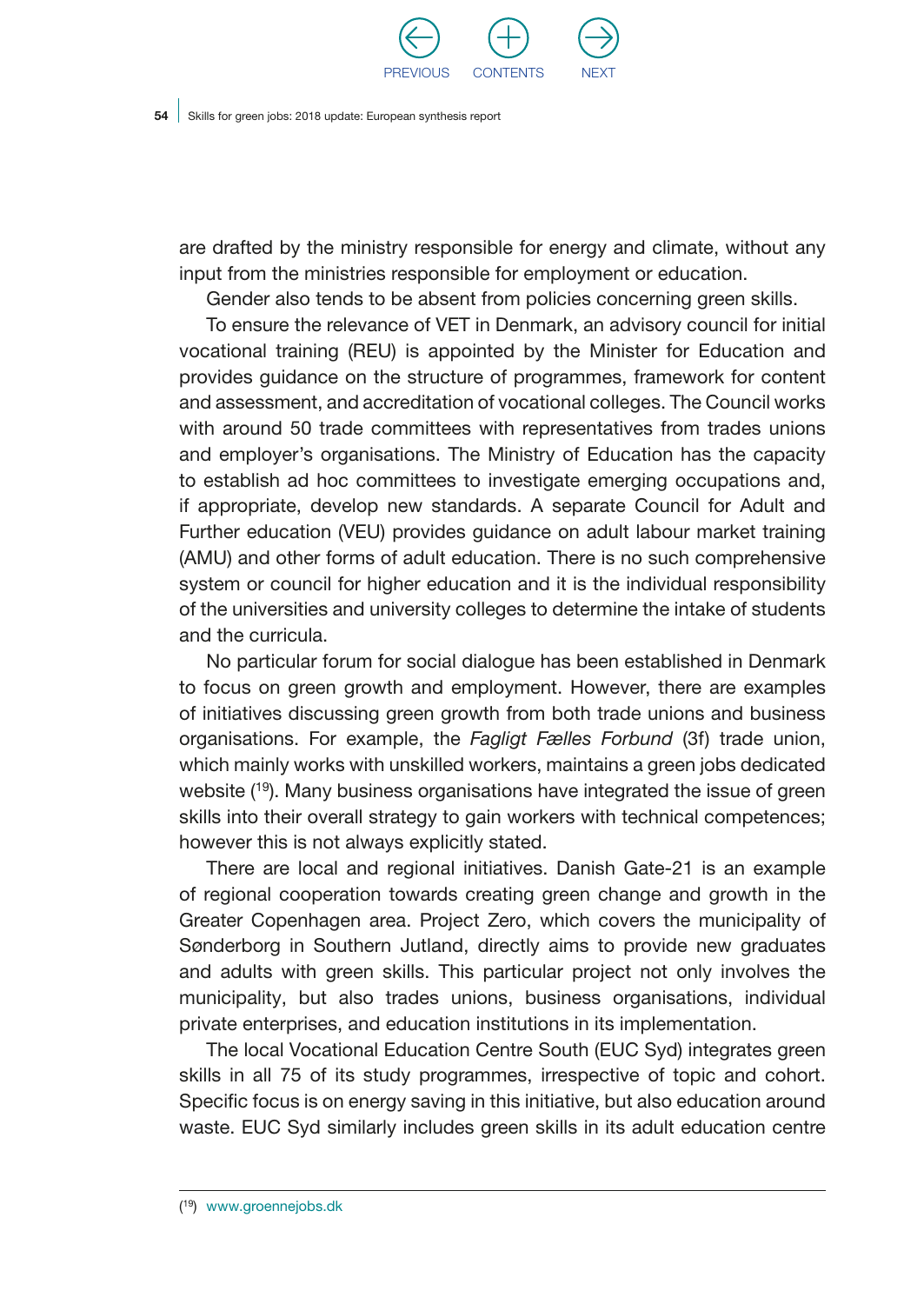

for construction workers, with content on energy saving methods and techniques.

Regional growth forums have been put into place to promote green growth and green employment. Public Partnership for Green Public Procurement (2006) involves national, regional and local authorities and aims to promote green public procurement and the green economy across the country.

### A1.3. Skills development measures and programmes for the green economy

There is a wide range of activities to assess future demand for skills and any potential imbalances in the Danish labour market. These activities differ both with respect to purpose and methodology. There is no comprehensive national system in place for addressing skill gaps and the responsibility for vocational education and for higher education is divided between two ministries. Further, there is a lack of coordination between these ministries and the ministry responsible for environmental and energy matters.

There is no analysis of the relationship between green jobs and the demand for qualifications or skills mismatch in the labour market. This can be attributed to several factors:

- (a) the ambiguity of the concept of green jobs;
- (b) existing green activities in the country, making the deliberate promotion of such unnecessary;
- (c) the tendency to offshore lower-skilled green jobs, in areas such windturbine production;
- (d) Denmark's flexible VET system, which includes skills relevant for green technology;
- (e) the overall lack of jobs to employ existing qualified workforce post-crisis.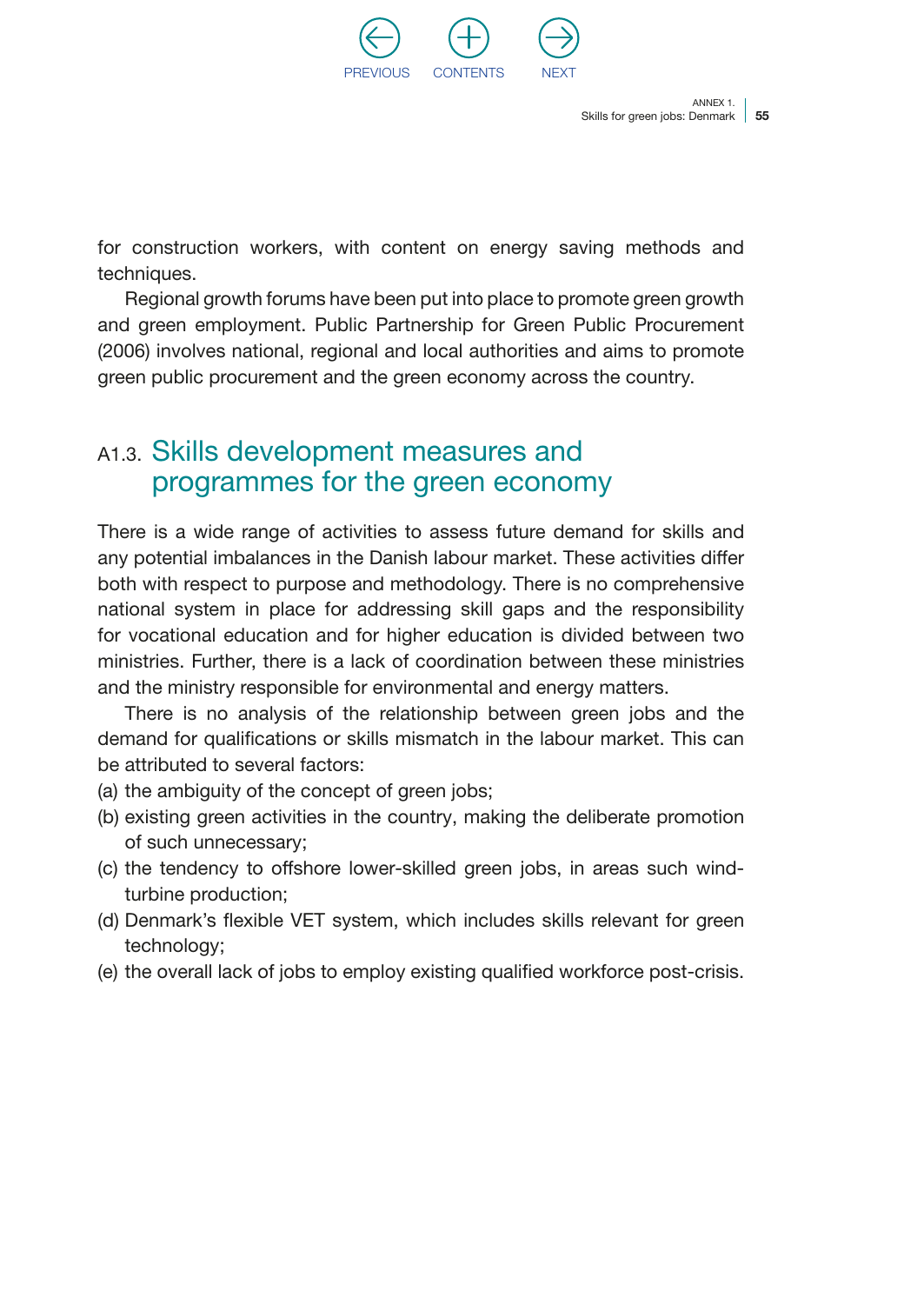

#### Environmental technologist: two-year programme with internship

This education programme provides further training to students with existing knowledge of environmental technology in water, soil and industry. Production, supply and development, energy optimisation and different energy forms feature on the curriculum.

In the environmental technology degree programme, students are trained to carry out technical professional tasks within the environmental field, such as planning and executing improvements, soil and air treatment methods and waste handling. Students can also choose to specialise in a specific business-relevant subject.

Read more on p.16 of the full report: Cedefop (2018b). *Skills for green jobs in Denmark: an update.* <http://www.cedefop.europa.eu/en/uploads/dfu/countryreportdenmark>

VET programme adaptations of existing occupations (including those relating to demand for green skills) mostly take place through recommendations from the Ministry of Education, advised by the 50 trade committees on the need for reform in the VET system. The box below provides examples of new VET in Denmark directly related to emerging jobs in the green economy.

Green skills are also developed through adult labour market training (AMU), which is business-oriented, has nationally recognised competences, and has centrally defined education goals. AMU is offered by around 100 institutions across Denmark, with roughly 3 600 programmes lasting from between one day to six weeks.

Danish active labour market policies (ALMP) also play an important role in this context, with training and education for the unemployed having a long tradition in the country. ALMP reform was implemented in 2015, aiming to ensure that low-skilled workers gained access to stable employment. Based on available data it is not possible to assess whether there was greater emphasis on green skills in ALMP during this reform, than was the case for other programmes.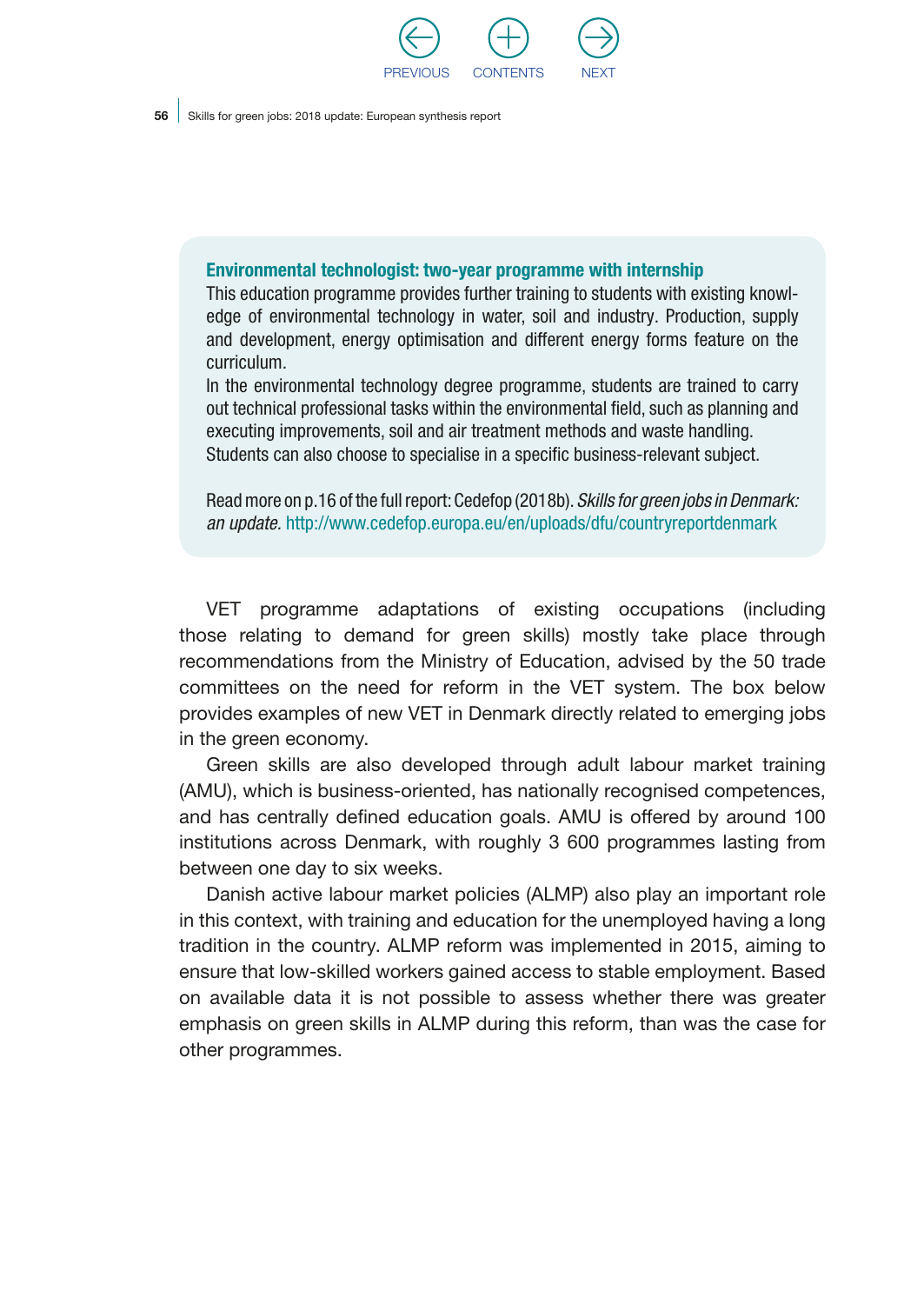

Examples of green skills offered in adult labour market training (AMU) Environment and energy in manufacturing: participants can map environmental impacts and perform simple energy assessments in their own workplace in an industrial company in energy and climate/environmental technology (six days).

Energy-saving driving techniques: participants obtain knowledge including of the environmentally harmful substances and particles emitted through engine exhausts (one day).

Environmental care for property caretakers: participants learn to contribute to the implementation of both technical and behavioural preventative environmental measures in homes and institutions (four days).

Waste handling in parks and other public green areas: participants learn to carry out proper environmental management of waste in public green (three days).

Read more on p.17 of the full report: Cedefop (2018b). *Skills for green jobs in Denmark: an update.* <http://www.cedefop.europa.eu/en/uploads/dfu/countryreportdenmark>

There is a bottom-up approach to higher education (HE) in Denmark, in that institutions are able to offer new study programmes and change existing curricula on their own terms. This means that it is difficult to obtain a true picture of the 'greening' of programmes in HE. However, a new focus in green skills has been identified in the following courses:

- (a) a three-year bachelor programme (BA) in environmental technology covering technical solutions to issues with soil, water and air pollution (Aalborg University);
- (b) a three-year bachelor programme (BA) in energy technology and planning focused on the development of existing and new energy technologies (Aalborg University);
- (c) a two-year master programme (MA) in water and environment focused on the sustainable use and safe management of the world's freshwater resources (Aalborg University and University of Copenhagen);
- (d) a two-year master programme (MA) in environmental and natural resource economics, which considers how society can best use natural resources sustainably (University of Copenhagen).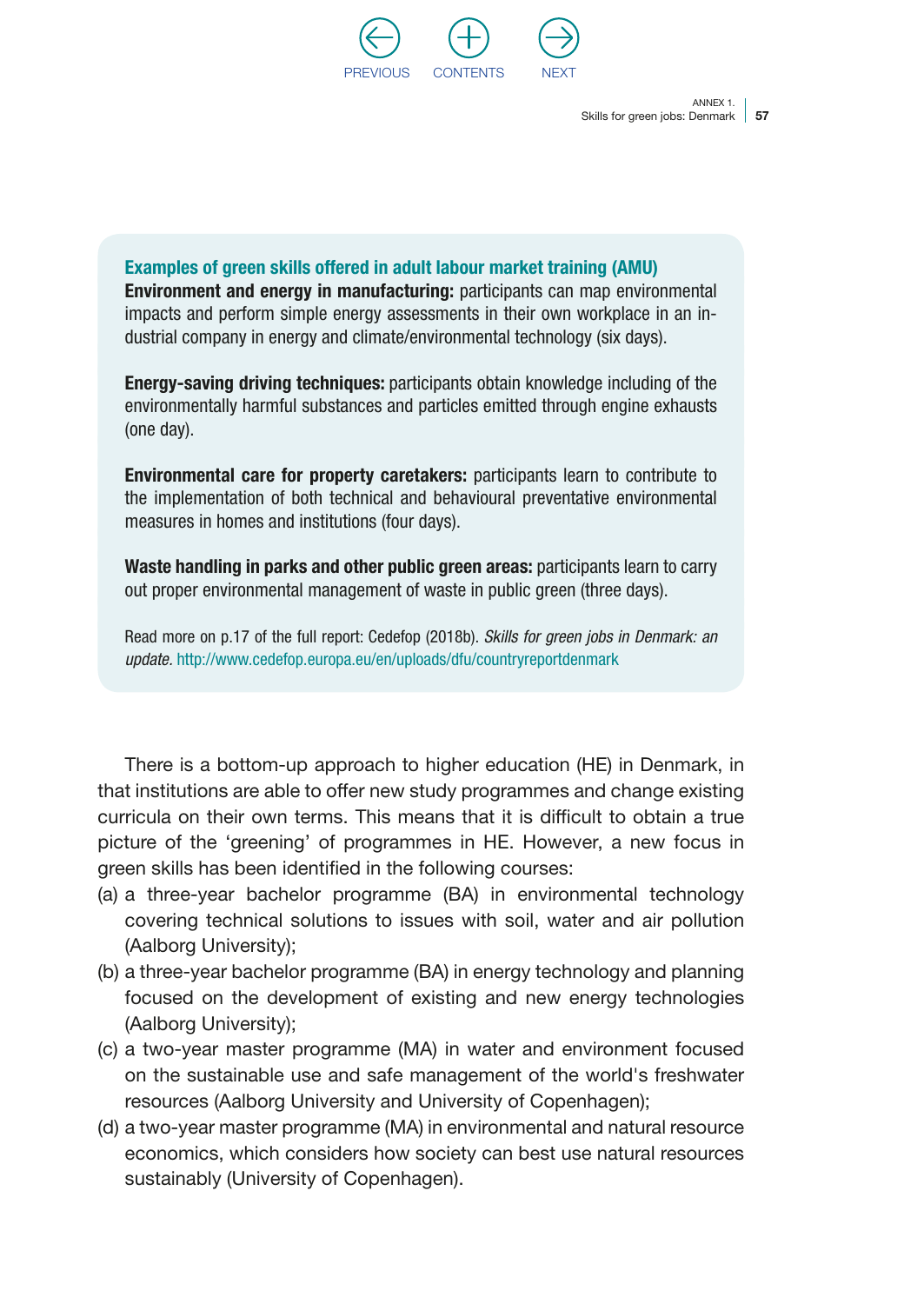

The Danish Society of Engineers (IDA) is active in lifelong learning activities, and aims to upgrade graduate skills by publishing a catalogue of relevant training programmes and setting up peer-to-peer training opportunities. Both education institutions and companies are involved.

The private sector plays different roles in skills development, ranging from providing apprenticeships in firms as part of dual VET to AMU programmes. The specific inclusion of green skills in these activities is not known and there are no 'green skills' relevant subsidies for AMU programmes. Beyond the lack of relevant data, this may also reflect the view that green skills are defined in the present context as cutting across sectors and occupations, which prevents concrete actions and activities from specifically focusing on the green economy in many areas.

## A<sub>1.4</sub> Conclusions and recommendations

Green skills play an important role in the Danish skills agenda; however the process of greening of skills is generally conceived as cutting across occupations and sectors.

The cross-cutting nature of many green skills means that some training may fall between disciplines and so not be supplied. With this also come the risk of fragmentation and a lack of harmonisation (as shown by the lack of green skills and employment analysis in Denmark). Gender is also absent from discussions around green skills, which is especially relevant when considering the extent of gender segregation across occupations in the green economy.

Irrespective of these limitations there have generally been positive movements towards the inclusion of green skills in Denmark, as shown by the emergence of new VET programmes. Nonetheless, the high number of actors involved in designing and implementing changes in skill demands risks misalignment and lack of coordination. A national forum for skills analysis could work across existing institutional boundaries and overcome barriers. Similarly, partnerships between CVET actors can add value to existing and new programmes in terms of synergies. The advisory board for the circular economy recommends that public and private actors should jointly establish continuing education targeted at the circular economy with particular focus on SME needs.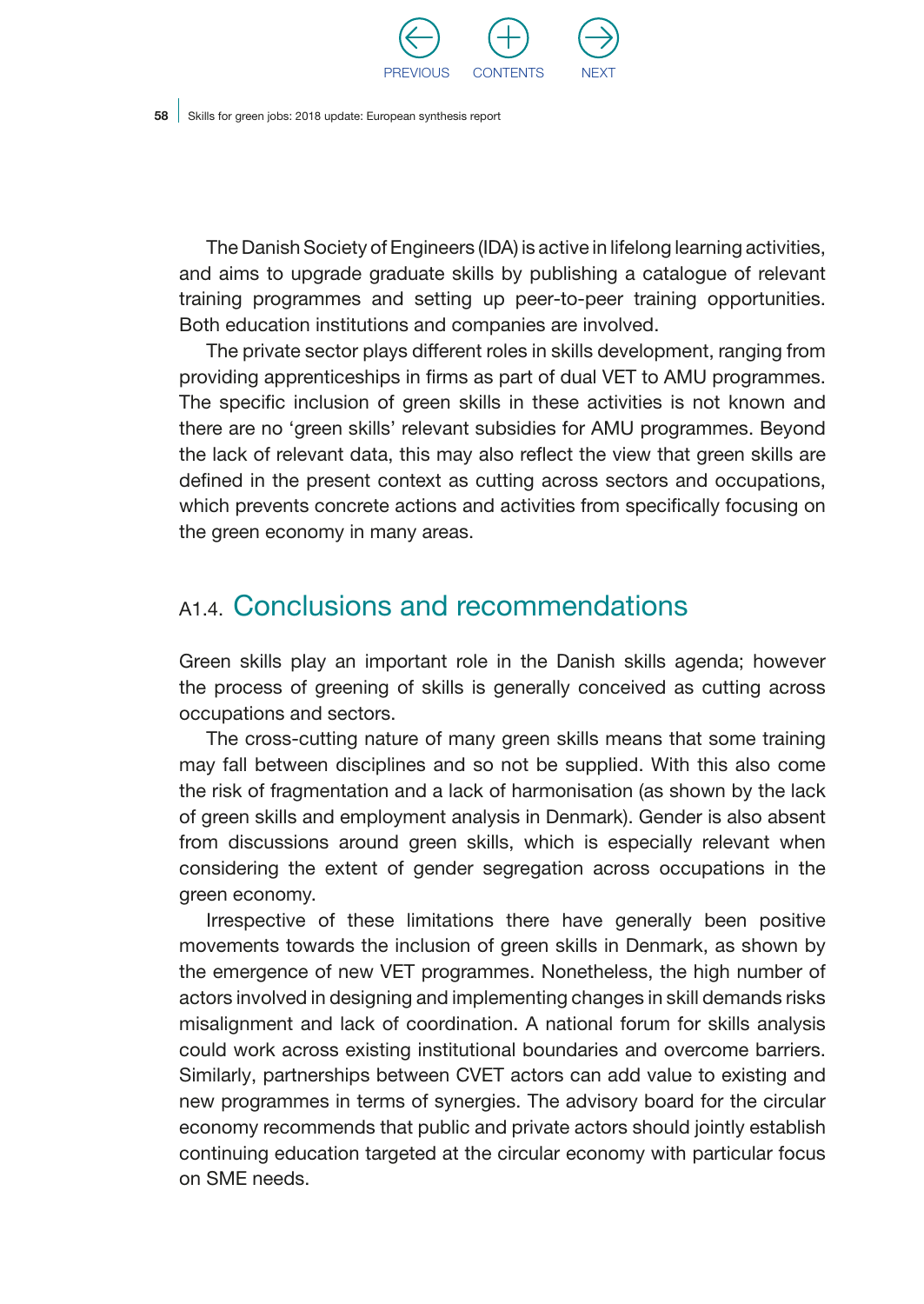

## ANNEX 2. Skills for green jobs: Germany

### A2.1. Major changes in the economy and employment since 2010

Economic growth in Germany has remained steady since 2010. GDP on average grew by 1.6% per year from 2010 to 2016, after having contracted by 5.6% in 2009 compared to 2008. The German workforce increased by 2.6 million people in 2010, to 43.6 million in 2016. The unemployment rate decreased from 7.7% of total civil employment in 2010 to 6.1% in 2016. By the end of 2016 a total of 10 million foreign citizens were living in Germany, and specific programmes were set up to educate immigrants on sustainability.

According to the German Federal Agency for Labour (*Bundesagentur für Arbeit*; BA) there are no skilled labour shortages in Germany, but there are shortages in some technical related occupations, affecting the green economy (<sup>20</sup>).

The structure of green employment is determined by the German Federal Agency for Labour which defines a set of environmental occupations in a total of 31 occupational types (*Berufsgattungen*). These occupations comprise six subgroups: conservation of nature and landscape; environmental technology and renewable energy use; water supply and waste water management; waste management; biology, geology, and meteorology; and environmental administration and consulting. In 2016, 107 377 people were employed in environmental occupations. The highest shares of green jobs (27.5%) were in water supply and waste water management, followed by 22.2% in environmental technology and renewable energy use. Jobs in waste management amounted to 17.9%, environmental administration and consulting 13.6%, nature conservation 12.1%, and in biology, geology, meteorology 6.7%.

 $(20)$  Also referred to as the 'environmental sector and employment' in the full report (Cedefop, 2018e).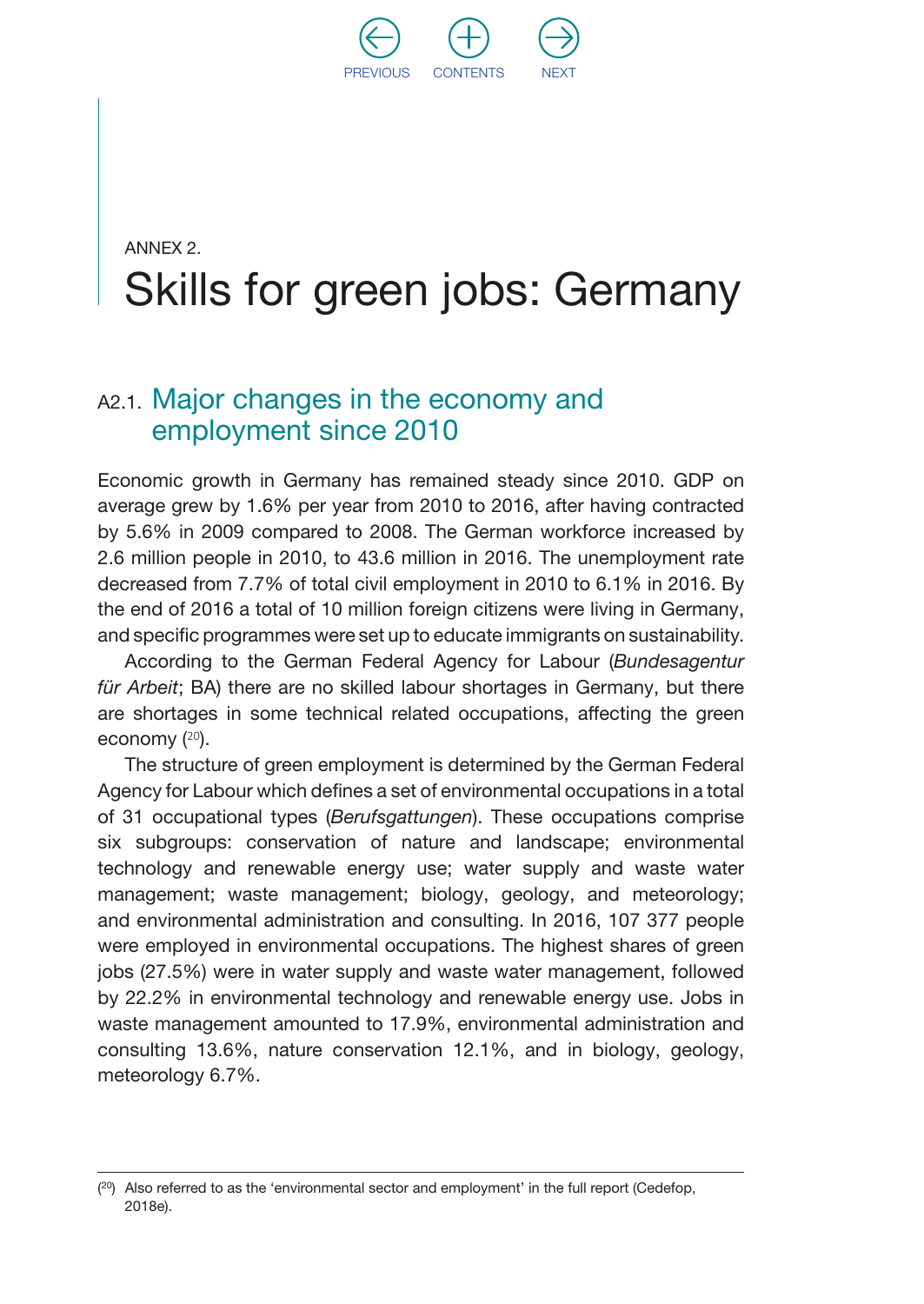

## A2.2. Skills development regulations and policies

Germany adopted its first national sustainability strategy (*Nachhaltigkeitsstrategie*) in 2002; since 2004 it has been updated every four years, with fundamental revisions made in 2016. Although the revised strategy promotes the inclusion of green and sustainable skills – as well as influencing different schemes and programmes in Germany – there is no clear strategy to target the needs of the green economy. Nonetheless, political activities have addressed the question of green skills supply at different qualification levels, linking to policies aimed at decarbonising the energy system, such as *Energiewende* (energy turnaround; energy transition). This initiative has two aspects: the expansion of renewable energy sources in the electricity and heating market; and increasing energy efficiency in all parts of the economy. Most activities have been focused on skill requirements in the context of *Energiewende*.

Activities to develop green skills in Germany are often embedded in the larger context of education for sustainable development. A national platform, Education for sustainable development (*Nationale Plattform Bildung für nachhaltige Entwicklung*; NP BNE) has been established. This brings together decision-makers from politics, business, and civil society. More recently, greater emphasis has been placed on integrating environmental objectives (as well as social) into education and training, in the hope of motivating people to become more actively engaged in the green economy. However, despite the increased focus on the greater integration of green skills into initial and continuing VET (IVET and CVET), there is no green skills development strategy in place.

Gender issues are not expressly addressed in policies and programmes related to green skills. Nevertheless, efforts have been made to increase the participation of female students in school classes and university courses with content related to mathematics and natural sciences.

In many policy fields there is a consensus-oriented policy process between Federal Government and the 16 federal States. Responsibility for education policy lies with the federal States and not with the Federal Government. Many policies and regulations relevant for the development of green skills require interaction and coordination between the federal level and State level. For overall TVET provisions, BIBB acts as the government's statutory advisory body. Specific to the development of green education in Germany, the national platform for education and development plays a central role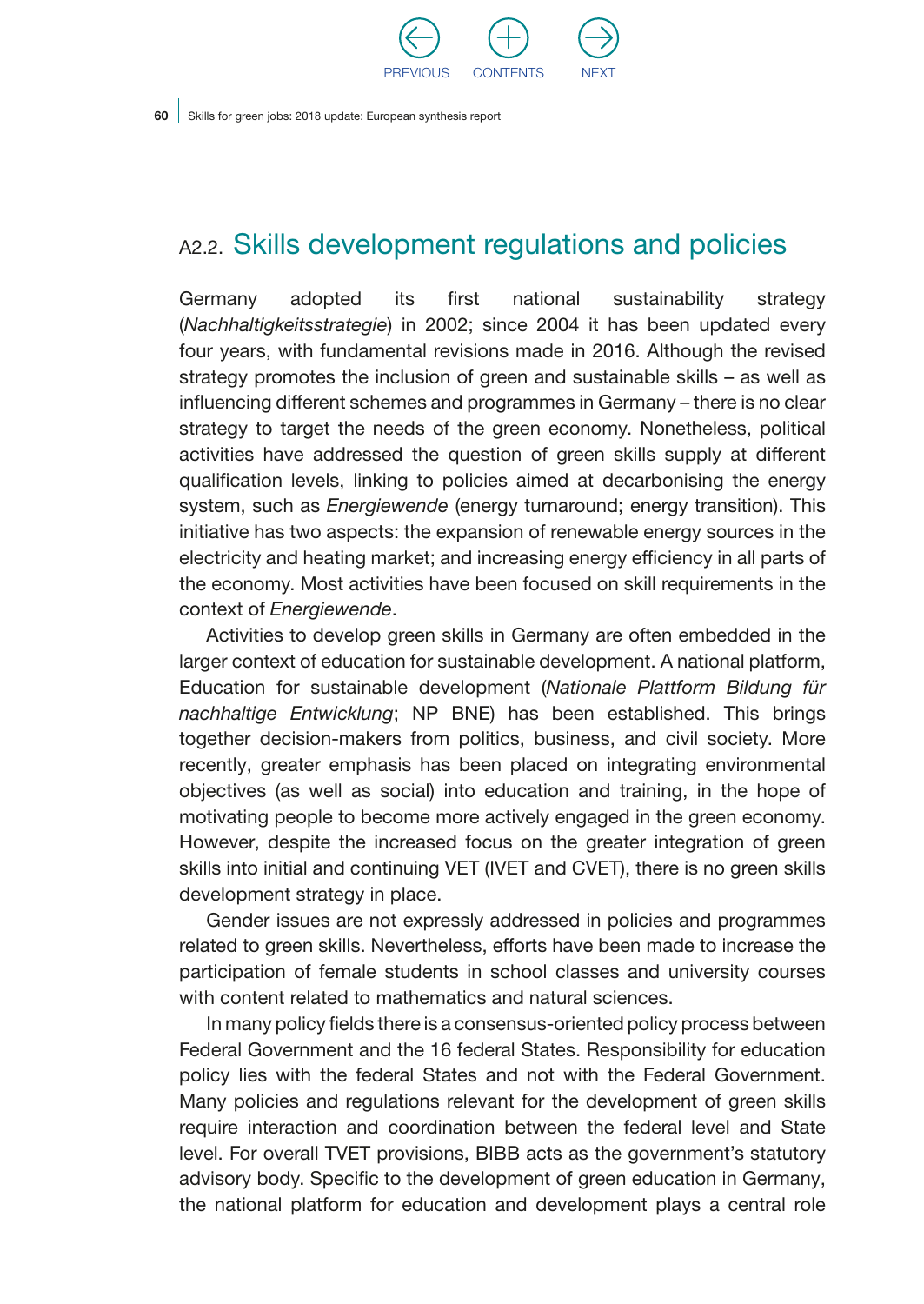

(*Nationale Platform BNE*). It brings together high-level representatives of politics, science, industry and society and is supported by a scientific and an international adviser. Six expert forums are consulted by the national platform in developing a national action plan:

- (a) early childhood education;
- (b) school;
- (c) vocational education and training;
- (d) higher education;
- (e) informal and non-formal learning/youth;
- (f) local authorities.

Although there are no bodies for inter-ministerial coordination or for coordination between the federal and State level in green skills, the consensus principle is influential in the development of TVET (technical and vocational education and training) programmes. In many programme and project advisory boards, social partners (trades unions and industry associations) coordinate activities.

## A2.3. Skills development measures and programmes for the green economy

The German skill anticipation process and activities are well established: skill forecasts, skill assessments, and surveys (employer and employee). The primary institutions carrying out these activities are the Federal Institute for Vocational Education and Training (*Bundesinstitut für Berufsbildung*, BIBB) and the Institute for Employment Research (*Institut für Arbeitsmarkt und Berufsforschung*, IAB). Research institutions and government agencies are also active in this field.

Typically, green skills are not the focus of regularly produced data on skill anticipation. However, the green economy has featured in national political and scientific debate, often in relation to digitalisation and associated skill needs. For example, IAB regularly carries out a survey of firms to measure labour demand and analyse recruitment processes. In 2016, the survey addressed environmental employment for the first time; the results are yet to be published. The survey questions were directed to employers producing environmental goods, providing environmental services, and ensuring that energy and materials are used efficiently.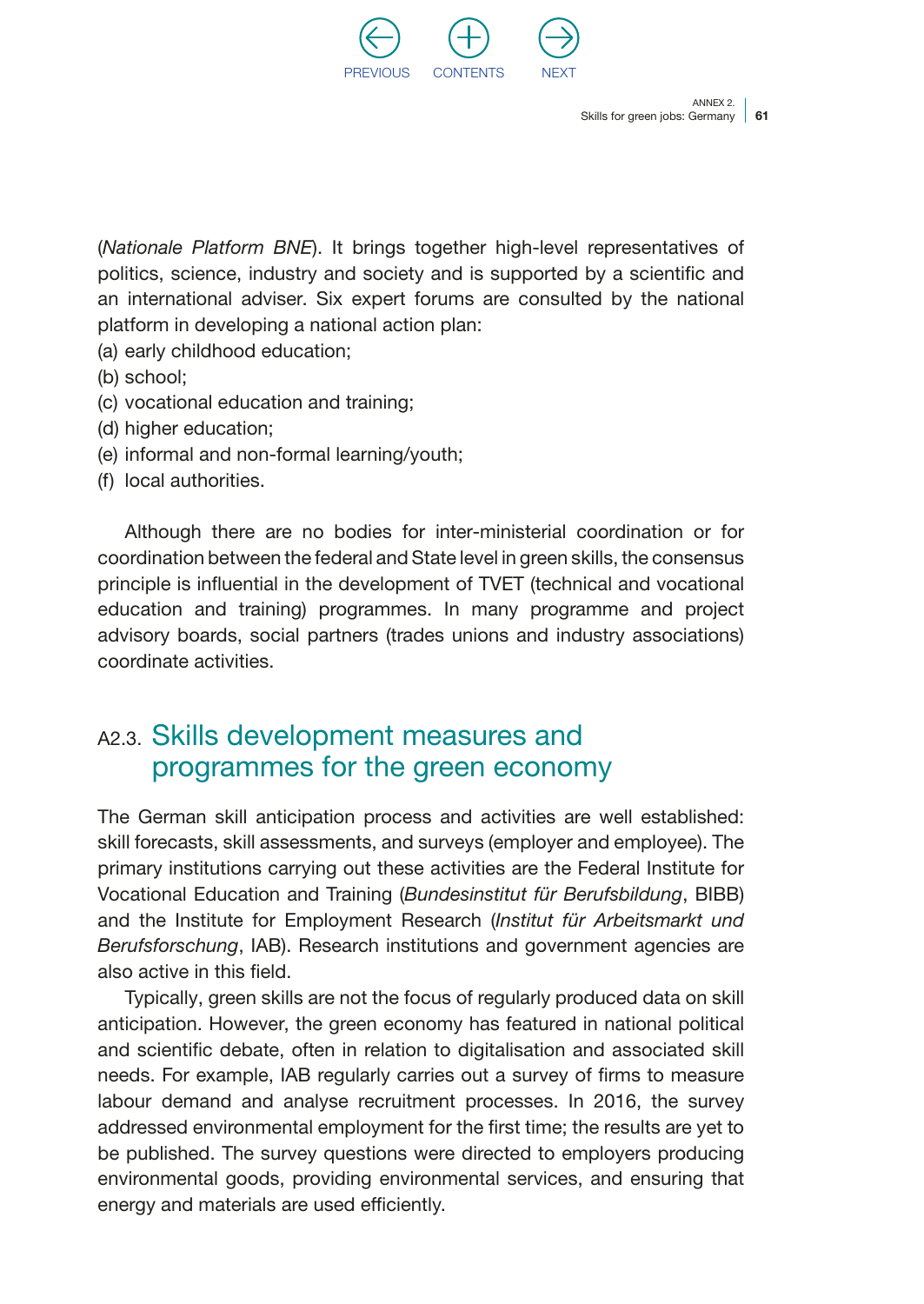

Various academic studies are also carried out, producing data on green skills and employment. From a 2016 BIBB study on vocational training in the labour market, employers reported problems in hiring skilled/qualified workers in the renewable energies sector. Other studies consider the growth of the green economy from a sectoral perspective, and relate this to future demand for green jobs, with a particular focus on renewable energy or increased energy efficiency, as shown by the examples in the box below. The aim of the exercise is to establish a methodological basis for monitoring the impact green occupations have on general skill requirements in Germany.

#### Examples of studies on green skills

In line with the importance of climate policies and the focus on *Energiewende* in Germany, most studies on green skills have concentrated on expansion of renewable energy or increased energy efficiency (especially in the housing sector), such as the two examples below.

The German Environment Agency (UBA) funded a study on skill requirements and the need for CVET for *energy-related building refurbishment*. The study concluded that there was a need for CVET to cope with new requirements in traditional occupations, given the complexity of energy-related refurbishment. The development of specific modules for CVET and the coordination of different occupations are seen as key elements, while the development of new VET regulations is not recommended.

A study of companies active in the renewable energy sector found that, although there is a long list of vocational skills in demand, *electronics technicians* (*Elektroniker/innen*) are especially required. Capacity for teamwork, a high level of independence, and computer skills are also sought. Companies are looking for experienced workers, often with high qualification levels.

Read more on p. 13 of the full report: Cedefop (2018e). *Skills for green jobs in Germany: an update.* <http://www.cedefop.europa.eu/en/uploads/dfu/countryreportgermany-1>

VET is the main provider of the green workforce; it is governed by regulations developed through the cooperation of employers' organisations, labour unions, regional administrations and the Federal Government (supported by BIBB). Several studies confirm that new VET courses and university programmes are not needed for the green economy. From 1988, regulations to include green skills in new or revised IVET and CVET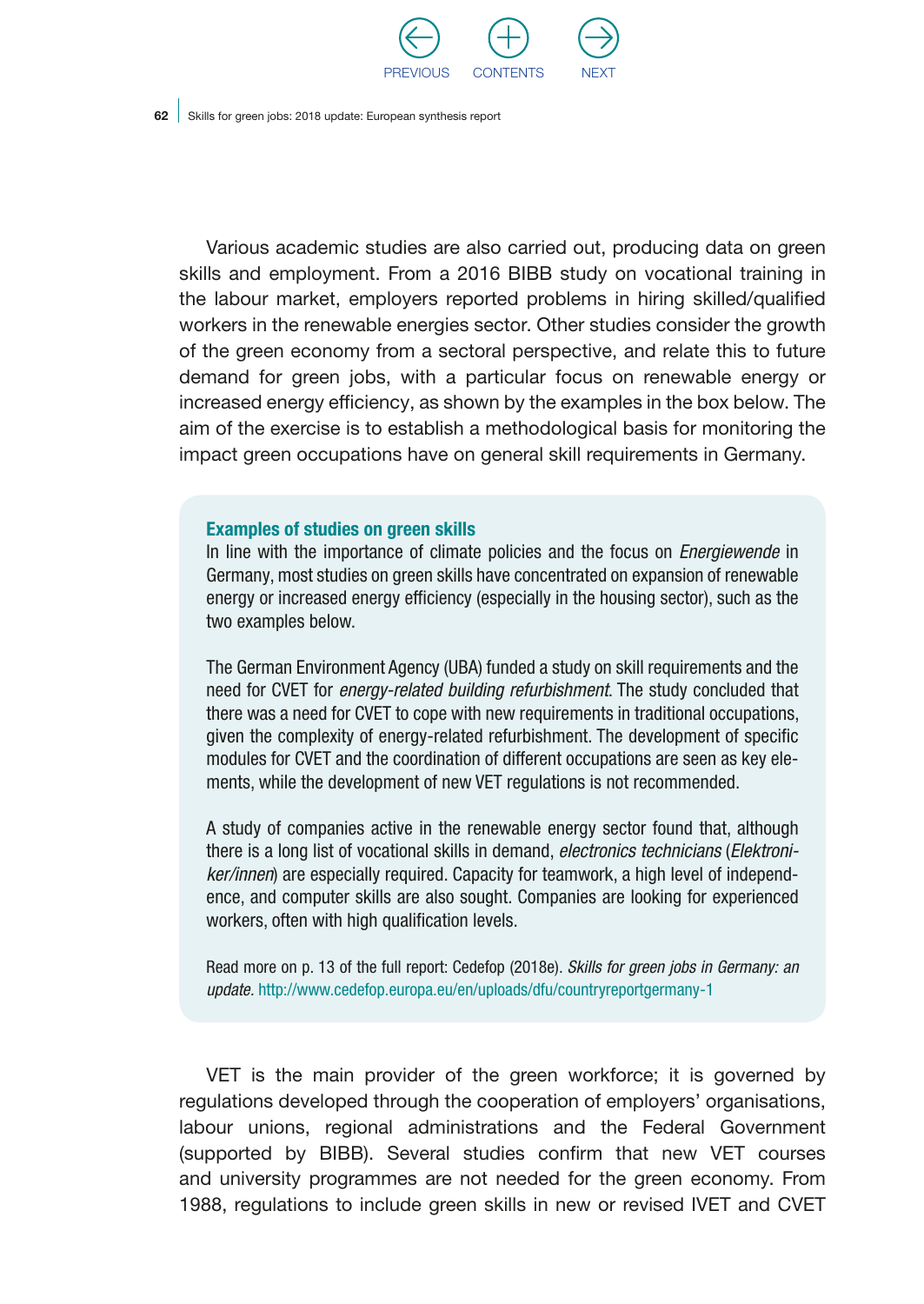

programmes have existed, including suitable learning materials, adequate teacher training, research, and cooperation between schools and firms. BIBB established a focus on VET for sustainable development (*Berufliche Bildung für Nachhaltige Entwicklung* – BBNE) in 2001.

Examples of training for green skills in Germany are shown in the boxes below.

### BuildUp Skills programme

Between 2011 and 2016 major activities in IVET and CVET were undertaken in the construction sector in the framework of the EU-funded BuildUp Skills initiative.

The project had two phases, the second of which focused on implementing actions listed in the German national skill development roadmap (NSDR):

- establishing a VET early warning system, which links existing training activities in different sectors and institutions;
- developing a six-month cross-trade CVET curriculum (including teaching materials), addressing the lack of overall understanding and resulting interface problems in building projects;
- implementing a 'training of trainers' one-day-workshop to raise awareness of existing problems between different crafts in building projects;
- providing support for human resource development in SMEs, such as guidelines for finding and retaining staff and for implementing career development measures;
- establishing a CVET database for the building sector which helps increase transparency in the CVET market (ZDH 2017).

As part of this, green skills and training for the construction sector were expected to be included (although not explicitly stated).

Read more on p. 17 of the full report: Cedefop (2018e). *Skills for green jobs in Germany: an update.* <http://www.cedefop.europa.eu/en/uploads/dfu/countryreportgermany-1>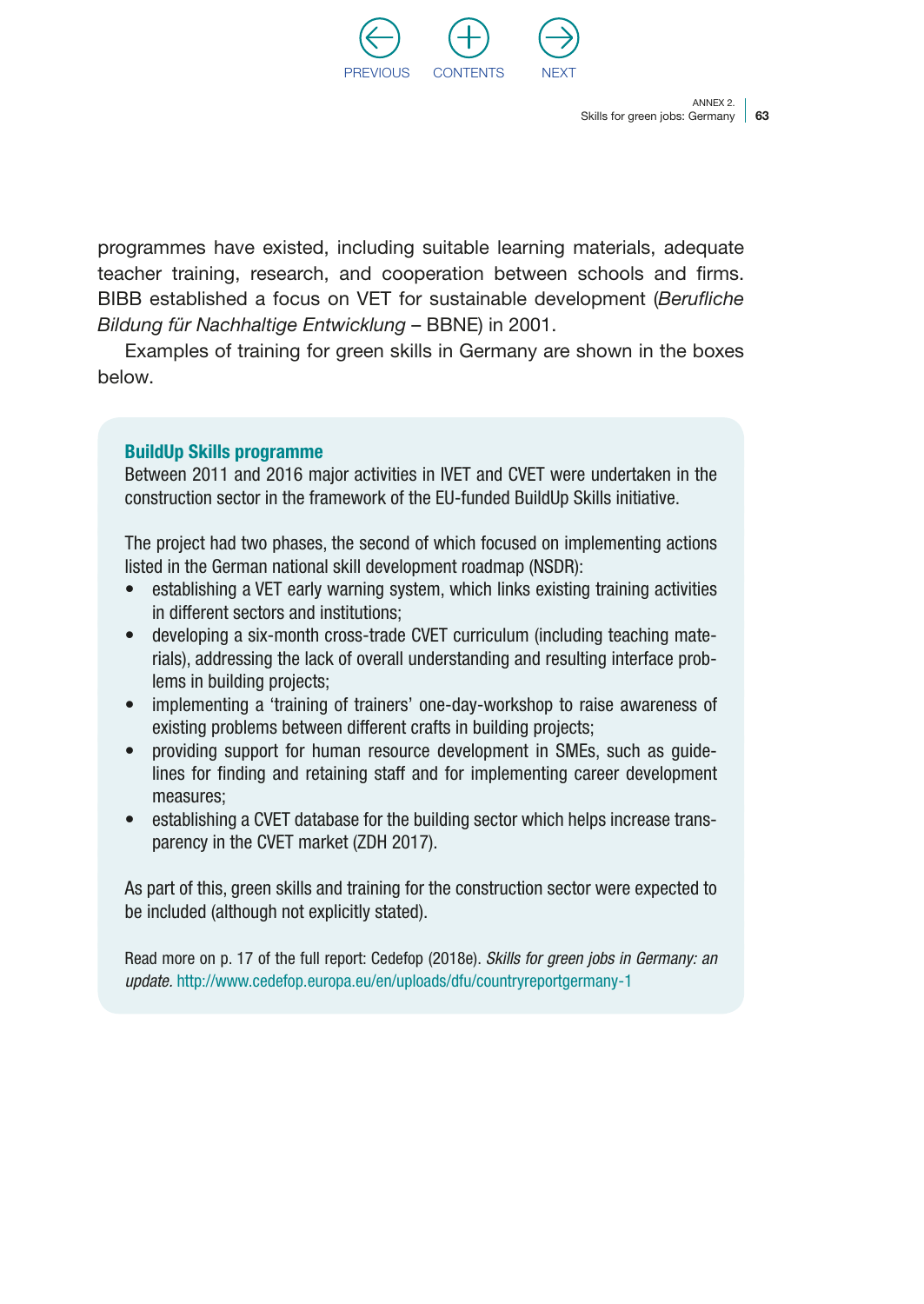

#### BBNE Programme

The BBNE programme (*Berufsbildung für nachhaltige Entwicklung befördern – Über grüne Schlüsselkompetenzen zu klima- und ressourcenschonendem Handeln im Beruf*) promotes employment and social integration and aids the transition between school and IVET.

In its first phase (2015 to 2018) 14 projects are being supported, with funding of EUR 19 million. The projects primarily address young people and young adults and cover two fields of action: information on green jobs and modes of production, through work camps, roadshows, courses; and development and testing of new training modules, inter-firm learning partnerships and exchange programmes, including the training of educators.

Read more on p. 18 of the full report. Cedefop (2018e). *Skills for green jobs in Germany*: an update. <http://www.cedefop.europa.eu/en/uploads/dfu/countryreportgermany-1>

CVET is the main source of retraining in the German context, and is publicly financed through the Federal Agency for Labour (*Bundesagentur für Arbeit*; BA). The German Federal Statistical Office publishes regular reports on CVET but not on specific courses such as programmes on green skills. Of the total 750 CVET advancement courses available, 13 were found to have environmental objectives, although nine of these had not issued certificates during 2010-13. To combat the low CVET take-up, experts have suggested that it is necessary to have more financial and regulatory incentives to increase participation.

Private employment services are provided by the BA for unemployed people. As part of this, the BA uses 10 different active labour market programmes (ALMPs) for different groups, including the long-term unemployed, the low qualified, and older employees. There are no ALMPs targeting green skills or the green economy overall. The latter can, however be harnessed by institutions in the framework of green initiatives. One example is the Power-Saving – Check (*Stromspar-Check*) programme launched by the Federal Ministry of the Environment, Nature Conservation, Building and Nuclear Safety. The programme brings together labour market, environmental and social objectives, through the training and qualification of long-term unemployed individuals as consultants to low-income households on power-saving opportunities. In 2016, more than 900 unemployed people participated.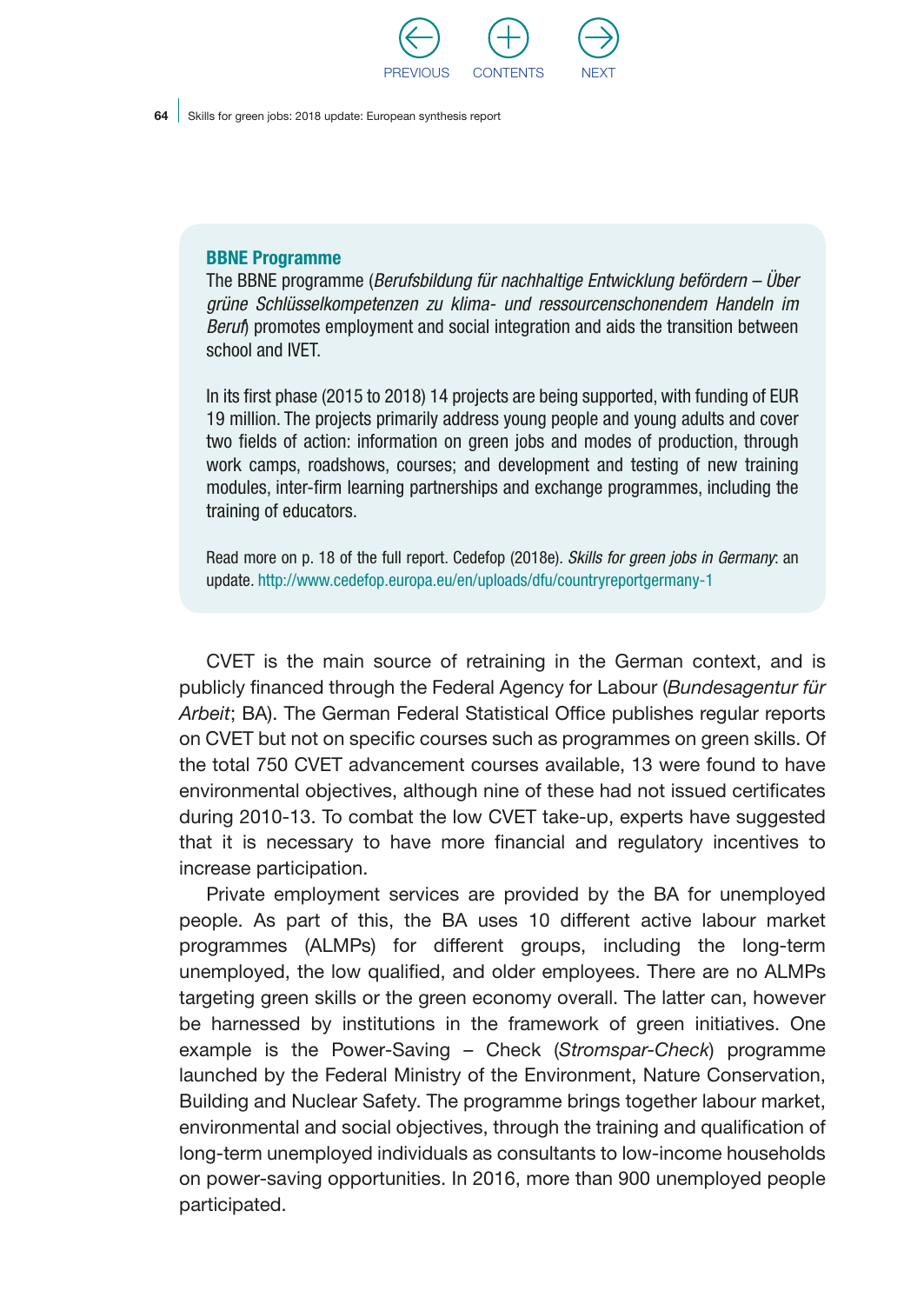

The private sector plays an intrinsic role in the German 'dual system' in which VET takes place in two locations: at a vocational training institution and at a certified company in the form of an apprenticeship. Inter-company vocational training centres also exist, some of which have a special focus on environmental issues. Through Chambers of Commerce, private companies play a structural steering role in the dual system as well as individually by providing apprenticeship places.

Several studies have confirmed that new university programmes are not needed for green transformation of the economy. However, some intercompany training centres have become increasingly active in advanced training and further education, including master programmes. New advanced content for green skills programmes are often developed in such centres and brought to a large number of firms, especially SMEs.

### A2.4. Conclusions and recommendations

Despite policies such as the *Energiewende*, there is scope for greater focus on green skills in Germany, especially as part of the existing focus on sustainability. The economic benefits of green skills could be further promoted so that green skills development is better accepted in different contexts. At policy level, improved visibility of coordination activities in place, alongside stronger inter-ministerial coordination, could aid the development of green skills.

IVET and CVET are crucial to green skills development. However, the take-up of CVET is limited, with few incentives. Greater support (especially to SMEs) could increase awareness and boost participation in CVET overall and particularly in the green skills/green economy.

Although ALMPs are not specifically tailored to the green economy, they can be utilised to include initiatives with a green focus, as shown by the Power Saving – Check programme.

The dual VET system brings important input from the private sector. However, greater financial support for inter-company vocational training centres would allow more SMEs – who often lack the capacity individually to get involved in training – to participate in and benefit from VET. Within this, green skills could also be promoted.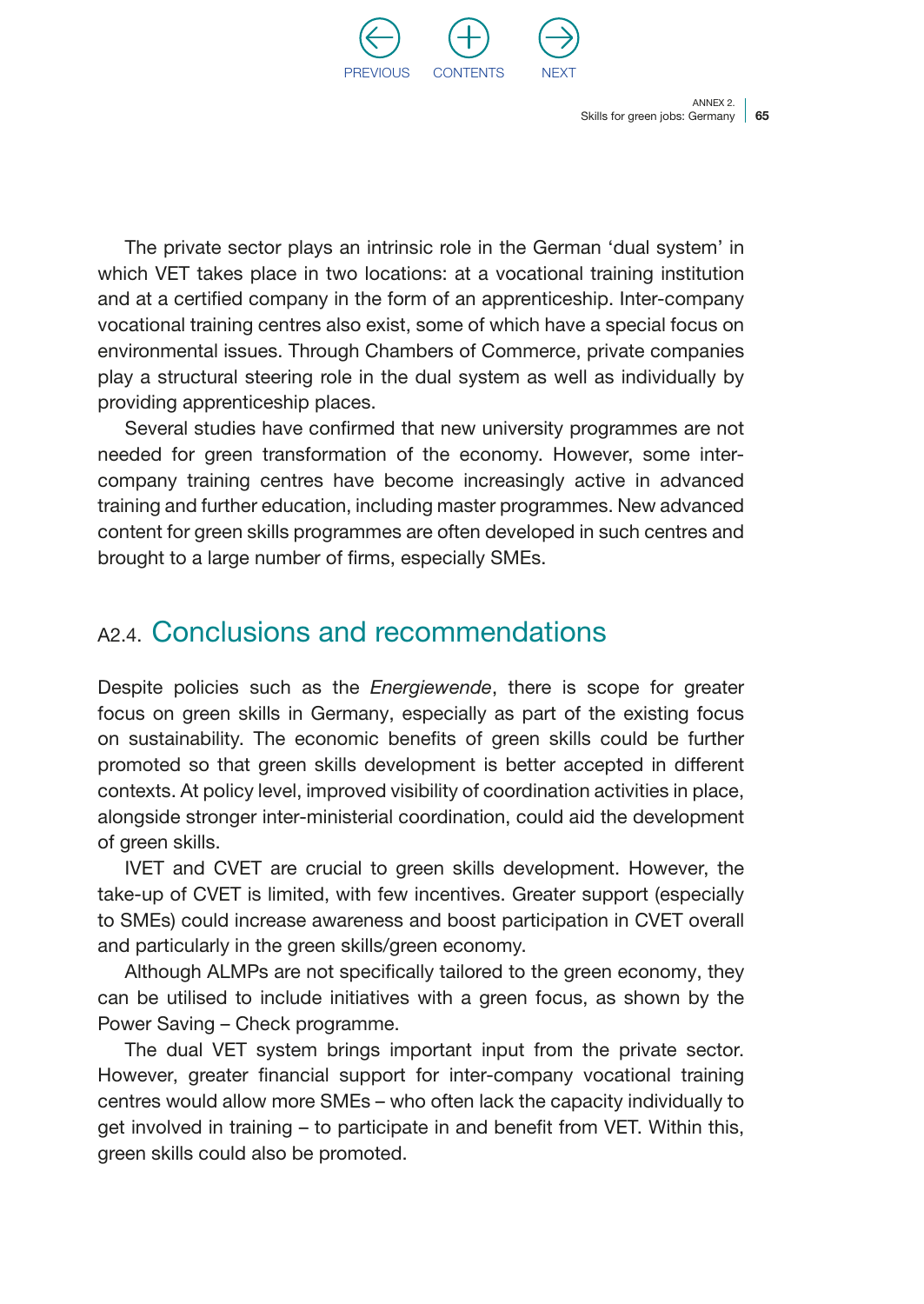

## ANNEX 3. Skills for green jobs: Spain

### A3.1. Major changes in the economy and employment since 2010

The Spanish economy suffered significantly as a result of the 2007-08 financial crisis. Unemployment rose from 8.2% in 2007 to a peak of 26% in 2013, after which the economy began to recover. However, unemployment remains high, and was still at 19.6% in 2016. The green economy did not escape the effects of the crisis; for example, the number of direct jobs in the renewable energy sector fell from 82 509 in 2008 to 56 204 in 2012.

There is limited information on the structure and trends of green employment in Spain. According to the Ministry of Agriculture, Fisheries, Food and the Environment, in 2010 the number of green jobs in Spain ranged from 411 284 to 530 947. Green activities have mostly developed in the transport, construction and waste management sectors, through mobility plans, energy efficiency measures, and recycling. The economic downturn was an opportunity for areas of the green economy to be explored and developed. For example, re-employment strategies were targeted in the heavily affected construction sector, with workers retrained as solar energy technicians.

However, trends have not always been expansionary in relation to green jobs. In the renewable energy sector, the system of incentives to encourage investment, that had existed since 2009, had created a bubble; in 2012 it was abolished with retroactive effects creating high legal uncertainty and a reduction in activity. The sector has struggled to survive, and the number of direct jobs fell from 56 204 in 2012 to 46 534 in 2015.

Alongside the general state of the economy, observed changes since 2010 can be attributed to several different factors: the growth of environmental awareness, which has made consumer culture greener; the prohibition of chemical substances used in a broad range of sectors; industry demand changes including the increased need for energy-efficient products, such as electric vehicles.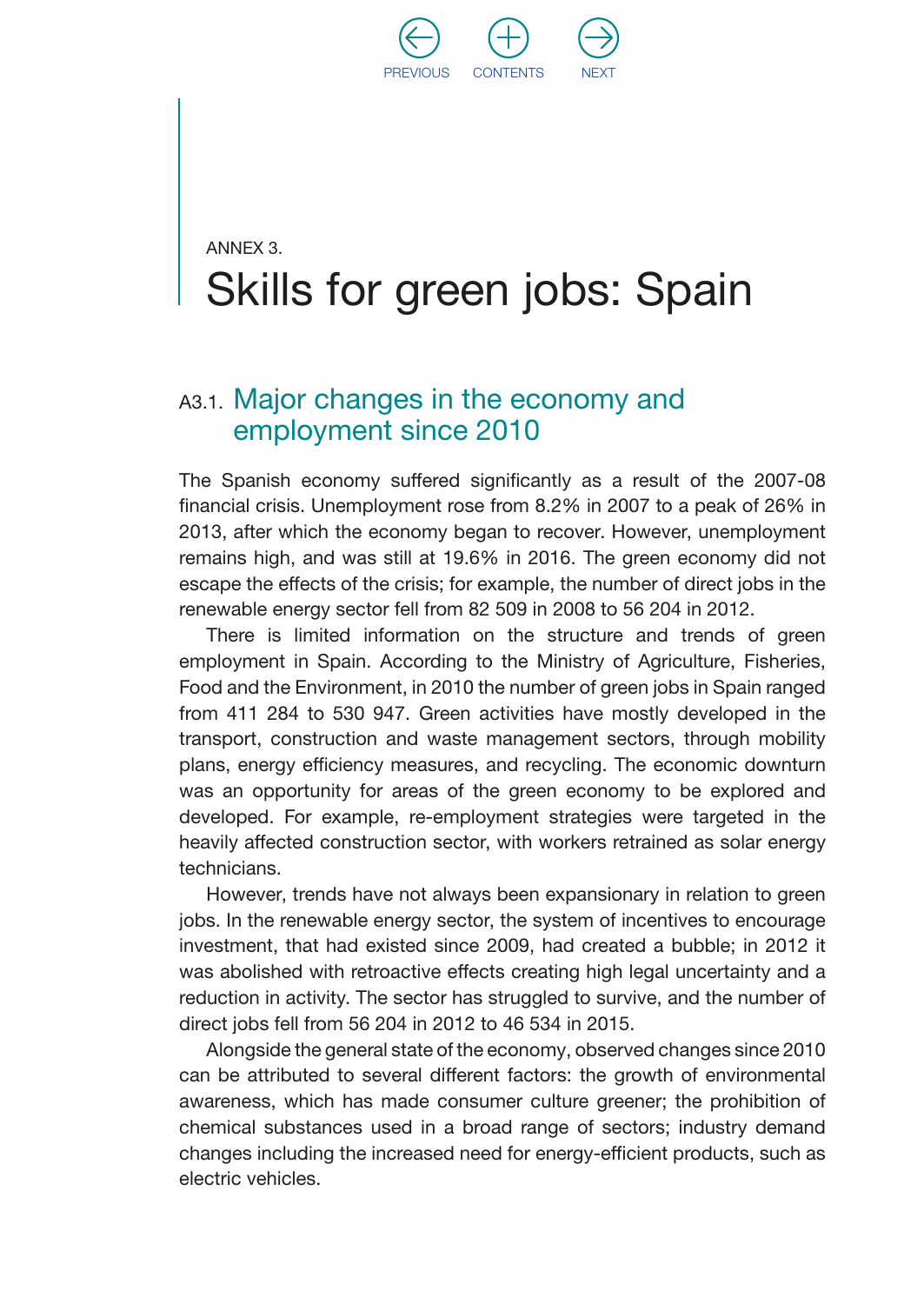

In terms of potential future trends, prospects might be shaped by the fact that the Spanish workforce is characterised by high shares of high- and low- skilled workers, and low shares of medium-skilled: this could create a shortage of skilled workers for green jobs in the near future, as green jobs are expected to demand more medium-skilled workers. The percentage of students in science, technology, engineering and mathematics (STEM) subjects is also shrinking (3.3% per year on average). Given the expected increased demand for STEM graduates in 'green occupations', in the medium and long term, shortages of workers with such graduate qualifications may be observed.

## A3.2. Skills development regulations and policies

Regulations relating to the green transition are promoted and implemented by national and regional authorities. Key green policy measures are put forward by the Ministry of Agriculture, Fisheries, Food and the Environment (*Ministerio de Agricultura, Pesca, Alimentación y Medio ambiente*). Under the Ministry of Environment, the Spanish Office of Climate Change (OECC) is responsible for defining and coordinating policies related to climate change; these are then collated in the Spanish National Climate Change Adaptation Plan (PNACC). The involvement of other stakeholders in these processes varies, with social partners holding a mostly consultative role.

The PNACC does not account for gender but gender segregated data are available for workers in green occupations. Such data are used to map skill gaps; however, more could be done to account for gender segregated data across occupations and programmes, such as the ERDF 2014-20 Operative programme of sustainable growth.

Green programmes and policies are mostly developed at the national level by the Ministry of Environment. The plan to promote the environment (*Plan de Impulso al Medio Ambiente*, PIMA), offers economic incentives to reduce the environmental impact of economic activities and promotes the use of alternative energy sources; CLIMA (Environment) projects subsidise activities to reduce greenhouse gas emissions in sectors which are not part of the European emissions trading regime.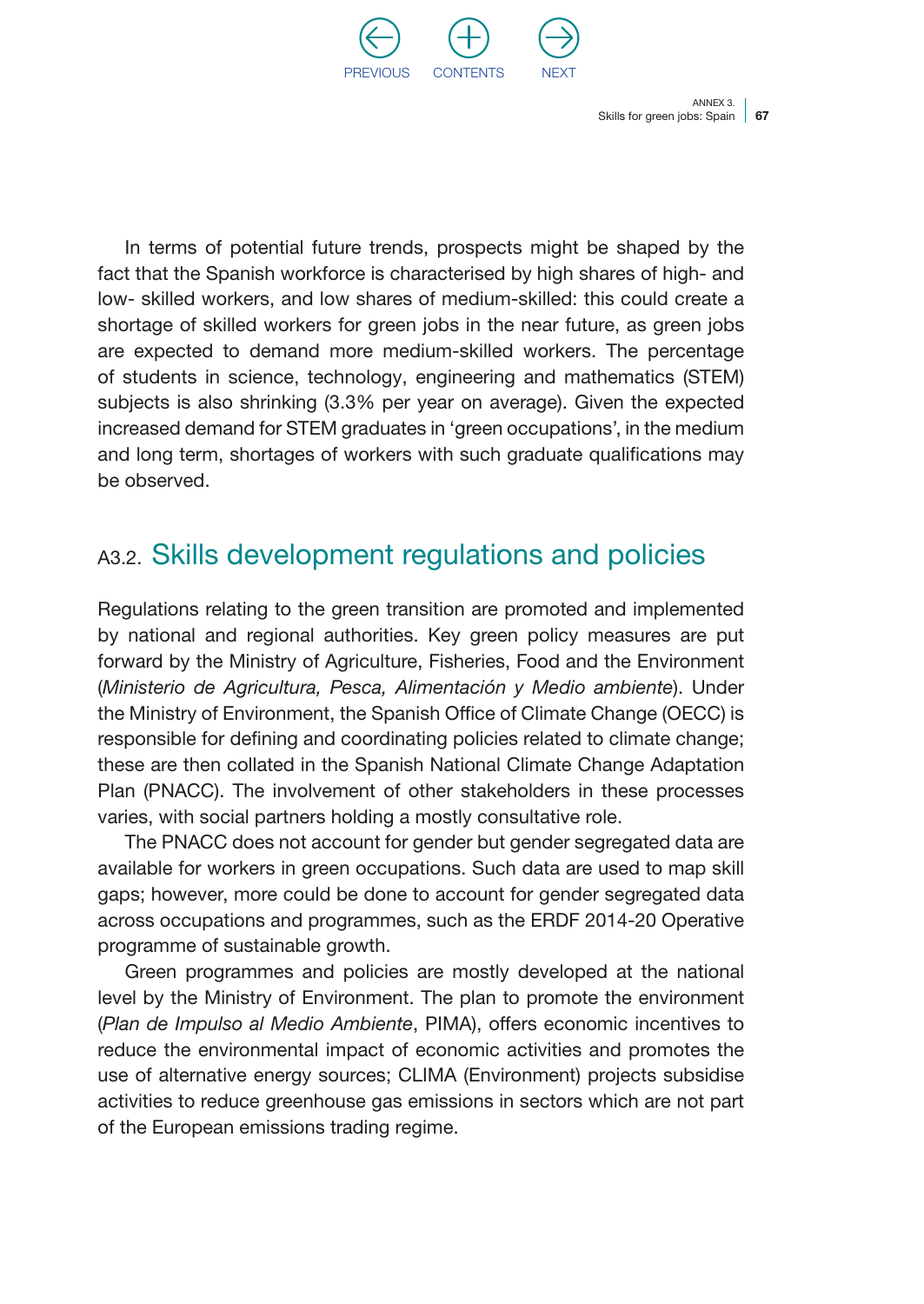

## A3.3. Skills development measures and programmes for the green economy

There is no set procedure for green skills anticipation in Spain, though general skill identification measures account for aspects of the greening economy. This reflects the fact that many new green occupations are regarded as similar to traditional non-green occupations and the greening of traditional occupations in non-green sectors is seen as requiring only additional greenrelevant aspects in terms of skills development.

Responsibility for these general anticipation measures falls on employment and education authorities; environmental authorities are not included. Other organisations from the public administration, such as social partners and experts, can also be brought into the skills anticipation mechanisms.

The processes governed by the Spanish employment administration are led by the Central Public Employment Service (SEPE) through the Observatory of Occupations (*Observatorio de las Ocupaciones*). The observatory selects 200 occupations for analysis each year; any skill gaps are then examined and compared regionally. This process includes employers, human resources managers, trades unions and business association representatives, highskilled workers, excellence centres of technical vocational education training (TVET) and universities.

In the observatory 2017 report, skill gaps were identified in the following green occupations: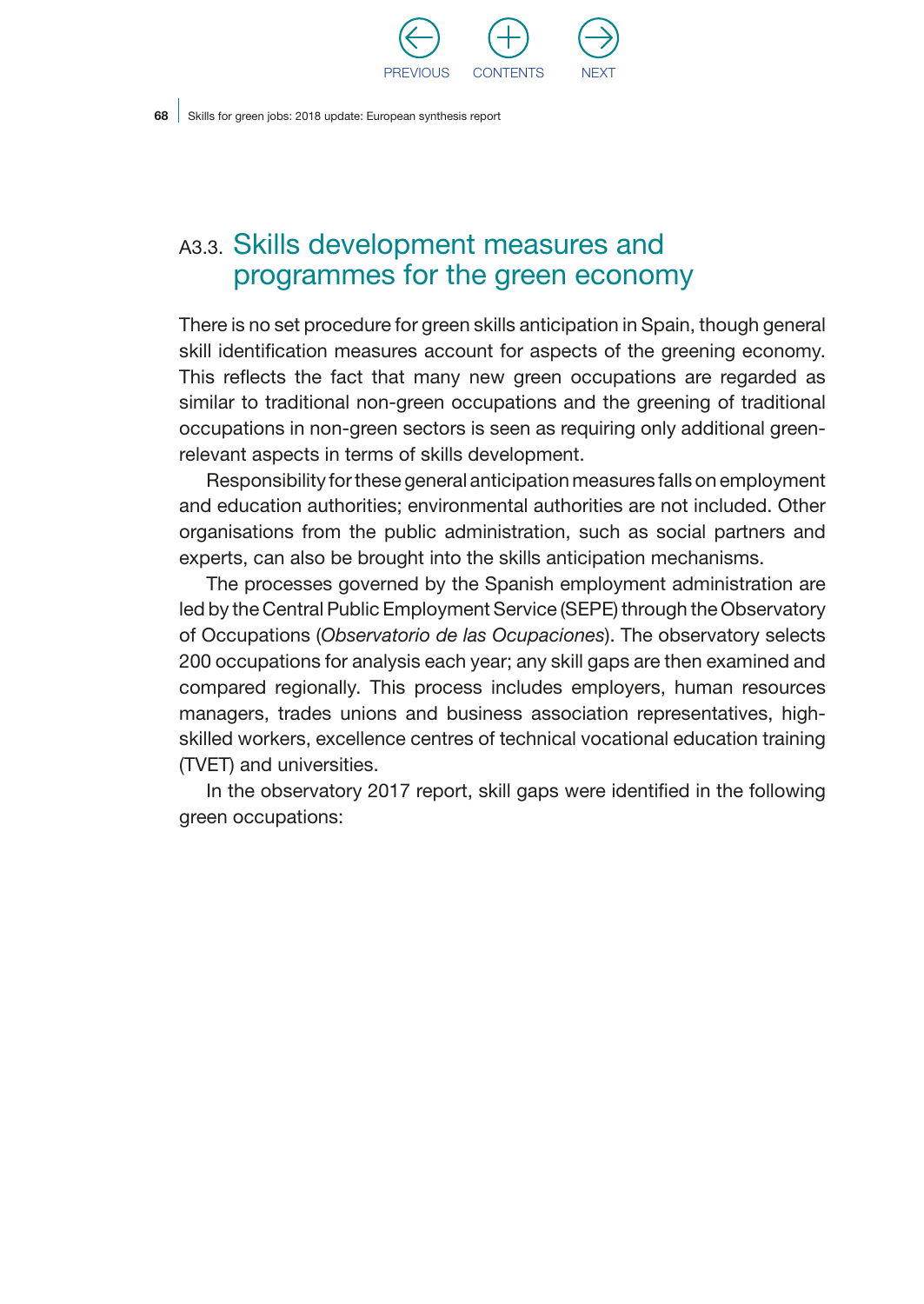

| <b>Green occupation</b>                                             | <b>Skill gaps identified</b>                                                                                                                                                           |
|---------------------------------------------------------------------|----------------------------------------------------------------------------------------------------------------------------------------------------------------------------------------|
| Forest and environment agents                                       | Prevention of forest fires; topography; use of compass; driving<br>of vehicles                                                                                                         |
| Qualified workers in hunting<br>activities                          | Veterinary first aid, environmental protection, plants, wildlife,<br>fire prevention and management                                                                                    |
| Forest fire workers                                                 | Use of specific radio networks (Tetrapol)                                                                                                                                              |
| Qualified workers in forestry and<br>natural environment activities | Occupational risk prevention, pruning, fabrication of biomass,<br>natural environment, use of chainsaw                                                                                 |
| Prevention of labour and<br>environment risks agents                | Law, new chemical substances, nanotechnology                                                                                                                                           |
| Waste classification workers                                        | Differentiation of types of waste and treatment for each type of<br>waste. In the future, training on new regulations, new materials<br>and new waste management systems can be needed |
| Environmental and forest<br>technicians.                            | Cost and process analysis of forest exploitation, forest<br>certification (PEFC and FSC), forestry-related legislation,<br>management and planning methodologies                       |
| Vehicle cleaners                                                    | Environmental background                                                                                                                                                               |
| <b>Sweepers</b>                                                     | Waste classification according to environmentally friendly<br>criteria                                                                                                                 |
| Power plant technicians                                             | Electric cogeneration in small power plants; wind turbines                                                                                                                             |
| Electricity technicians                                             | Renewable energy; energy efficiency; electric and hybrid<br>vehicles; LED lighting                                                                                                     |

Alongside these measures, *Fundae*, the government foundation for lifelong learning for people in employment, under the responsibility of the employment administration, also oversees skills forecasting and planning through studies and research. A total of 87 sectoral joint committees (*Comisiones Paritarias Sectoriales*), which are a traditional institution of social dialogue, have the task of producing training plans based on needs analysis. They play a key role in *Fundae*'s forecasting activities and include several committees of sectors relevant to green and greening activities.

The education administration's involvement in skills forecasting is via the National Qualifications Institute (INCUAL), which manages the Observatory of Professions; this defines the training responses to the skill gaps that have been identified. INCUAL is also the technical body of the General Council of Vocational Training, which brings together representatives from central and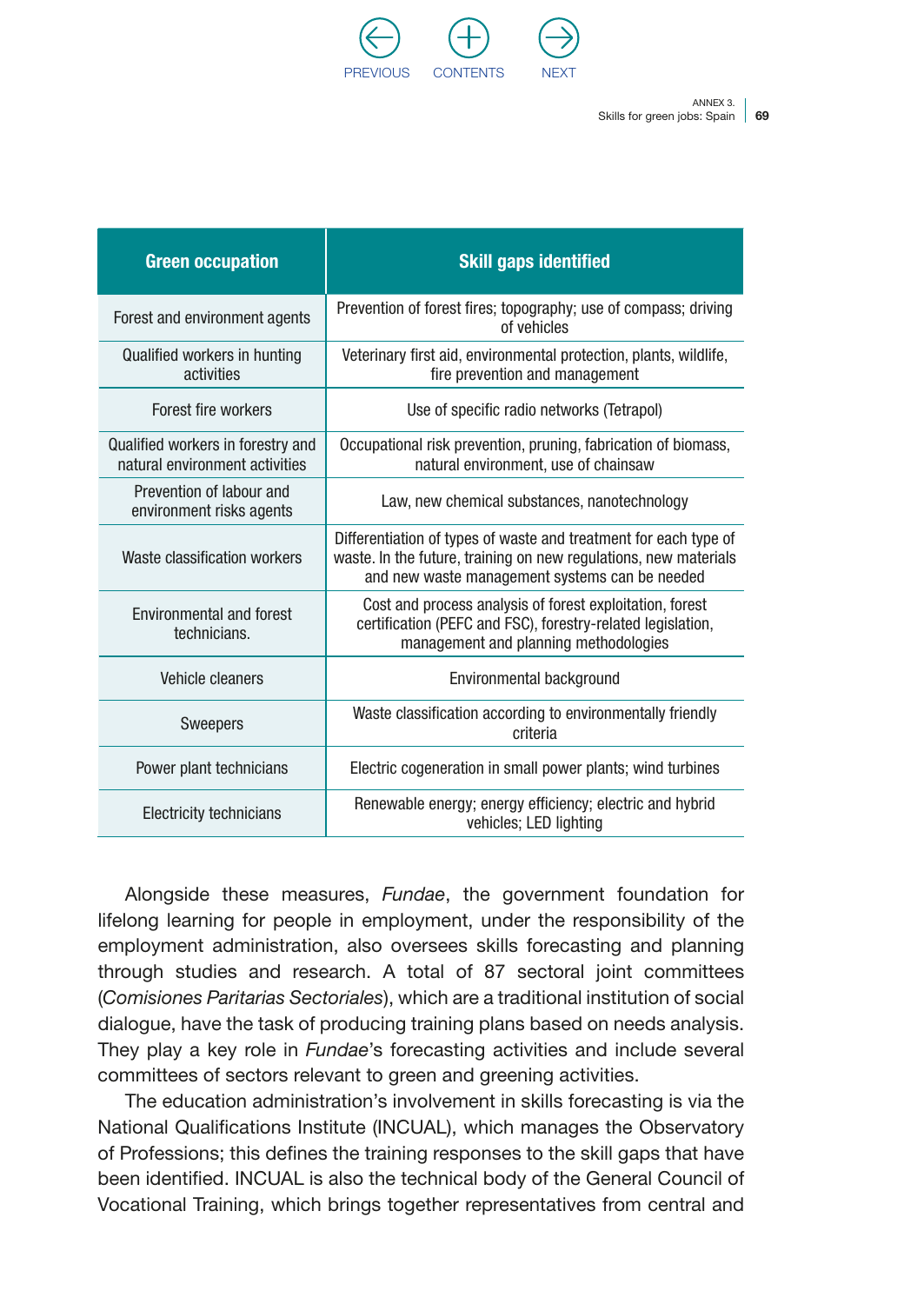

regional governments and the social partners, but is governed by the Ministry of Employment and Social Security. There is, therefore, close cooperation between the education and employment administrations, including *Fundae* and these institutions have now started to use common methodologies for training needs identification and forecasting. The Observatory of Occupations recently carried out a project with INCUAL to create a common database embracing both the occupations and skill gaps identified by the observatory and the professional standards and TVET studies classified by professional families.

Chambers of commerce (86) assess the skill needs of their associated companies. This is achieved through interviews and surveys, and is coordinated by the National Chamber of Commerce. Universities and similar higher education providers also carry out their own skill gap identification processes for education programmes, via graduate surveys. Trades unions play a role in identifying skills in Spain, through direct contact with workers and ensuring that safety and working regulations are adhered to. As part of this, unions often increase awareness among workers of replacing substances with safer and greener alternatives.

There are limited data on green skills and employment but the growth of TVET diplomas with green content indicates the greening economy through education and training. Since 2010, there have been renewed efforts to update TVET diplomas and create new ones with skills for green jobs. In mid-2017, 160 TVET courses existed in Spain, all of which met some green jobs criteria  $(21)$ , as shown below.

| <b>TVET diplomas: categories in relation to green jobs</b>                                                                                    | <b>Number of diplomas</b> |
|-----------------------------------------------------------------------------------------------------------------------------------------------|---------------------------|
| TVET diplomas for green jobs.                                                                                                                 | 21                        |
| TVET diplomas that train for several occupations, some of which can<br>be considered to be green jobs                                         | 26                        |
| TVET diplomas that include relevant training content that responds to<br>green criteria, such as the application of environmental regulations | 78                        |
| TVET diplomas that include transversal green content (NB all<br>diplomas contain transversal green content)                                   | 35                        |
| <b>Total</b>                                                                                                                                  | 160                       |

 $(2<sup>1</sup>)$  The Ministry of Education, Culture and Sports provided a classification of these diplomas, specifically for this report.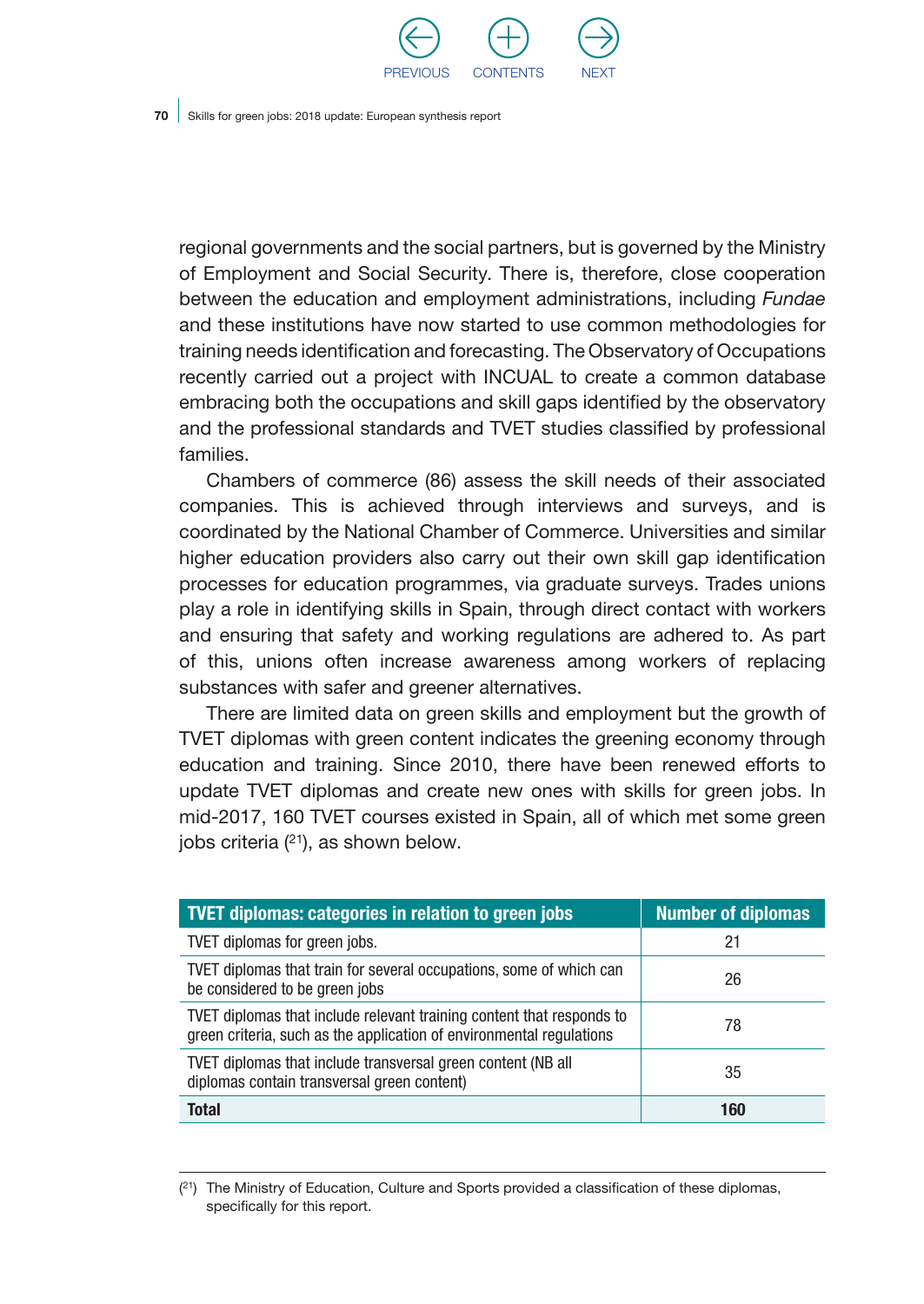

The 21 new TVET diplomas (12.6% of all available courses) were arguably created in direct response to the demands of green jobs since 2010. Some TVET programmes indicate higher education's response to green skill provision, with university relevant degrees in demand. Among university graduates, STEM programmes are the most in demand in green occupations, requiring high-level qualifications. One way in which universities operate is to develop programmes with individual companies. For example, Acciona, which in 2016 had 1 910 employees in renewable energy, runs an environmental training programme called Acciona University. In 2015, the programme provided 34 618 training hours to employees in green and environmental subjects. Training varies from short courses and one-day activities to environmental courses of longer duration, organised in cooperation with the University of Alcalá (Madrid).

The private sector is an important influence on green TVET provision. Collectively companies are able to motivate regional governments to invest in newly approved TVET programmes needed within the green sector. This was the case for the adapted Higher TVET Automotive Diploma (*Técnico Superior en Automoción*) in the *Castilla y León* region; investment was granted to cover the skills required for the production of electric cars.

Associated social partners and employers have the capacity to communicate directly with the Ministry of Education to suggest new TVET programmes or changes to existing ones. Communication between employers and education providers also occurs through apprenticeships, allowing for knowledge to be transferred and training gaps to be identified between the sector and the programme providers.

The provision of training by the private sector is also supported by economic incentives from the government. These incentives – which fund between 10% and 20% of training costs – are delivered through social security rebates, which are managed by *Fundae*. The number of employees attending training for skills relevant to green jobs (supported by *Fundae*) doubled from 30 382 in 2009 to 61 984 in 2016; however, during the same period, the average duration of each training action halved, from 33.9 hours per participant to 16.9 so that the total number of hours remained constant across the 2009-16 period.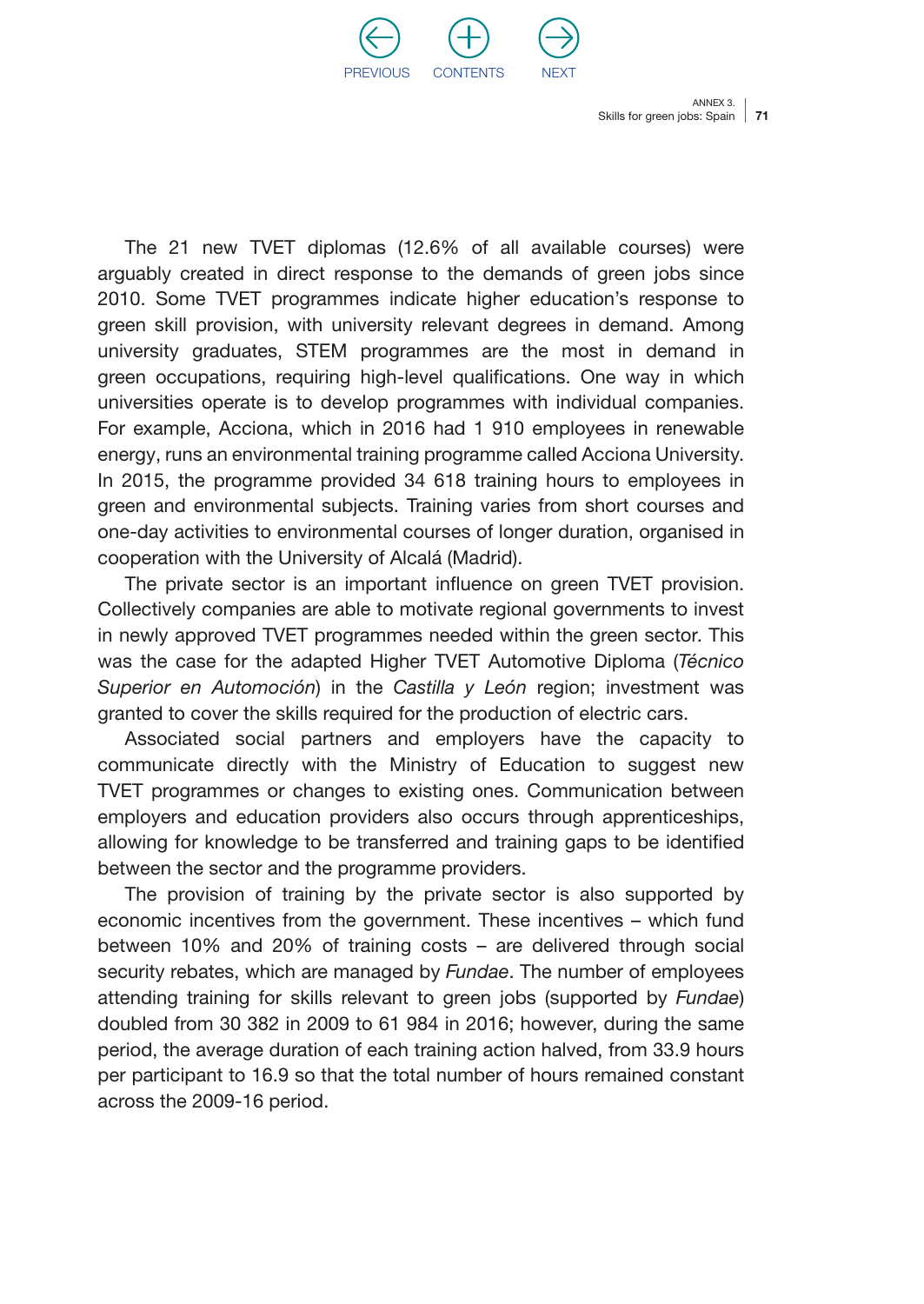



#### Number of workers trained and average duration per training in green skills/skills for green jobs (subsidised training actions), 2009-16.

*Source:* Fundación Estatal para la Formación en el Empleo Estadística y Gestión de la Información. Data provided 31.3.2017.

SMEs are also able to benefit from the incentives managed by *Fundae*, even more than larger companies. Companies with one to nine employees can benefit from up to 100% social security contributions paid for professional training: for those with 10 to 49 employees the benefit is 75%, for 50 to 249 employees it is 60%, and companies with over 250 receive 50%. Although SMEs benefit from these incentives, there are barriers: their lack of knowledge of the incentive system; the difficulties of making work and training compatible; and the complexity of administrative procedures.

Extensive retraining measures are in place for employees. In 2015, 327 actions trained 4 634 employed workers in skills relating to green jobs or the greening of existing occupations. The content of these retraining courses is diverse, with the most commonly covered topic being general environmental management, reaching 26% of workers trained, followed by photovoltaic and wind energy installations (17.5%), engineering and new technologies (11.7%), forestry works (11.3%) and installation of thermal solar energy (5.3%). The remaining 28.2% was distributed across 15 different minor categories. An example of retraining for the green economy is shown in the box below.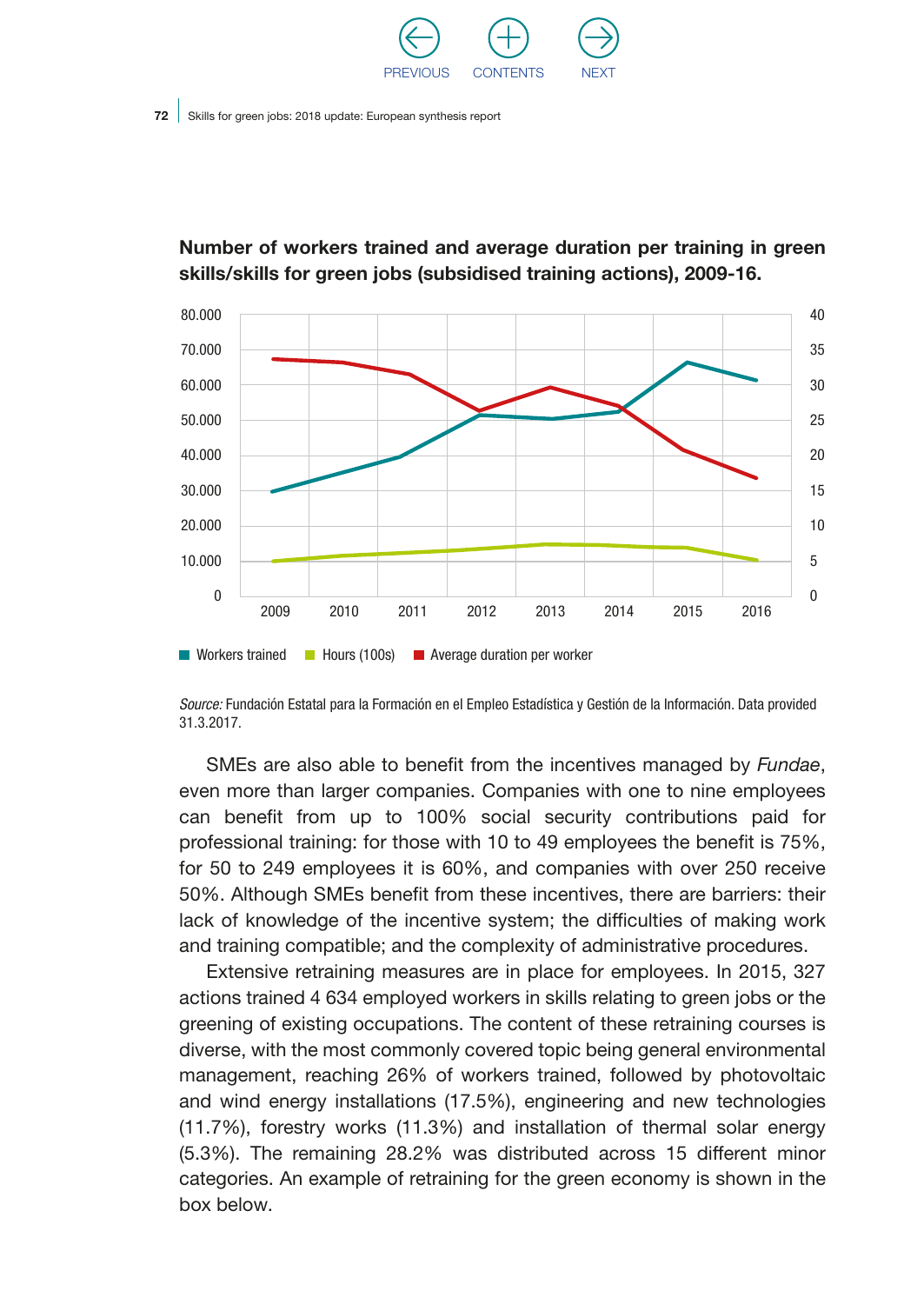

#### The Emplea Verde (green employment) programme

This programme is led by the Biodiversity Foundation and has been jointly funded by the ESF since 2007. It aims to promote employment and competitiveness in the private sector through green transformation. One of its targets is to improve workers' skills.

Since 2007, 1 900 courses in green skills have been provided; around 60 000 employed workers (32% women) from 24 000 entities (94% SMEs, 3% large companies and 3% NGOs) received training between 2007 and 2015. *Emplea Verde* also prioritises the inclusion of women, workers from rural and environmentally protected areas, workers over 45, people with low education levels, migrants and, recently, young people under 30.

In addition, support to green entrepreneurs has been offered within the *Emplea Verde* programme framework.

Read more on p. 23 of the full report. Cedefop (2018d). *Skills for green jobs in Spain: an update.* <http://www.cedefop.europa.eu/en/uploads/dfu/countryreportspain>

Other small scale initiatives for retraining (provided by the Spanish Office of Climate Change, OECC) include:

- (a) the development of training materials, such as for TVET programmes of forest agents;
- (b) coordination of research projects on greening sectors or on the adaptation of sectors to climate change. These projects are developed by experts, disseminated through the OECC webpage  $(22)$  and presented in events and workshops;
- (c) expert support and guidance to training programmes organised by other entities.

Coordination of these measures by OECC does not formally include input from Spanish employment or education authorities.

Active labour market programmes (ALMPs) are implemented by regional public employment services. The national government coordinates ALMPs through the employment activation strategy (*Estrategia de Activación para el Empleo*) and the annual employment policy plans (*Plan Anual de Políticas de*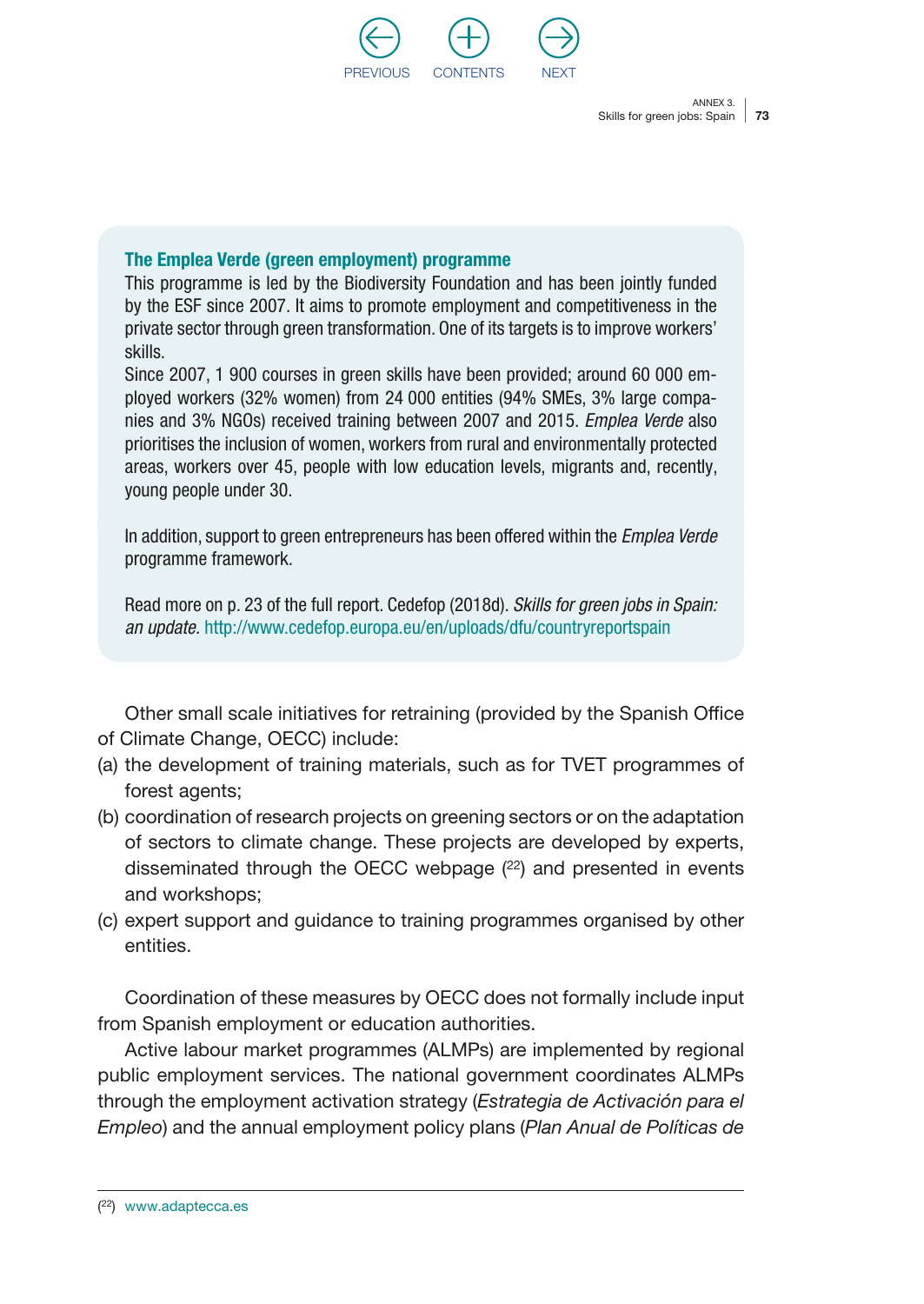

*Empleo,* PAPE). These plans set the budget for the different ALMPs and their regional distribution, including training actions.

In addition to the vocational training programmes managed by the education authorities, the Ministry of Employment and Social Security manages other vocational training programmes within the ALMP framework. Professional certificates (*Certificados de Profesionalidad*) are provided to unemployed workers who attend vocational training courses.

The content of the ALMPs is set regionally, taking into account skill gaps and developing skill needs. The training is exclusively offered by authorised private training centres. The private sector also plays a role through placement agencies – *agencias de colocación –* which offer placements to the unemployed.

There is a high number of workers with low education levels, many of whom are unemployed: in 2Q 2017, 3.9 million people were unemployed, 54.6% of which had a low education level. Green initiatives such as the *Emplea Verde* programme described in the box above, target this group. Nonetheless, in 2015 ALMP actions reached only 3.5% of unemployed eligible workers. The percentage of unemployed people who participated in alternative training actions is higher, but still accounted for only 16.7% of the unemployed.

### A<sub>3.4</sub>. Conclusions and recommendations

Spain's transition towards a green economy has not been hindered by a lack of available green skills, although green policy developments have been reduced since the economic crisis. Nonetheless, the outlook for Spain is still optimistic, as clear progress has been made in public awareness of environmental issues, greening TVET provision, and new green technologies. In some cases, 'greening' systems has worked as an alternative to postcrisis employment losses, which could be further exploited to create jobs.

Despite the lack of a specific green skills anticipation process, there is growing awareness of the importance of green jobs and greening of occupations. General skills anticipation takes into account green jobs and greening existing occupations. Investing additional resources in green skills anticipation would be beneficial to long-term planning and overall improvements to the general economy. Improving skills anticipation overall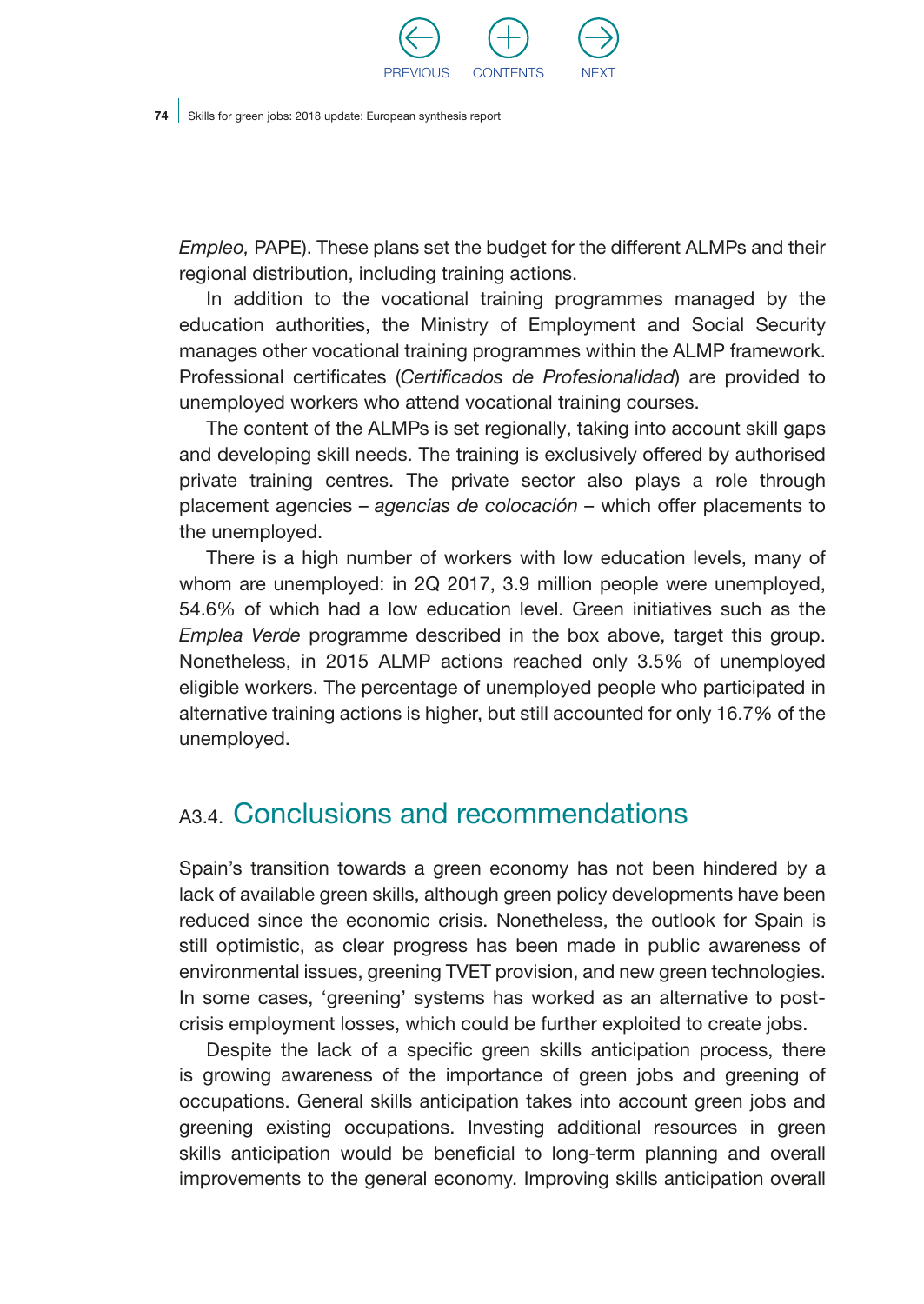

would require expansion and advancement of the methodological approach, covering methods used, frequency and time horizon.

In the Spanish context, the greening of occupations is often subtle, and the line separating green and non-green jobs is blurred. Therefore, green skills anticipation would benefit from including the environmental and energy authorities. This would allow direct contact between employment and education authorities on relevant measures, such as new regulations or promotion plans, which are likely to have an impact on green jobs. As no significant barriers are identified for the direct participation of environmental authorities, improving cross-departmental work and collaboration among stakeholders could be the most enabling factor.

Following the adverse impact of the economic crisis, resources dedicated to ALMPs were reduced. The recent recovery has again focused attention and resource allocation on such programmes, which should be further strengthened. ALMP resources for training reach a small and diminishing percentage of the unemployed population. Coverage among employed workers is much higher, although mainly due to incentives for lifelong learning actions in companies. It is important to improve the outreach of ALMP provision for all relevant workers.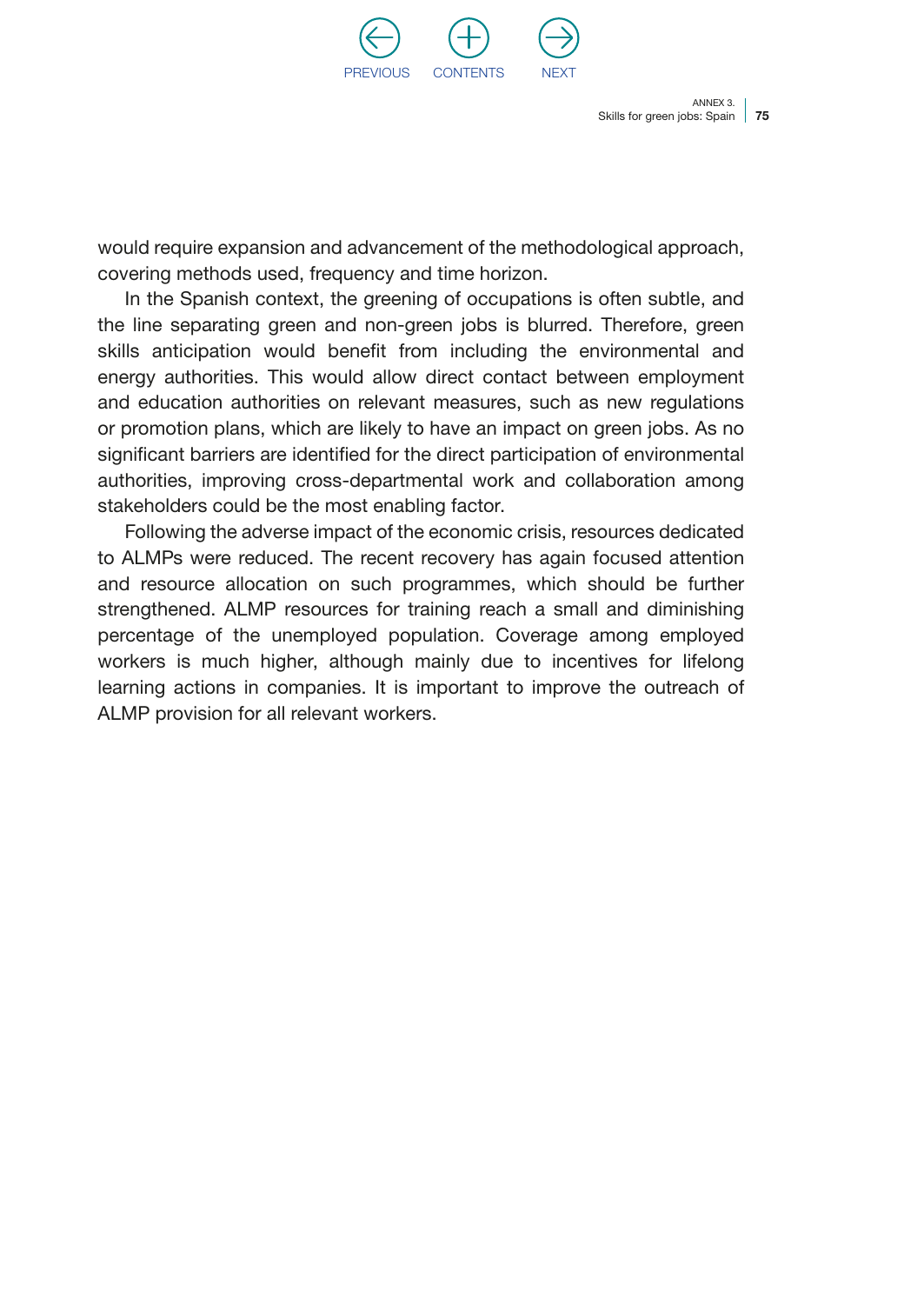

## ANNEX 4. Skills for green jobs: Estonia

### A4.1. Major changes in the economy and employment since 2010

The financial crisis had a dramatic impact on employment trends and the economy in Estonia. Decreasing by 14.2% from the previous year, Estonia's GDP was at its lowest point in 2009. As a consequence of the crisis, the unemployment rate of males, young people, and non-natives rose dramatically, particularly in the agricultural, construction, and manufacturing sectors. The government froze public sector expenditure, with greater reliance on support from EU Structural Funds. This allowed for the postcrisis recovery to be quick – with labour market indicators improving since 2010 – although the situation is still deemed unstable.

The importance of green jobs is unclear. Although the number of green jobs is increasing, their share in total employment is modest and some experts regard green employment as 'niche', affecting only a small part of the economy. Increasing green employment mostly affects the public sector (responding to new regulations) and larger industrial enterprises and those most affected by the environment. At the same time, the demand for green jobs continues to outweigh the supply of skilled workers, leading to labour shortages.

The following sectors have the greatest needs for green employment and skills: agriculture, forestry, renewable energy, transport (including public transport), recycled crafts and design, and education. Forecasts for these sectors predict that employment will decline in agriculture, clothing and retail, and growth is expected in forestry and in the production of electronic and electrical equipment.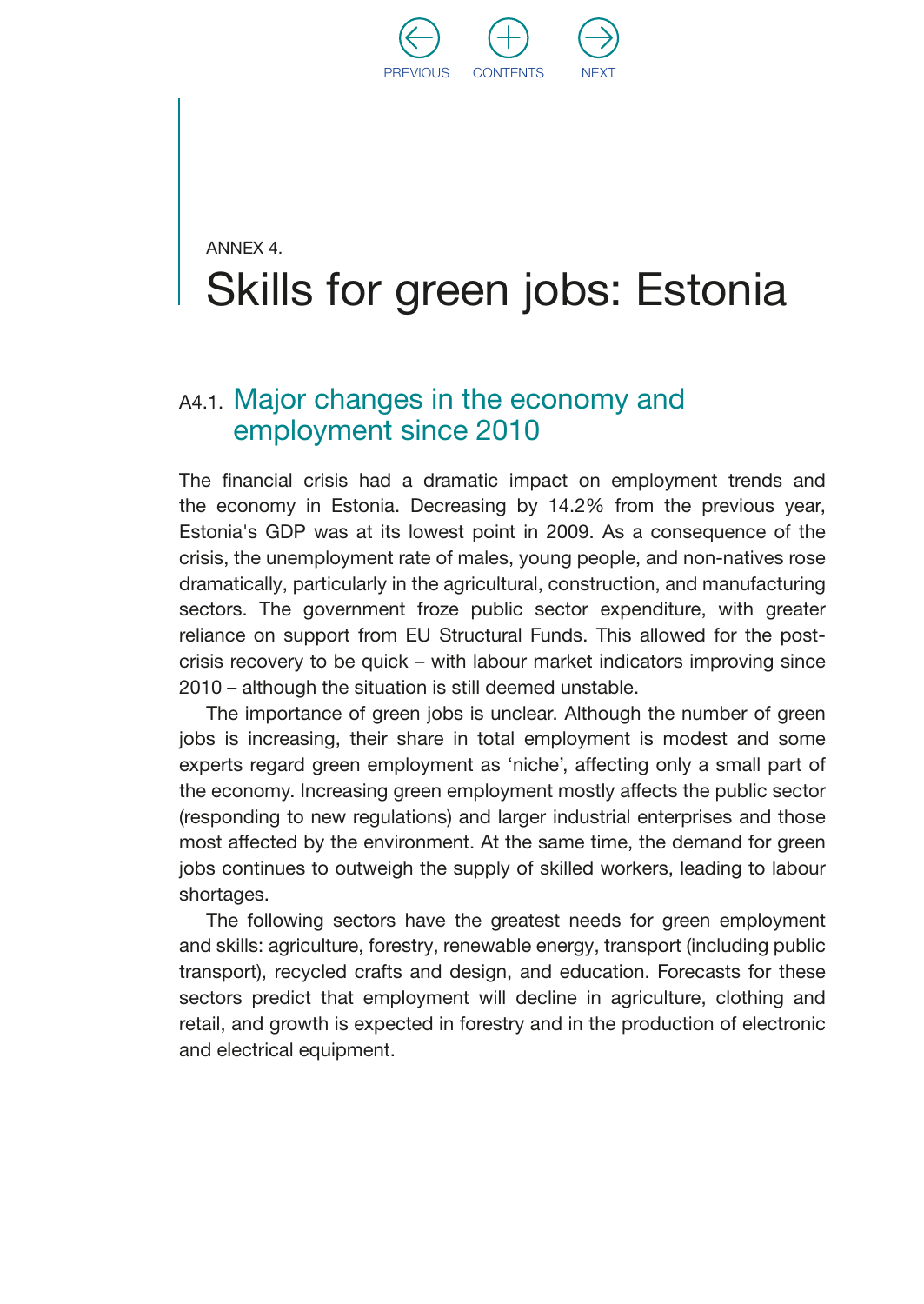

### A4.2. Skills development regulations and policies

The Estonian green economy is more often referred to as the sustainable economy or the bio-economy. There is no separate strategy comprehensively addressing green employment and skills; most green measures are implemented under the general environmental policy framework. National development plans are coordinated horizontally, as in the following initiatives:

Sustainable Estonia 21: a horizontal national strategy on sustainable development up to 2030, which covers the most prevalent challenges in education and future skill demand (although no specific reference to green skills or jobs is made). The longterm development of the natural environment is governed by the strategy's 'ecological balance' goal; accounting for the use of natural resources, reducing pollution, and conserving nature.

Estonia 2020: the central reform programme, which aims to improve the nation's competitiveness – including labour supply. The programme stresses the importance of upskilling employees, but does not specifically refer to green skills. It also promotes the construction and reconstruction of energy efficient buildings, green transport, the use of renewable materials and recycling of waste, as well as the circular and bio-economy.

Read more on p.13 of the full report: Cedefop (2018f). *Skills for green jobs in Estonia: an update.* <http://www.cedefop.europa.eu/en/uploads/dfu/countryreportestonia>

Both of these initiatives are supported by the Estonian lifelong learning strategy 2020, which is the core strategic document for skills development and lifelong learning. The overall goal of this strategy is to provide people in Estonia with tailored lifelong learning opportunities, although green skills are not explicitly mentioned. The strategy highlights obstacles in Estonia including skills mismatches and lack of collaboration between education institutions and employers in developing a lifelong learning system. Environmental education is also mentioned in various strategy documents (such as Sustainable Estonia 21, the Estonian lifelong strategy 2020, the forestry strategy for 2011-20 and the recently adopted general principles of climate policy 2050).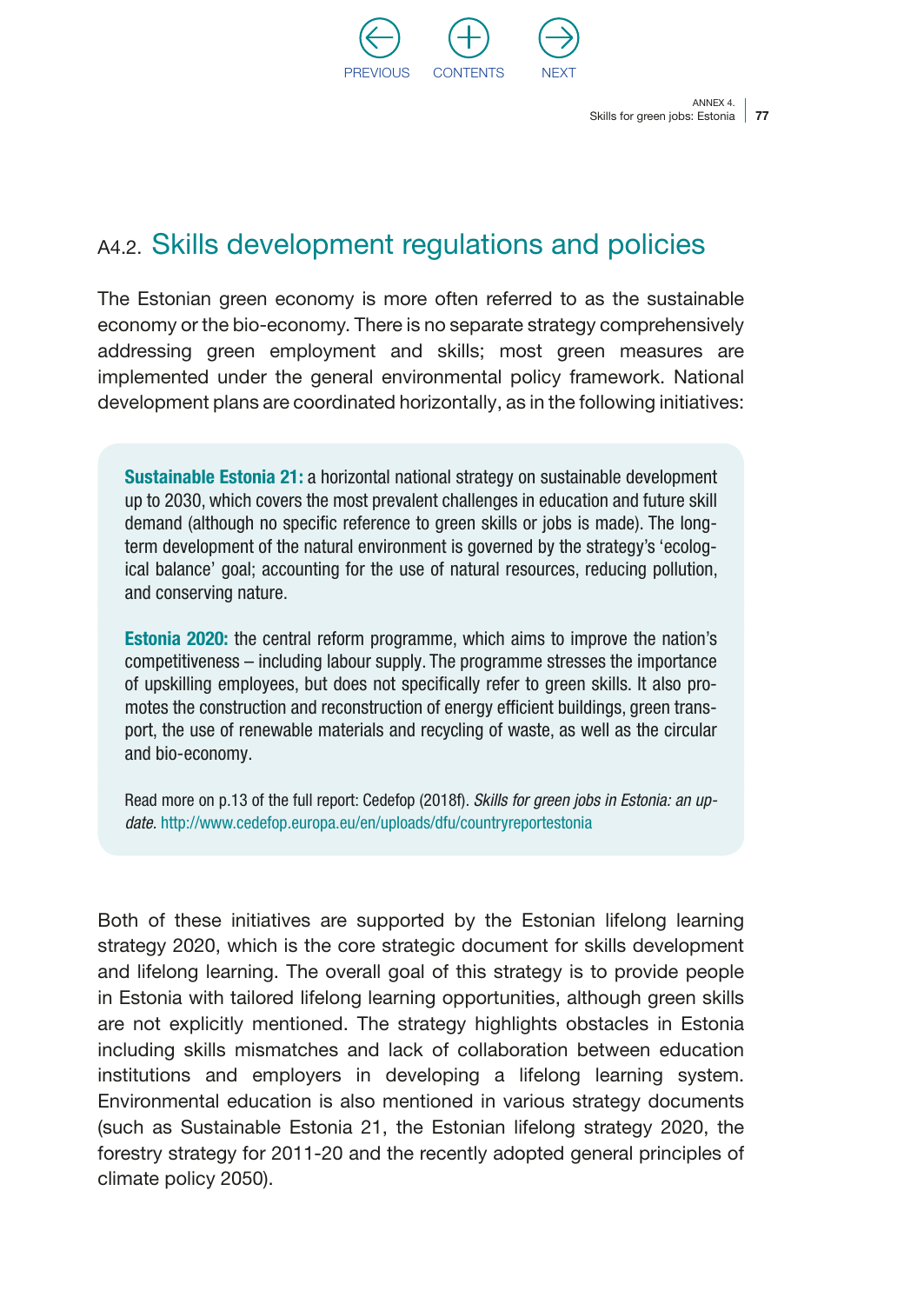

There is no single organisation that specifically focuses on green skills, green jobs or the green economy; consequently there is no broad vision for these issues. Instead, such topics are covered by bodies with a broader focus, such as committees that focus on sustainable development. Sector bodies may also take account of green skills and jobs but they are mainly interested in their own areas. The fragmented and sector/area-specific approach of the government structure accounts for this situation.

OSKA – the newly launched system of labour market monitoring and future skills forecasting – is seen as the solution to this lack of institutional collaboration and will address skills mismatches across the labour market as a whole. It will take into account developments in the green economy and sustainable development through the advice and knowledge of its sector skills councils. Expert bodies in the labour market also act as social partners for the Ministry of Education and Research in deciding the content of qualifications, as well as in informing stakeholders of developments in their sector.

Employer and worker representatives are also present in the Estonian unemployment insurance fund (*Eesti Töötukassa*) councils and in the Estonian qualification authority councils. Social partners in Estonia are generally involved in the decision-making process and in the development of strategy documents, regulations and policies. Government authorities engage interest groups, social partners and the general public in decisionmaking according to the Good public engagement code of practice. Both representative organisations and individuals can take part in the development of regulations and strategy documents.

In 2013, as part of the strategy for the bio-economy 2030, which is still being drafted, the Estonian gender equality and equal treatment Commissioner advised how to take gender issues into account and develop equal opportunities for men and women. The importance of equal opportunities for women in technical and vocational education and training and retraining opportunities was emphasised. Acknowledgment of gender issues in the green economy is important, as women are underrepresented in typically 'green' sectors covered by the strategy (agriculture, fishery and forestry). Despite this, actions need to be more systematic in practice. For example, the European Union structural funds support for 2014-20 features no specific measures for developing gender equality in the green economy. Other activities include the Estonian Women's Studies and Resource Centre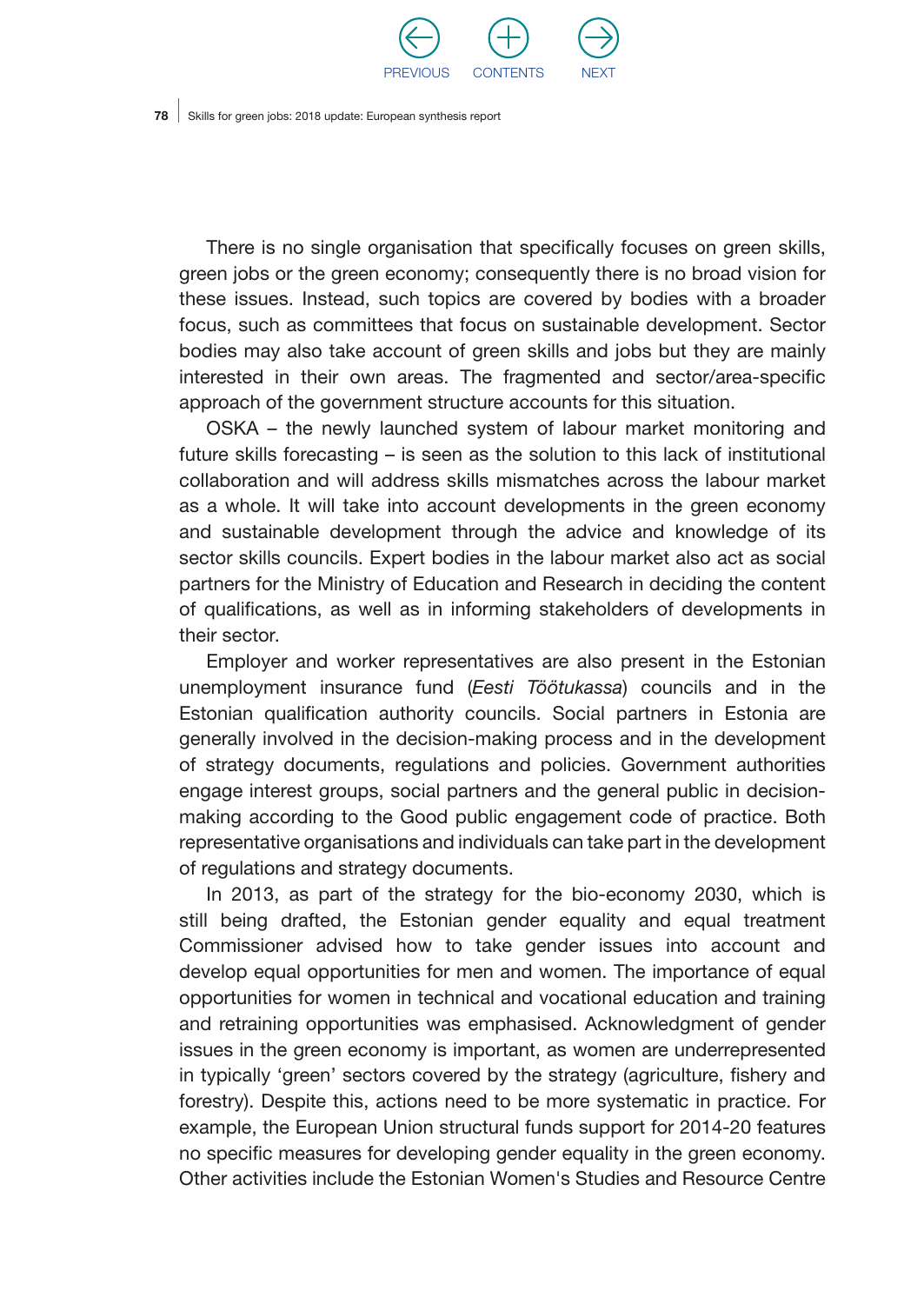

(ENUT) putting together an event with the Stockholm Environment Institute in 2016 on the gender wage gap in the bio-economy.

### A4.3. Skills development measures and programmes for the green economy

Until 2015, skills anticipation in Estonia was conducted through the annual employment forecast by the Ministry of Economic Affairs and Communications (*Majandus- ja Kommunikatsiooniministeerum*). More recently, however, greater investment has been made in skills anticipation with the introduction of OSKA. OSKA now has the responsibility of producing skills forecasts and carrying out anticipation activities, generating information on skill needs and mismatches. Due to OSKA's structure, emphasis lies on skill needs at sectoral level  $(^{23})$ .

No specific green jobs or skills data are collected in OSKA's annual forecasts, although using ISCO codes makes it possible to detect some occupations which are linked to the green economy and green jobs, such as environmental protection specialists and environmental engineers.

Notwithstanding current data limitations, a variety of sectoral green skill needs have been identified, as shown in the box below.

#### Green skill needs in Estonia: sectoral examples

Agriculture: there are skill needs related to the growth of automation, bio-energy, and biomass. Also required are support for environment-friendly management (such as the growth of organic farming) and more green jobs which consider environmentally friendly soil use.

Forestry: new green jobs in forestry are considered to be those where various skills are combined together in a different, more interdisciplinary way. Forestry workers are required to have additional knowledge in chemistry, biochemistry, and economics of engineering, product and technology development, which should be taken into account when designing future curricula. According to the recent skills forecast,

 $(23)$  Additional information about the general skills anticipation system is available on the Cedefop Skills Panorama website. [http://skillspanorama.cedefop.europa.eu/en/analytical\\_highlights/](http://skillspanorama.cedefop.europa.eu/en/analytical_highlights/skills-anticipation-estonia) [skills-anticipation-estonia](http://skillspanorama.cedefop.europa.eu/en/analytical_highlights/skills-anticipation-estonia)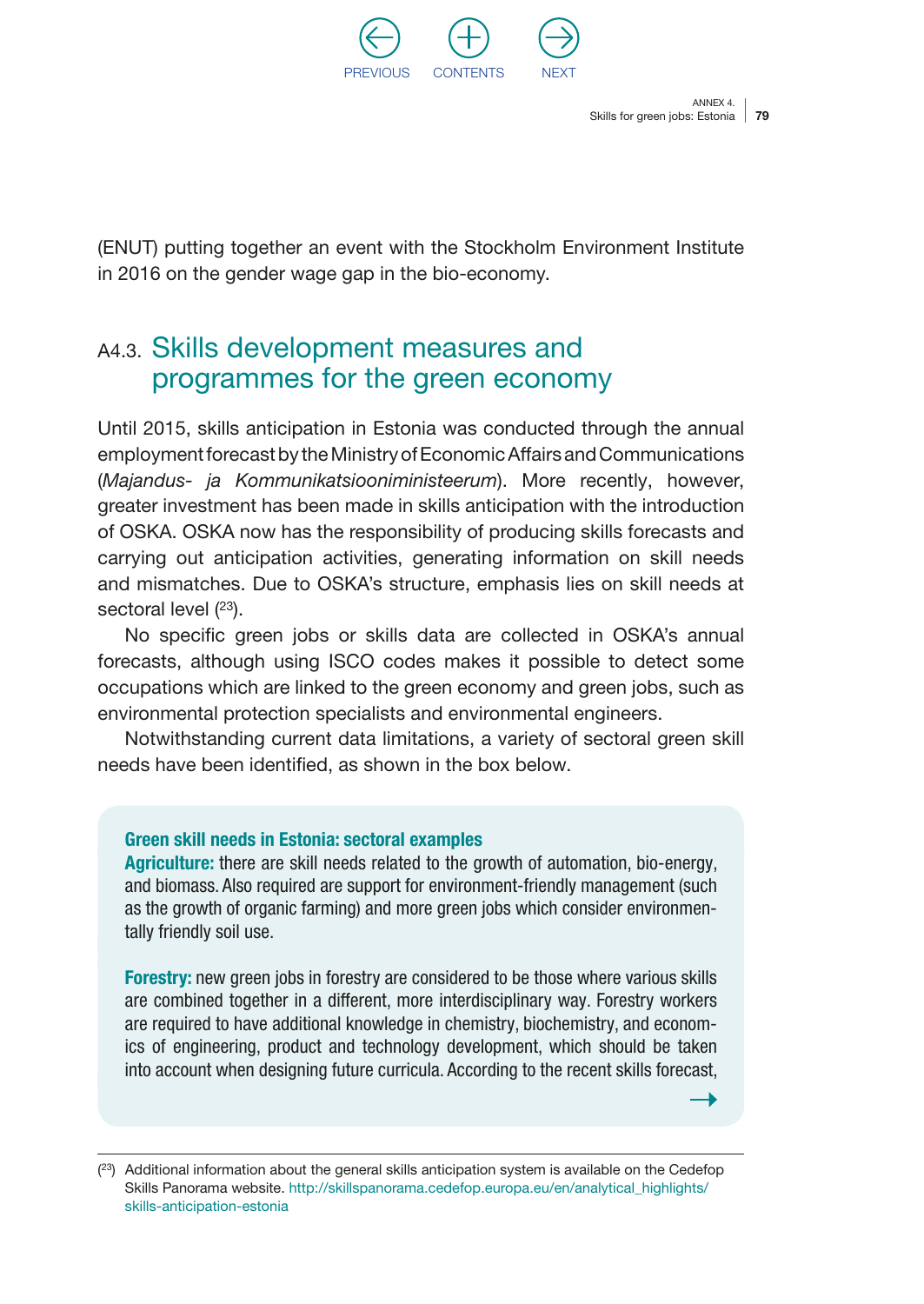

around three quarters of the forestry workforce need to be provided with vocational education, and a quarter with higher education. Industry partners argue for greater vocational focus and a more holistic training approach, to include economics, entrepreneurship and forest management.

Construction: construction curricula need to include more courses on environmental impact evaluation, energy certification, environmental management systems and sustainable construction across all occupations. This would be in line with the Renewable energy implementation plan that includes the construction of example low-energy houses.

**Transport:** skill requirements are mostly related to the use of environmentally friendly technologies and procurement: it is suggested that the public sector could contribute by demanding the use of sustainable, green technologies and giving them preference in procurement.

Energy: 40% of workers in basic energy occupations are currently aged 50 or older, so new employees will be needed to replace retired workers. The growth rate in mining, heat energy, gas and electricity engineers is considered inadequate, given that the number of applicants for energetics and mining specialisation is stable in higher education. It is essential that professional knowledge and skills are promoted for the sector. In addition to professional skills, employees across the sector are expected to have general skills such as communication, management and collaboration skills.

Read more on p. 21 of the full report: Cedefop (2018f). *Skills for green jobs in Estonia: an update.* <http://www.cedefop.europa.eu/en/uploads/dfu/countryreportestonia>

The green economy will create jobs across competence and management levels. Relevant scientific and engineering knowledge will be needed to support green energy and technology development. Technical specialists such as mathematicians and physicists will need knowledge and skills in economics and entrepreneurship to improve their chances of finding a job in different sectors. Technical knowledge and skills will also be needed to support a reduction in the exploitation of non-renewable resources, and to increase the availability of clean drinking water. Competences in the management and planning of complex ecological and technological processes will also increase in importance to support, for example, increases in the efficiency of production processes that reduce the ecological footprint of products.

#### $\rightarrow$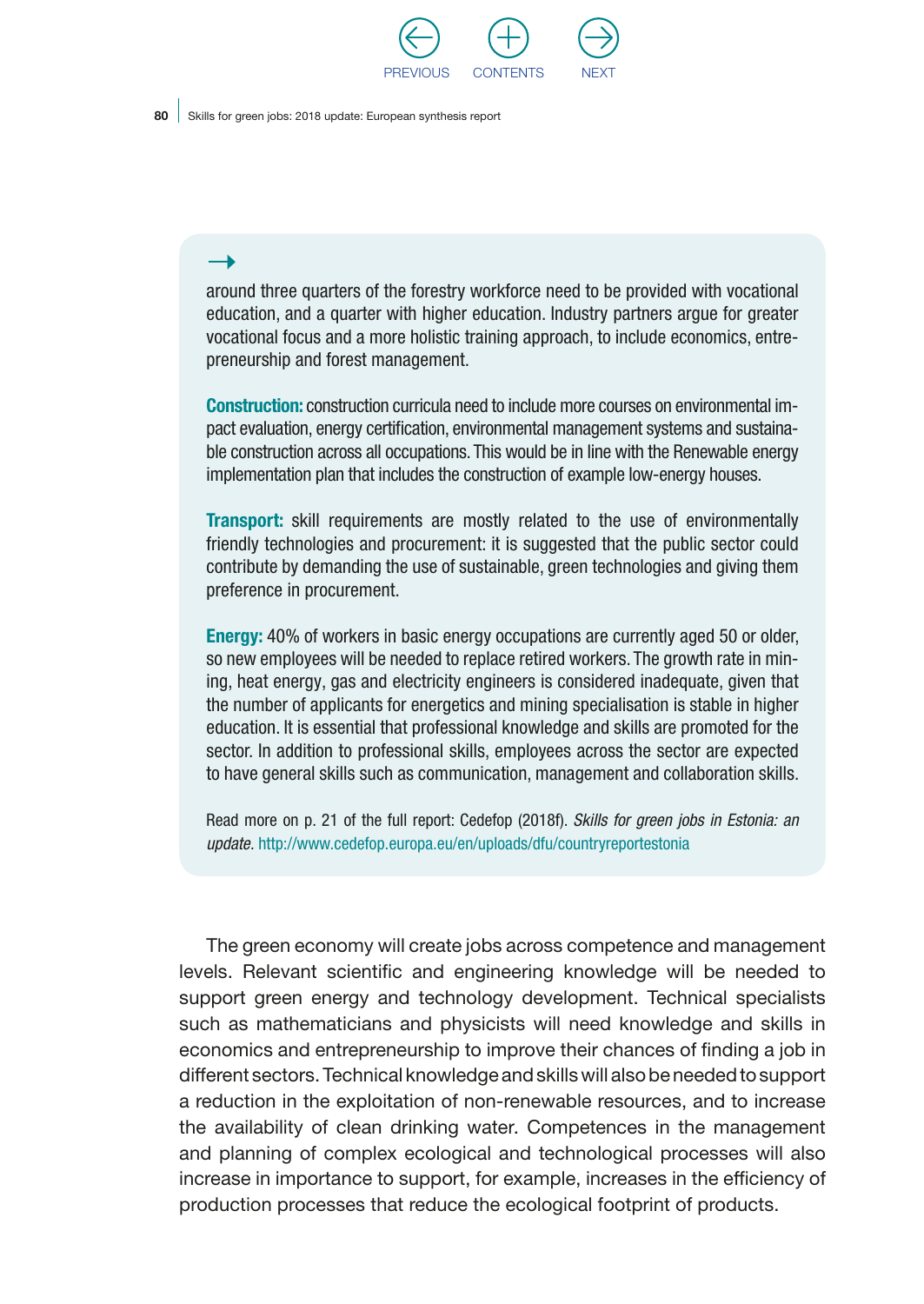

The implementation of OSKA has increased the involvement of stakeholders by creating a systematic process for them to provide input into skills anticipation and give recommendations to upgrade competence standards. Employers and trades unions sit on both the OSKA coordination council and its sector skills councils. Representatives of education institutions influence the process through the OSKA panel of advisers. Input is also given by expert sectoral panels; these can offer advice and suggestions regarding developments in the green economy, such as on the efficient use of resources, education reform or green transport.

There is no coherent approach to relevant technical vocational education and training (TVET): green jobs and green skills are spread between different economic sectors and policy areas. The Estonian lifelong strategy 2020 has stated that the results of OSKA's projections will be used to establish qualifications and a career counselling service, which will also inherently cover green occupations. Additionally, the data will contribute to curriculum development for education institutions, as well as different authorities that finance learning activities.

The institutional set-up in TVET is directly linked to the OSKA skill needs anticipation mechanism. Each sector has been explored and suggestions have been made to ensure that training corresponds to labour market needs. Focusing on sectors linked to the green economy, many changes have occurred to occupational standards, as shown below.

|                                                          | 2017           |                | 2016           |                |
|----------------------------------------------------------|----------------|----------------|----------------|----------------|
| Sectors:                                                 | <b>Changes</b> | <b>Updates</b> | <b>Changes</b> | <b>Updates</b> |
| Architecture, geomatics, construction and<br>real estate | 15             | 5              | 2              |                |
| Energy, mining and chemical industry                     |                | 4              | 3              | 8              |
| Forestry                                                 |                |                |                |                |
| Engineering, manufacturing and<br>processing             |                | 4              |                |                |
| Food industry and agriculture                            |                | 2              |                |                |
| <b>Transport and logistics</b>                           |                | 8              | 5              |                |

#### Number of occupational qualification standards confirmed 2016-17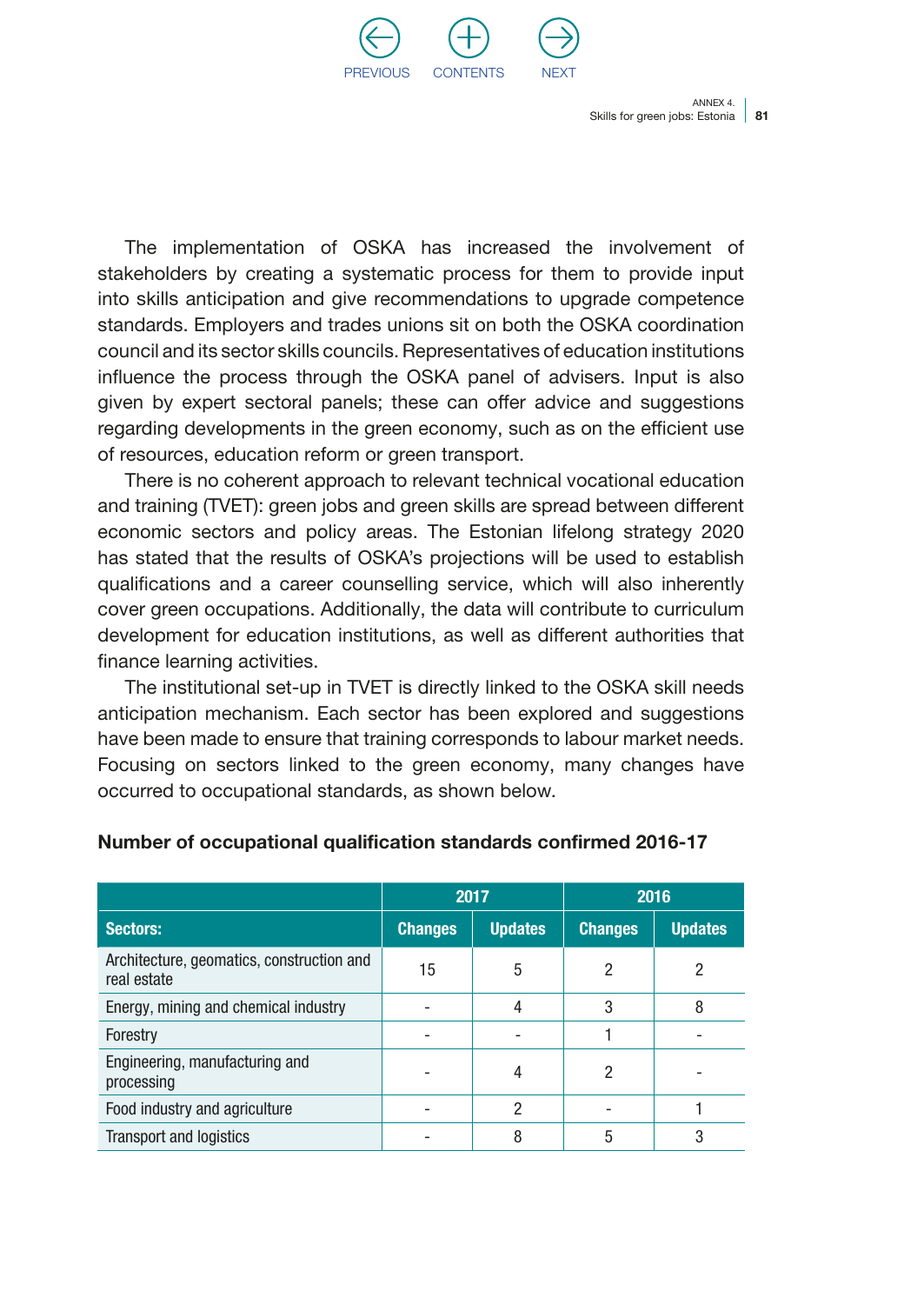

Earlier changes were also made in 2013, such as amendments to qualification standards for energy auditors, energy efficiency specialists and solar heating system installers, along with small-scale wind turbine installers and technicians. These amendments included competences that promote knowledge and consideration of the environment as well as environmental regulations. From the changes in the occupational qualification standards, it appears that the sectors least affected by the green economy have been transport and logistics, food, agriculture and forestry.

There are no active labour market programmes (ALMPs) for green jobs. The Estonian unemployment insurance fund (*Eesti Töötukassa*) does not explicitly engage and support the green economy and green jobs; nor do employment service providers. According to experts, lack of interest from policy-makers in filling the green skills data gap has hindered the collection of relevant data by the fund. To combat this, experts have argued for green data to be classified and developed, taking into account the needs of ministries and Statistics Estonia. From May 2017, however, the fund began to offer additional services to prevent unemployment; this can include green skills, though it is not specifically designed as such. Services include: a degree study allowance, either for an employed person or a person registered as unemployed, for obtaining vocational, professional higher education or bachelor studies; labour market training for the employed at risk of unemployment; qualification support for those who have undergone labour market training, in which the costs of formal qualifications are reimbursed for the employed person; and a training grant for employers to upgrade new recruits' skills and knowledge.

Employers are able to apply for funding for workforce training from the public sector, but there is no information on specific training schemes for green skills in this process.

Environmental skills and training are gradually being promoted in higher education, but there is currently a lack of programmes specifically concerned with environmental issues.

The private sector is involved in the skills development process: employers identify, design and develop skills training, retraining, and in-service training. At present, no special incentives are offered to employers to provide training specifically on green skills, as these are not specified as a separate priority field.

Although no specific funding exists for employers who choose to provide green skills training, Enterprise Estonia (*Ettevõtluse Arendamise Sihtasutus* –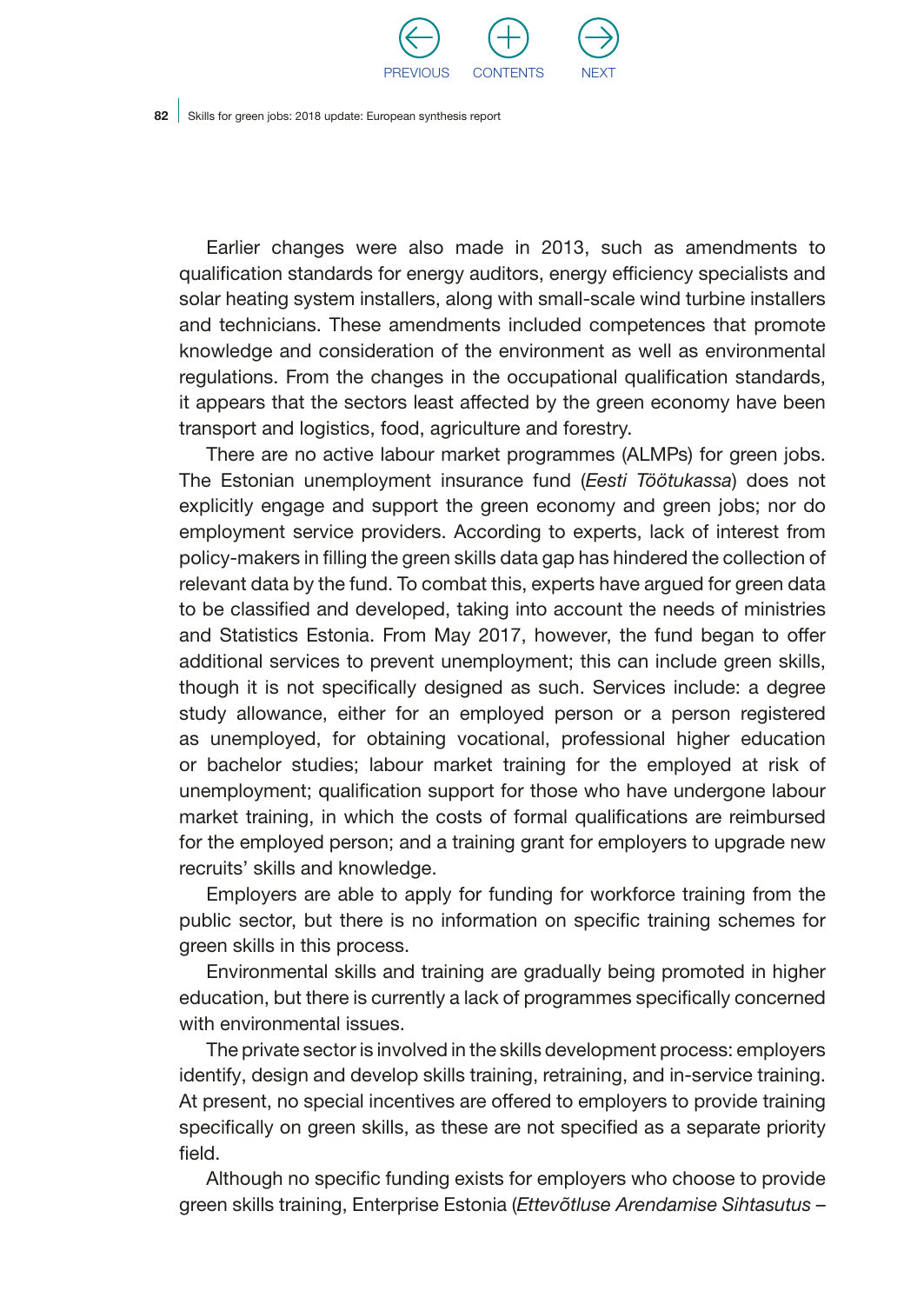

EAS), and the Environmental Investment Centre (*Keskkonnainvesteeringute Keskus* – KIK) fund projects which raise awareness of sustainable development, environmental care and management, and greening of the work environment. The EAS has supported tourism enterprises to introduce environmental management systems; it has also supported sustainable and environment-friendly product development in some sectors through the use of information and communication technologies (Green IT).

### A4.4. Conclusions and recommendations

Green jobs and skills are most prevalent in agriculture, forestry, and industry, although they are also important in waste, energy, transport, crafts and education. However, there is no comprehensive approach to the provision of systematic green skills training in these economic sectors, and all existing measures have been implemented ad hoc.

Greater coherence between skills development and environmental and climate change policies could improve the link between labour market systems and the green economy. Experts suggest that this could be better achieved through cooperation between social and environmental ministry officials and stakeholders. A clearer approach on what constitutes green jobs and skills would also allow for comprehensive mapping and assessment of all the relevant measures in place (across education, training and policy), promoting targeted social dialogue and improvements.

The relatively newly launched OSKA system is expected to benefit skills development across the board, while also taking into account developments in the green economy and sustainable development through sectoral expertise. However, the development of a mechanism specifically for green skills in the near future is considered unlikely, so it is essential that green jobs and skills become more visible in the OSKA system. Cooperation between the public and private sectors would greatly promote this goal.

The OSKA system could also be used as a platform to develop a shared vision on green skills and jobs by engaging stakeholders. This would promote collaboration between environmental and labour policies and skills development processes.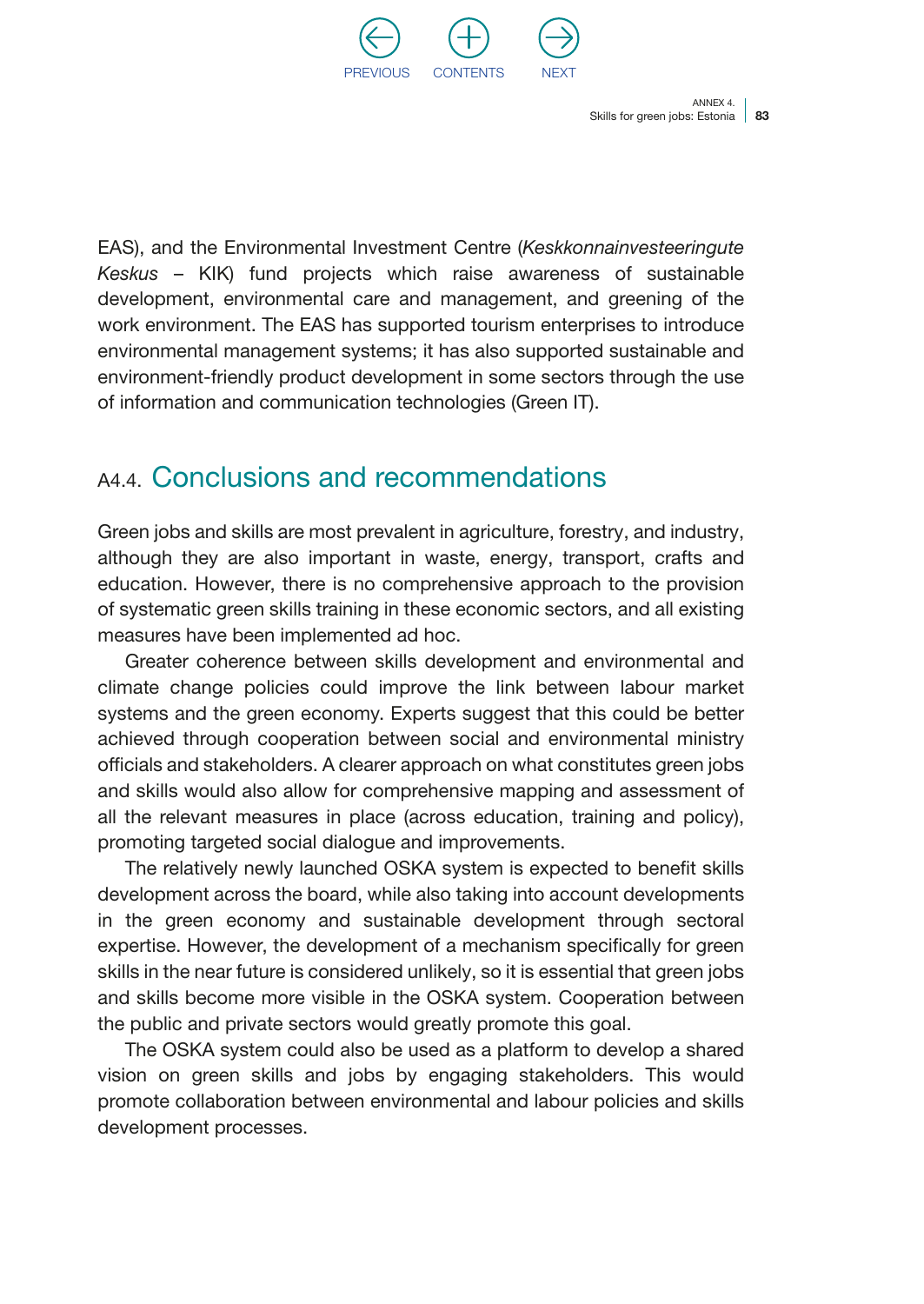

## ANNEX 5. Skills for green jobs: France

### A5.1. Major changes in the economy and employment since 2010

France has been active over the past 15 years in its transition to the green economy: from the first National Sustainable Development Strategy Act of 2003, to the Energy Transition Act in 2015, and the more recent Climate Plan of July 2017 presenting the national strategy for the next five years.

The National Observatory for Jobs and Occupations of the Green Economy (*Observatoire national des emplois et des métier de l'économie verte* – Onemev) found 440 000 full-time jobs classified as eco-activities in 2015; during 2010-14 green occupations amounted to 144 000 jobs in the French labour market, representing 0.6% of total employment. In 2013, nearly half of green jobs were in eco-activities (32% in environmental protection, 15% in resources management), while around 40% were in sectors not specifically related to the environment.

Progress has been observed in energy use in housing, which is attributed to the combined implementation of various policies, regulatory measures and incentives, as well as to technical innovations from companies. At the heart of this is housing renovation and energy performance improvement. Ambitious plans have been launched at national level but their effectiveness remains limited. Several financial aid options have been offered to households for housing renovation, but the level has varied from year to year and so may have discouraged consumers over time. Although interest in greener consumption is increasing, putting this into practice remains difficult, often for economic reasons.

### A5.2. Skills development regulations and policies

Since 2003, environmental policies have been defined in the context of two national sustainable development strategies (NSSDs). The second of these encompasses the UN Millennium Development Goals (MDGs). As part of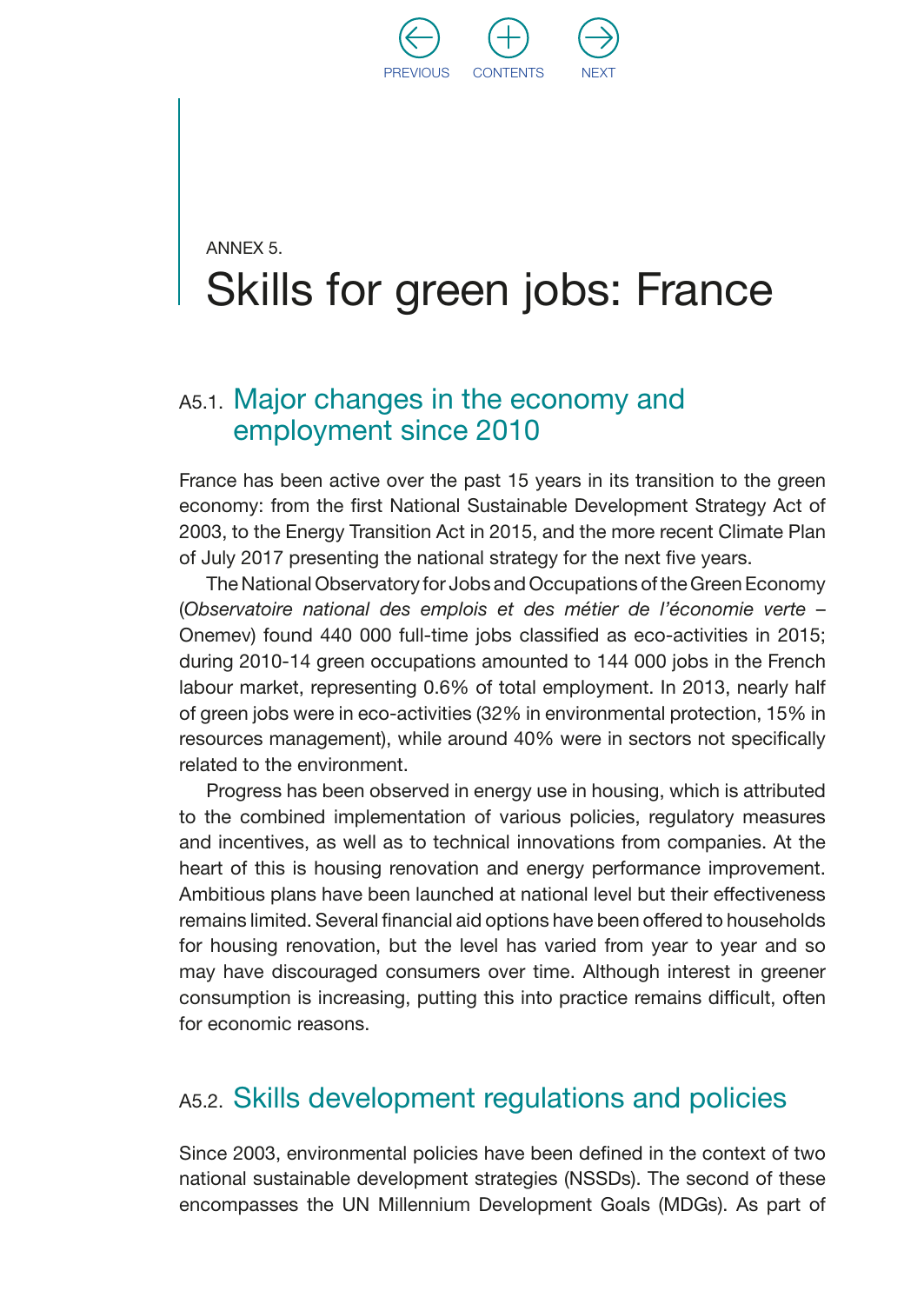

the goals, a plan to mobilise territories and sectors (*plan de mobilisation des territoires et des filières*) was established with the aim of enriching green growth by supporting the development of new activities and skills. In 2010, a fully fledged skills development strategy was also set up, in which Onemev was created and a mobilisation plan for green jobs was established.

Onemev became responsible for outlining the criteria of green and 'greening' occupations. Green occupations are the jobs which counteract and prevent damage to the environment, while greening occupations integrate environmental competences into their work rather than having a direct environmental purpose.

More recently, two laws have been implemented. First, the Energy Transition for Green Growth Act 2015 (*Loi sur la transition énergétique pour la croissance verte*) aims to achieve the country's energy reduction targets. The employment effect of this legislation alone has been estimated at 100 000 short-term jobs and 200 000 long-term by 2030, mostly in the energy efficiency and renewable energies sectors.

The second law adopted was the adaption of the Biodiversity of Nature and Landscapes Act in 2016 (*Loi pour la reconquête de la biodiversité de la nature et des paysages*). It aims to support the development of green jobs, especially those in the circular economy. Following this the French Agency for Biodiversity was created. This law also includes a EUR 50 billion Future investment programme (PIA) over the decade 2010-20, which supports relevant activities: SMEs developing innovative projects that preserve biodiversity; education, research, innovation in industry, transport, energy; and investment in vocational training.

The green economy and its impact on jobs and skills is considered by various institutions in France: the National Statistics Institute (INSEE), the Department of Studies of the Ministry of Employment (DARES), the General Commissariat for Sustainable Development of the Ministry of Ecology, and the national employment agency (*Pôle Emploi*). These are gathered together with other partners as part of Onemev. Social dialogue is structured at several levels, including sectoral.

Onemev plays a coordinating role and relies on other organisations which have their own networks and anticipation and skills foresight strategies. At sectoral level, the organisations involved benefit from observations which allow well-informed skills anticipation; such studies can lead to public funding to develop skills through training. Public-private partnerships are implemented at different levels.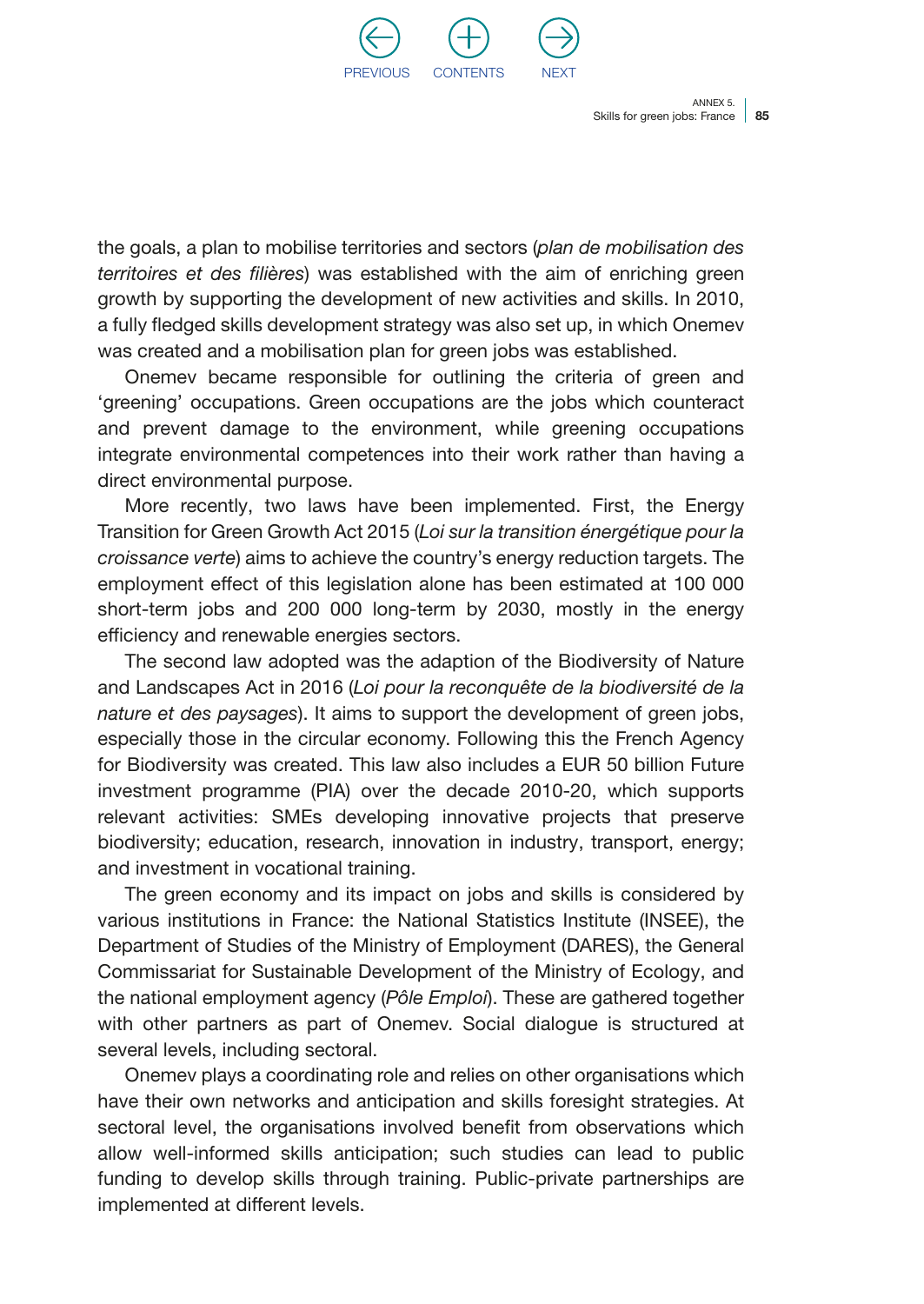

The green economy in France is mostly dominated by men. In 2012, women were represented in only 17% of green and 16% of 'greening' jobs. This represents an improvement from 2008, however, with figures previously being 13% and 15% respectively. Some skilled green occupations have undergone a notable increase in the share of jobs accounted for by women, such as in the production and distribution of energy and water (from 15% in 2008 to 21% in 2012).

Policy and regulation around skills in France are not sufficiently coordinated to identify the development of green skills, and initiatives are mostly at the national level. There are also no evaluations of the effectiveness of recent laws, nor is there a specific approach through which new green policies, programmes and regulations may include gender issues in new green skills.

### A5.3. Skills development measures and programmes for the green economy

Skills anticipation in France is characterised by strong stakeholder and social partner engagement. Anticipation activities often run in parallel (covering assessment, forecasting and foresight) and are carried out by actors at different levels: ministries, public authorities at national or regional levels, chambers of commerce, social partners, and sector organisations.

Recently, skills anticipation activities for green jobs have grown in France. Three organisations are involved in this process:

- (a) sectoral committees: following the mobilisation plan for green jobs launched in 2010, these committees have promoted the active participation of employers, social partners and decision-makers at government level. Part of their mission has been to research green occupations and skill needs in the French economy. Today, the anticipation of new skills in relation to this transition has largely been integrated into the prospective work of many sectors;
- (b) Onemev: one part of Onemev's work is to analyse and share the impact of ecological and technological transitions on jobs, skills and training needs. This work enables learners and policy-makers to identify new needs, specific to certain occupations;
- (c) the Jobs and skills network: this was created by the State and social partners in 2013, and is run by *France Stratégie*. The network brings together: organisations which produce skills and job forecasts (such as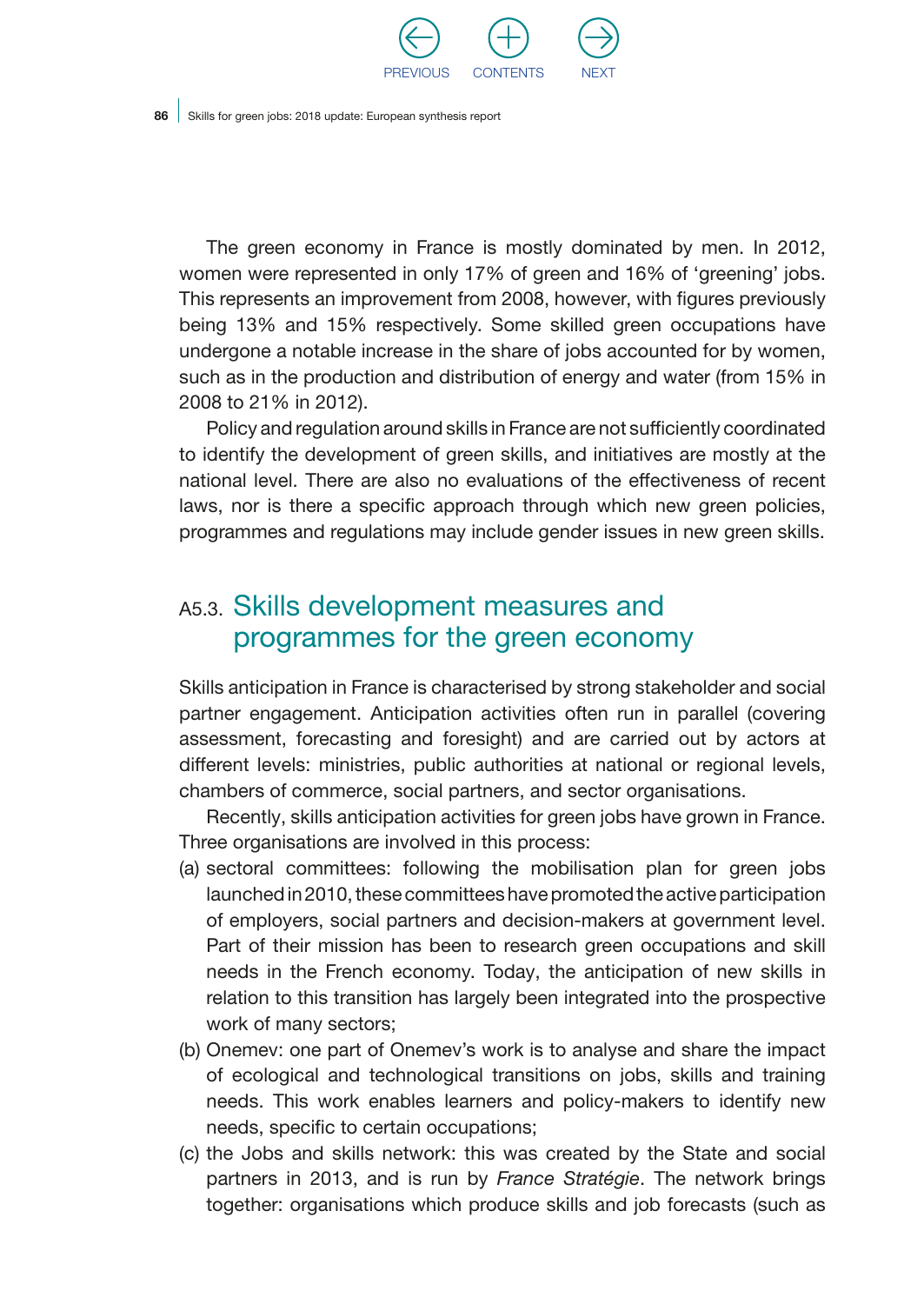

State services and regional observatories for employment training), public and economic decision-makers in economic development, employment, guidance and vocational training (State, regional councils, branches and social partners, business representatives), and other relevant actors.

#### Regional cooperation on green skills: the ECECLI project

In the Greater Paris region, the ECECLI (*Evolution des compétences emploi climat Ile-de-France*) project identified activities that would lead to employment and skills development towards ecological energy transition. The project brought together actors such as regional representatives of the ministries of employment and ecology, the regional authorities, as well as the Seine Normandie Water Agency (AESN). It encompassed 35 professions, such as ecologists who wished to specialise in the restoration of natural environments.

Read more on p.19 of the full report. Cedefop (2018a). *Skills for green jobs in France: an update.* <http://www.cedefop.europa.eu/en/uploads/dfu/countryreportfrance>

Regions also play an important role in skills anticipation, as they are able to work with professional branches, social partners and local authorities on training adapted to local economic needs. An example of this is shown in the box below.

TVET features heavily in the French green economy. The national education system plays a role in defining and adapting training measures, although responsibility for vocational training has been decentralised to the regions. Most green education and training qualifications are issued by the Ministry of Education and the Ministry of Agriculture, which manages agricultural education.

Branches (companies grouped generally in the same sector of activity and covered by a collective agreement) have the power to create specific professional qualification certificates (*certificats de qualification professionnelle*, CQP). CQPs are flexible and can be created quickly in line with emerging skill needs, which is relevant in the context of adapting or creating new training curricula to cater for developing green skills.

According to data provided by stakeholders and evaluation reports, new green skill needs are well integrated into training, thanks to the various mechanisms of identification, adaptation and consultation. Comparative analysis of the period 2007 to 2015 highlighted two approaches: awareness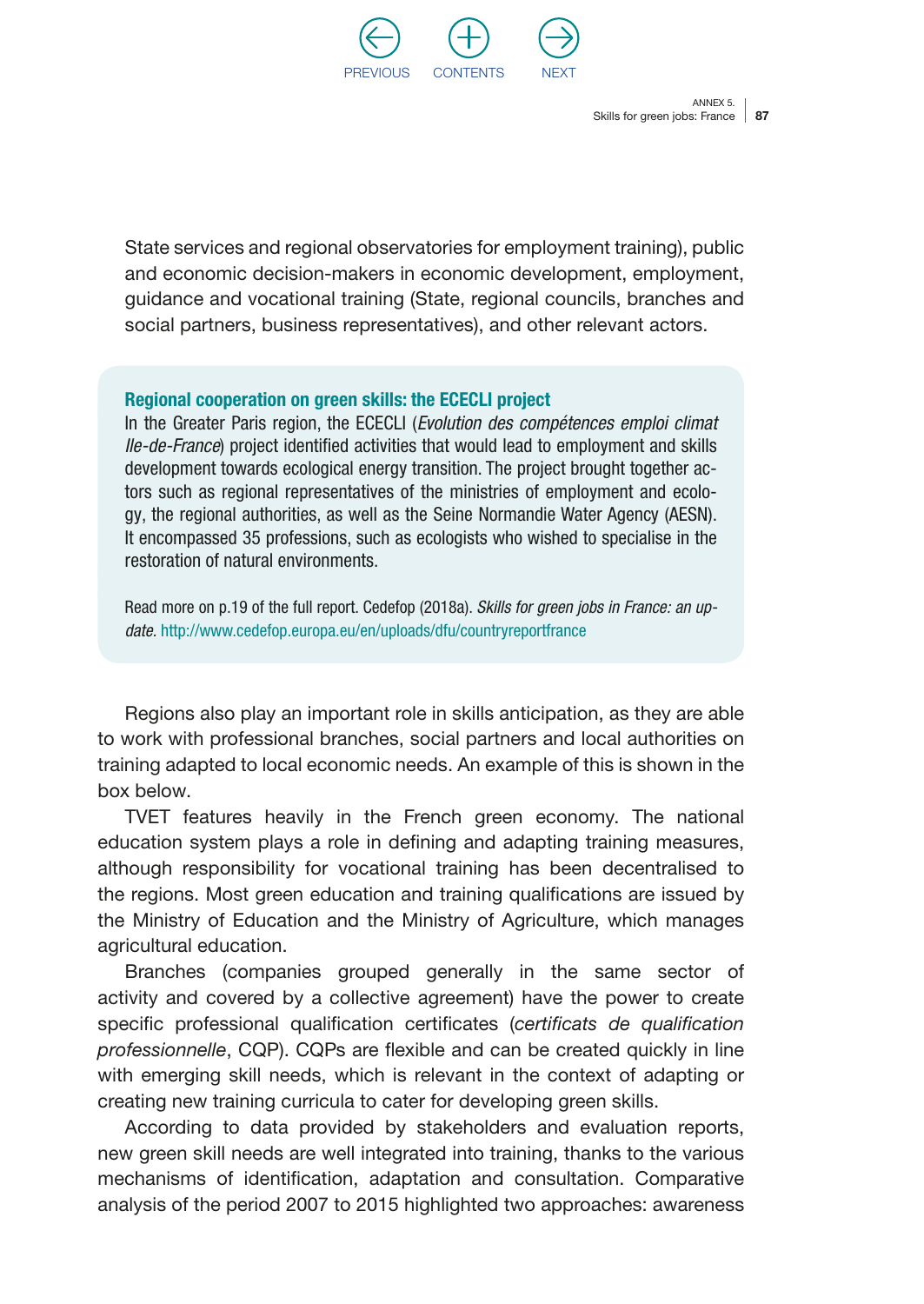

of environmental issues wherein courses (mostly lower secondary and upper secondary VET diplomas) were changed to account more generally for environmental issues; more advanced and specific adaptations wherein changes in professional practices were found.

There were significant training course developments from 2007 to 2015 in some sectors, with less progress in food, fashion, applied arts and tourism:

- (a) from 2007, the professional advisory committees (*Commissions professionnelles consultatives*, CPC) – managed by the Ministry of Education with a central role in meeting industry skill needs – have directly covered occupations in eco-activities or concerning green occupations, such as in in chemistry, bio-industry and environment, the wood industry and agriculture. Other committees have taken charge of sectors that are becoming greener, such as metalwork, construction and transportation;
- (b) in 2013, 40 vocational diplomas fell under the remit of the committee for chemistry, bio-industry and environment, many of which were new/ adapted programmes. Level IV vocational diplomas included water and paperboard processes (2012), hygiene, cleanliness, sterilisation, pollution management and environment (2012); Level III vocational diplomas included nuclear environment (2011) and environmental services (2013);
- (c) between 2009 and 2013, 30 of the 113 diplomas existing in the automotive and agricultural equipment industries were revised or created with a greener focus. For example, the level V diploma Production conductor evolved to state that preserving property and the environment are both of importance.
- (d) diplomas in agriculture have also fully integrated green issues into their structure. All courses include a week dedicated to health, safety and sustainable development education, during which health issues, and occupational risks related to the use of materials or chemicals are addressed. Course standards have also been adapted to include the new agroecology approach which underpins French agriculture.

The French employment service, *Pôle Emploi*, is a key player in monitoring green jobs and skills within the economy, and implementing active labour market programmes (ALMPs). The various agencies of the service identify growing sectors and match the needs of employers with jobseeker profiles across the regions. To provide jobseekers with relevant skills and training, *Pôle Emploi* conducts workshops and individual training sessions in collaboration with employers, in sectors such as recycling or sustainable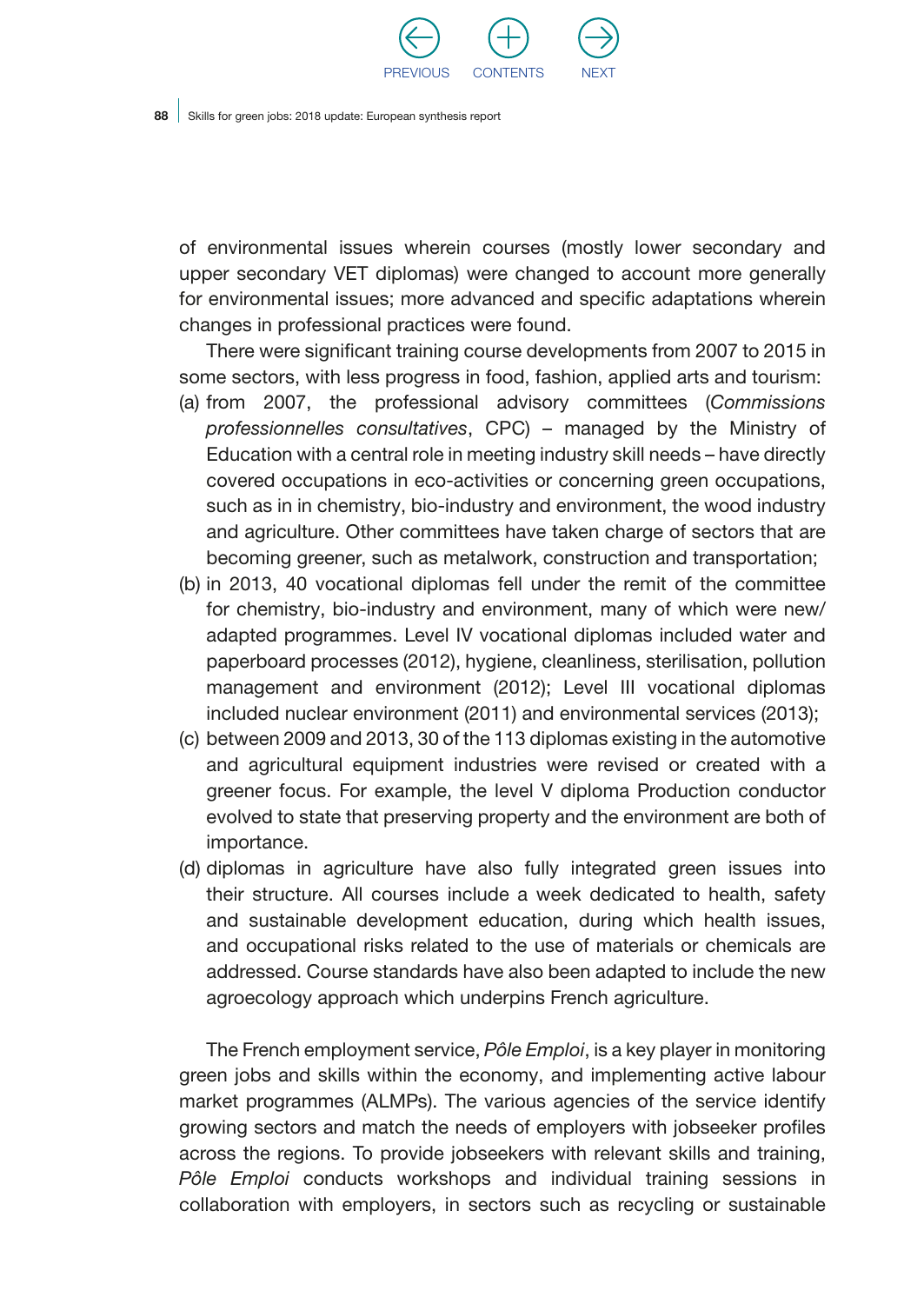

building; this can also include internship opportunities. However, there are no data available on the impact of these measures on the green economy.

Other players in public employment are the so called 'employment houses' (*Maisons de l'emploi*) which coordinate vocational guidance and training for unemployed people. The employment houses work within the *Alliance Ville Emploi* network, which participates in the work of Onemev and also participated in the 2012-13 EU-funded *Build-up skills* project which was designed to tackle green skill gaps for construction workers, mainly hired by small businesses or craftsmen.

In France, higher education providers have some say in the development of new skill provision but any new diploma must be approved by the Ministry of Higher Education. Qualifications such as vocational licences (*Licences professionnelles*) are also adapted, based on skill needs identified by professionals on the ground. Between 2008 and 2011, approximately 100 new training courses were marked as being environmental, with around 50 covering energy, 20 pollution and 15 the management of environmental issues. Most of these courses belonged to professional qualifications or master programmes.

Provision in higher education is adaptive to professional needs in other ways. For example, 78 campuses of professions and qualifications exist, which include education institutions (secondary and higher education, initial or continuing education) and enterprises; 10 of these campuses directly cover eco-industries, such as that for energy and maintenance in the industrial Lorraine region which develops new fibres and materials using biosource polymers.

The private sector plays a multifaceted role in French training provision. Companies directly contribute to continuing vocational training financially, and State-approved organisations (OPCAs) play a central role in the distribution of funds and targeted training for employees. Companies with more than 300 employees are also obliged by law to anticipate internal jobs and skills (*gestion prévisionnelle des emplois et des compétences*, GPEC).

Large companies in the energy, construction, waste management and transport sectors have introduced in-service training programmes to transition to greener ways of working, such as the Enedis in-house training.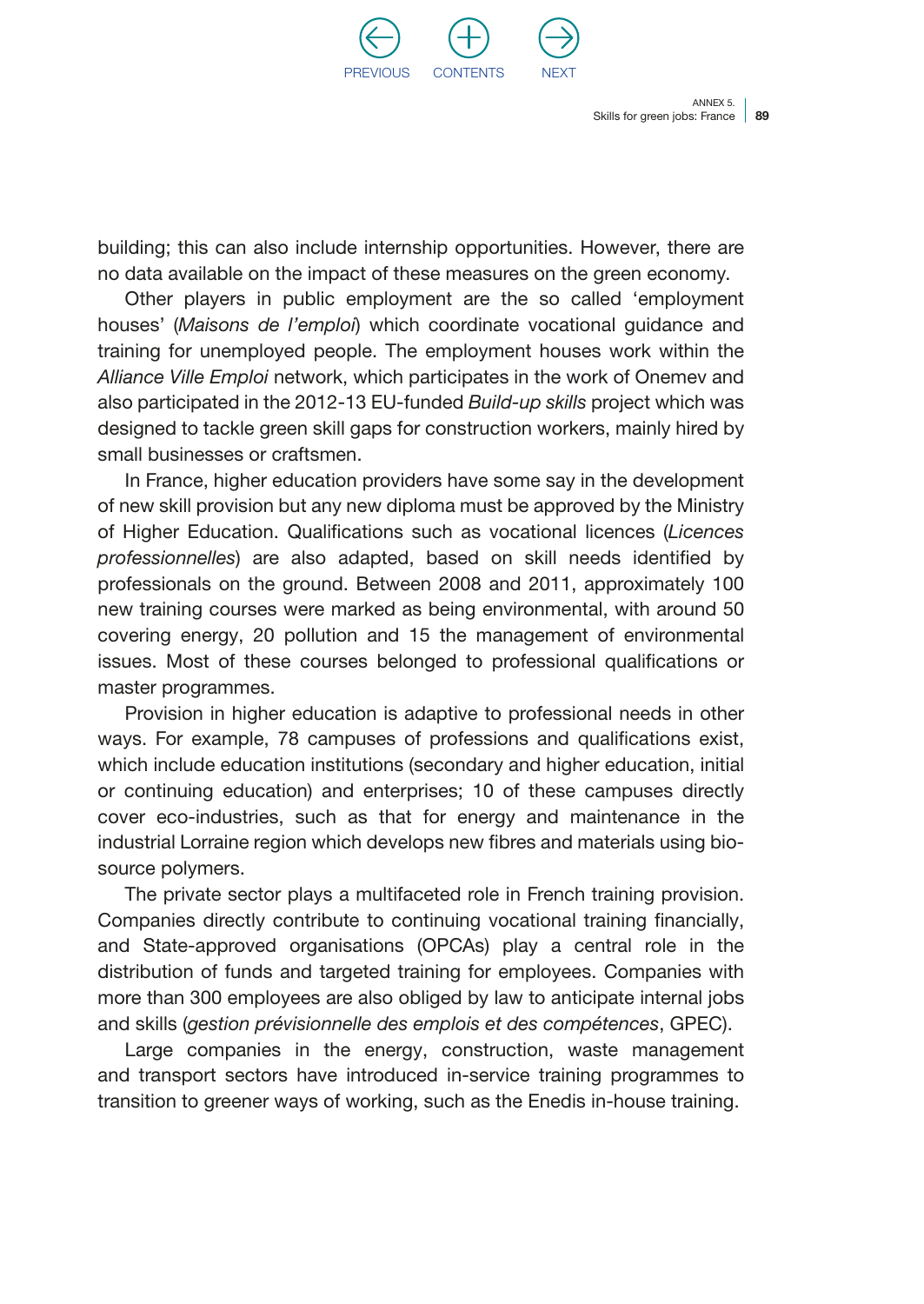

#### Enedis in-house training

Enedis, the electricity grid operator, has developed an 'intelligent' electrical network by installing intelligent, connected electricity meters, whose management requires more skilled support.

As part of the upskilling process, more than half of Enedis' 39 000 employees were identified as having a need for training in energy transition, notably to develop renewable energies. Up to August 2017, 15 000 employees had been trained. Such training was adapted to people from different professional backgrounds and with different levels of knowledge or awareness of green issues.

Read more on p. 27 of the full report: Cedefop (2018a). *Skills for green jobs in France: an update.* <http://www.cedefop.europa.eu/en/uploads/dfu/countryreportfrance>

Another way in which the private sector plays a role in green skills provision is through professional branches, which participate in the joint consultative committees (CPCs) that have the power to influence the content of diplomas in a bottom-up approach. Employees in companies can also benefit from branch vocational diplomas that may lead to certification (for example, those offered by the Professional Federation of Recycling Companies (*Fédération professionnelle des entreprises du recyclage*, FEDEREC). However, although bottom-up approaches may help to identify skill needs, they do not necessarily lead to change at national or sectoral levels.

### A5.4. Conclusions and recommendations

The French transition to a greener economy relies on several factors: good social dialogue at all levels; the development and improvement of new and existing training methods; training based on identified skill needs; and education and vocational training programmes being monitored and evaluated.

Since 2010, France has continued to involve stakeholders in the green economy, produced innovative and adaptive anticipation mechanisms and made key changes to its TVET system. However, several issues persist: ensuring that quality training is developed; having trainers with sufficient knowledge of new skills and new training methods; and fostering the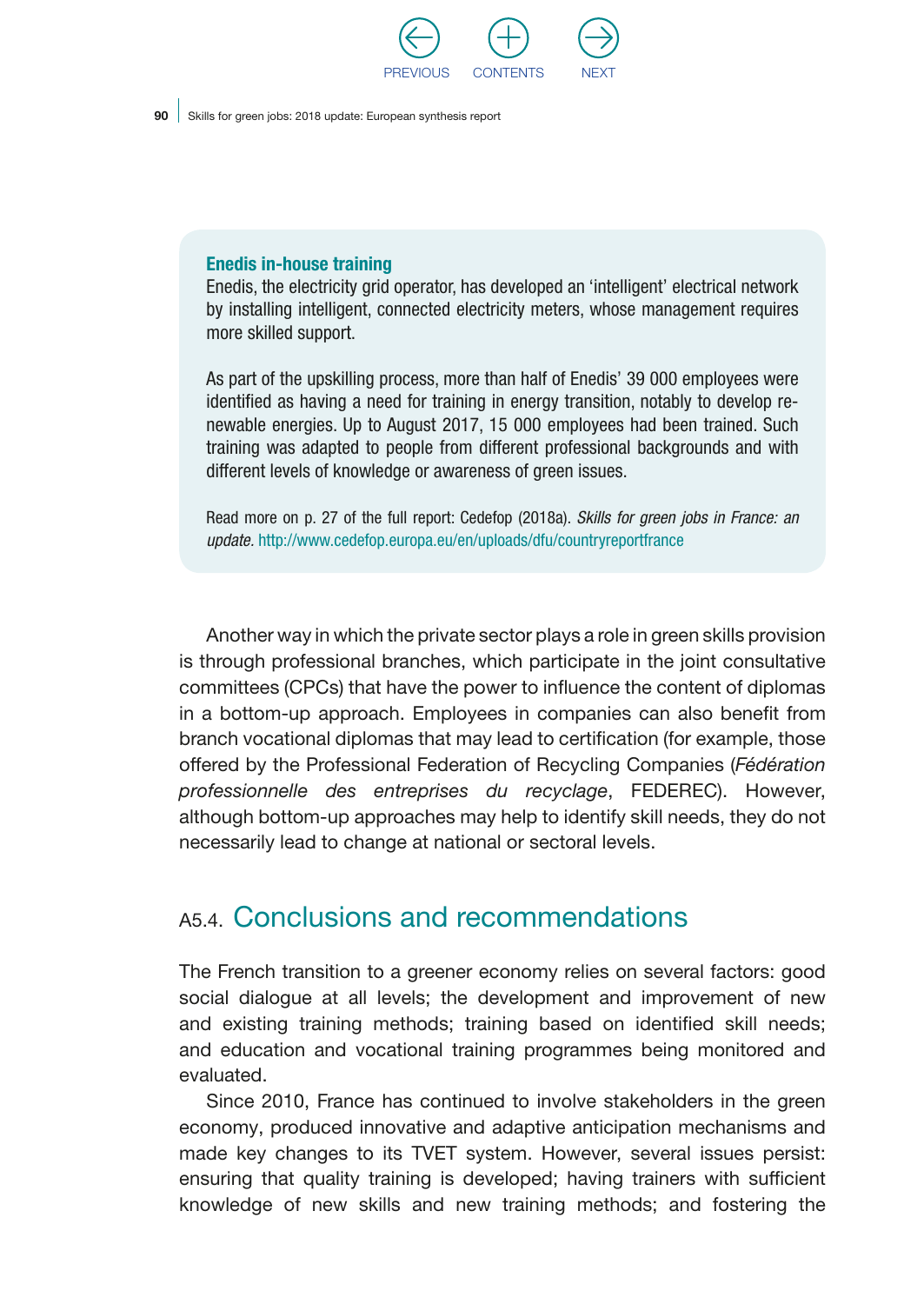

adaptability of skills standards to the ever-changing needs of the overall economy. The possible consequences of good practices could be examined, such as the trend of developing inter-sectoral qualifications; while this, allows for adjustment to green skill needs, it hinders labour mobility.

To ensure that 'eco-friendly training' adds value to professional environments in the country, good business practices and awareness-raising exercises at managerial levels could prove beneficial.

For both education providers and employers, declining interest in certain areas (such as in crafts or traditional manufacturing industries) can be combatted by integrating ecological issues in either jobs or education programmes.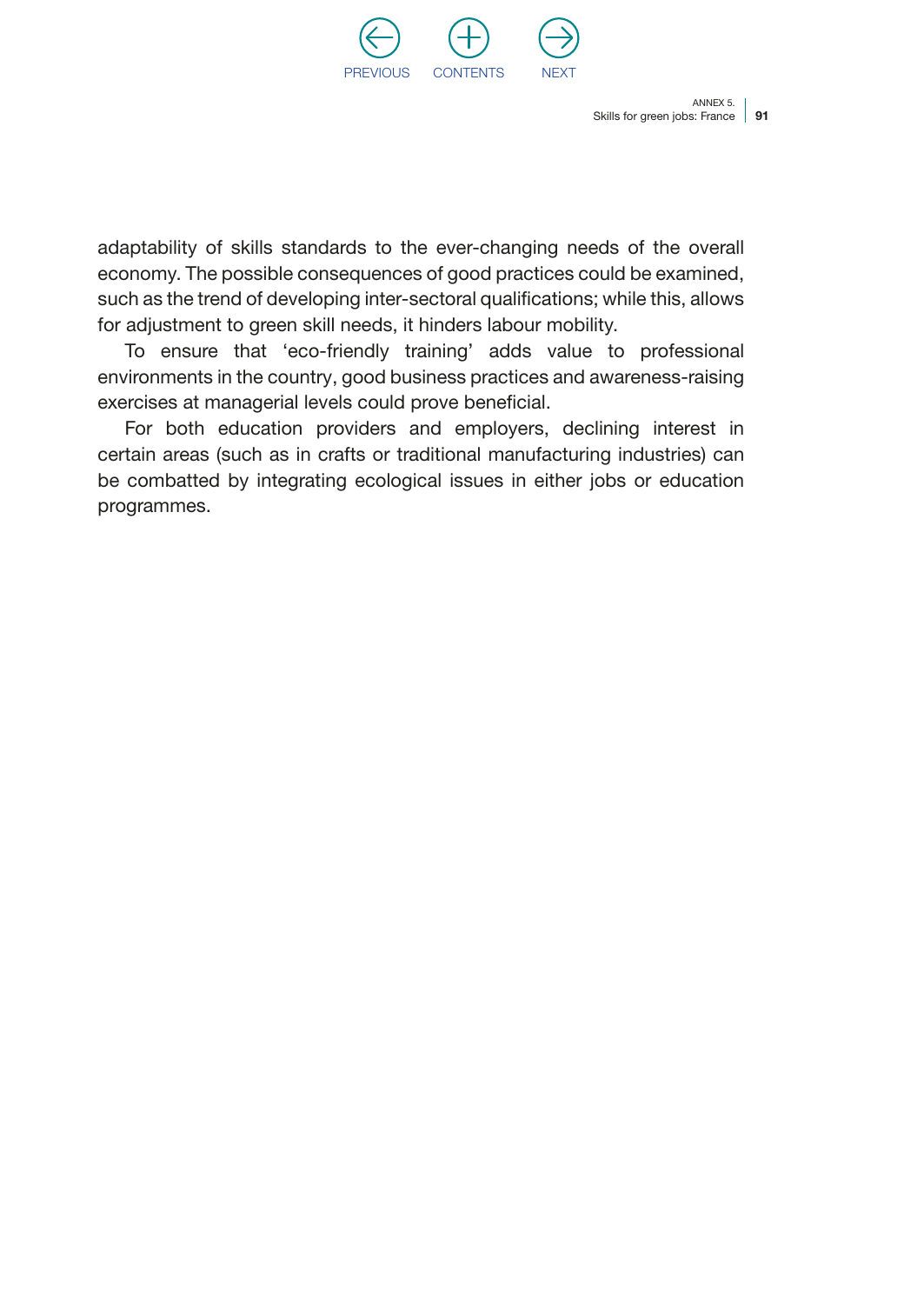

## ANNEX 6. Skills for green jobs: UK

### A6.1. Major changes in the economy and employment since 2010

Economic and employment trends in the UK have generally been positive in terms of labour market indicators. GDP has remained stable, with a 2% increase between 2016 and 2017; the services sector has been the driving force for this growth. The employment rate has also been on the rise, and in June 2017 it reached its highest since 1971 (75.1% for those aged 16 to 64). Changes to the UK labour market are attributed by the CIPD to long-term trends, such as the rise in knowledge-based services, innovative technology and globalisation, changing workforce demographics, and the decline in collective workplace institutions. However, the UK labour market is expected to face challenges during Britain's exit from the European Union (Brexit). Based on the uncertainty that Brexit brings, it is difficult to predict the impact this will have on the overall economy.

The structure of green employment in the UK is expected to change, as shown in employment forecasts for 2014-24. For example, employment levels in the mining and quarrying sector are predicted to decrease as the economy moves away from coal-fired energy generation to low-carbon alternatives, while such alternatives to energy generation are likely to increase employment levels in other sectors. Energy-intensive sectors, such as manufacturing and transport, have become more energy-efficient. It is expected that up to 70 000 extra direct jobs may be generated between 2013 and 2023 in the wind and marine energy sectors, and that construction growth in the leadup to 2024 is likely to be positive as technologies are developed to address environmental concerns. For example, from 2012 attempts were made to promote greener construction methods by the government, as part of the growing green economy. New standards included the Code for sustainable homes, which was later revised in the national Building regulations and standards in 2015.

Energy policies and environmental legislation are a major cause of such employment changes. For example, the revised Building regulations and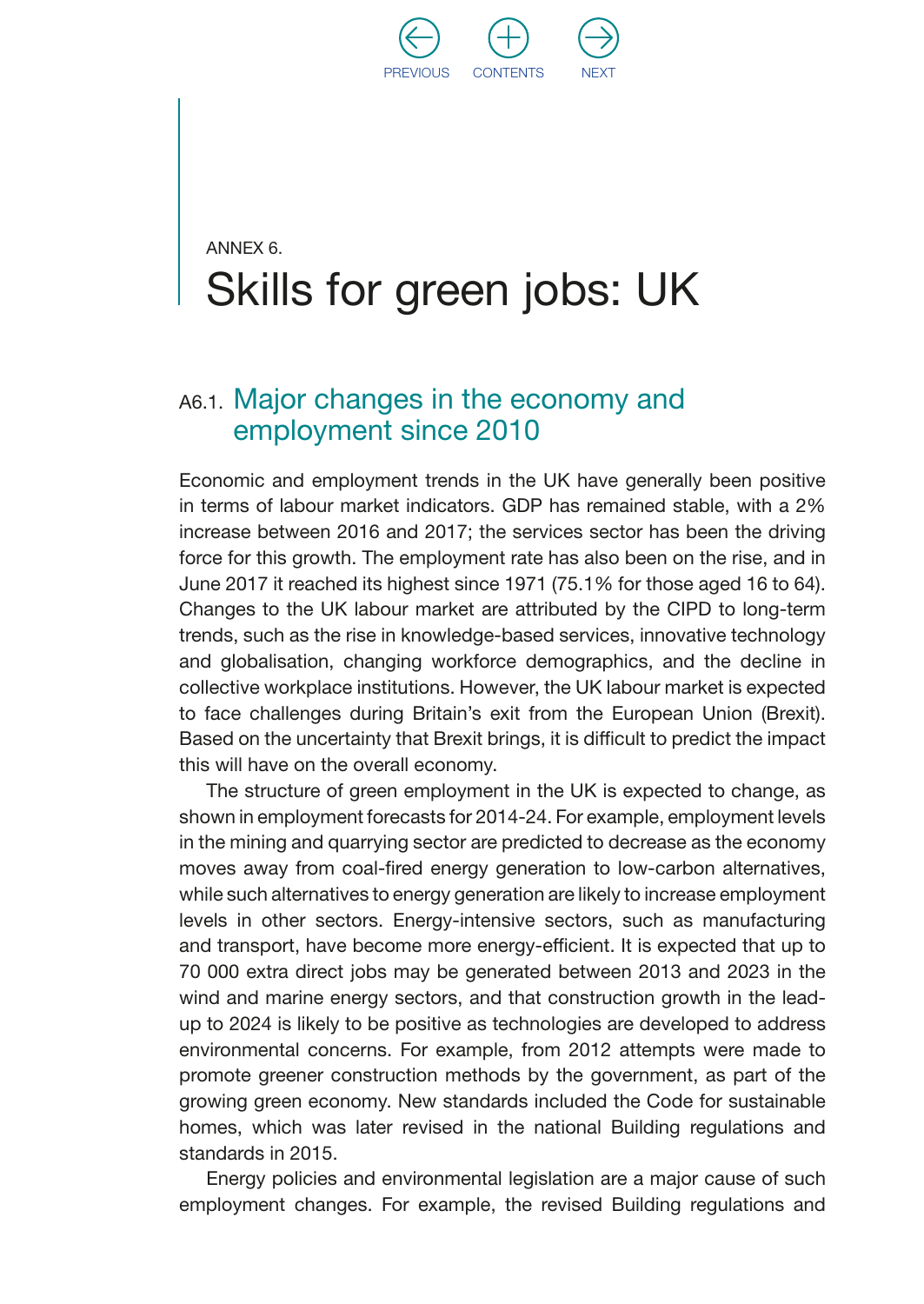

standards issued in 2015 have increased the emphasis on green building methods and techniques. The overall shift towards a green economy has also been partly attributed to the influence of green entrepreneurs, who are driven by environmental concerns and ideals and aim at developing relevant skills that will ensure their businesses are in synergy with the green economy.

### A6.2. Skills development regulations and policies

Environmental policies, such as the UK 2020 target to reduce carbon emissions by 2050, have influenced policy for a green transition. The Energy Act 2013, for example, sets out low emission targets and the ways in which these can be achieved to address climate change. Additionally, the Infrastructure Act 2015 set out regulations for carbon measures and local renewable electricity generation facilities. Generally, the act supports measures for zero carbon homes and renewable heating systems.

Environmental policy in the UK has historically been led by the European Union (EU), which has had a positive impact on the UK environment. Now that the UK plans to exit the EU, there are concerns that environmental policies will become less rigorous and that focus on the green economy will feature less. The recent publication by the Committee on Climate Change (an independent, statutory body established under the Climate Change Act 2008) suggests that the UK may change its plans to reduce carbon emissions after Brexit, as meeting EU targets will not be required. However, carbon emissions targets and the need to cut emissions are set in UK law, so there are unlikely to be significant changes.

Green skills and employment have not typically been prioritised in UK policy. The Skills for sustainable growth strategy 2010 planned to improve skills for sustainable growth, by setting out funding commitments for training and apprenticeships as part of an 'environmentally sound economy'. However, there have also been fluctuations in subsidies and incentives that might stimulate green employment growth; there are dependent on the extent to which national governments have prioritised the environment in a time of constrained public finances and wider political philosophies about the role of the State. In 2015 for example, many green subsidies – such as plans to make all new homes carbon neutral – were withdrawn, a change justified as encouraging businesses to invest in construction rather than relying on government action. The more recent green paper on building an industrial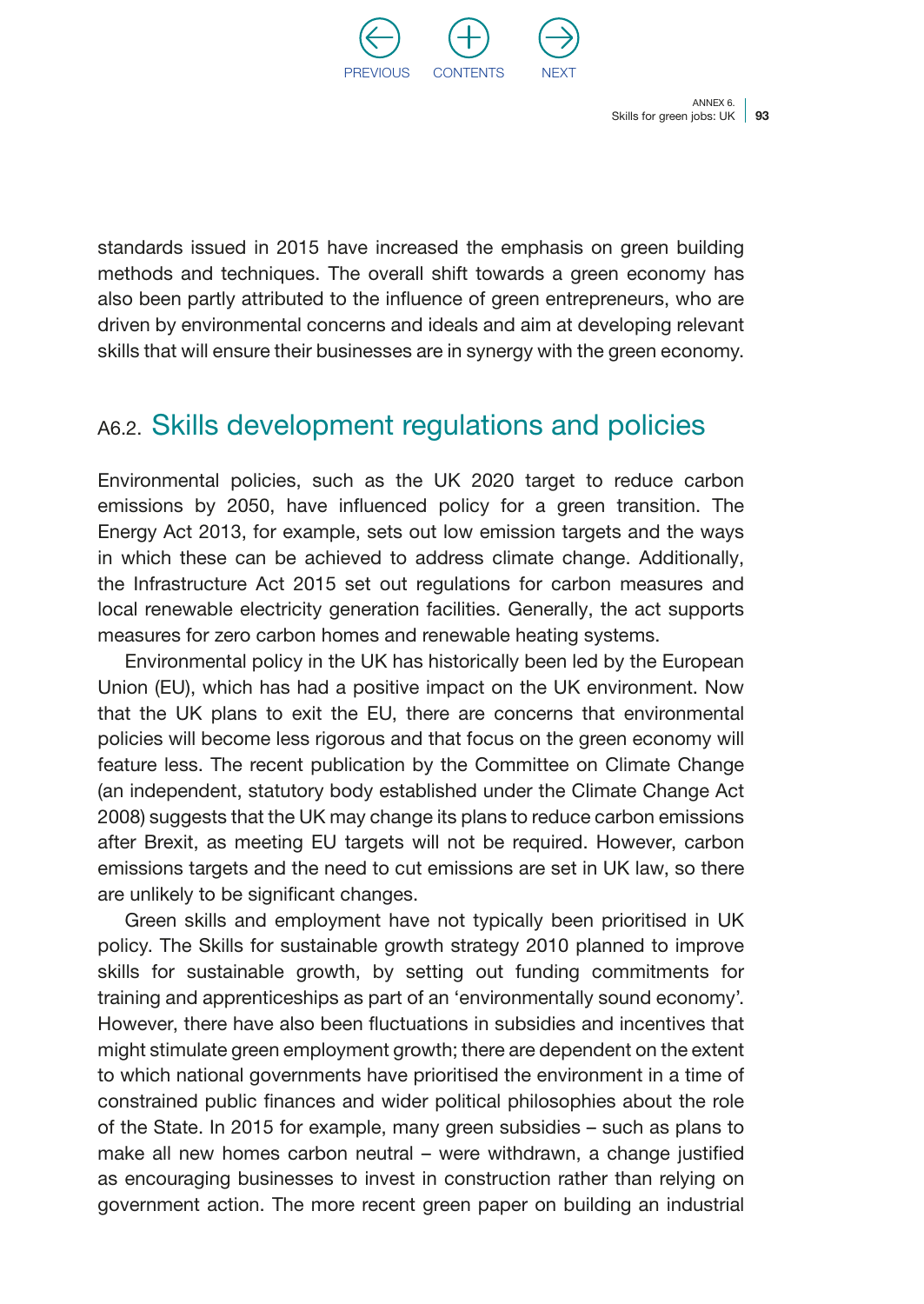

strategy (2017) focuses on increasing skills and productivity, but it is not yet known whether or how this will translate to green skills.

Another important feature of government strategies on green employment is that they tend to devolve responsibility to sectors and regions. No UK policies, programmes or regulations include gender issues in developing green skills.

While employers, social partners, workers and trades unions can usually contribute to skills strategies through national consultations, there is no official coordination of this process. In 2017 the closure of the UK Commission for Employment and Skills (UKCES) which was a publicly funded, industry-led organisation providing advice on skills and employment issues, further weakened the role of social partners. Sector skills councils (SSCs) and sector skills bodies – some of which are relevant to the green skills agenda – develop, maintain, and update occupational standards and job competences. Many SSCs have also become members of relevant industrial partnerships. Local enterprise partnerships (LEPs) make decisions on training provision at the local level, to create links between employers and training providers wishing to transition to a greener economy. An example of such a local initiative is shown in the box below.

#### Liverpool City Region: skills for the low-carbon economy

The Skills development strategy adopted by the Liverpool City Region (LCR) LEP concentrates on skills for the low-carbon economy. LCR has developed a Low-carbon economy action plan and a Sustainable energy action plan to ensure the region is at the forefront of the transition to a low-carbon economy. To meet the demand for skills in offshore wind, the LEP has worked to coordinate skills training in higher education colleges with the demands of local companies that manufacture products used in the offshore wind sector. The LEP has also played a central role in filling a skill gap reported by the company Scottish Power, whose central office is in Liverpool

Read more on p.27 of the full report. Cedefop (2018c). *Skills for green jobs in the UK: an update.* <http://www.cedefop.europa.eu/en/uploads/dfu/countryreportuk>

Strategic decisions about occupational standards and the content of green jobs are also taken by organisations that award qualifications. One example of such an organisation working in the green sector is the Waste Management Industry Training and Advisory Board, which covers those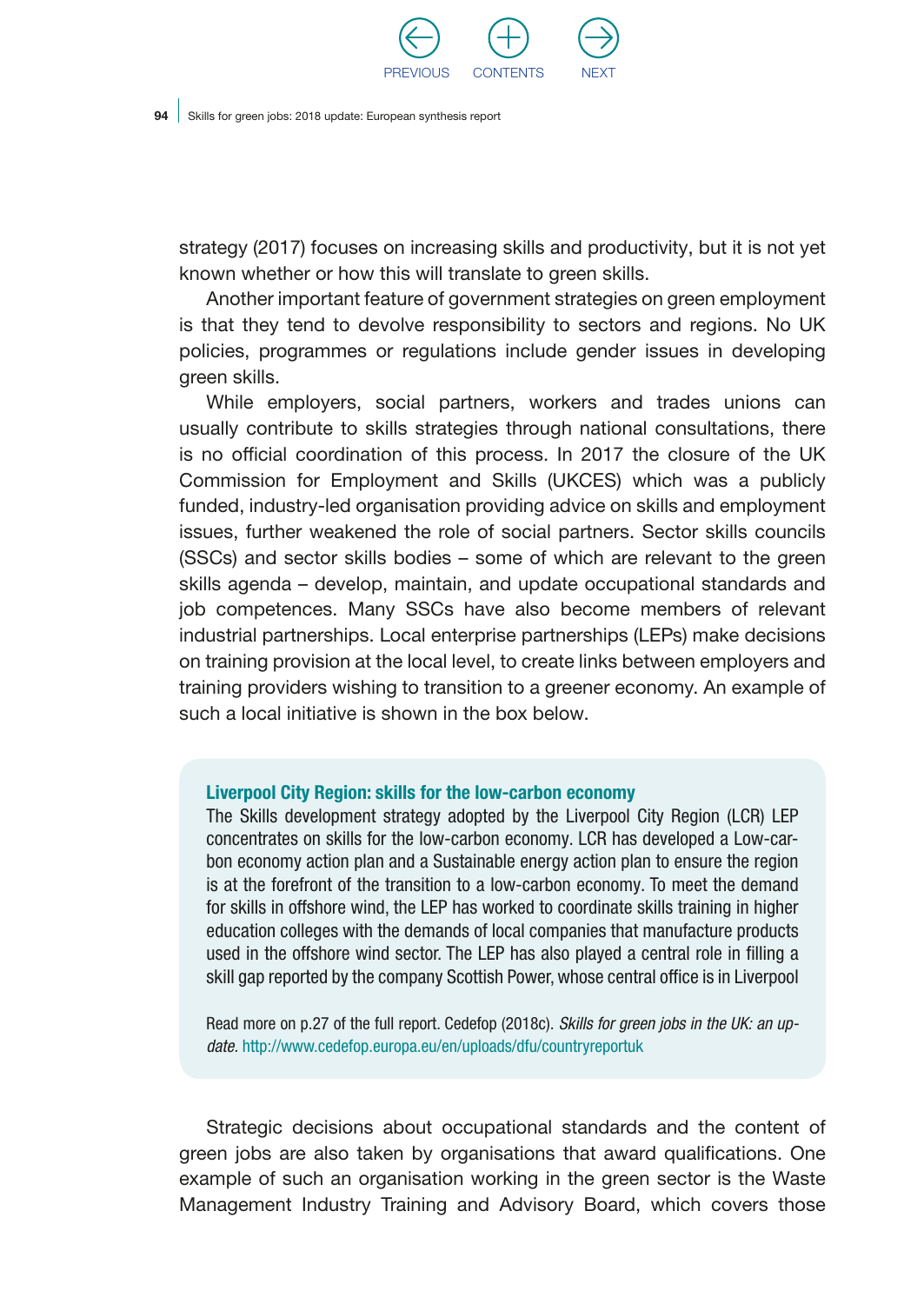

working in the waste and resource management sector. This board certifies approximately 7 000 candidates per year in qualifications ranging from level 1 (EQF level 2), to level 4 (EQF level 5) diplomas.

### A6.3. Skills development measures and programmes for the green economy (24)

There are no UK-wide anticipation activities for green skills or jobs. The lack of focus in this area has been attributed to the limited number of obvious green jobs available in the UK. There are several relevant skills anticipation initiatives, however, such as one carried out as part of RenewableUK's report *Working for a green Britain and Northern Ireland.* It estimated that 34 373 full-time equivalent jobs were supported directly and indirectly by wind and marine energy in 2013 (18 465 directly) as part of the green economy. Over the period to 2023 substantial employment growth was also forecast (with around 70 000 additional direct and indirect jobs being created).

Analysis of skills implications stemming from technological change, changes in government policy and legislation and other socioeconomic factors affecting the UK labour market is offered in the *Working futures*  series. The latest forecasts (2014-24) also offer predictions for changes in employment at sectoral level.

There is no coordination of social partners in skills policy-making and programme design; this also applies to skills anticipation. A typical example of social partner involvement in skills anticipation is in the 2011 government report *Skills for the green economy*, wherein the Department for Business, Innovation and Skills engaged with the trade union organisation Unionlearn during the preparation phase to explore how the workforce could engage with the green economy.

Many of the currently available data on green employment in the UK are provided by SSCs, through sector-based skills anticipation assessments and forecasts, although green skills and jobs are not always explicitly mentioned in such research and data. For example, research carried out in 2014 found

 $(24)$  The skills landscape described in this section primarily refers to the situation in England. The devolved administrations in Scotland, Wales and Northern Ireland have different skills policies and governance arrangements. See the full definitions of green skills and occupations in England and Scotland respectively at the end of this report.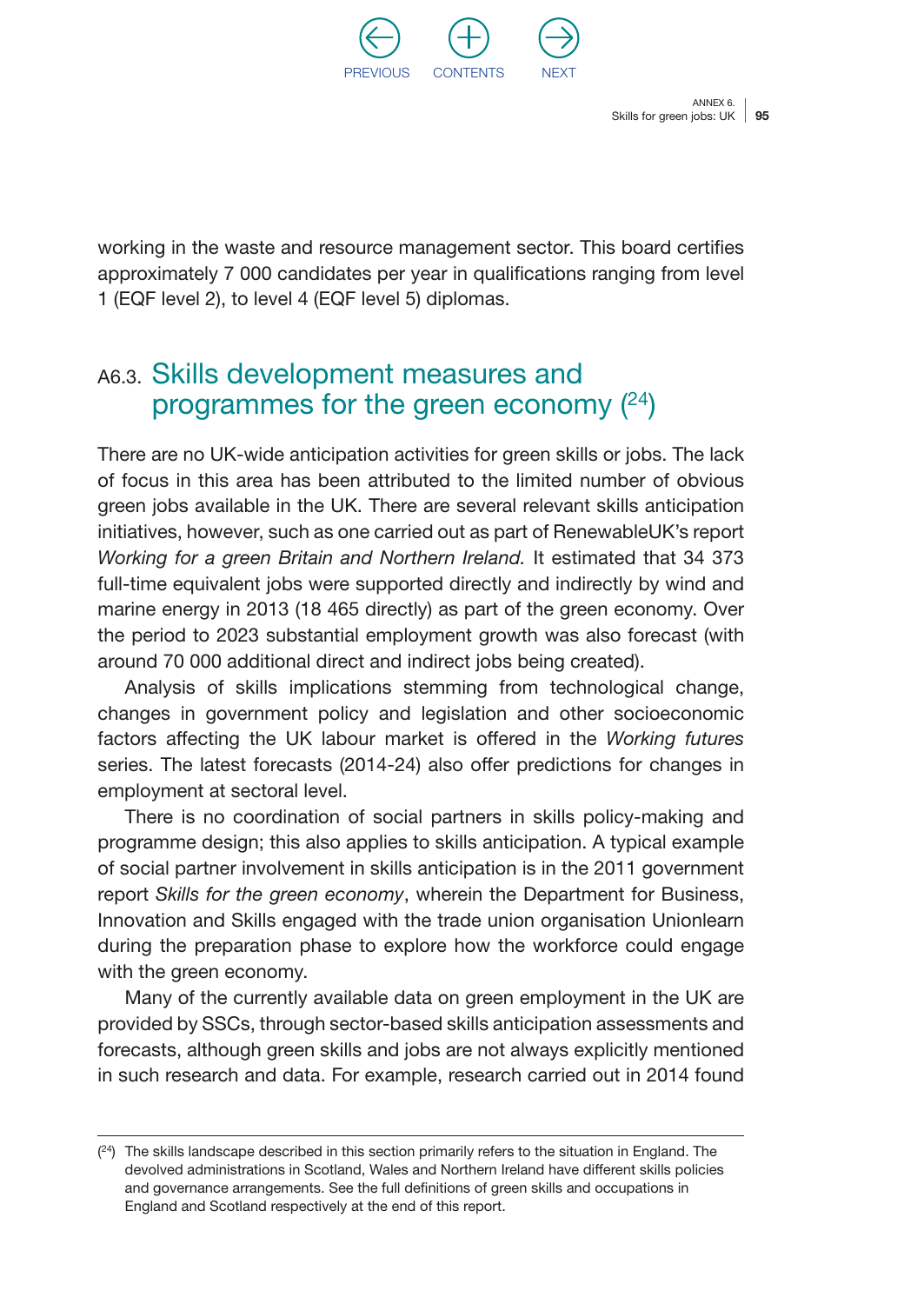

that the construction and service sector would see employment increase by up to 108 000 net jobs a year over 2020-30, due to a major infrastructure investment programme to improve the Energy performance certificate (EPC) of UK homes by 2035. The research also suggested that, even as the initial investment stimulus wears off, there would be a net increase of 70 000 jobs in the UK up to 2030. In the waste management sector, data provided by the 2012 SITA assessment reported that up to 36 000 new jobs could be created directly by 2020 (25). Most of these positions were predicted to be in operator and manual positions.

The 2010 national skills strategy set out various measures to support green skills. This included a new 'skills for a green economy' group of sector skills councils. This group was introduced to cover the following: to help businesses understand and address skill needs; to improve information quality, as well as available advice and guidance on the green economy through the new National Careers Service; to improve green skills training programmes in the further education and skills system; set up a renewables training network, with 2 000 places on training courses specifically tailored to the renewable energy sector; send STEM ambassadors into schools; and make funding available for up to 1 000 Green deal apprenticeships. Discussing the implementations of these measures, the Environment Audit Committee (EAC) of the House of Commons argued against governmentled initiatives and called for the government to do no more than provide a stable long-term policy framework on the green economy, in order to afford the certainty that businesses need to make long-term investment in a skilled workforce.

Development and updating of occupational standards and qualifications in the UK is generally sector-based and rather fragmented; this complexity is increased by the different institutional arrangements applying in England, Northern Ireland, Wales and Scotland. The precise mix of training providers also varies substantially from locality to locality, even within the UK's constituent nations. Providers are responsible for the more detailed tasks of designing curricula and delivering training; the main focus is on further education colleges, though private training providers can also be significant

<sup>(</sup> 25) SITA (2012). *Driving green growth: the role of the waste management industry and the circular economy.* Maidenhead: SITA UK. [http://www.sita.co.uk/wp-content/uploads/2017/08/](http://www.sita.co.uk/wp-content/uploads/2017/08/DrivingGreenGrowth-SITAUK-120423.pdf) [DrivingGreenGrowth-SITAUK-120423.pdf](http://www.sita.co.uk/wp-content/uploads/2017/08/DrivingGreenGrowth-SITAUK-120423.pdf) For more information see full country report (Cedefop, 2018c).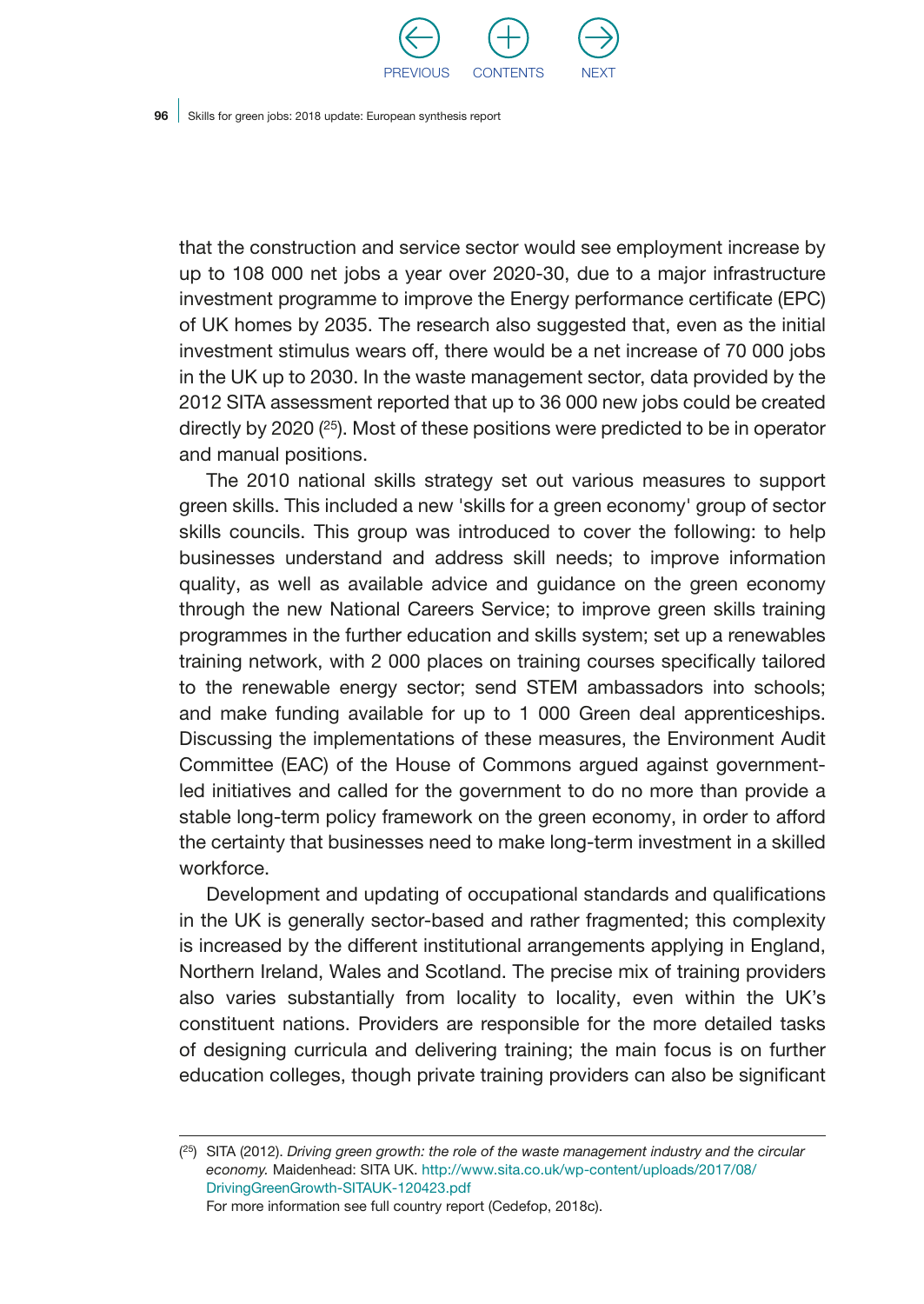

stakeholders in certain sectors and localities. National skills academies, and national colleges, many of which are relevant to green skills, are designed to enable industry stakeholders to set training standards and to develop the learning opportunities needed most by their industries. Selected examples of sector bodies supporting the development of skills for the green economy are shown in the box below.

#### Examples of sector body activity relevant to green skills

**Power generation:** RenewableUK (and its member organisations) run the Renewables training network (RTN). The network is developing 'RTN assured' courses, which meet the needs of employers. Two courses (blade repair and inspection awareness and basic training) were launched in 2014 and further courses are currently being developed. RenewableUK has also launched its career mapping tool.

Construction industry: the Construction Leadership Council (CLC) works between industry and government to identify and deliver actions supporting UK construction in building greater efficiency, skills and growth. The CLC published a free sustainable building training guide in 2017 and the UK Green Building Council has also developed training in sustainability known as the Sustainability training and education programme (STEP).

Businesses in the waste and recycling industry signed up to the Energy and Efficiency Industrial Partnership. The partnership aims to solve skills shortages by filling critical gaps with a younger, more diverse and productive workforce. By 2016, 1 500 learners had received training, including upskilling programmes and apprenticeships. Industry-specific training programmes, including for 'utilities engineering technicians' and 'maintenance engineering operations technicians' were developed to meet the industry's skill needs.

Read more on pp. 25-26 of the full report. Cedefop (2018c). *Skills for green skills in the UK: an update.* <http://www.cedefop.europa.eu/en/uploads/dfu/countryreportuk>

There are no national active labour market programmes (ALMP) that focus on developing skills for the green economy. Similarly, retraining measures are usually developed at the sector level; as such no data are available for either of these areas. Further, employment service providers – public and private – do not play a role in planning green skills retraining measures. However, several charitable and not-for-profit organisations across the UK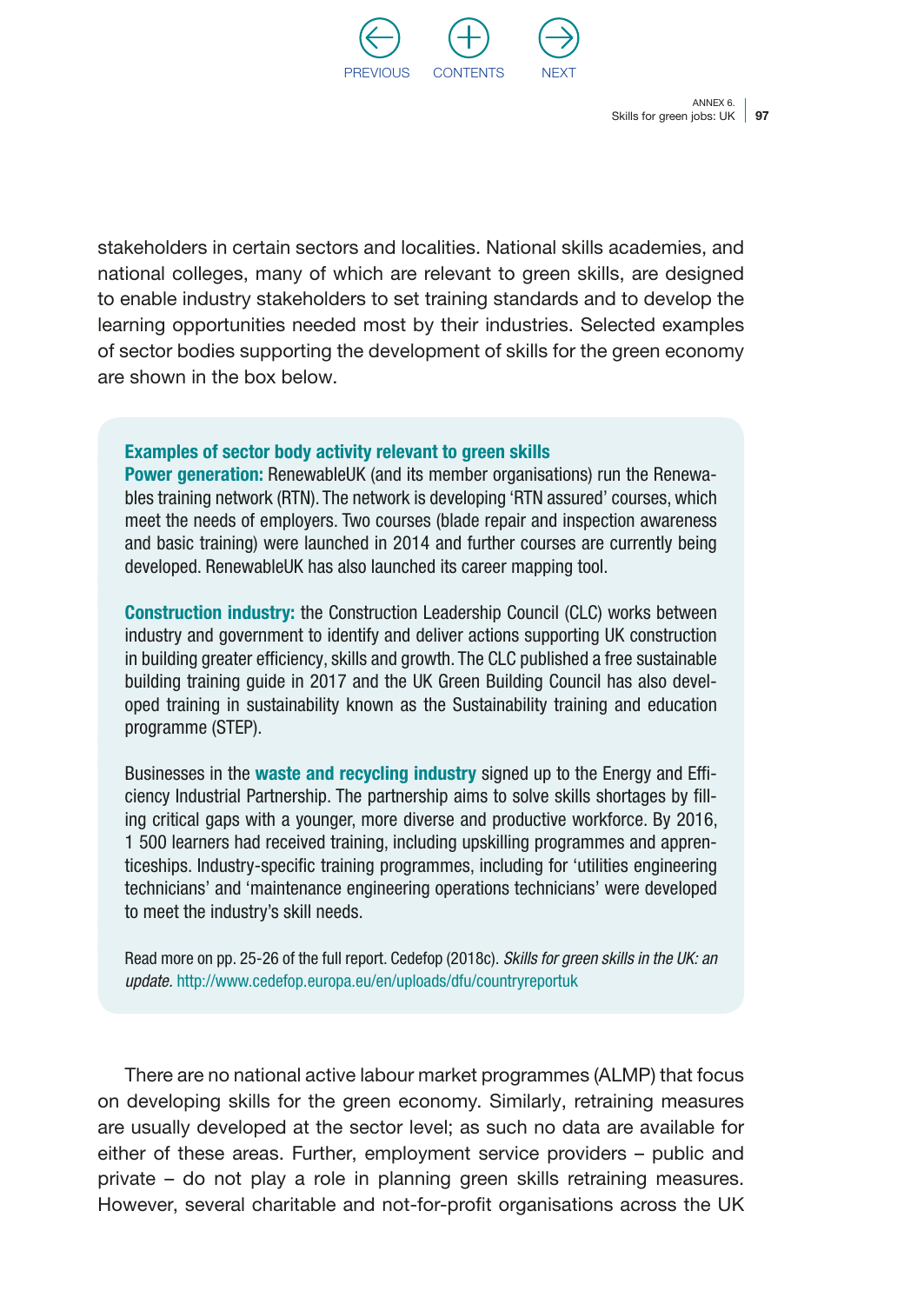

offer ALMP supporting vulnerable groups and people into education, training and employment. One is the charity Groundwork, which offers skills training that leads to recognised qualifications in green jobs for the unemployed. Their work is typically project-based and funded by special programmes, such as the European Commission's LIFE+ programme.

Based on the multi-national set-up of the UK, it is difficult to gain a clear picture of the response of universities to green skills and the challenges that come with this.

The private sector plays a fundamental role in the UK skills system. Employers are positioned in leading sector bodies (such as SSCs) and in local economic partnerships (LEPs). Such sector bodies play a key part in shaping the development of occupational standards and the content of VET courses, including apprenticeships. Some employers also have direct links to higher education training institutions; for example, Siemens is a strategic partner of the University of Sheffield on wind power. There have also been initiatives to give employers more control over the design and delivery of training to address skills shortages, including green skills, through measures such as the Employer ownership and skills fund. While there is a clear policy shift to increase employer ownership of the skills system, employerled bodies in several sectors relevant to the green economy have called for stronger government intervention in the skills system.

Although the involvement of the private sector means that labour market and skills assessments are more focused on the direct needs of employers – to cover issues such as skill gaps – it has also reduced the influence of trades unions.

### A6.4. Conclusions and recommendations

Overall, the economic situation in the UK is currently buoyant, with evidence suggesting that there is significant activity in relation to the green, low-carbon economy. Since 2010, employment growth in low-carbon and environment jobs across the UK has been significant and it is anticipated to continue to grow.

The Energy Act 2013 and the Infrastructure Act 2015 have had an impact on the development of green jobs. However, some green subsidies put in place by these legislative changes have been subsequently withdrawn by government, along with plans to make all new homes carbon neutral.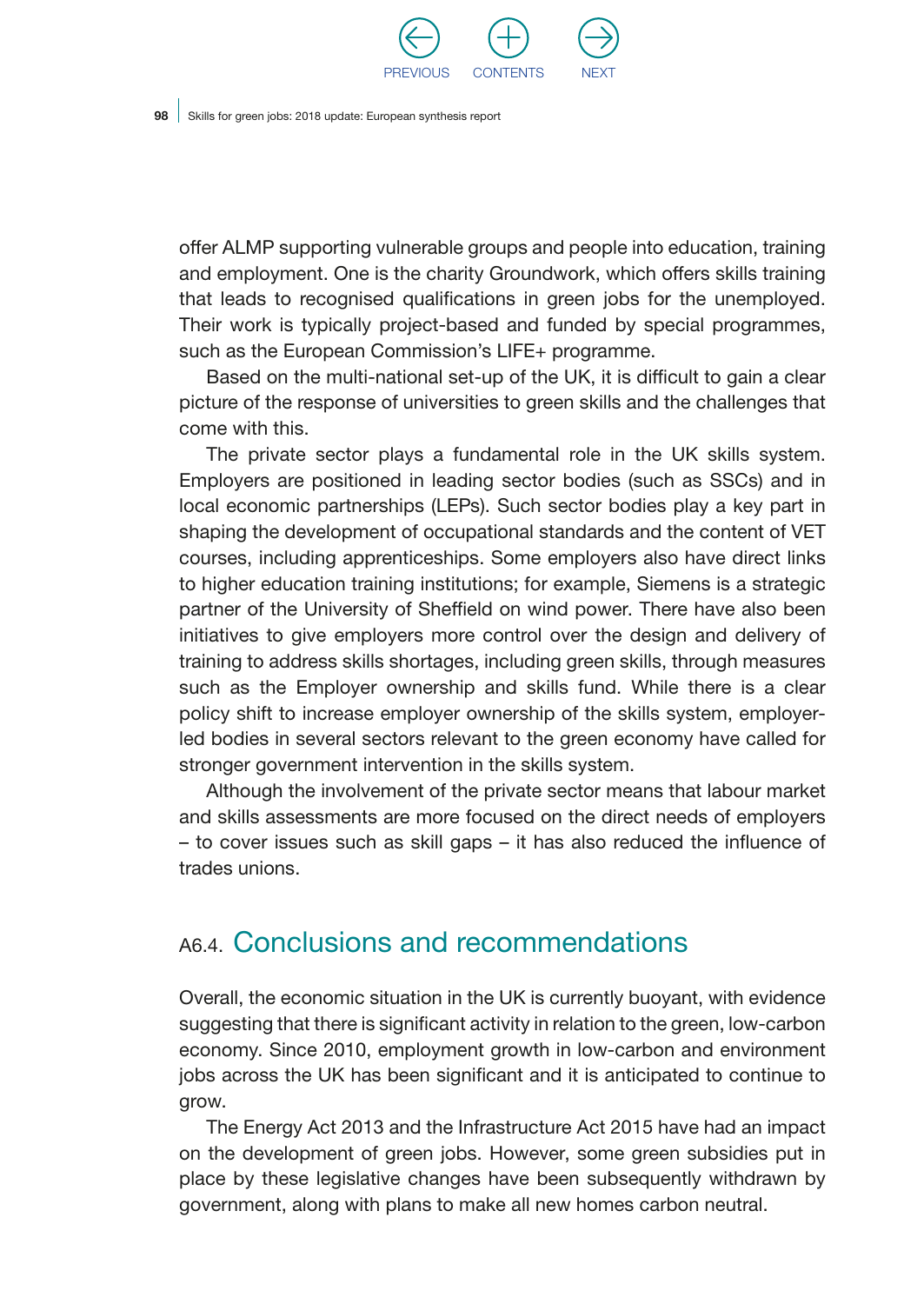

The *Working futures* forecasts report that the transition to a lowcarbon economy will have an impact on employment levels to 2024. This highlights the need for skill anticipation exercises to be undertaken – utilising appropriate methodologies – so that skills shortages can be addressed before they become a barrier to the green economy. Devolution of responsibilities and activities regarding the focus on green skills (to SSCs, trades unions and charitable organisations) also stresses the importance of taking stock of periodic anticipation exercises on green skills, as well as producing comprehensive reports on the demand for, and supply of, green skills.

The private sector plays an important role in shaping VET provision for new green occupations and for greening established jobs. However, it is difficult to assess how important new green occupations (and the related competence standards) are in the UK, because the development of standards, curricula and training are sector-based, fragmented, and undergoing change.

Some not-for-profit organisations offer labour market programmes for particular groups linked to green jobs and the development of green skills. However, it is not clear what the employment outcomes of incorporating a green skills component in ALMPs might be in the UK, or what green skills should be delivered under the umbrella of an ALMP. This highlights an area for further investigation.

High levels of private sector involvement are generally perceived to be positive. Nevertheless, there is also a risk that skills supply under the UK employer ownership agenda is overly focused on meeting current rather than future demand. Therefore, policy-makers, employer groups, and sector bodies should aim to ensure that both current and future green skill needs are being met.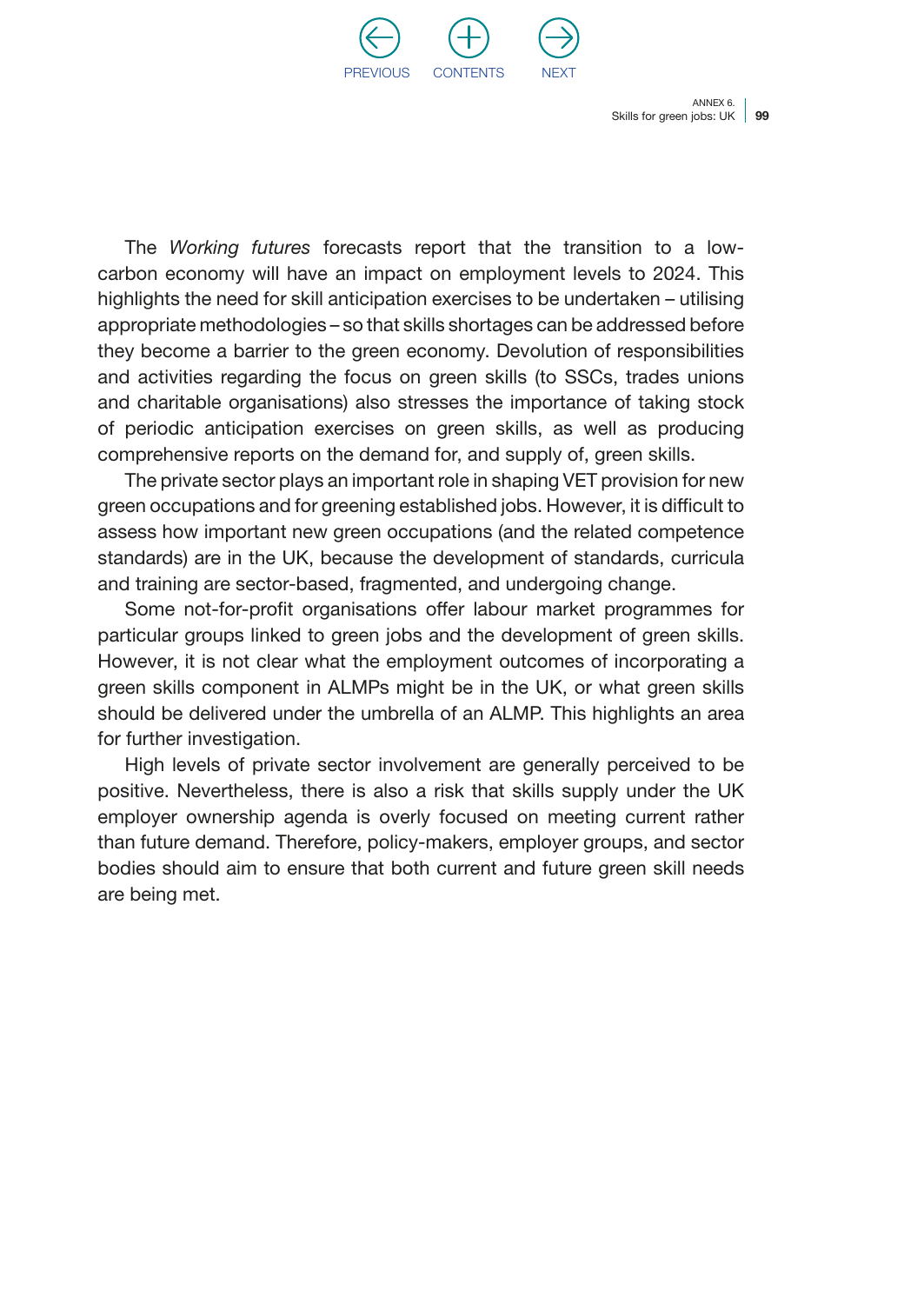

### Official definition of skills for a green economy in England, 2011

| <b>Skills for a green economy</b>              | <b>Skill needs</b>                                                                                                                                                                                                                                                                                                                                                                                                                                                                                                                                                                 |
|------------------------------------------------|------------------------------------------------------------------------------------------------------------------------------------------------------------------------------------------------------------------------------------------------------------------------------------------------------------------------------------------------------------------------------------------------------------------------------------------------------------------------------------------------------------------------------------------------------------------------------------|
| Skills supporting resource<br>efficiency       | • Strategic business management to build resource-efficient<br>business models leading to bottom line benefits and in<br>preparation for new regulations<br>· Business/financial accounting services around carbon and<br>natural environment accounting<br>• Skills to design and adopt technologies, products and processes<br>increasing resource efficiency, including lean manufacturing<br>• Project management skills with clear understanding of resource<br>efficiency<br>· Operator level actions to maximise resource efficiency (e.g.<br>reducing waste in production) |
| Skills supporting low-carbon<br>industry       | • Scientists and engineers with training or transferable knowledge<br>for nuclear and renewable energy (including wind and marine)<br>• Technicians with training or transferable knowledge to install<br>energy efficiency measures and retrofit at a household and<br>business premises level<br>• Skills to design and adopt technologies, products and processes<br>to minimise carbon emissions<br>• Operator level actions to minimise carbon emissions (e.g. driving<br>in a fuel efficient manner)                                                                         |
| Skills supporting climate<br>resilience        | • Scientific and technical skills such as modelling and interpreting<br>climate change projections<br>• Risk management such as assessments of future resource<br>availability<br>• Skills to design and adopt technologies, products and processes<br>to improve climate resilience<br>• Operator level actions to improve climate resilience (e.g.<br>retrofitting water efficient technologies in households and<br>business premises)                                                                                                                                          |
| Skills to protect and manage<br>natural assets | • Accounting services for the natural environment<br>• Understanding of environmental impact assessments<br>• Understanding and interpretation of environmental legislation<br>targets, ecosystem services design and management and land<br>use planning<br>• Skills to design and adopt technologies, products and processes<br>to manage natural assets                                                                                                                                                                                                                         |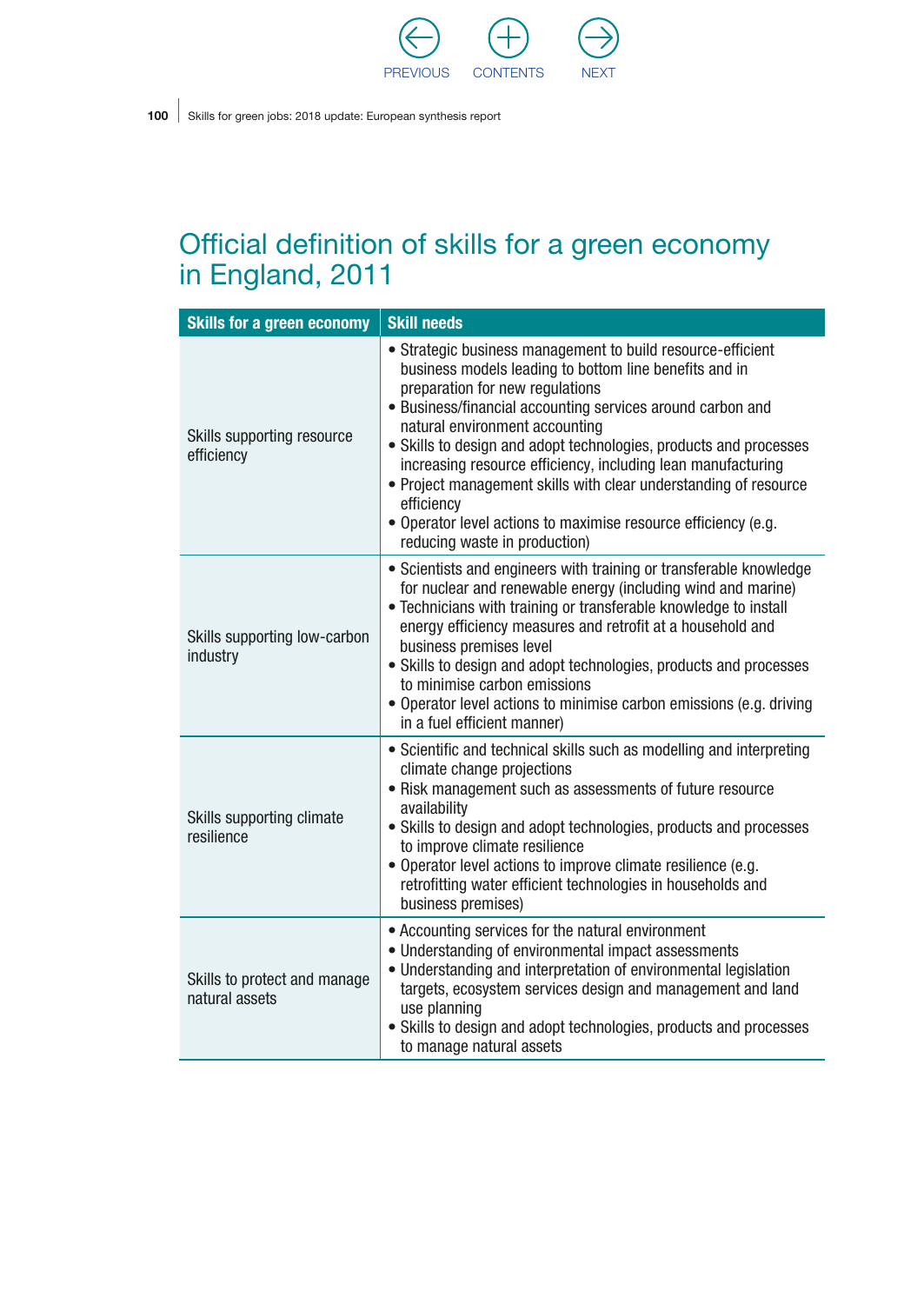

### Categories of green occupations in Scotland

- (a) New and emerging green occupations: represent unique work and worker requirements, which result in new occupations. These new occupations could be entirely novel or 'born' from an existing occupation. For example, solar system technicians who must be able not only to install new technology, but also to determine how this technology can best be used on a specific site.
- (b) Green enhanced skills occupations: a significant change to the requirements of an existing occupation. An example occupation is an architect, with a requirement of increased knowledge of energy-efficient materials and construction.
- (c) Green increased demand occupations: an increase in the employment demand for an existing occupation, without significant changes in the work and worker requirements of the occupation. The context of the work may change, but the tasks themselves do not. An example is the increased demand for electrical power line installers and repairers related to energy efficiency and infrastructure upgrades.